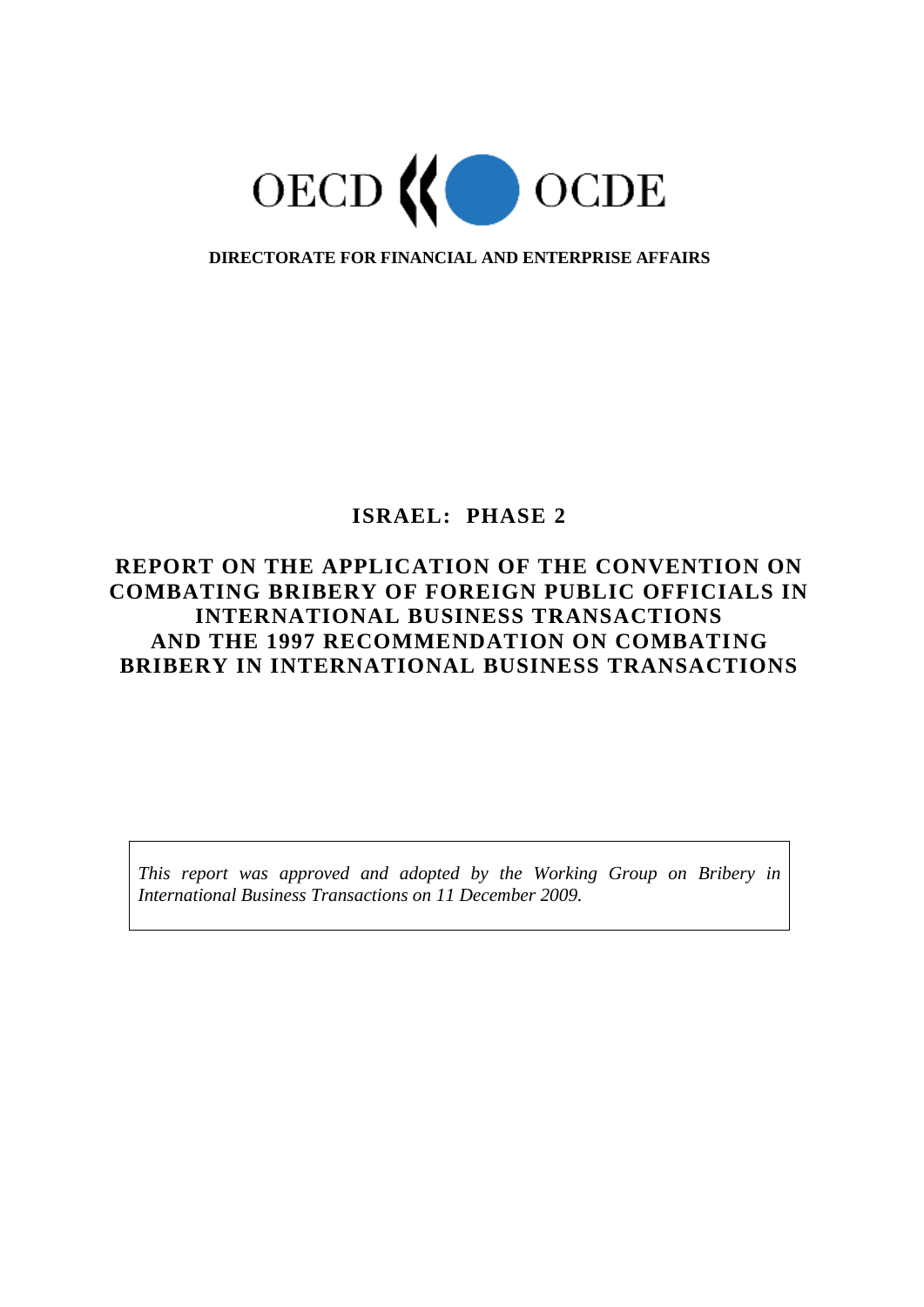# **TABLE OF CONTENTS**

| А.        |                                                                   |     |
|-----------|-------------------------------------------------------------------|-----|
| 1.        |                                                                   |     |
| 2.        |                                                                   |     |
|           | (a)                                                               |     |
|           | (b)                                                               |     |
|           | (c)                                                               |     |
|           | (d)                                                               |     |
| 3.        |                                                                   |     |
|           |                                                                   |     |
| <b>B.</b> |                                                                   |     |
|           | $1_{\cdot}$                                                       |     |
|           | (a)                                                               |     |
|           | (b)                                                               |     |
|           | 2.                                                                |     |
|           | (a)                                                               |     |
|           | (b)                                                               |     |
|           |                                                                   |     |
|           | (a)                                                               |     |
|           | (b)                                                               |     |
| 4.        |                                                                   |     |
|           | 5 <sub>1</sub>                                                    |     |
|           | (a)                                                               |     |
|           | (b)                                                               |     |
|           | 6.                                                                |     |
|           | (a)                                                               |     |
|           | (b)                                                               |     |
|           |                                                                   |     |
|           | (a)                                                               |     |
|           | (b)                                                               |     |
|           | (c)                                                               |     |
|           |                                                                   |     |
|           | (a)                                                               |     |
|           | (b)                                                               |     |
|           | Internal controls, supervisory boards and audit committees<br>(c) | .27 |
|           | (d)                                                               |     |
|           | (e)                                                               |     |
|           | (f)                                                               |     |
| 9.        |                                                                   |     |
|           | (a)                                                               |     |
|           | (b)                                                               |     |
|           | (c)                                                               |     |
|           |                                                                   |     |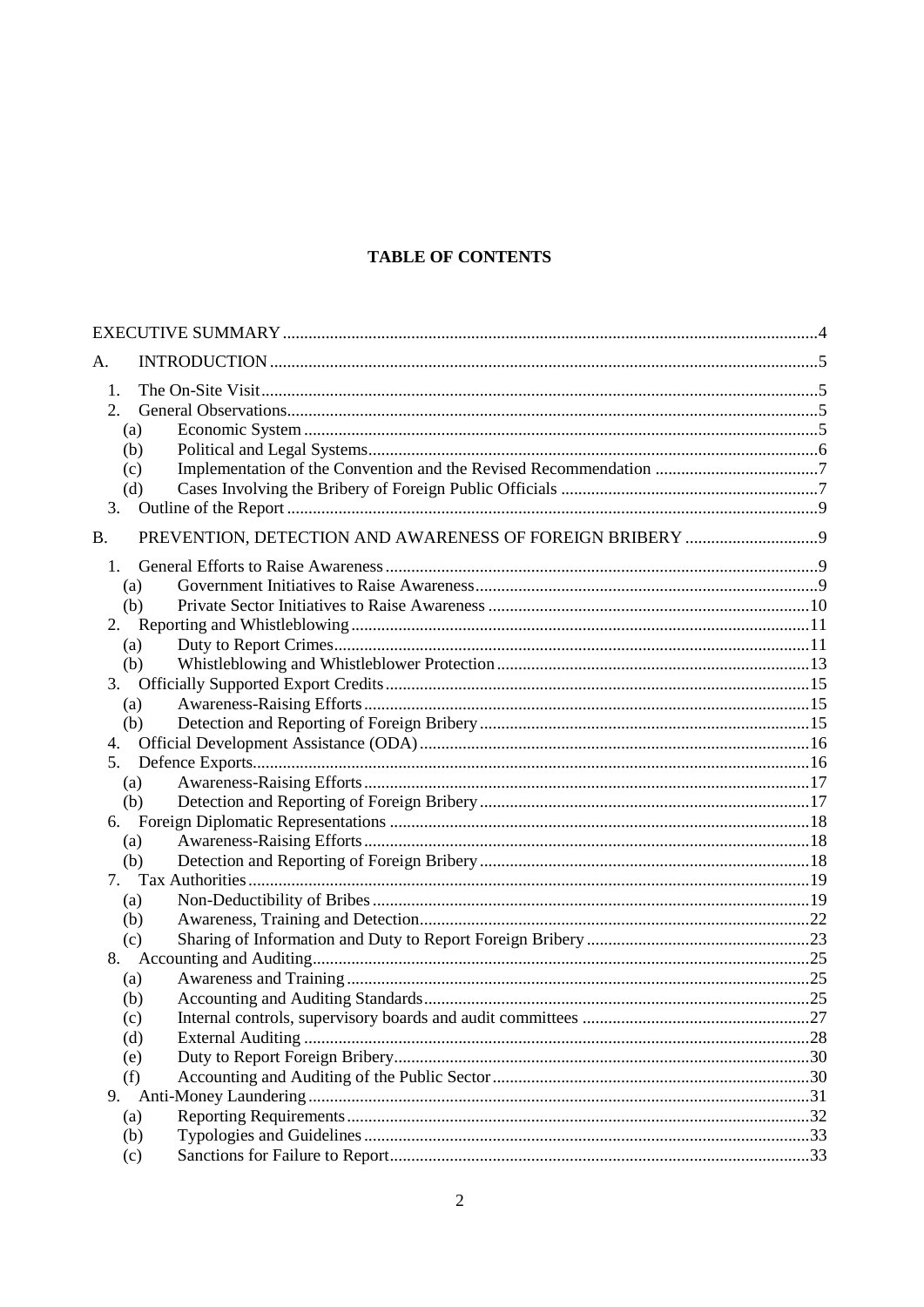| $\mathcal{C}$ . | INVESTIGATION, PROSECUTION AND SANCTIONING OF FOREIGN BRIBERY AND                                                                                                |  |
|-----------------|------------------------------------------------------------------------------------------------------------------------------------------------------------------|--|
|                 |                                                                                                                                                                  |  |
|                 |                                                                                                                                                                  |  |
|                 | (a)                                                                                                                                                              |  |
|                 | (b)                                                                                                                                                              |  |
|                 | (c)                                                                                                                                                              |  |
|                 | (d)                                                                                                                                                              |  |
|                 | (e)                                                                                                                                                              |  |
|                 |                                                                                                                                                                  |  |
|                 | (a)                                                                                                                                                              |  |
|                 | (b)                                                                                                                                                              |  |
|                 | (c)                                                                                                                                                              |  |
|                 | (d)                                                                                                                                                              |  |
|                 |                                                                                                                                                                  |  |
|                 | (a)                                                                                                                                                              |  |
|                 | (b)                                                                                                                                                              |  |
|                 | Uncertainty as to the number of prosecutions and convictions of legal persons for intentional<br>(c)                                                             |  |
|                 |                                                                                                                                                                  |  |
|                 |                                                                                                                                                                  |  |
|                 | (a)                                                                                                                                                              |  |
|                 | (b)                                                                                                                                                              |  |
|                 | (c)                                                                                                                                                              |  |
|                 |                                                                                                                                                                  |  |
|                 | (a)                                                                                                                                                              |  |
|                 | (b)                                                                                                                                                              |  |
|                 | (c)                                                                                                                                                              |  |
|                 |                                                                                                                                                                  |  |
|                 | (a)                                                                                                                                                              |  |
|                 | (b)                                                                                                                                                              |  |
|                 | (c)                                                                                                                                                              |  |
| D.              |                                                                                                                                                                  |  |
| $\mathbf{1}$ .  |                                                                                                                                                                  |  |
| 2.              |                                                                                                                                                                  |  |
|                 | <b>ANNEX 1</b>                                                                                                                                                   |  |
|                 | <b>ANNEX 2</b>                                                                                                                                                   |  |
|                 |                                                                                                                                                                  |  |
|                 | ATTORNEY GENERAL GUIDELINE NO 4.1110 PROHIBITION ON PAYMENTS OF<br><b>ANNEX 3</b><br>BRIBES TO A FOREIGN PUBLIC OFFICIAL - ARTICLE 291A OF THE PENAL LAW 1977 75 |  |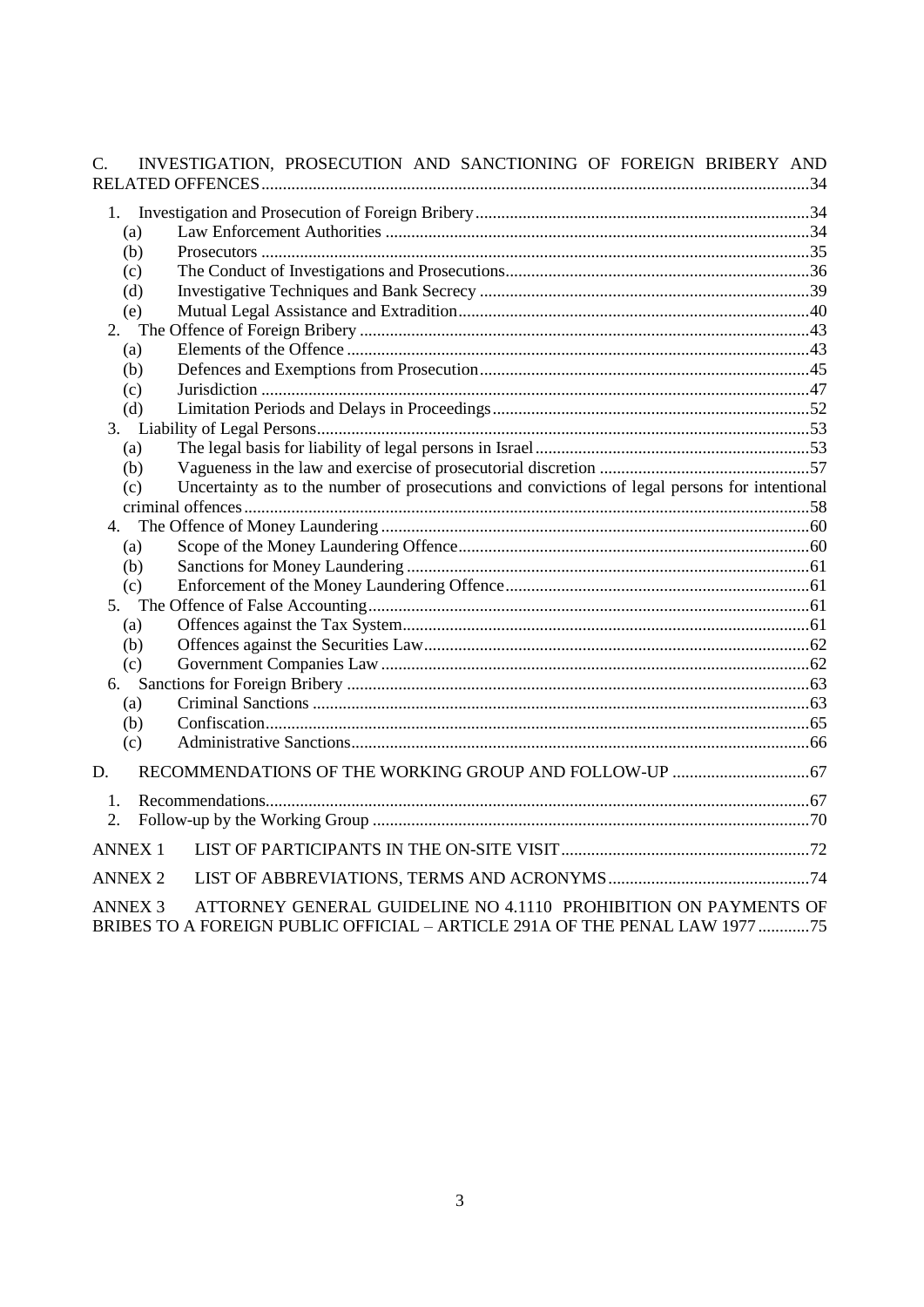#### **EXECUTIVE SUMMARY**

The Phase 2 Report on Israel by the OECD Working Group on Bribery evaluates and makes recommendations on Israel"s implementation of the Convention on Combating Bribery of Foreign Public Officials in International Business Transactions and related instruments. The Working Group notes that Israel has dedicated considerable efforts to fighting corruption. Awareness-raising efforts in Israel remain at a reasonably early stage, mainly due to Israel"s recent accession to the Convention in March 2009.

Although the legislation in Israel for dealing with mutual legal assistance appears to be satisfactory, the Working Group notes that the main unit tasked with dealing MLA requests is significantly under-staffed, even with the budgetted addition of three further staff. The Working Group therefore recommends that Israel, as a matter of priority, ensures that the Legal Assistance Unit is adequately resourced. Following on from Phase 1, the Working Group recommends that Israel proceed promptly with legislative steps: (i) to include a specific reference to "a political entity that is not a State, including the Palestinian Authority" in the definition of a "Foreign State" to fill this loophole in territorial jurisdiction; (ii) to ensure the full effectiveness of nationality jurisdiction; and (iii) to increase sanctions applicable to natural and legal persons in order to ensure that sanctions are effective, proportionate and dissuasive.

The Working Group is concerned whether the regime for the criminal liability of legal persons in Israel is totally adequate for the implementation of Article 2 of the Convention because of uncertainty as to the application of the liability of legal persons to *mens rea* offences in Israel, and in view of the limited number of relevant cases. The Working Group therefore recommends that Israel ensure the active prosecution of legal persons who engage in foreign bribery. It further recommends that Israel ensure that the need to identify a natural person does not prevent effective investigation, prosecution and sanctioning of legal persons, and that the level of natural persons in respect of which the criminal liability of legal persons can be engaged is applied broadly enough to capture the situation of legal persons that have decentralised decision-making structures. With respect to the non-tax deductibility of bribes, the Group recommends that Israel clarify the prohibition on the non-tax deductibility of bribes by introducing an express denial for foreign bribes.

The Report notes some positive aspects of Israel"s implementation of the Convention and related instruments, amongst which is the recent issuance of Attorney General guidelines on the investigation and prosecution of the foreign bribery offence; the introduction by the Ministry of Foreign Affairs of a requirement for diplomatic representatives abroad to report suspected foreign bribery; and the introduction of anti-bribery clauses and declarations by Israel"s export credit agency and centre for official development assistance. Israel has also introduced legislation to deal with some deficiencies in its laws concerning sanctions, and the jurisdictional application of the foreign bribery offence. The Report refers to but does not fully evaluate these legislative initiatives.

The Report and its recommendations reflect findings of experts from Australia and Switzerland and were adopted by the OECD Working Group on Bribery. Israel will provide an oral follow-up report on its implementation of the recommendations within one year of the Group"s approval of the Phase 2 Report. It will further submit a written follow-up report within two years. The Report is based on laws, regulations and other materials supplied by Israel. It is also based on information obtained by the evaluation team during its five-day on-site visit to Jerusalem and Tel-Aviv on 28 June to 2 July 2009, during which the team met representatives of Israel"s public administration, private sector, and civil society.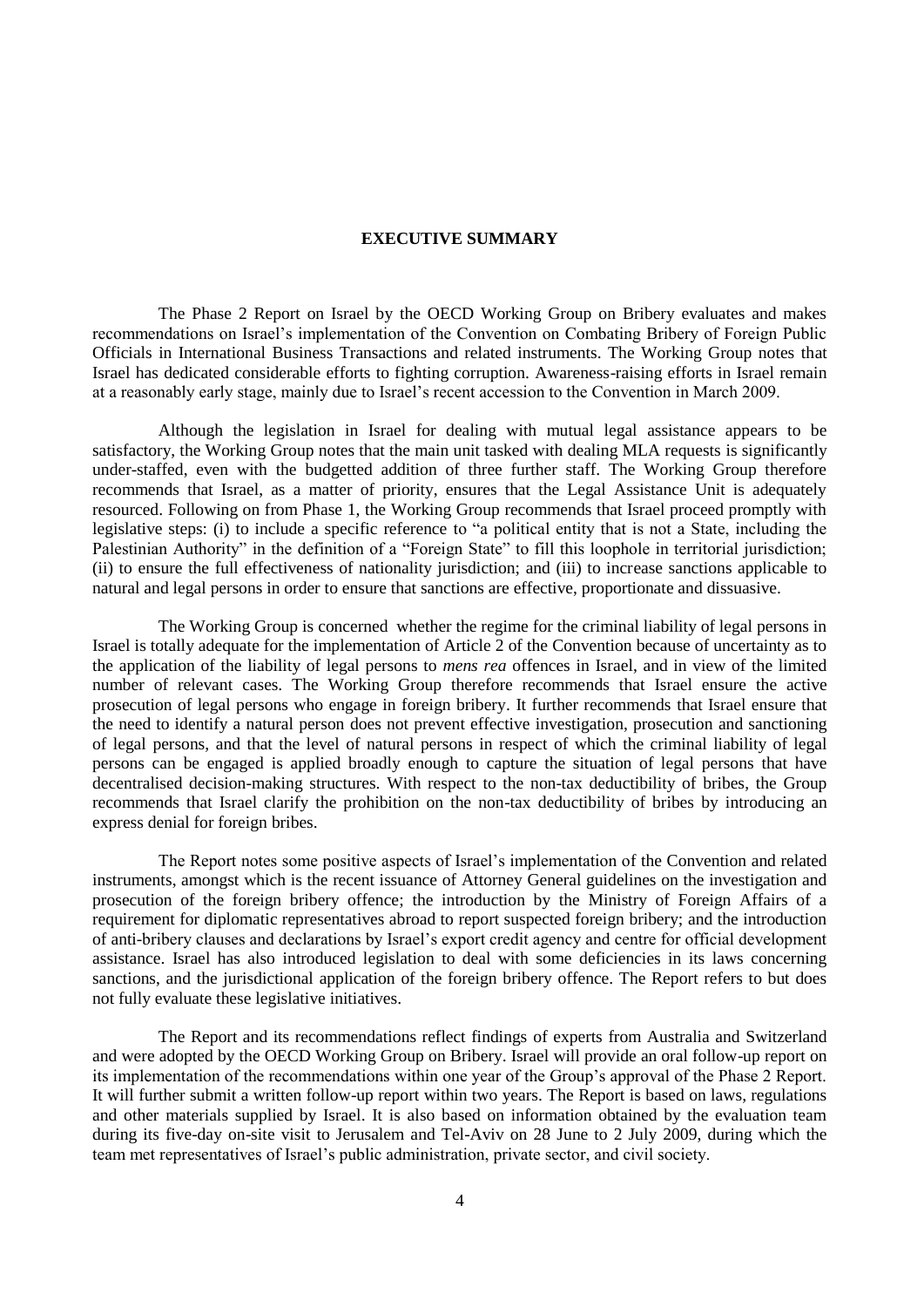# **A. INTRODUCTION**

# **1. The On-Site Visit**

1. On 28 June to 2 July 2009, a team from the OECD Working Group on Bribery in International Business Transactions (Working Group on Bribery) visited Jerusalem and Tel Aviv, Israel, as part of the Phase 2 peer evaluation of the implementation of the Convention on Combating Bribery of Foreign Public Officials in International Business Transactions (Convention) and the 1997 Revised Recommendation (Revised Recommendation). The purpose of the visit was to evaluate the application and enforcement of Israel"s legislation implementing the Convention and the Revised Recommendation.

2. The evaluation team was composed of lead examiners from Australia and Switzerland as well as members of the OECD Secretariat. Prior to the visit, Israel responded to the Phase 2 Questionnaire and a supplemental questionnaire. It also provided translations of relevant legislation, documents and case law. During the visit, the evaluation team met representatives of the Israeli public and private sectors and civil society.<sup>1</sup> The on-site visit was well-attended by Israeli officials, as well as by the private sector and civil society. The evaluation team expresses its appreciation of Israel"s high level of co-operation throughout the process and notes with appreciation that, with the aim of encouraging free and frank discussions, Israeli officials absented themselves from panels with the business sector, banks and financial institutions, civil society, and lawyers and academics. The evaluation team is also grateful to all the participants at the onsite visit for their co-operation and openness during the discussions.

# **2. General Observations**

3. Israel (estimated population 7.28 million) is located on the Asian continent. It borders the Mediterranean Sea in the west, Lebanon and Syria in the north, Jordan in the east, and the Red Sea and Egypt in the south. The State of Israel was established on 14 May 1948. Israel has held a unicameral parliamentary system since its establishment.

# *(a) Economic System*

4. After the establishment of the State of Israel, the Israeli economy was transformed from an underdeveloped agrarian economy to a technologically advanced and services-based economy. Following a severe recession in the economy that began in late 2000, Israel maintained a rapid growth in all components of the GDP since mid-2003 (approximately 5% for each of the past three years) until the current global economic crisis. A small economy with a relatively limited domestic market, Israel"s growth depends mainly upon expanding exports. With government expenditure at about 43% of GDP in 2008, public spending is 1 percentage point lower than the OECD average. Spending on defence, which is 8 percentage points of GDP higher than the OECD average, is a significant difference. By a number of measures, poverty has been worsening in Israel for the last five years. Israel identifies as its two most significant economic challenges those of maintaining national security, and absorbing large numbers of

 $\frac{1}{1}$ 

See Annex 1 for a list of participants.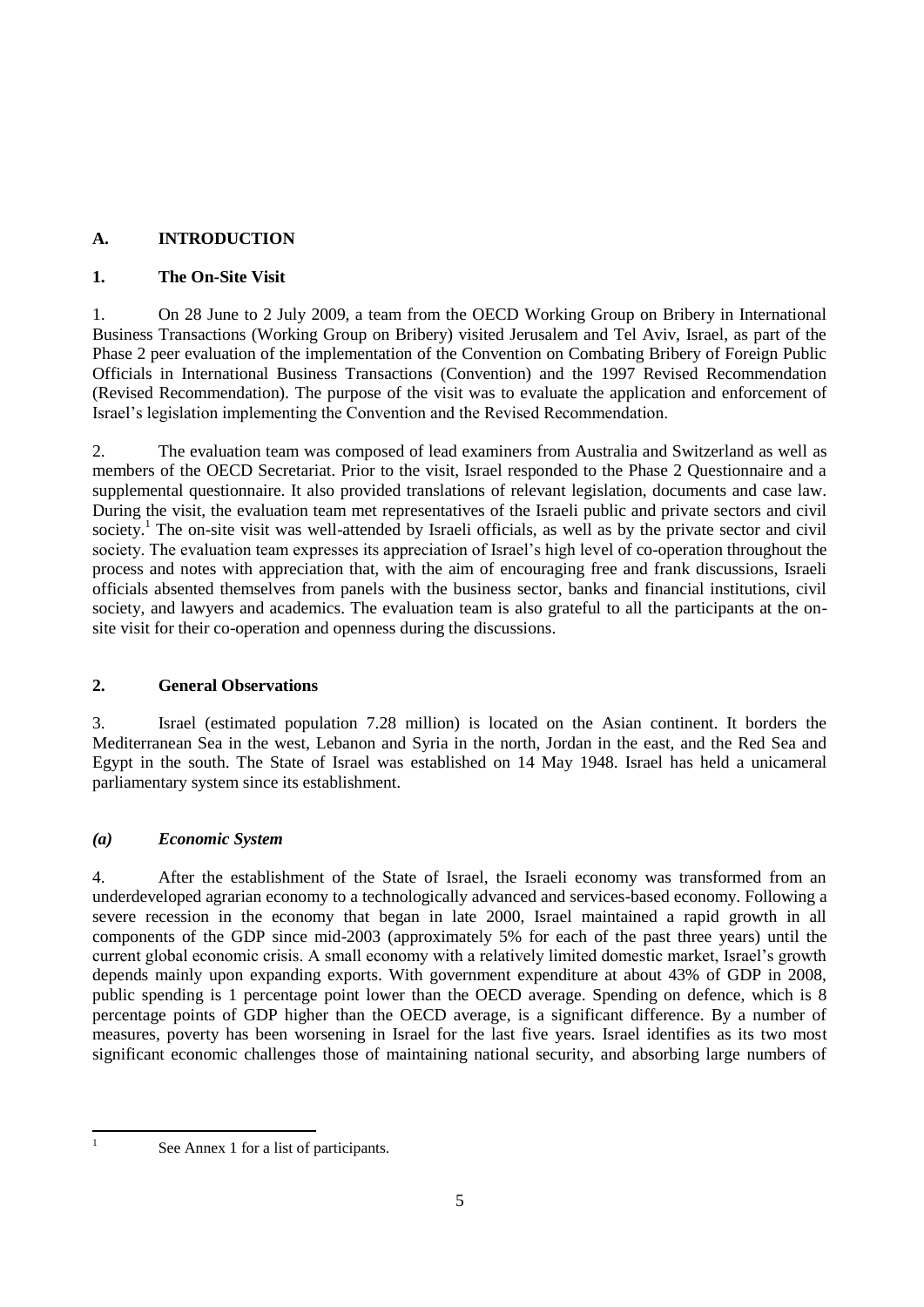immigrants (the right of every Jew to immigrate to Israel and acquire Israeli citizenship has resulted in the absorption of some 3 million immigrants since Israel"s inception).<sup>2</sup>

5. As Israel is a relatively small country with limited natural resources, it is highly dependent on foreign trade. Israel"s trade policy has been very active in integrating the economy into the global market. Israel"s most important trading partners have traditionally been the European Union and the United States, although trade with Japan, China and other Asian countries has gained much in importance. In contrast, trade with Arab countries in the Middle East has remained at low levels.<sup>3</sup>

6. The progressive integration of Israel into the global economy is also shown by flows of capital. Inflows of foreign direct investment (FDI) have increased in recent years due to improved business conditions and privatisation. The majority of FDI inflows went into the production of high-tech goods and services. Israeli investors also increased their investment abroad. At the end of 2008, the stock of foreign direct investment in Israel was around 57 billion USD, or 28% of GDP, while the stock of Israel's direct investment abroad was above 54 billion USD, or 27% of GDP.<sup>4</sup>

# *(b) Political and Legal Systems*

7. Israel is a parliamentary democracy consisting of executive, judicial, and legislative branches. Parliament (the Knesset) consists of 120 members. The leader of the government is the Prime Minister. The President of the State is elected by a simple majority of the Knesset and acts as Head of State, although mainly for ceremonial purposes. Israel has no single constitutional document but, instead, a set of Basic Laws. In the past few years there have been efforts to formulate a single Constitution. Since 1949, the Knesset elects by secret ballot a State Comptroller for one seven-year term. Combined with the role of an Ombudsman, the State Comptroller investigates complaints and undertakes a State Audit for the purpose of ensuring the integrity and accountability of public administration.

8. The Israeli court system is composed of a general court system, including a number of specialised courts. The general court system is comprised of three instances: Magistrates" Courts; District Courts; and the Supreme Court. In addition to its role as the highest court of appeal, the Supreme Court also adjudicates as a High Court of Justice for administrative matters that are not subject to the jurisdiction of District Courts. Family issues are adjudicated according to different religious laws. Marriage and divorce are adjudicated solely in religious courts, and other family matters are adjudicated by general and religious courts. Religious courts are subject to review by the Supreme Court sitting as the High Court of Justice and are bound by its decisions.

9. In addition to being a Party to the OECD Convention, Israel ratified the UN Convention against Corruption (UNCAC) on 4 February 2009. It is also a party to the UN Convention against Transnational Organized Crime, which includes various relevant obligations such as the criminalization of corruption, measures against corruption, and the liability of legal persons.

 $\frac{1}{2}$ See, for further details, the Assessment Report on Israel"s request to accede to the Convention [DAF/INV/BR(2008)18/FINAL], paragraphs 113-123.

<sup>3</sup> See, for further details, the Assessment Report on Israel"s request to accede to the Convention (ibid), para 124 and associated Figures 3 and 4.

<sup>4</sup> See, for further details, the Assessment Report on Israel"s request to accede to the Convention (ibid), para 125 and associated Tables 3, 4, 5 and 6.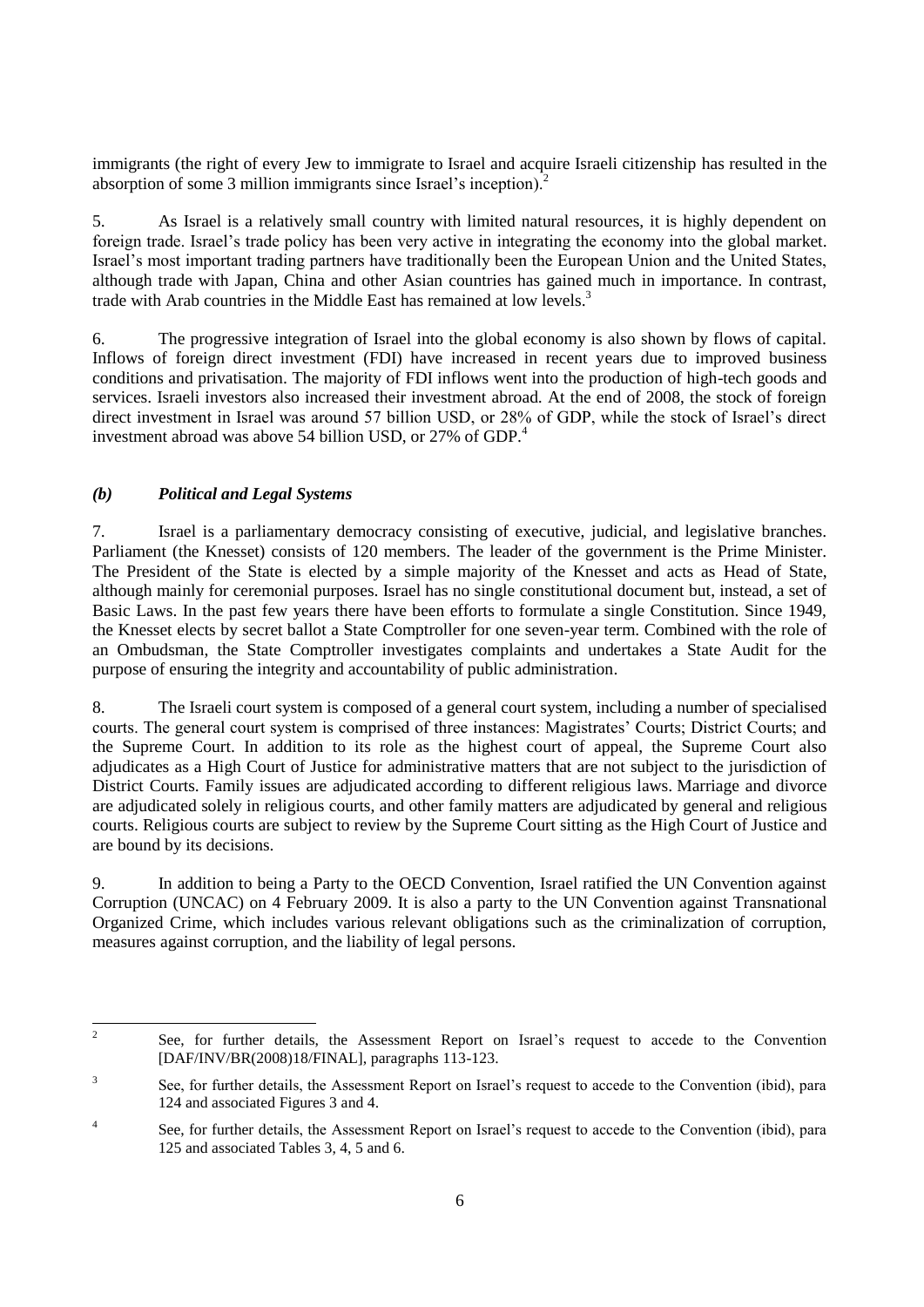# *(c) Implementation of the Convention and the Revised Recommendation*

10. Israel deposited its instrument of accession to the Convention on 11 March 2009. The Convention entered into force for Israel on 10 May 2009 (Article 13(2)). Article 291A of the Penal Code 1977, which enacts the foreign bribery offence in Israeli law, came into force on 21 July 2008. In March 2009, the Working Group completed the Phase 1 evaluation of Israel.

# *(d) Cases Involving the Bribery of Foreign Public Officials*

11. Israel has not conducted any investigations or prosecutions of bribery of foreign public officials. There have been no allegations of bribery by Israeli persons or companies in the UN Oil-for-Food Programme. Authorities have been very active in the investigation and prosecution of domestic bribery, including those in high levels within the Israeli public sector.

12. Since at least mid-2008, media reports (including in Israel) began disclosing details concerning allegations of bribery of foreign public officials by at least two prominent Israeli State-owned companies. The allegations reportedly involve the payment of illegal commissions of between 6-9% for obtaining a defence contract worth 1.5-2.4 billion USD (one report refers to 120 million USD in "business expenses"). According to media reports in the country of the foreign public official, the allegations have resulted in investigations in that country into the conduct of the official, the Israeli companies and subsidiaries, and an alleged intermediary. These media reports also state that one of the Israeli companies has been "blacklisted". The investigations have resulted in the suspension by the government of the foreign public official of the defence contract in question. The lead examiners note that Israel has received, and is giving consideration to, requests for mutual legal assistance from the country of the foreign public officials who were allegedly bribed.

13. During the on-site visit, Israeli authorities stated that they were aware of the allegations just mentioned. Authorities told the lead examiners that investigations had not been commenced into these matters. Representatives from the Israeli Police explained that it had been agreed between them and the Attorney General"s Office not to commence any investigation until the adoption by the Attorney General of guidelines on the investigation and prosecution of the foreign bribery offence. Since the on-site visit, Israeli authorities have gathered further information in order to carefully consider whether the allegations merit a formal investigation. In one of the two cases concerned, authorities have concluded that the information does not support the commencement of a formal investigation. In the other case, which involves allegations against a State-owned company, the Israeli Police has decided to commence a "preliminary inquiry" into the case. This will involve the gathering of further information, including information about the particular timing of events and whether these occurred or continued after the enactment of the foreign bribery offence in Israel, for the purpose of determining whether a formal investigation should be commenced.

14. The lead examiners are concerned by the lack of progress in this matter for several reasons. First of all, the lead examiners consider it problematic that any form of investigation into the matter was postponed until the adoption of guidelines on the investigation and prosecution of the foreign bribery offence. The alleged acts may have preceded the entry into force in Israel of the foreign bribery offence (i.e. before 21 July 2008), in which case there should have been no reason to wait for guidelines. In the alternative, if the alleged acts took place (or are continuing to take place) after 21 July 2008 and the foreign bribery offence is therefore of relevance, there should have been no impediment to the commencement of an investigation into allegations of this kind even in the absence of guidelines.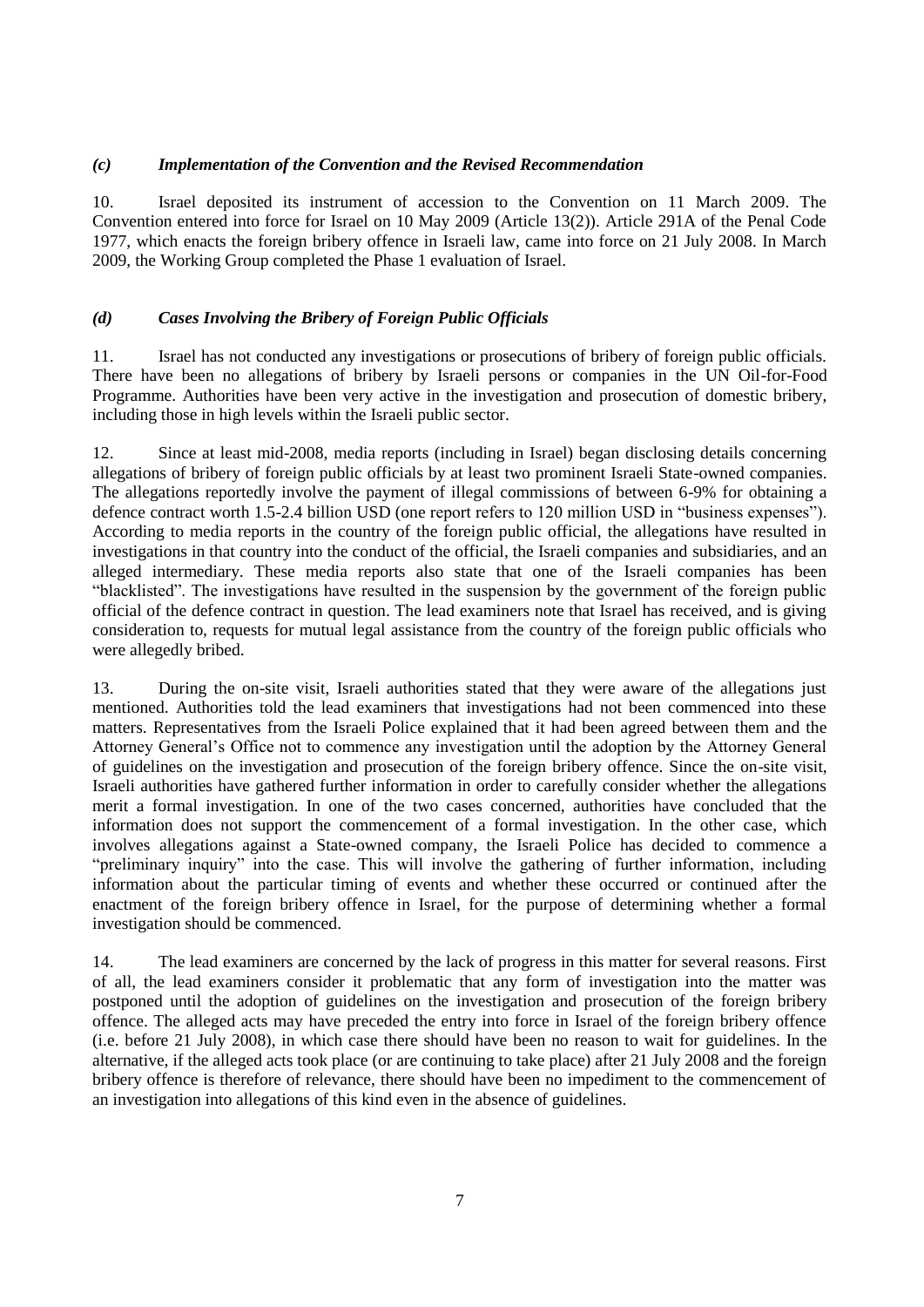15. If the alleged acts did take place before 21 July 2008, the lead examiners would nevertheless have expected Israel to take some action to investigate the allegations, or assess whether they warranted the opening of a formal investigation into matters such as the possible commission of false accounting offences. Concerning the potential commission of offences of false accounting, the Israeli Securities Authority (ISA) has, in respect of one of the State-owned companies involved in the allegations (which is the only publicly traded company involved, and therefore the only company in respect of which the ISA has any authority), actively sought and obtained information regarding the allegations.<sup>5</sup> This information was also disclosed in the company's prospectus and reports to the ISA, in which the company denies any association with or knowledge of the alleged offences. Israeli authorities explain that defence export licences do not currently include anti-bribery clauses (or anti-bribery declarations in the application process) and that the Ministry of Defence has therefore not considered the question of whether any breach of licence by the companies has occurred. Furthermore, despite the fact that the State Comptroller and Ombudsman has jurisdiction to investigate allegations of corruption by State-owned companies, the State Comptroller had not brought the matter to the attention of the Attorney General (as required by Article 14(c) of the State Comptroller Law 1958). Authorities explain that the jurisdiction of the State Comptroller is excluded where allegations or suspicions concern criminal activity and that, because the State Comptroller knew that the media allegations in question were known to the Ministry of Justice, no report was made to the Attorney General in this case. Israeli authorities have further advised that its Tax Authorities cannot, at this stage, disclose whether any steps have been taken to investigate the authenticity of tax deductions claimed by the Israeli companies involved. However, Israeli authorities advise that, as a matter of policy, the Israeli Tax Authority can, and has done in the past, open investigations as a result of allegations in the media, including in respect of past tax assessments.

16. The delay in commencing any form of investigation could well be detrimental to the prospect of a successful investigation and prosecution, since it provides the companies in question with the opportunity to destroy any evidence. This may also have limited the opportunity to gather evidence covertly during any continuing offending. The lead examiners further note that, during the on-site visit, one Knesset Member stated that "we know that you sometimes have to hire local agents when the arms industry trades abroad" but that "thousands of Israelis have jobs as a result of the deal". While acknowledging that the Knesset is not responsible for the investigation and prosecution of offences in Israel, another Knesset Member stated that if the country of the foreign official was to complain to Israel, the matter would then be fully investigated.

17. Since the on-site visit, the lead examiners became aware of two a further allegations that Israeli companies were involved in the bribery of a foreign public official during the course of other defence contracts. Law enforcement authorities have gathered further information about these cases and have concluded that one case will proceed to a preliminary inquiry, but that information concerning the other allegations does not support the commencement of a formal investigation because the events in question preceded the entry into force in Israel of the foreign bribery offence.

#### *Commentary*

*Despite recent steps by law enforcement authorities concerning publicly available allegations of foreign bribery by Israeli companies, the lead examiners remain concerned by the lack of overall progress in this regard, particularly because these are companies operating in the defence industry, which is an area recognised to be at high risk of bribe solicitation by foreign public officials. The lead examiners recommend that Israel, complete its review of the* 

 $\overline{5}$ 

<sup>5</sup> The Israeli Securities Authority has the authority to ask a corporation in this situation for information on the matter and, where relevant, the ISA can also ask for due diligence to be undertaken and for disclosure of the possible exposure to shareholders as a result of allegations (Article 36 of the Securities Law 1968).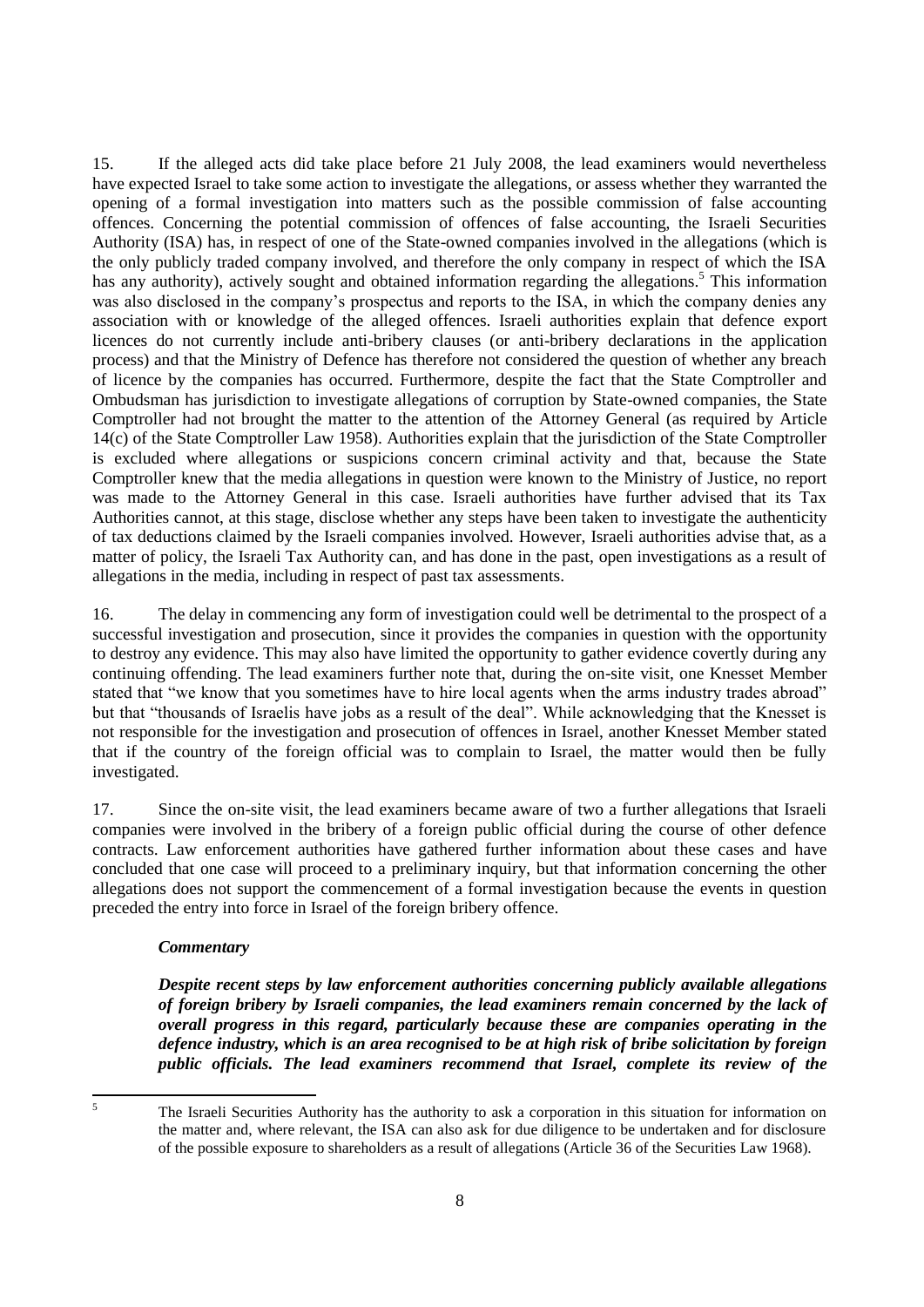*allegations without undue delay, including through appropriate measures for the exchange of information about the allegations with the foreign public officials' country, and decide whether to commence a formal investigation into these matters.*

#### **3. Outline of the Report**

18. This report is structured as follows: Part B examines Israel"s efforts to prevent, detect and raise awareness of foreign bribery; Part C looks at the investigation, prosecution and sanctioning of foreign bribery and related offences; and Part D sets out the Working Group's recommendations and issues for follow-up.

# **B. PREVENTION, DETECTION AND AWARENESS OF FOREIGN BRIBERY**

#### **1. General Efforts to Raise Awareness**

19. Corruption is an important topic of public debate in Israel, in parliament, in civil society, and in the media. However, prior to 2009, this debate had focussed almost exclusively on domestic bribery of Israel"s civil servants and politicians. Significant efforts began prior to the on-site visit to raise awareness of the Convention and the foreign bribery offence. These efforts will need to continue, particularly in light of some views expressed by panellists that foreign bribery has been "the only way for Israeli companies to compete abroad", and what appeared to be an especially low level of awareness by SMEs.

#### *(a) Government Initiatives to Raise Awareness*

20. Israeli authorities have decided to pursue a continuous campaign to increase awareness of the Convention and the foreign bribery offence. This is coordinated by the Inter-Ministerial team on Combating Bribery and includes an intention by the Ministry of Justice to work with the State Comptroller"s Office. The Ministry of Justice (MOJ) has established a page on its website dedicated to fighting corruption and international bribery [\(http://www.corruption.justice.gov.il\)](http://www.corruption.justice.gov.il/). The webpage, which is bilingual (English and Hebrew), provides information about the foreign bribery offence, the OECD's antibribery instruments, and other materials relating to the activities of Israeli authorities in this regard. It will be updated on a regular basis, including reference to the Working Group"s reports on implementation of the Convention by Israel. The web address for this page has been sent to a variety of relevant public and private sector organisations, and already appears as a link on a number of their websites (including that of the Manufacturers Association in Israel for example).

21. The MOJ has also prepared a brochure concerning the foreign bribery offence and the Convention. The brochure explains the essence of the Convention, the criminal sanctions associated with the foreign bribery offence and the overall framework of the struggle against international corruption, including Israel's ratification of the UN Convention against Corruption. It serves as a tool for dissemination of information about anti-bribery efforts, and includes information concerning the responsibility of legal persons and the non-deductibility of bribes for tax purposes. The brochure was produced in Hebrew and includes information on avenues for reporting suspicions of an offence or obtaining more information. Hard copies of the brochure were provided to the Ministry of Foreign Affairs for distribution throughout Israeli embassies and consulates around the world, to the Ministry of Industry Trade and Labour for distribution to commercial attachés, to the Manufactures Association of Israel for distribution to the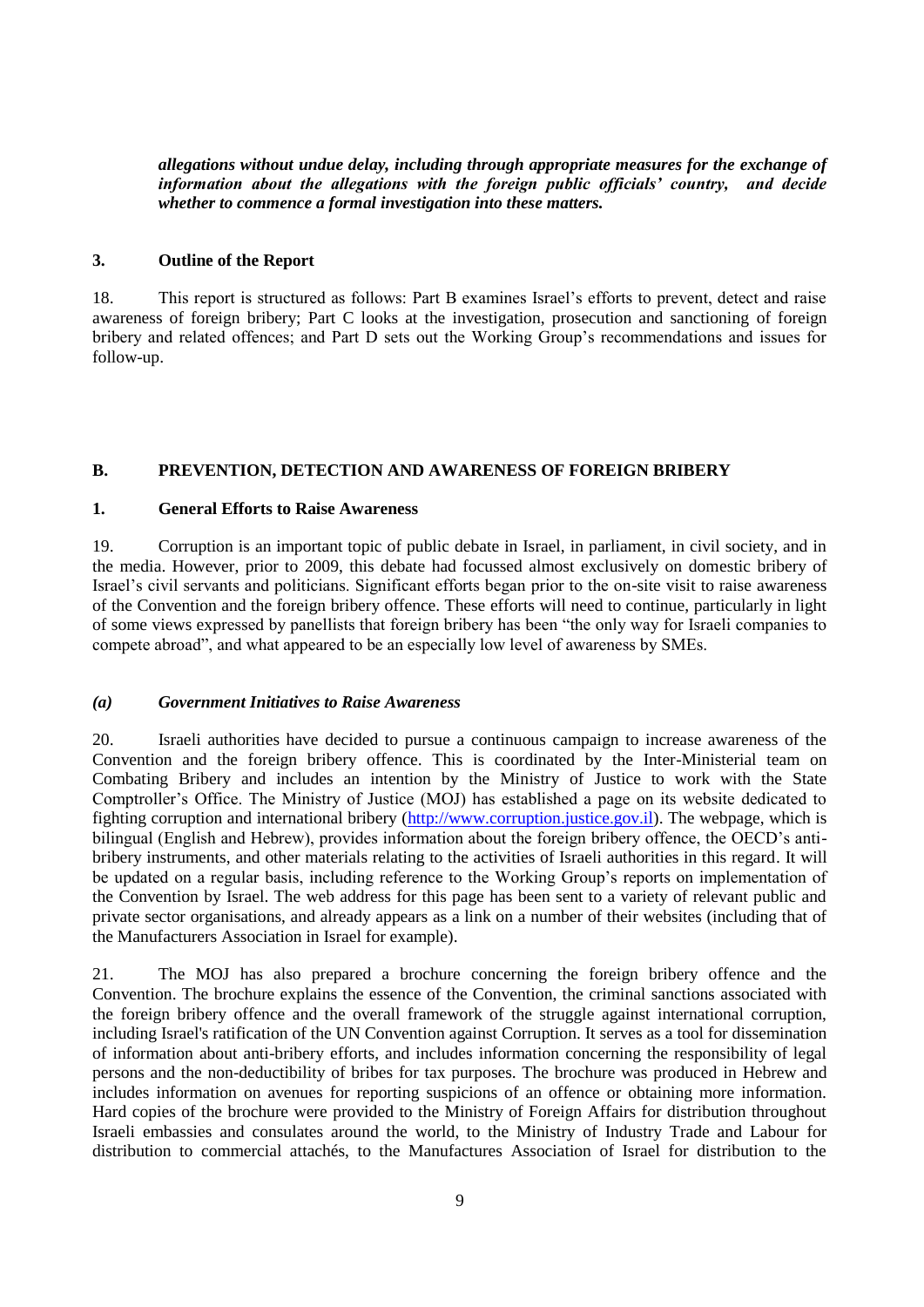business sector, to some Knesset Members, and to the Institute of Internal Auditors. Electronic copies have been sent to the Ministry of Defense and the Institute of Certified Public Accountants in Israel (ICPAS). Prior to the publication of the brochure, and following the entry into force of the Convention, an information sheet was sent via e-mail to relevant bodies aimed at raising initial awareness to the foreign bribery offence. The lead examiners note that other important government publications, including brochures of the State Comptroller"s Office, are reproduced in Arabic, English and Russian (reflecting the three main languages spoken in Israel, after Hebrew).

22. The Foreign Trade Administration, a division of the Ministry of Industry, Trade and Labor (MOITAL), has also produced its own information leaflet on the foreign bribery offence. This was distributed among manufactures, exporters, trade associations and consultants via e-mail and can also be found on the website of MOITAL at (http:/[/www.trade.gov.il\)](http://www.trade.gov.il/). The Ministry is currently examining various additional ways to promote awareness, among them the possibility that companies who receive assistance from MOITAL will be required to sign a declaration not to engage in foreign bribery. Several different support programs of the Ministry have already incorporated a provision requiring the signature of the applicant on a declaration stating that the applicant has no previous convictions of crimes under the Penal Law. The Israeli Government Companies Authority (GCA), which oversees accounting and internal company controls in government companies, is also considering means to expose State-owned enterprises to relevant developments.

23. The MOJ has, on at least three occasions, issued press releases concerning Israel"s progress in the process of accession to the Convention and its activities in the Working Group. The press releases, which were published in major Israeli newspapers, as well as news websites, referred to the overall aims of Israel"s struggle against international corruption and to the new foreign bribery offence, as well as to particular details about the Convention and its global impact. Complementing these press releases, the Director-General of the Ministry of Justice participated in a news radio talk show to discuss the Convention and the foreign bribery offence.

24. Since the on-site visit, the Civil Service Commission"s Director of Discipline issued a circular concerning the foreign bribery offence to all government employees under the Commission"s jurisdiction (approximately 200 000 employees). The Circular includes information on reporting and whistleblower protection (considered later in this report).

#### *(b) Private Sector Initiatives to Raise Awareness*

25. The Israeli chapter of Transparency International is engaged in activities to promote awareness of the Convention and its implementation. These activities include publication of the Bribery Payers Index of Transparency International in the Israeli media, and participation in a seminar for lawyers on the foreign bribery offence. TI Israel is planning to promote the implementation of the "Integrity Pact" in Israel, a tool aimed at preventing corruption in public contracting.

26. The Israeli chapter of the International Chamber of Commerce aims to develop a generic code of business conduct to be used as guidance by companies in drafting internal ethical codes. It also promotes distribution of the ICC publication "Fighting Corruption – International Corporate Integrity Handbook". Although this has not yet been translated into Hebrew, the lead examiners were told that this may happen in the future. The Chamber of Commerce has also included a brief description of the foreign bribery offence and the Convention in one of its monthly newsletters.

27. The Manufacturers Association in Israel (MAI) has distributed the brochures produced by the Ministry of Justice to key members in the Israeli industry, as well as to the members of its Operating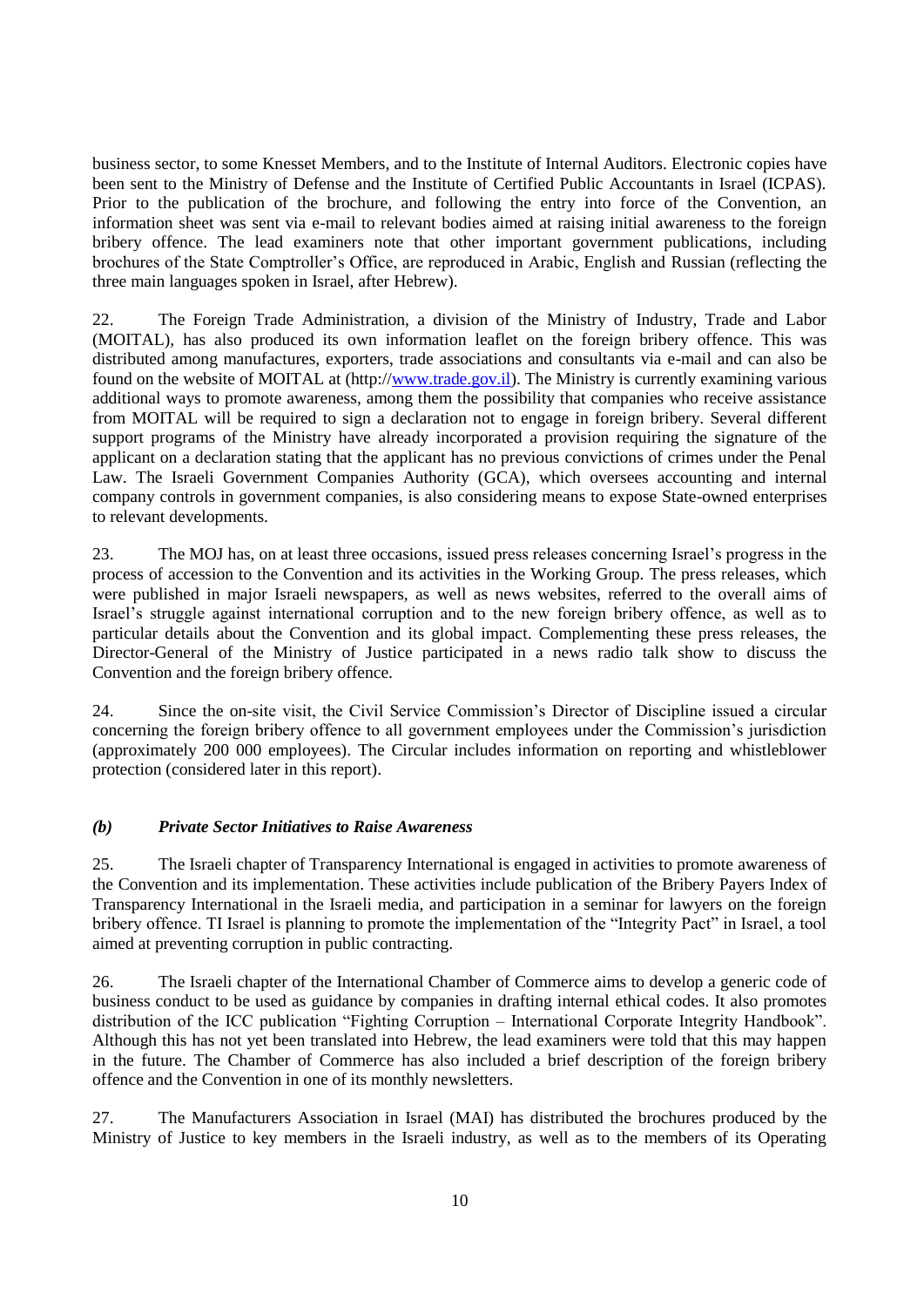Committee, which include 75 of the leading heads of industries in Israel. All the informational materials distributed by the Ministry of Justice, as well as a link to the Ministry of Justice website, are posted on the MAI webpage or may be accessed through it. The MAI intends to also distribute this information through its College of Management and Industry, as well as to incorporate the theme of combating foreign bribery into the schedule of committees and forums it holds.<sup>6</sup>

28. The Criminal Bar Association has not yet organised training specific to the foreign bribery offence. A major Israeli corporate law firm organised a seminar on 20 November 2008, in conjunction with a major US corporate law firm, on the implications of the foreign bribery offence on the conduct of Israeli companies. As part of weekly seminars held by the International Law Forum in the Hebrew University, a seminar was dedicated to the Convention and to the foreign bribery offence in April 2009. The seminar included presentations by senior officials from the Ministry of Justice, and was attended by government officials, law professors, academics, students and members of the general public.

29. One of the larger companies attending a panel during the on-site visit, which is listed on NASDEC and to whom the Foreign Corrupt Practices Act (US) therefore applies, reported being used to operating in a highly regulated environment, with a good knowledge of the foreign bribery offence. While the lead examiners heard that a number of larger companies had become aware of the enactment of the foreign bribery offence in Israel, they also heard that it was not thought that many SMEs knew a lot about the offence or the Convention.

# *Commentary*

*Awareness-raising initiatives in the public and private sector remain at an early stage of implementation in Israel. This is not overly surprising given how soon this evaluation was conducted after Israel's accession to the Convention. The lead examiners recommend that Israel continue activities to raise awareness of the Convention and the foreign bribery offence within the public and private sectors. Particular attention should be paid to raising awareness within SMEs and business sectors, which are traditionally at high risk of bribe solicitation by foreign public officials. Consideration should be given to the translation of key resources, in particular into Arabic, English and Russian.*

# **2. Reporting and Whistleblowing**

*(a) Duty to Report Crimes*

# *(i) Reporting of offences in general*

30. Israeli law does not generally require the reporting of offences by either the public or private sectors, although Article 262 of the Penal Law 1977 makes it an offence not to prevent a felony. According to this Article, a person who was aware of a felony (which includes the foreign bribery offence) and failed to use all reasonable means to prevent its commission shall be liable to two years" imprisonment. Article 262 is not broad enough, however, to capture circumstances in which a person becomes aware of information indicating the *past* commission of an offence. Furthermore, Article 262 simply imposes a duty to *prevent* the felony, without any corresponding duty to report to law-enforcement authorities.

6

For example, a representative from the Ministry of Justice is scheduled to speak in an upcoming Forum of chain stores managers in the sectors which are likely to encounter the risk of a bribery or solicitation of bribery when operating abroad.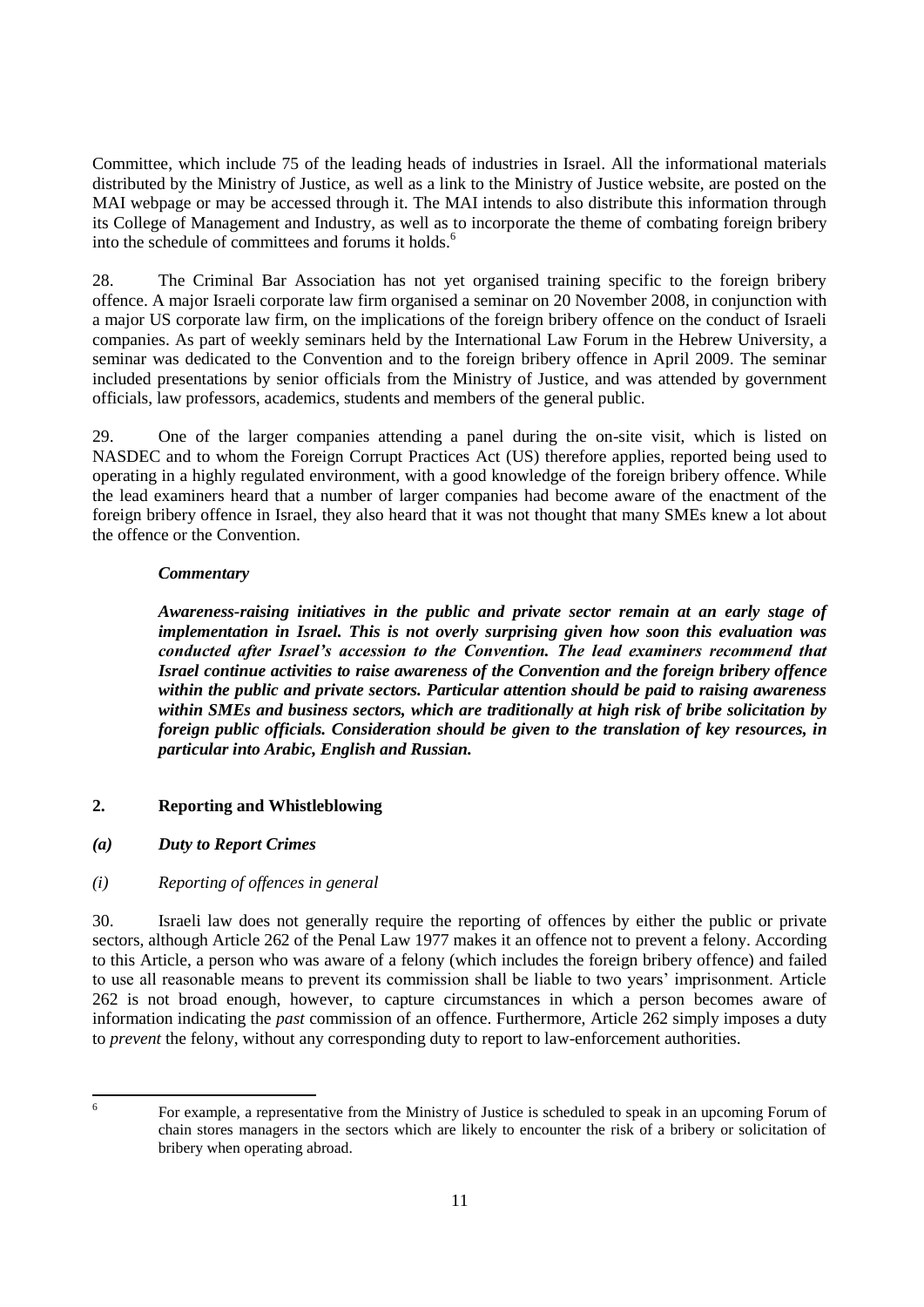31. The Ministry of Foreign Affairs has introduced a requirement for diplomatic representatives to report suspected violations of the foreign bribery offence, including by the private sector (see part B(5) below), which now forms part of its Code of Conduct. The Civil Service Commission Circular of October 2009 (referred to earlier) instructs government employees to report information discovered during the course of carrying out the person"s duties as follows: (i) instances where they have received an offer of a bribe; (ii) "substantial information of suspicion" that a fellow employee received a bribe or made an offer of a bribe to a foreign public official; and (iii) substantial information of suspicion of foreign bribery by the private sector. The Circular states that failure to report may constitute a violation of the Civil Service regulations or Rules of Ethics. The lead examiners are unsure what the practical effect of these instructions will be. Although violation by civil servants of the Civil Service regulations or Rules of Ethics can result in disciplinary action being taken by the Civil Service Commission, the evaluation team was told at the onsite visit that a failure to report would likely be dealt with by way of formal warning, although this warning action would be noted on the official's personnel file and remain there throughout the person's career. Israeli authorities have noted that the issuing of the Civil Service Commission Circular has contributed to the raising of awareness of the foreign bribery offence within the public sector.

32. Since the on-site visit, Israeli authorities advise that consideration is being given to introducing a statutory obligation to report instances or suspicions that a serious criminal offence, including foreign bribery, has been committed. This would be a reactive approach, limited to the past commission of offending. Although a statutory obligation to *prevent* suspicions of current offending exists under Article 262 of the Penal Law (discussed immediately above), this does not include an obligation to report to lawenforcement authorities.

# *(ii) Reporting of information in suppressed media reports*

33. A matter brought to the attention of the lead examiners during the on-site visit concerns potential restrictions on the media to report on suspected foreign bribery. Israel enjoys an active media, and domestic corruption has been widely reported in the press over the past years, with a number of allegations concerning senior public officials. Due to the special situation in which Israel finds itself, censorship regulations have been established under the Defence Regulations 1945 which specify, amongst other things, that the Censor (who is responsible to the Minister of Defence) may prohibit publication of material, or require amendment of material, if this is necessary to prevent harm to the national security or public order of the State of Israel.<sup>7</sup> Further to this, a formal agreement between the media in Israel and the Office of the Chief Military Censor has come into effect. As a result of the regulations and formal agreement, any material to be published regarding, or in relation to, specified topics must be submitted to the Censor prior to its publication for pre-approval. Decisions of the Censor are subject to judicial review and must be based on a "near certainty" that substantial injury will occur to national security or public order.<sup>8</sup>

34. One of the topics requiring pre-approval by the Censor is "Israeli Defence Industries".<sup>9</sup> Worldwide, the defence industry is an area that is widely acknowledged to carry a high risk of bribery of

<sup>&</sup>lt;sup>-</sup>7 Failure to comply with a direction of the Censor may result in the prosecution of the media under the Defence (Emergency) Regulations 1945.

<sup>8</sup> See *Schnitzer v Chief Military Censor* HCJ 680/88.

<sup>9</sup> More specifically, this relates to:

<sup>&</sup>quot;12. Defense industries – development, experimentation and production. Location of facilities,

identification of employees, budgets, contacts with foreign bodies and foreign states.

<sup>&</sup>quot;13. Items concerning purchase and sale of defense equipment, including items about the use of El-Al / Arkia airplanes as well as ships of the Merchant Navy for military and defense purposes.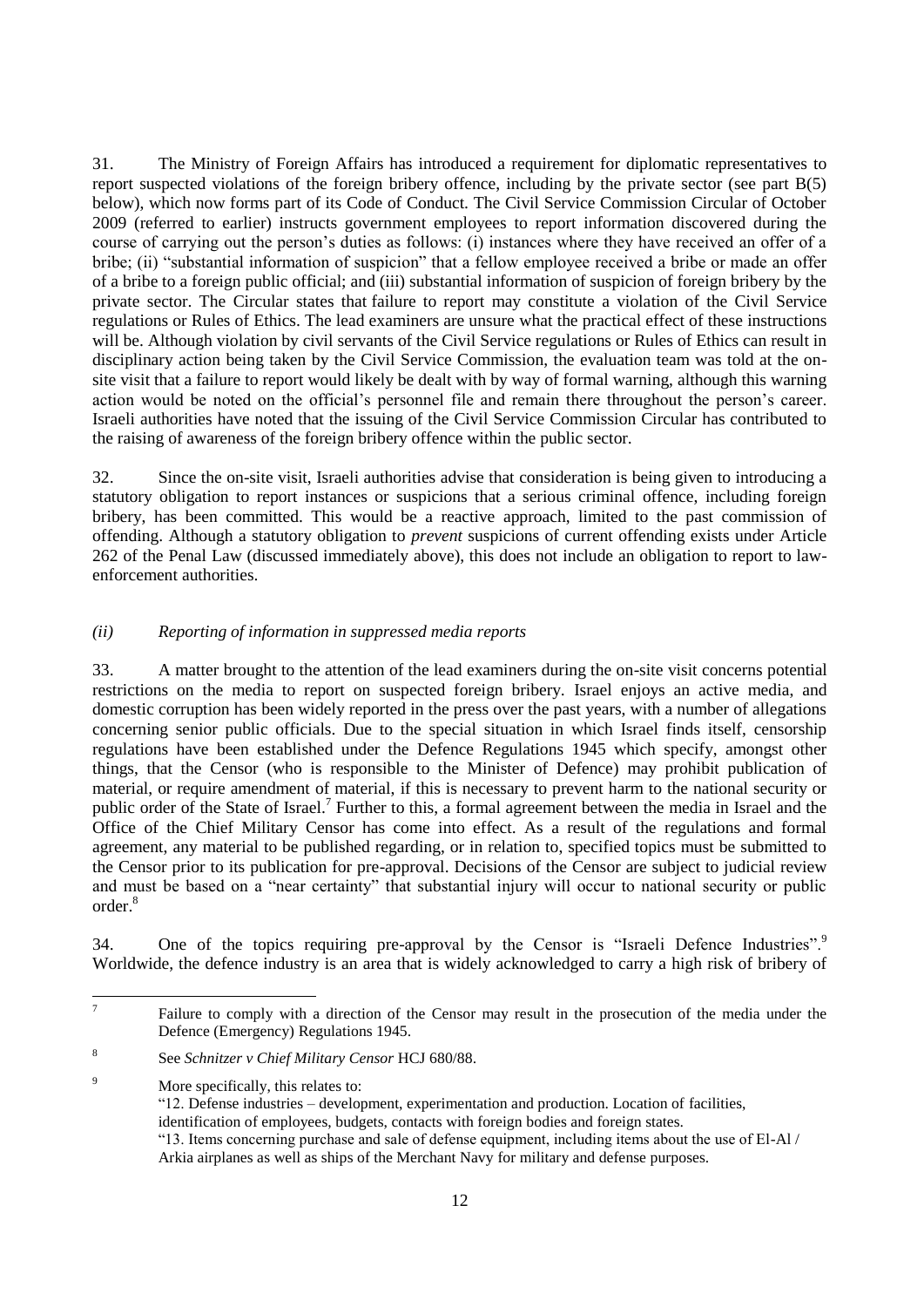foreign public officials, a fact acknowledged by various public and private sector panellists during the onsite visit.<sup>10</sup> It is therefore of concern to the lead examiners that, where the Censor prevents publication of a media report which discloses information concerning, or allegations of, foreign bribery by an Israeli defence company or individual, the Censor is not obliged to forward the information to law-enforcement authorities. Furthermore, Israeli authorities state that the Censor will not disclose this information to law enforcement authorities, explaining that this would be counter to ethical relations between the Censor and the media, and pointing out that the media would not be prevented from forwarding the information directly to law enforcement authorities in such circumstances. While conscious that there have been at least two media reports concerning the allegations of foreign bribery mentioned in part A(2)(d) of this report, the lead examiners were told during the on-site visit that other material concerning the same case had been suppressed by the Censor.

#### *Commentary*

 $\overline{a}$ 

*The lead examiners welcome the introduction by the Civil Service Commission of instructions to public sector employees to report instances or suspicions of bribery offences, including foreign bribery, although they are unsure what the practical effect of these instructions will be. They recommend that Israel progress with the possibility of introducing a statutory obligation to report instances or suspicions that a serious criminal offence is or has been committed, and that any such obligation apply to the foreign bribery offence. They also recommend that Israel impose an obligation on the Censor to forward any information suppressed (in part or in full) by the Censor, which alleges the involvement of an Israeli company or individual in foreign bribery, to law enforcement authorities and/or the Attorney General.*

#### *(b) Whistleblowing and Whistleblower Protection*

35. At the on-site visit, the evaluation team was told by the full range of participants that there is a strong culture, and even an expectation, of blowing the whistle concerning corruption within the public sector, arising from an understanding that corruption in the public sector is detrimental to the proper functioning of government and other organs of the state. In contrast, however, representatives from civil society, the business sector, and the legal and academic community, stated that there is a strong reluctance within the private sector in Israel to blow the whistle, except perhaps relating to the conduct of public officials. There appeared to be only a low level of understanding that the bribery of foreign public officials can be damaging to the reputation of Israel"s economic relations with other countries and to the reputation of its companies operating abroad. Israel"s awareness-raising campaign on foreign bribery aims to change this position by sending the message that foreign bribery has great negative impacts, including on the economic reputation of Israel and Israeli companies engaged in international business. The Ministry of Justice brochure on foreign bribery, distributed amongst the public and private sectors, includes reference to whistleblower protection for employees who report suspicions of cases of foreign bribery in the workplace. Notwithstanding this, a representative of the business sector stated that there was a lack of awareness amongst parts of the business sector of the existence of whistleblower protection.

36. Where whistleblowing occurs, public and most private sector employees are entitled to protection under the Protection of Employees (Exposure of Offences of Unethical Conduct and Improper Administration) Law 1997. The Law prevents an employer from taking steps detrimental to a person"s

"14. Research institutes and factories working and producing for the army or the defense establishment, and any research work with security implications."

<sup>10</sup> It has been estimated that, world-wide, nearly one-tenth of turnover in the international arms trade is paid in bribes: see A Global War against Bribery, *The Economist*, 16 January 1999.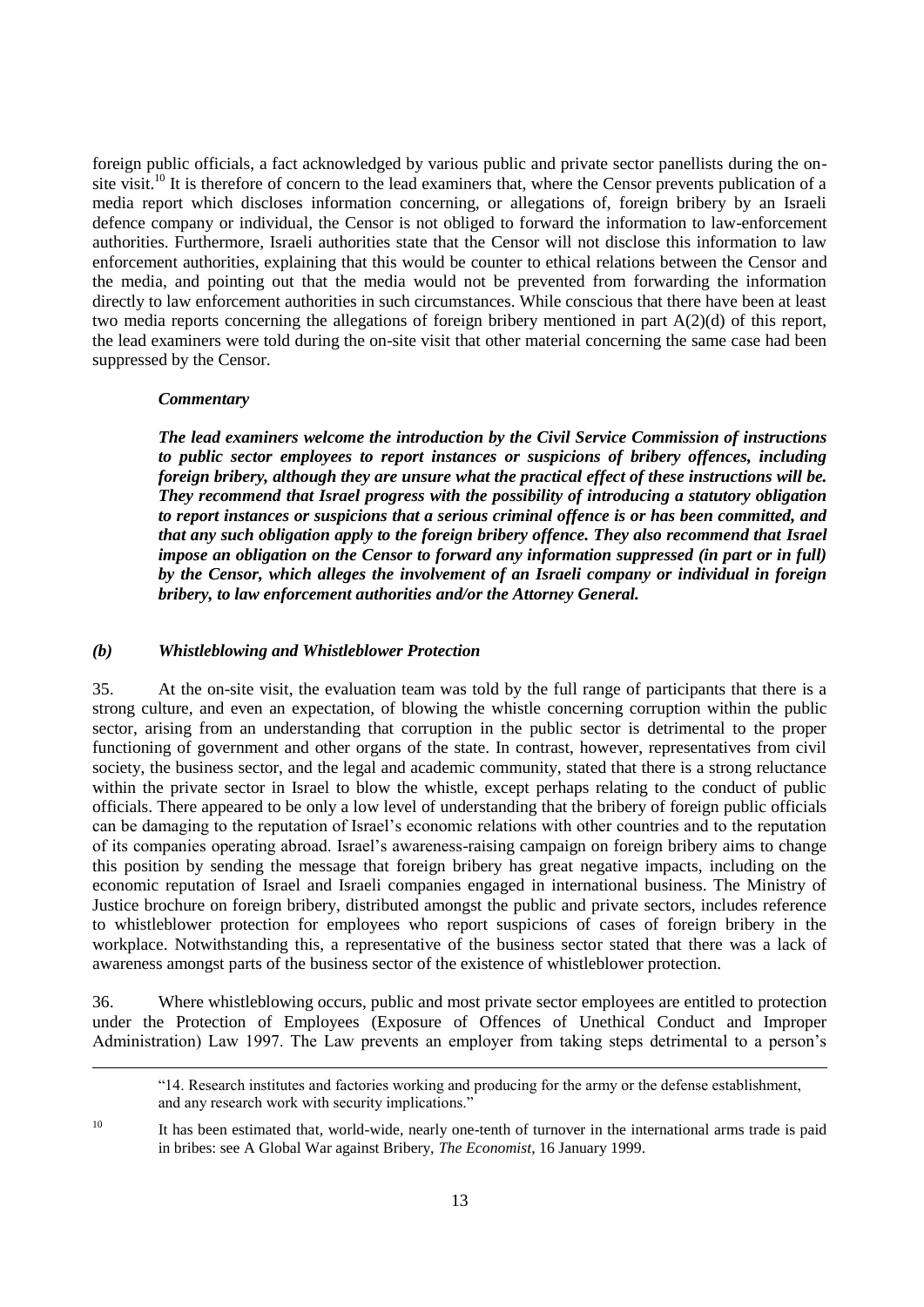employment for reasons that the person "complained" about their employer or a fellow employee. At the on-site visit, there were mixed views on the part of civil society representatives as to whether this Law is effective. One representative stated that although the law places a burden on the employer to prove that detrimental action against the whistleblower was not due to his/her reporting, Israeli courts remain reluctant to force an employment relationship by reinstating a whistleblower whose employment has been terminated.

- 37. Public sector employees have the following additional means of protection:
	- Under regulation 43.523(a) of the Civil Service Regulations, a public official who in good faith reports an offer of a bribe received by him/her, or another official, cannot be removed from employment and his/her working conditions cannot be prejudiced as a result of the complaint.<sup>11</sup> At the on-site visit, representatives from the Civil Service Commission advised that if the reporting official requested anonymity, this would be granted unless disclosure of the identity is necessary for the proper investigation and prosecution of the disclosed offending.
	- The Office of the State Comptroller and Ombudsman is able to protect public officials (and employees of state-owned companies) who report suspicions of corruption in the workplace by public officials working in the same office as the reporting person. The protection framework exists under the Encouragement of Integrity in Public Service Law, the State Comptroller Law, and the Protection of Employees (Exposure of Offences of Unethical Conduct and Improper Administration) Law. The State Comptroller has wide powers of investigation and is able to issue protective orders where there is a connection between the reporting of the act of corruption and the action taken against the complainant.

38. It should be noted that the State Comptroller Law stipulates that the Ombudsman cannot investigate any matter which is pending in court or in which a court has given a decision. Israeli authorities explain that the rationale for this approach is that, in such circumstances, the courts are in a position to provide protection. This means that, if an employee who had exposed suspected acts of corruption in the workplace makes a claim under the Protection of Employees Law, or makes a complaint to lawenforcement authorities which results in an investigation and prosecution into the allegations, protection by the Ombudsman will no longer be available unless the employee withdraws the claim. A representative from civil society told the lead examiners during the on-site visit that this limitation on the powers of the Ombudsman is not well known by public sector employees. To the contrary, Israeli authorities believe that this limitation is well known because it is made public through brochures of the Office of the State Comptroller and Ombudsman. It was also stated by a representative from civil society that the protection of whistleblowers in Israel is a fiction, having regard to the size of the country and that its population undertakes years of compulsory military service such that "everyone knows everyone". Israeli authorities dispute this assertion, noting that the Ombudsman issues protective orders every year, including 12 temporary protective orders issued in the first ten months of 2009.

#### *Commentary*

*Although there is a culture of blowing the whistle within the public sector, there appears to be a strong reluctance within the private sector to report on suspicions of bribery or other offences. Coupled with the fact that whistleblower protection in the private sector is more limited and less well known than in the public sector, the lead examiners are concerned that whistleblowing in the private sector will not be an effective tool for detection of foreign bribery in Israel.*

 $11$ 

<sup>11</sup> It should be noted that the Civil Service Commissioner does not have any power to protect such an employee, although protection can be given by the courts or might be available from the Ombudsman.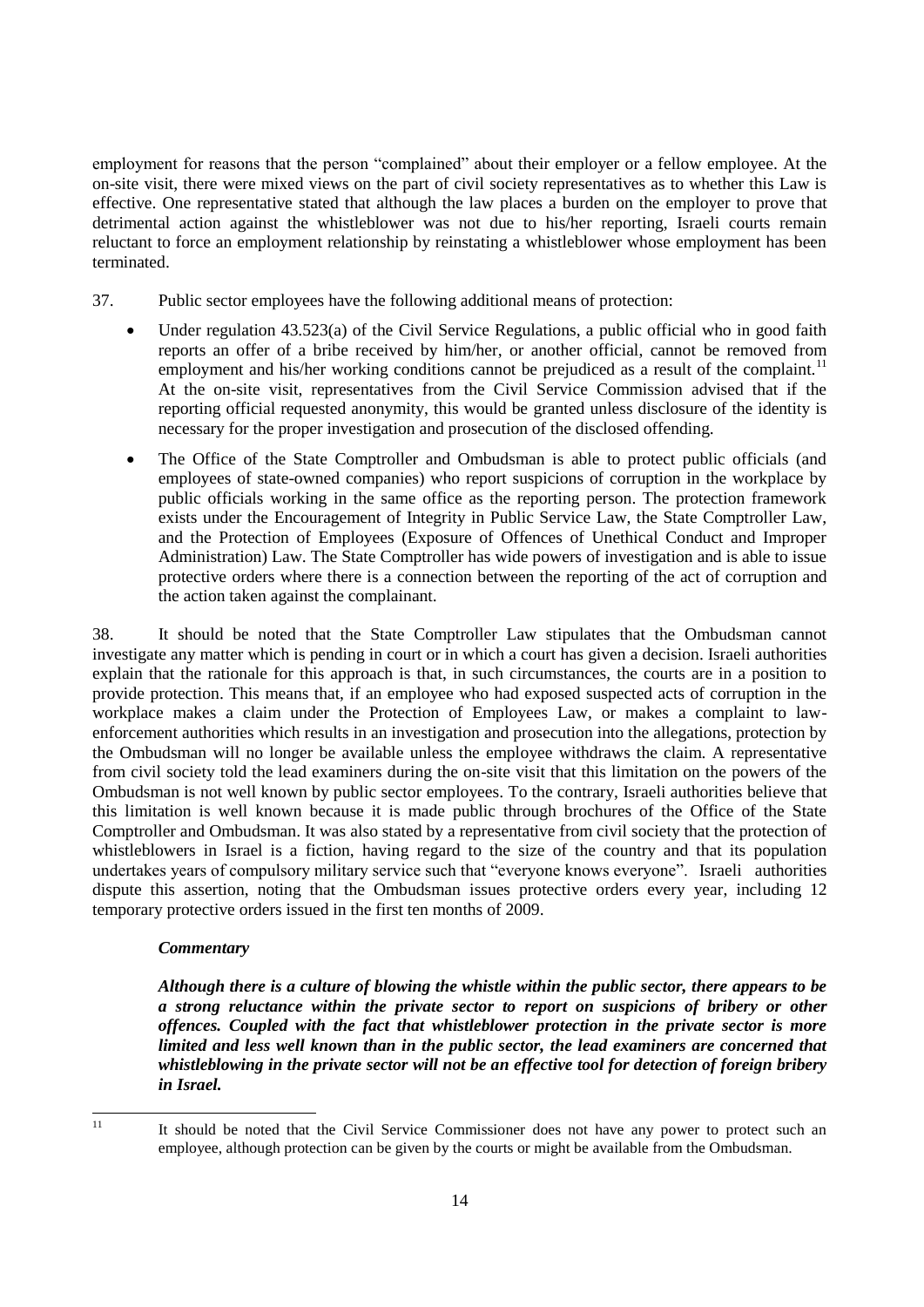*The lead examiners recommend that Israel's awareness-raising activities within the public and private sector include further attention to the detrimental effects of the foreign bribery offence, as well as working to reduce the stigma attached to whistleblowing within the private sector. They recommend that further steps be taken to raise awareness within the public and private sector of the availability of whistleblower protection, including the limitation upon the Ombudsman to investigate matters which are pending in court or in which a court has given a decision. They also recommend that Israel consider enhancing the level of whistleblower protection available for private sector employees.*

#### **3. Officially Supported Export Credits**

39. Export credit agencies offer credits and guarantees to companies that engage in international business transactions and thus may play a vital role in raising awareness of the Convention and detecting foreign bribery. The agency responsible for officially supported credits in Israel is the Israel Export Insurance Corporate Ltd (Ashr"a). Ashr"a provides insurance to the banks of applicant companies for medium and long term export credit transactions and investments abroad, but does not provide export finance. It is involved in approximately 80% of medium and long term export transactions by Israeli companies to developing countries, including transactions in: industry, infrastructure, high tech (medical equipment and communications), energy, agriculture, military industries and engineering services. Insurance covers risks for non-payment by foreign buyers, as well as political risks such as nationalisation of property by foreign countries. Israel is a member of the OECD Working Party on Export Credits and Credit Guarantees.

#### *(a) Awareness-Raising Efforts*

40. Ashr"a has revised its application for cover to include a section informing applicants about the Convention and the foreign bribery offence. Links to the Convention, the Ministry of Justice webpage on foreign bribery, the [World Bank Listing of Ineligible Firms,](http://web.worldbank.org/external/default/main?theSitePK=84266&contentMDK=64069844&menuPK=116730&pagePK=64148989&piPK=64148984) and the [OECD Council Recommendation on](http://www.ashra.gov.il/Eng/_Uploads/dbsAttachedFiles/OECDRecommendationonBribery.pdf)  [Bribery and Officially Supported Export Credits](http://www.ashra.gov.il/Eng/_Uploads/dbsAttachedFiles/OECDRecommendationonBribery.pdf) are available on Ashra"s website. Just prior to the Working Group"s consideration of this Report, Israeli authorities told the evaluation team that Ashr"a has conducted training to its management and staff, including its underwriters, on an Internal Procedure adopted in November 2009, as well as on how to detect bribery and how to deal with clients who use foreign agents. Further training is planned. The lead examiners have not been provided with a translated copy of this Internal Procedure and were told that Ashr"a refused to share this document with the evaluation team.

#### *(b) Detection and Reporting of Foreign Bribery*

41. To enhance the detection of bribery, applicants must sign a declaration that they and anyone acting on their behalf have not, and will not, engage in bribery in connection with the transaction for which cover is sought. Applicants must also declare whether they, or anyone acting on their behalf, are listed on a publicly available debarment list. Breach of this declaration includes an express forfeiture of the right of the applicant to compensation, and a guarantee to repay any compensation received. The application form recommends all policy holders to develop, apply and document control systems relating to non-bribery. Under its new Internal Procedure, Ashr'a will apparently undertake due diligence to confirm the accuracy of information provided by applicants if an application raises suspicion, but not as a matter of course. It is not clear, however, when this threshold would apply, and it appears that Ashr"a will not monitor the conduct of client companies during the period of the transaction for which cover is provided.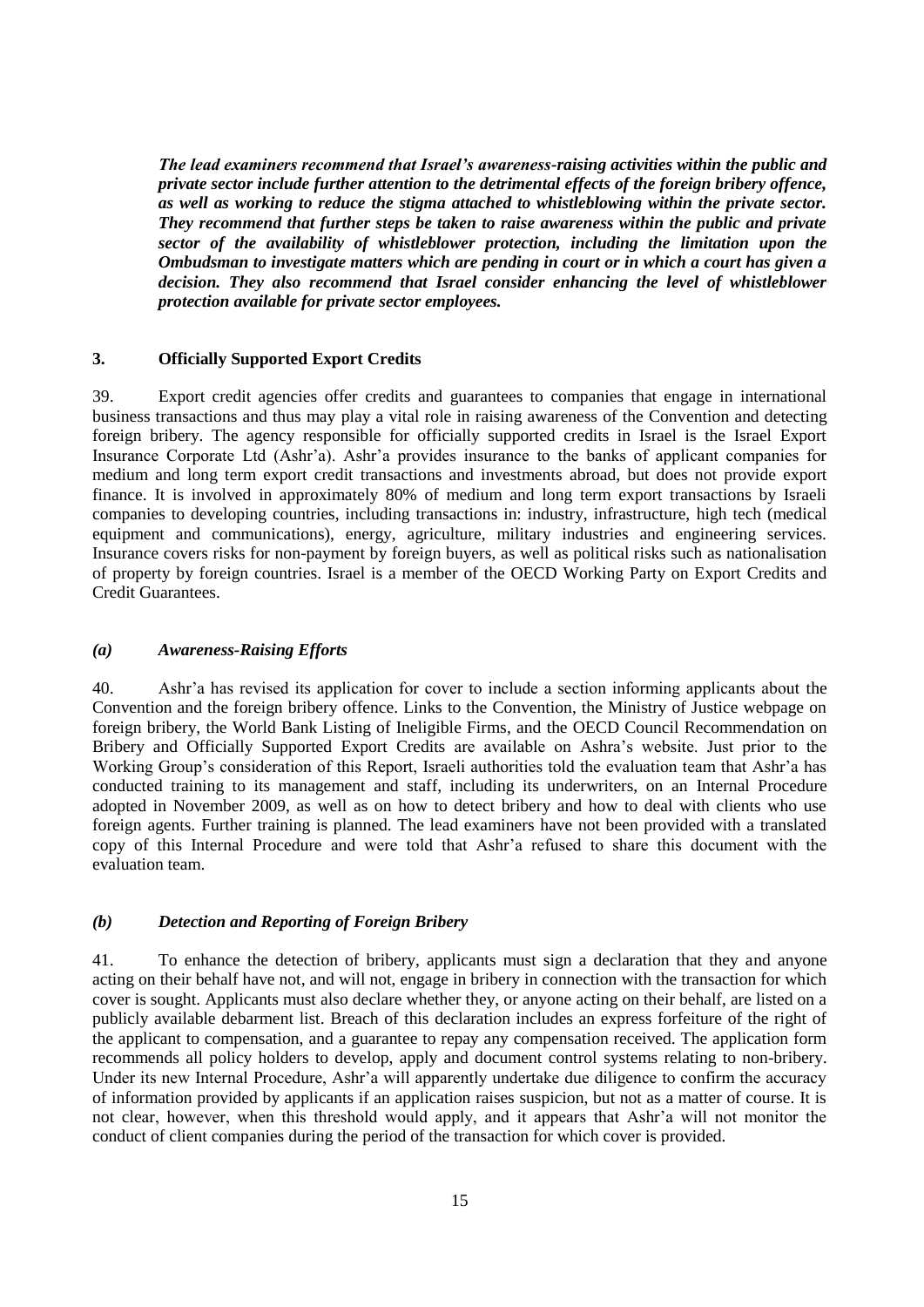42. According to Israeli authorities, Ashra"s Internal Procedure requires that suspicions of foreign bribery detected by its employees are reported to law enforcement authorities. The lead examiners have been told that where a policy holder is involved in foreign bribery, the Internal Procedure also clarifies that sanctions for violation of the non-bribery declaration may include suspension of insurance, denial of claim payments, cancellation of the policy or indemnification, and/or a requirement for the policy holder to refund any claim payments made. Ashr"a does not require clients to incorporate anti-bribery clauses when engaging sub-contractors or agents.

#### *Commentary*

*Given the vital role that export credit agencies can play in the detection of foreign bribery, the lead examiners recommend that priority steps should be taken by Ashr'a to: (i) undertake continuing training on the detection of bribery and how to deal with clients who use foreign agents; and (ii) consider requiring clients to incorporate anti-bribery clauses when engaging sub-contractors. The lead examiners also recommend that the application in practice of Ashra's new Internal Procedure be followed up, particularly as this applies to due diligence, and enhanced due diligence procedures where there are suspicions that applicants or clients have been or are involved in payment of bribes to foreign public officials.*

#### **4. Official Development Assistance (ODA)**

43. The Ministry of Foreign Affairs Center for International Cooperation (MASHAV) is responsible for a relatively small programme of official development assistance by Israel, which normally provides assistance through training and knowledge, in Israel and abroad, rather than funding or undertaking projects, or providing financial support for overseas ministries or government initiatives. In the case of physical projects, MASHAV will normally engage an Israeli business to execute the project within Israel and then export and install it abroad. While the lead examiners were encouraged to hear that new ODA contracts will include anti-bribery clauses, they were concerned that the representative of MASHAV believed that companies and individuals involved in ODA "would not need to bribe", even in sensitive regions and business sectors. This may reflect the current lack of awareness-raising initiatives within and for MASHAV. Since the on-site visit, an awareness-raising session was conducted for MASHAV employees and its professional extensions representatives.

#### *Commentary*

*The lead examiners recommend that Israel continue to raise awareness of foreign bribery, and the risks of bribe solicitation faced by Israeli businesses operating abroad, including by providing on-going training. Should the nature and extent of ODA projects be extended by Israel, consideration should be given to implementing robust structures for the detection and prevention of foreign bribery, including the reporting of suspicions to law enforcement.*

#### **5. Defence Exports**

44. International trade in arms, weapons and other forms of military technologies and know-how is important for the Israeli economy, although precise statistics are not available. In Israel, the Defense Export Controls Directorate (DECD) of the Ministry of Defense (MOD) acts as the licensing authority under the Defense Export Control Law 2007 for the export of defence equipment, know-how, or technology to other states. The Law requires all Israeli companies involved in the defence industry to be registered and then, on a project- or technology-specific basis, to obtain marketing and exporting licenses. There are 775 defence exporters listed in the defence export registry maintained by the MOD. Of these,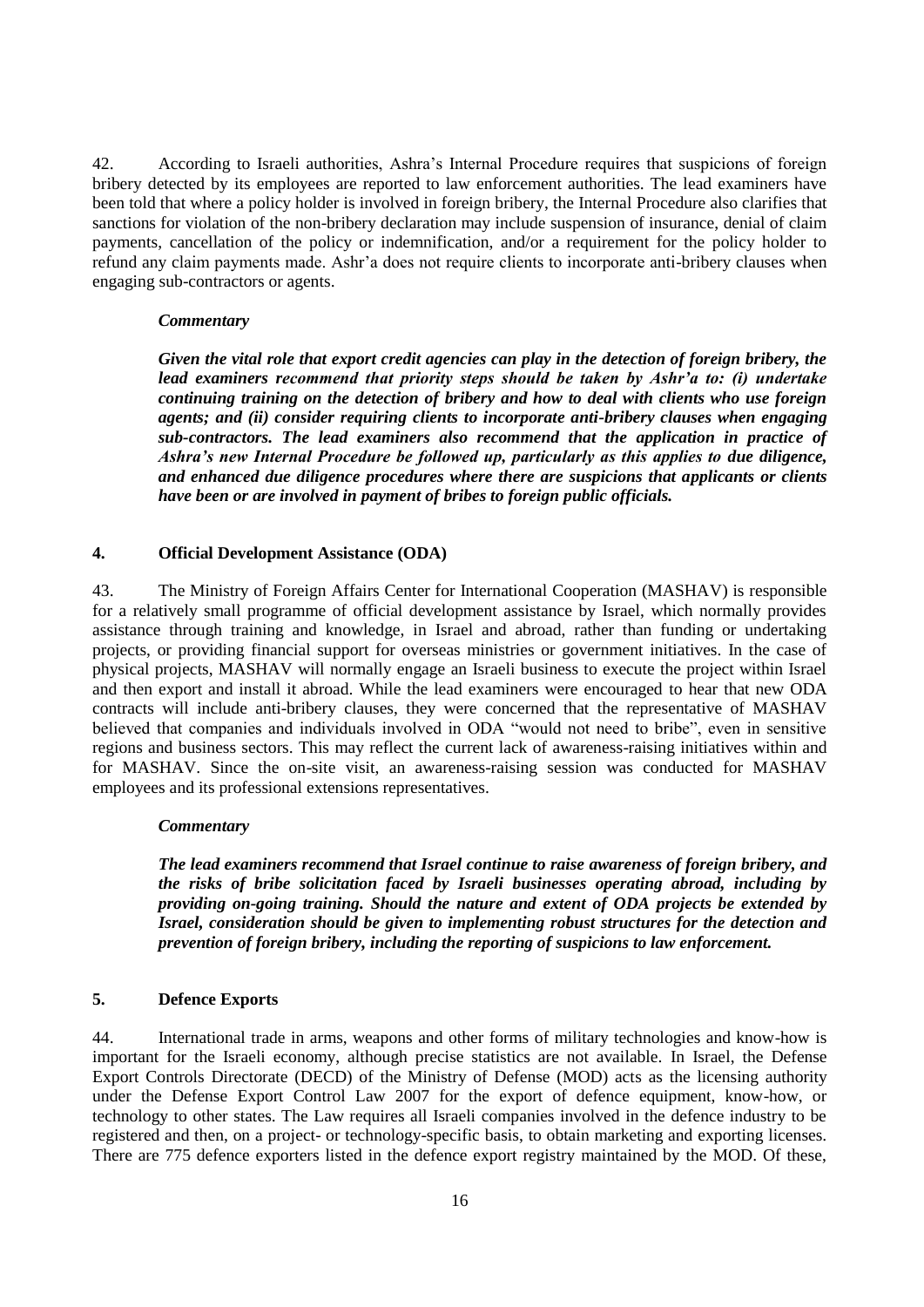there are 715 with active marketing or export licences, including the three Israeli state-owned companies involved in this area.

# *(a) Awareness-Raising Efforts*

45. There have been no steps by the DECD to raise awareness of the foreign bribery offence with registered defence exporters, although a representative of the Ministry of Defense acknowledged that such steps should probably be taken. Since the on-site visit, authorities report that the MOD intends to take the following steps to increase awareness and understanding in the defence industry of the foreign bribery offence: establishing a link on the DECD website to the MOJ webpage on foreign bribery; posting an electronic copy of the MOJ brochure on anti-bribery; including the issue of foreign bribery in the agenda of conferences for defence exporters; and sending individual letters to all registered defence exporters providing information on the Convention and the foreign bribery offence.

# *(b) Detection and Reporting of Foreign Bribery*

46. At the time when a company is to be registered under the Defense Export Control Law, the DECD is authorised to request criminal records of an applicant company in determining whether or not to grant a licence. During and following the on-site visit, the lead examiners were told that this information will always be sought and reviewed, including concerning natural persons in control of a company and persons holding senior management positions. The DECD is able to refuse or revoke registration based on a criminal conviction, and has done so in the past, although not since the enactment of the Defense Export Control Law 2007. Although a representative from the MOD stated that dishonesty or corruption offences would be likely to relate to the credibility of an exporter, there are no guidelines on what type offence would result in a refusal or revocation of registration or licence. Authorities report that the issuance of such guidelines is being considered. Registration occurs every five years. Information regarding criminal convictions is not reviewed as a matter of course between each registration application, although this is possible and authorities have advised that it is likely that more frequent routine reviews will be instituted.

47. The registration and licensing of defence exporters does not currently include the need for exporters to declare that they and anyone acting on their behalf have not, and will not, engage in foreign bribery. Since the on-site visit, authorities state that the DECD is drafting such a declaration for inclusion in the registration and licensing process. Because such an undertaking would then be treated as a part of the export licence, authorities advise that a breach of that undertaking would be treated as a breach of the export licence. Notwithstanding this intended step, marketing and exporting licences do not include a requirement that the exporter not engage in foreign bribery or otherwise violate the laws of foreign countries in which the exporter will operate. There is no statutory requirement for the DECD to report suspicions of foreign bribery by defence exporters, although employees of the MOD are subject to the instructions in the Civil Service Commission Circular of October 2009, which instructs government employees to report "substantial information of suspicion" of foreign bribery by the private sector, where this was discovered during the course of carrying out the person"s duties in the civil service.

#### *Commentary*

*Given the size of the defence industry in Israel, and the recognised vulnerability of the industry to bribe solicitation, the lead examiners are concerned by the lack of awareness-raising initiatives amongst defence exporters to date. They are encouraged to learn of plans to address this.*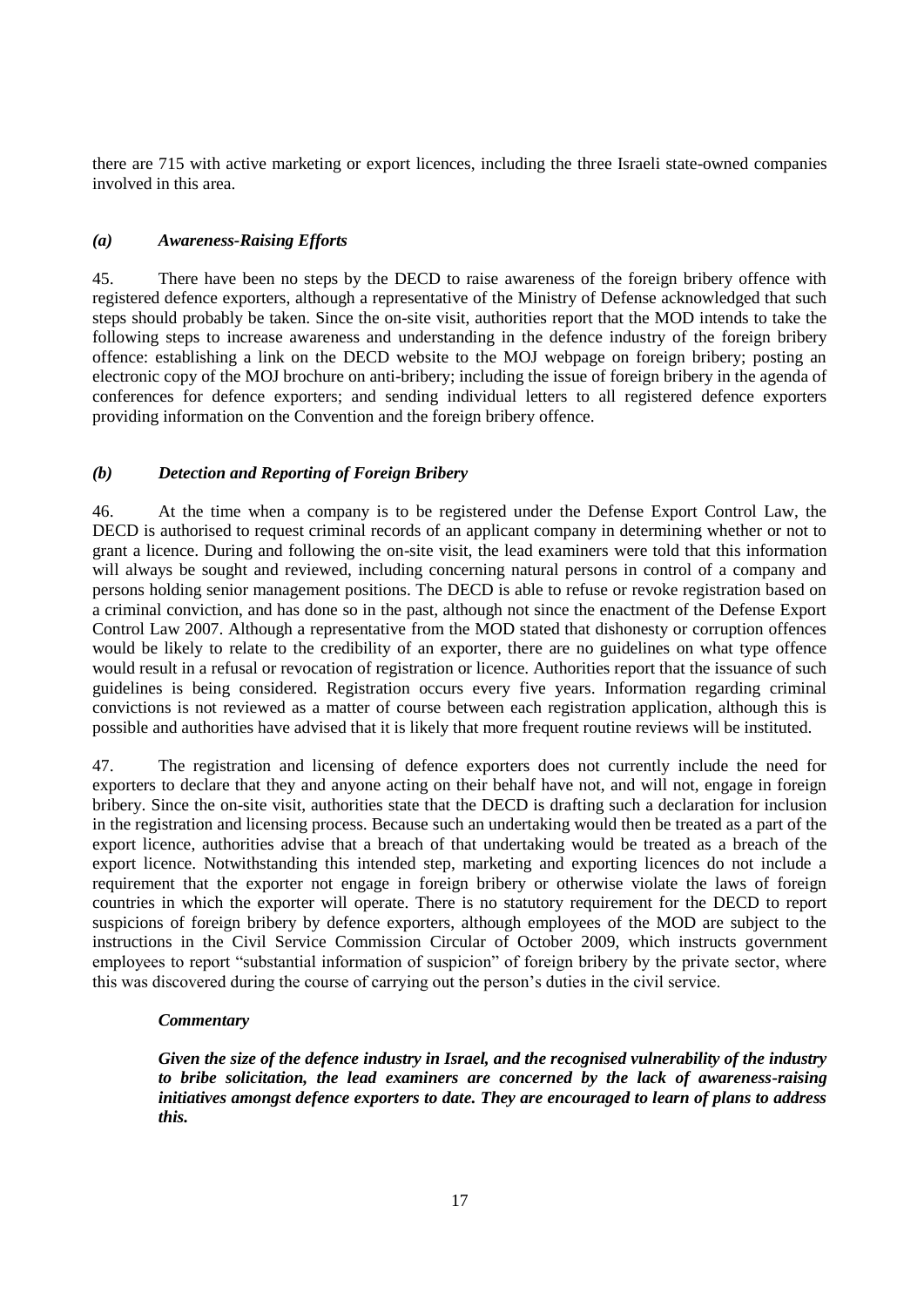*To enhance detection of foreign bribery, the lead examiners recommend that Israel: (i) encourage the defence industry in Israel to develop strong anti-corruption measures and engage in international anti-corruption initiatives concerning the defence sector; (ii) ensure that, when providing licenses for exporting military equipment and dual-use goods, the Defense Export Controls Directorate of the Ministry of Defense considers whether applicants have been involved in bribery as well as the level of risk of corruption in relation to arms procurement in the destination country; and (iii) consider the temporary or permanent disqualification of enterprises convicted of bribing foreign public officials from applying for export licenses.*

#### **6. Foreign Diplomatic Representations**

#### *(a) Awareness-Raising Efforts*

48. As part of their missions overseas, Israeli diplomats are in touch with Israeli businesspersons in order to assist in promoting economic and trade ties with foreign countries. The Ministry of Foreign Affairs (MFA) has introduced important measures contributing to awareness-raising and detection of foreign bribery. In early June 2009, the head of the MFA legal department, circulated an internal memorandum to all Ambassadors and Consuls General abroad concerning the Convention and the foreign bribery offence. The memorandum requests all heads of mission to distribute the information at all relevant levels within missions abroad. All Commercial Attachés also received a briefing newsletter on the matter.

49. As well as including this information in the training curriculum of all training and preparatory programs, every diplomatic representative (which includes all Israeli officials stationed abroad under the authority of an Israeli Embassy or Consulate, including police and military attachés) is now required to sign in his or her dispatching file an acknowledgment of awareness of the information. The MFA is in the process of establishing an interactive online tutorial in the internal MFA web system, which all diplomatic representatives abroad will be required to undertake. The tutorial aims to raise awareness of the Convention and the foreign bribery offence, and to provide guidelines for its implementation. As a part of a conference for MFA heads of diplomatic missions in December 2009, an awareness-raising session will be conducted. MFA officials advise that the Ministry of Justice brochure on foreign bribery will be circulated to all missions abroad.

#### *(b) Detection and Reporting of Foreign Bribery*

50. As part of the acknowledgment form mentioned, diplomatic representatives must acknowledge a duty on them to report suspected violations of the foreign bribery offence. This reporting requirement has been included in the Foreign Affairs Code of Conduct, a breach of which may be subject to disciplinary sanctions imposed by the Civil Service Commission. At present, such reports must be sent to the Ministry of Foreign Affairs in Jerusalem. At the on-site visit, it was stated that reports received by the MFA would then be immediately forwarded to the Israeli Police, although officials reported that more detailed procedures will be established.

#### *Commentary*

*The lead examiners are encouraged by the introduction of an obligation for diplomatic representatives to report suspected violations of the foreign bribery offence, including by the private sector. They recommend that Israel's overseas diplomatic representatives take steps to engage with the Israeli business sector abroad for the purpose of raising awareness of the foreign bribery offence and, in particular, its extraterritorial effect.*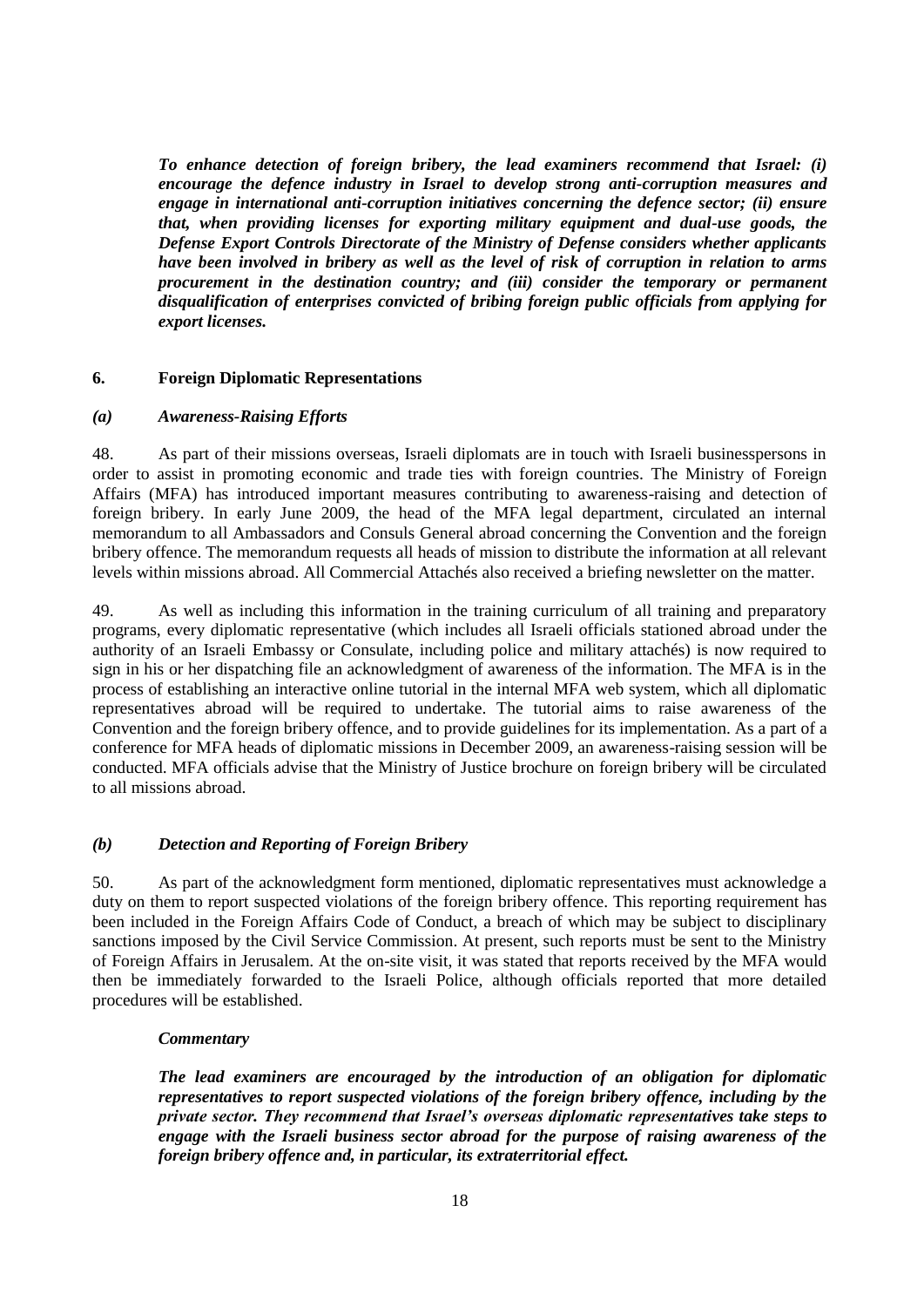# **7. Tax Authorities**

# *(a) Non-Deductibility of Bribes*

51. Israel"s Income Tax Ordinance 1961 does not expressly deny the tax deductibility of bribe payments. However, Israeli tax officials rely on both the general denial of the deduction of payments that constitute a violation of the law (amendment to Article 32 of the Income Tax Ordinance) and case law to maintain that bribes to foreign public officials are not tax deductible in Israel.

52. Article 17 of the Income Tax Ordinance sets out the general principles regarding deductible expenses incurred to generate income. Such expenses may be deducted from a taxpayer"s taxable income unless such deduction is prohibited. Whereas Article 32 does not include bribe payments in its list of prohibited deductions, Israeli officials advise that an amendment to Article 32 of the Income Tax Ordinance has been enacted on 16 November 2009 that clarifies the legal situation<sup>12</sup> by expressly including any "payment, in money or money"s worth, when there is a reasonable basis to believe it constitutes a violation of any law" in the list of prohibited deductions under Article 32 of the Ordinance (emphasis added). Moreover, according to the Israeli authorities case law has clarified that payments made "in violation of the law" include bribe payments.<sup>13</sup> They further indicated that on transnational bribery specifically, the Supreme Court recently held, in *Hydrola Ltd v Tel Aviv Assessment Officer (hereinafter Hydrola)*, that bribery expenses paid to authorities of a foreign State to expedite a transaction may not be considered an expense deductible for tax purposes.<sup>14</sup>

#### *(i) Small facilitation payments*

53. Both Israeli responses to the Phase 2 questionnaire, and those of tax officials met during the onsite visit strongly maintained that small facilitation payments are not allowed in Israel (under Article 291A, any payment of any size would be considered a bribe) and therefore not deductible pursuant to the recent amendment to Article 32 of the Income Tax Ordinance and case law as for any other bribe payment.

# *(ii) Non deductibility of payment made in "violation of any law"*

54. However, the amendment to Article 32 generally refers to "a violation of any law" and does not specify that such violation include bribe payments. Israeli officials state that the combination of this amended provision with Article 291A of the Penal Law will make it clear that bribe payments to a foreign public official or intermediary are non-deductible. Even now that the ban on deduction of expenses related to illegal activities has been clarified in the law, it is unclear if all tax officials are aware that foreign bribery now constitutes an offence. In practice, tax officials are likely to react to outflows of money that look like they could constitute a bribe  $-$  and the lead examiners consider that the likelihood of such a reaction with regard to foreign bribery would be significantly greater with an express prohibition in the Income Tax Ordinance. Moreover, an express prohibition is also an important signal to companies, financial officers and auditors. The lead examiners welcome the steps taken by Israel to clarify the legal situation but note that the current wording of the amendment is not fully in line with the new OECD

 $12$ <sup>12</sup> At the time of the on-site visit, Israel referred to the Collection of Interpretations of the Income Tax Ordinance ("*Habak*") in which the Income Tax Authority had ruled "the deduction of payments made in violation of any law shall be prohibited"

<sup>13</sup> *Alarbia Hotels Ltd v Jerusalem Assessment Officer*, Income Tax Appeal 54/84 (1997).

<sup>14</sup> *Hydrola Ltd v Tel Aviv Assessment Officer Number 1* (2008) CR.A 6726/05. See also *Company Ltd v The Netanya Assessing Officer*, Income Tax Appeal 1015/03 (2008).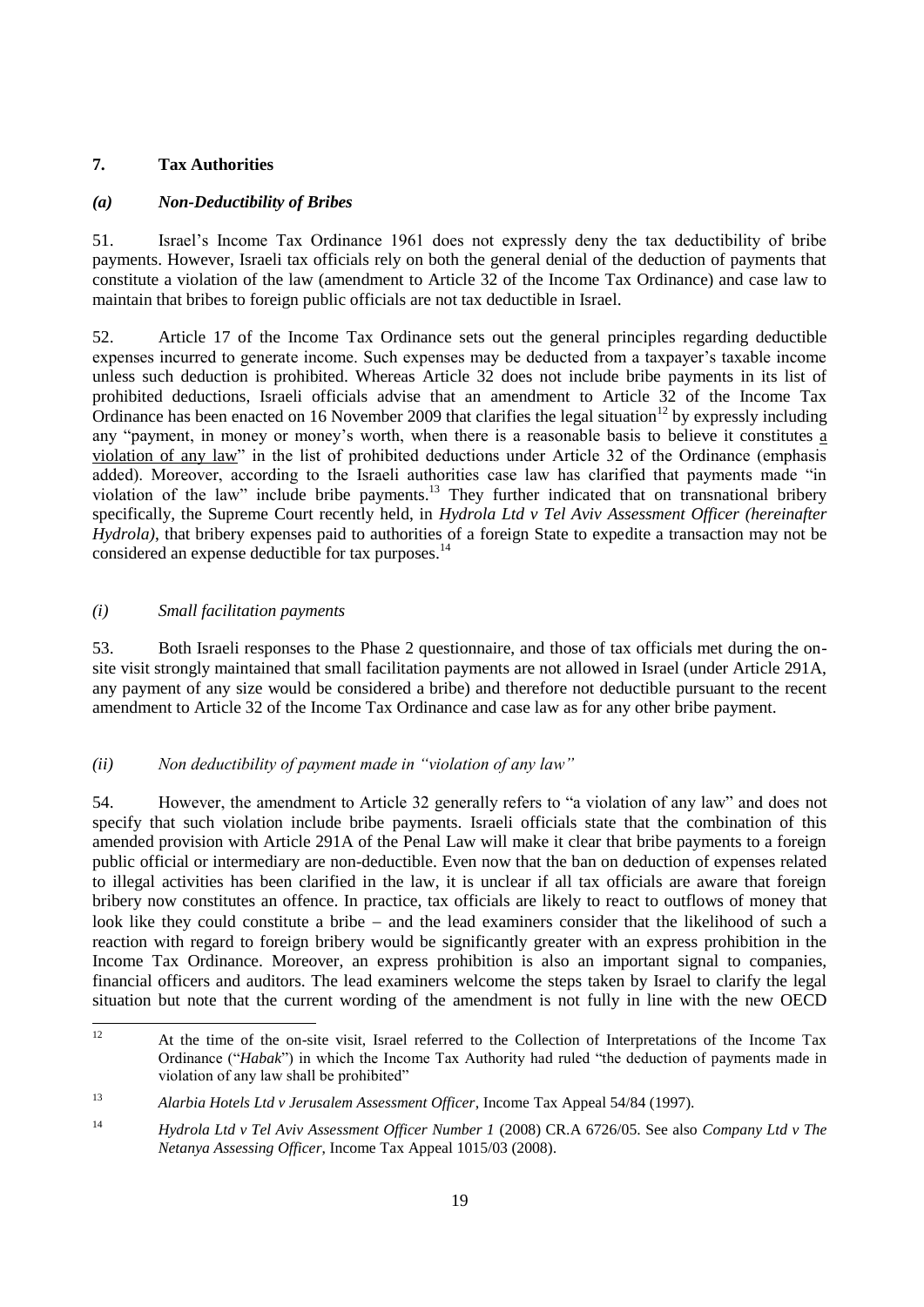Council Recommendation to "explicitly disallow the tax deductibility of bribes to foreign public officials" (emphasis added); this express denial could be established by other means than law, as long as it is binding and publicly available.<sup>15</sup> The Israeli officials advise that the Israeli Tax Authority is currently drafting an Income Tax Circular that will specifically refer to the foreign bribery offence. They also specify that this circular will be issued early January 2010 and will be binding on all staff of the Israeli Tax Authority and will be available to the public on the Tax Authority's website.

#### *(iii) Uncertainty in case law*

55. The Israeli authorities referred to two court decisions to maintain that in Israel, foreign bribery expenses are not tax deductible. In a recent decision in the case of *Company Ltd v The Netanya Assessing Officer (hereinafter Company X)*,<sup>16</sup> the District Court in Tel Aviv held in January 2008 that bribes to secure the development of an agricultural venture in a foreign country are not allowable as deductible expenses for tax purposes.<sup>17</sup> The Court ruled that deducting such payments would contradict public policy and contravene the declaration of Independence of the State of Israel and its commitment to abide by the United Nations Charter.<sup>18</sup> While this is a clear decision, consistent with the 2009 Recommendation on Tax Measures,<sup>19</sup> it is of a lower court and thus susceptible to being overruled. It is thus important to ensure that this approach is either confirmed by the Supreme Court or incorporated into legislation.

56. However, in *Hydrola* (already mentioned above), the Supreme Court rendered a decision that might not be fully persuasive, because of the diverging opinions of two out of the three Justices. In this case, the company carried out various business activities in the Republics of the former Soviet Union (during the 1990"s) through agreements with local agents to whom the company transferred large sums of money. The tax assessor qualified these payments as at least partially unlawful expenses incurred in the payment of bribes. The Supreme Court unanimously upheld the judgement in the first instance, i.e. to refuse the deduction of part of the payments made to the agents. While the outcome of the court decision is clear, the different reasoning of the judges might raise concerns. Whereas one Justice held that allowing such payments as deductible expenses would be contrary to public order, because the payment of bribes is unlawful in both Israel and the countries where it occurred (thus fulfilling the dual criminality requirement), the two other Justices did not pronounce themselves on this "question of principle" and rather based their decision on the absence of evidence and proper documentation<sup>20</sup>. Therefore, the judgement might be persuasive to some extent but it may not be considered as a binding court precedent for non-tax deductibility of bribes paid in a foreign country.

 $\overline{a}$ <sup>15</sup> Recommendation of the Council on tax measures for further combating bribery of foreign public officials in international business transactions, (C(2009)64), Section I(i).

<sup>16</sup> *Company Ltd v Netanya Assessing Officer*, Income Tax Appeal 1015/03 (2008)

<sup>17</sup> The payments in question, recorded in the books and accounts as "*other commissions and additional expenses*" in 1998 (*i.e.* before the entry into force of the offence of foreign bribery in Israel) amounted to approximately USD 860 000.

<sup>&</sup>lt;sup>18</sup> The judgement also refers to the UNCAC, the OECD 1996 Recommendation on tax deductibility of bribes and the OECD Anti-bribery Convention (although Israel was not yet a party to any of these instruments) as a "*call of the civilised states of the world for action to defeat governmental and business corruption as a phenomenon by also taking fiscal measures for this purpose.*"

<sup>19</sup> Recommendation of the Council on tax measures for further combating bribery of foreign public officials in international business transactions, (C(2009)64).

<sup>&</sup>lt;sup>20</sup> Furthermore, as noted above, the Supreme Court allowed the deduction of another part of the payments to the agents, despite the lack of detailed records, based on the testimony of the agents.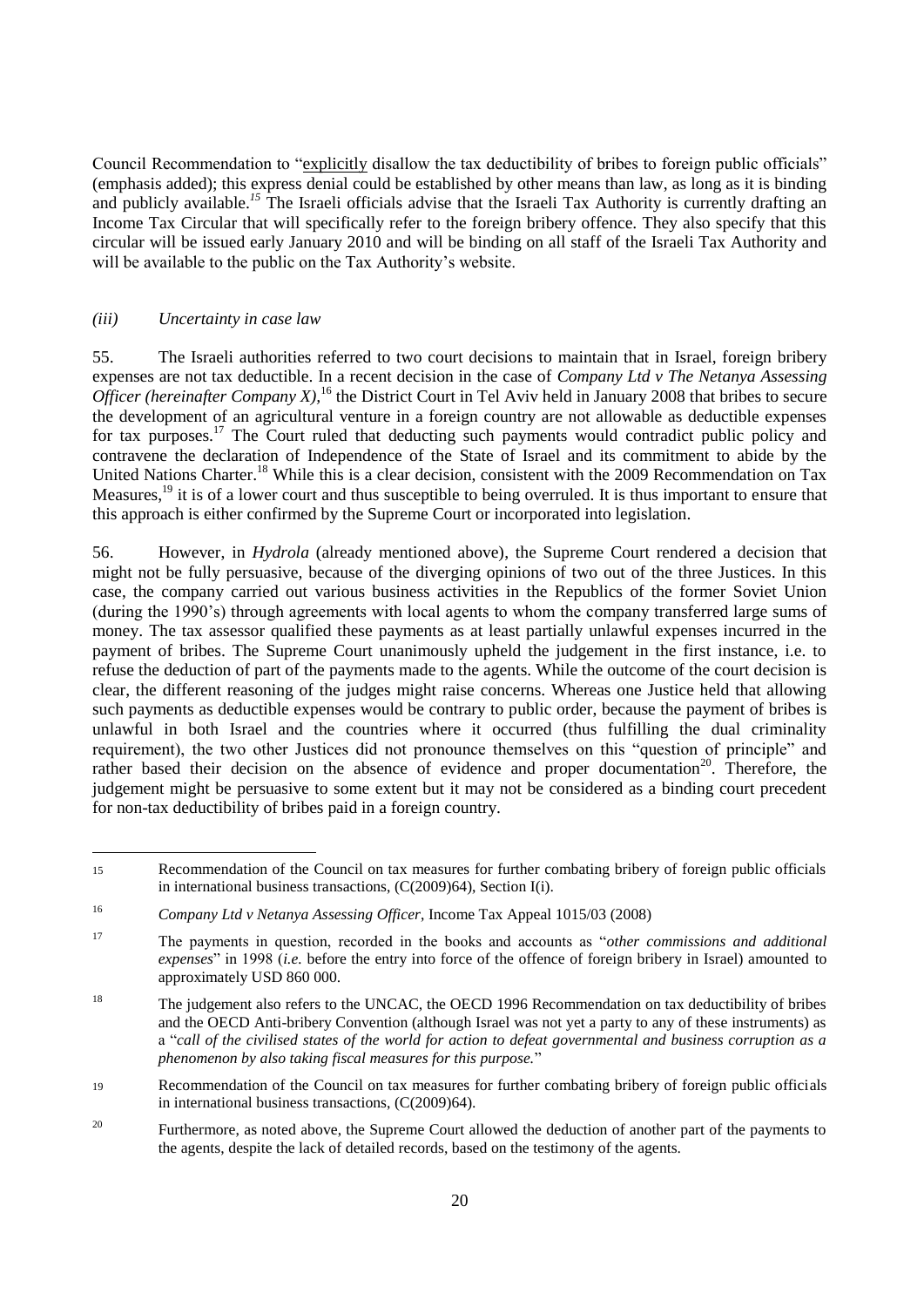#### *(iv) "A reasonable basis" to believe that a payment constitutes a bribe*

57. Tax officials pointed out that the wording of the amendment further clarifies that tax inspectors exercise their discretion in determining what constitutes a "reasonable basis" to believe that a payment constitutes a bribe, and that the burden of proof (that the claimed payment does not constitute a violation of law) will fall on the tax payer. They contended that the requirement for a "reasonable basis" is very broad and does not require any kind of proceedings. The lead examiners encourage Israel to proceed with its intention to clarify this interpretation with a special reference to bribery in an income tax circular. This interpretation will have to be further assessed in the context of future reviews.

# *(v) Identifying bribe payments*

58. However, certain tax officials rightly pointed out the difficulty in identifying bribe payments and highlighted efforts by the tax inspectors to understand what is behind certain types of payments such as mediation and advising fees, or payments made through a foreign subsidiary. In case of doubt, tax inspectors can request more documents justifying a payment and have the authority to deny such a deduction if they determine that a bribe to a foreign public official was disguised as, for instance, a legitimate commission to agents and intermediaries.<sup>21</sup> This will need to be followed up, notably with regard to the possibility to submit non-documented expenses.

# *(vi) Deductibility of non-documented expenses*

59. Article 17(13) of the Income Tax Ordinance 1961 allows for the deduction of expenses for board and lodging overseas incurred by a person during the tax year in the production of his/her Income. Tax Regulations provide for the conditions for such deduction, i.e. maximum thresholds per type of expenses (including airplane tickets, overnight accommodation, car rental and education).<sup>22</sup> The Regulations do not provide for a global maximum threshold for all expenses but specify that those expenses must be documented. However, in *Company X* (already mentioned above) the District Court (while denying the appellant company the claimed right to deduct bribes from its taxable income) did not review the deduction (allowed by the tax assessing officer) of expenses paid in cash allegedly for board and lodging overseas, amounting to 500 000 ILS (approximately 300 000 USD as valued at the time according to the Court).<sup>23</sup> In the same line, during the on-site visit, panellists indicated that this type of expenses is deductible even if not documented. In these circumstances, it remains unclear whether these deductible expenses may, in practice, be non-documented -- as retained in *Company*  $X^{24}$  and indicated by tax officials during the on-site

 $\overline{21}$ <sup>21</sup> An Assessee who wishes to have his expenses allowed must satisfy the Assessing Officer that it is indeed in the nature of an expense incurred in the production of income the deduction of which is not prohibited. The Assessing Officer exercises his discretion as to whether an expense that the Assessee wishes to deduct falls within the list of disallowed deductions set up by Article 31 and 32 of the Ordinance. He has the authority to demand reports, information, books, etc. including information on suppliers and customers from the taxpayer (Article 135A of the Ordinance). The control exercised over the discretionary power of the assessing officer is threefold: (i) a hierarchical supervision to ensure accountability, (ii) the State Comptroller power to review, via his audits, the work of the Tax authority's officials, including the application of discretionary powers and (iii) the possibility to appeal the tax assessment to the District Court.

 $22$  Income Tax Regulations (deduction of certain expenses), 5732-1972

<sup>&</sup>lt;sup>23</sup> The deduction of an additional amount of 400 000 ILS was also mentioned in the judgement although its purpose was not identified.

 $24$  Although the Court noted that in its view, the assessing officer had treated the taxpayers leniently.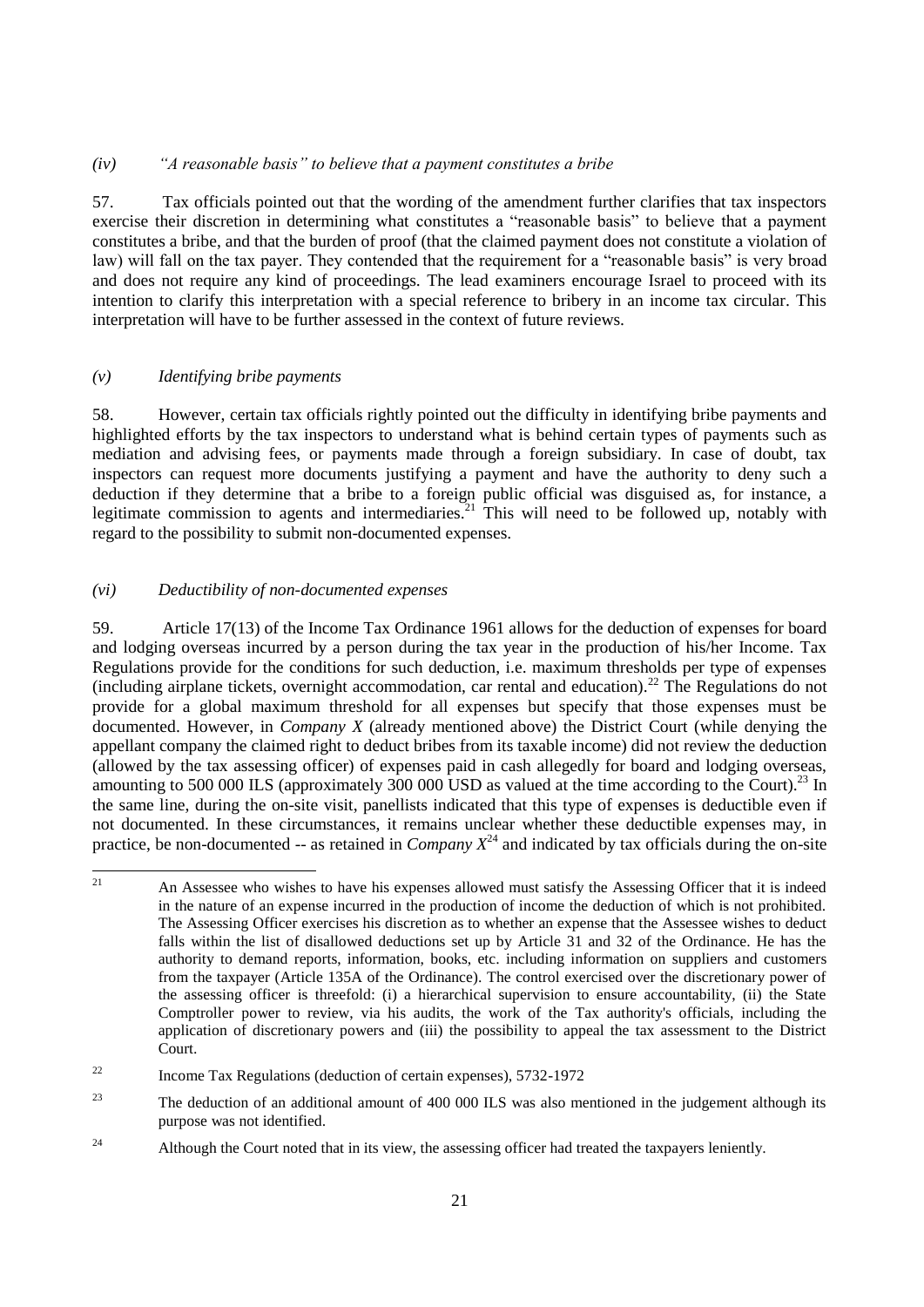visit -- or should be documented as provided in the Expenses Deduction Regulations. Moreover, during the on-site visit, panellists explained that these types of expenses are deductible from the individual"s income (as opposed to the Company"s income), which means that the amount within this threshold might be multiplied by the number of employees involved in operations overseas. The lead examiners are concerned that non-documented expenses of this magnitude may be retained as tax deductible and that it might be used to deduct bribe payments. The lead examiners also note that in *Hydrola,* despite the lack of detailed records, the Supreme Court, relying on the District Court's factual determination, did allow the deduction of part of payments made to foreign agents based on the testimony of those agents.<sup>25</sup> The lead examiners are concerned that this, in practice, constitutes another loophole as to the obligation to document deductible expenses.

# *(b) Awareness, Training and Detection*

60. Reliance on the broad principle of the non-deductibility of payments that *constitute a violation of any law* raises the issue of awareness of the foreign bribery offence by tax assessors. Whereas tax officials met during the on-site visit demonstrated awareness of the offence of foreign bribery and of the prohibition of the tax deductibility of bribes deriving from Israeli case law, it cannot be taken for granted that all tax officials have the same level of awareness, especially in the absence of special communication or training on these issues.

61. In its replies to Phase 2 questionnaire, Israel indicated that tax inspectors are provided with intensive training prior to taking up duties on tax laws, secondary legislation necessary for the operation of the Ordinance, and policy principles guiding tax officials. The employees of the tax administration also attend courses and lectures on various topics linked to their day-to-day work. Tax officials to update both their employees and the public at large on legislative reforms and new case law, and their practical implications for tax assessment issue executive directives from time to time. In this context, the lead examiners welcome the publication by the Tax Spokeswoman of a notice stressing the non-deductibility of illegal expenses and pointing to the Supreme Court decision in Hydrola. However, the lead examiners are concerned that no specific guidance or training has been provided so far on the non-deductibility of bribe payments, or on how to distinguish between legitimate business expenses and illicit payments.

62. Following the entry into force of the amendment of Article 32 of the Ordinance and the publication of the Income Tax Circular announced by the Israel Authorities (see above), Israel indicates that the permanent training of tax inspectors will include the amendment to Article 32 and the new offence of bribery of foreign officials. Specific guidance will be given to tax inspectors on how to distinguish illicit payments..The content of the amendment and the Circular will also be included in the curriculum of the course for new inspectors. The Tax Authority also advises that the OECD Bribery Awareness Handbook for Tax Examiners has been translated into Hebrew and will be distributed to the tax inspectors early January<sup>26</sup>. The lead examiners welcome the recent adoption of the amendment to Article 32, the translation of the OECD Bribery Awareness Handbook and encourage the Israeli Authorities to implement the projects indicated above to raise awareness of tax officials.

 $25$ <sup>25</sup> *Supra.*

<sup>&</sup>lt;sup>26</sup> During the on-site visit, tax officials specified that 2 000 Tax officers will undertake a half-day training course on the Handbook in 2009, (the exact training content was still under consideration).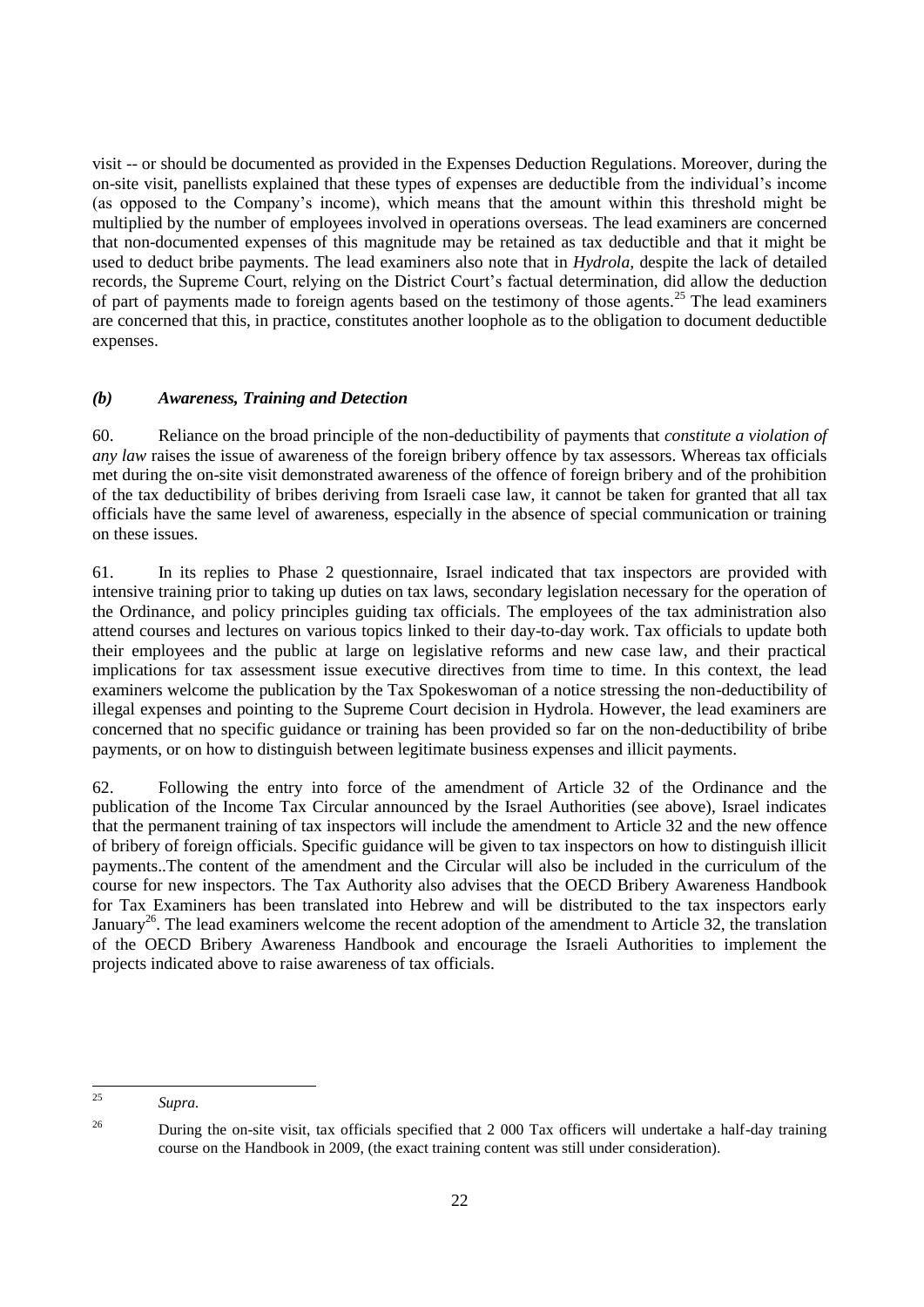# *(c) Sharing of Information and Duty to Report Foreign Bribery*

# *(i) Within Israel*

63. Israeli tax legislation contains provisions on secrecy<sup>27</sup>, which seems to generally prohibit tax officials from divulging any information obtained for tax assessment purposes. Disclosure of income tax secrets is a criminal offence, and the penalty is six months imprisonment or a fine of 12.900 ILS.

64. However, the Minister of Finance can authorise such disclosure. At the time of the on-site visit, Assessing officers were not allowed to report information on their own initiative and authorisation to disclose information could only be granted on the request of the Police. Israeli tax officials stressed that such requests are a routine procedure that has recently been streamlined with the delegation of the authority to allow such disclosure to the Director of the Tax Authority and that the authorisation is now granted within 2 or 3 days. The Director"s decision is discretionary but tax officials have indicated that the Director will likely lift the privilege in case of disclosure of information concerning criminal violations. However, the lead examiners are seriously concerned that tax officials are not allowed to go to the police to disclose information that could contribute to the deterrence of bribes. Just prior to the Working Group meeting, Israel advised that a change of policy had been approved which will be reflected in the Income Tax Directive that is expected to be issued early 2010. According to Israel, in the future, in cases where an Assessing Officer will suspect an offence, he may, on his own initiative request an authorisation to disclose information from the Director of the Tax Authority. The lead examiners are not in a position to assess the scope or efficiency of this new policy which will need to be followed up in future reviews.

65. An "Integrated Intelligence Center" was established on 5 March 2007:<sup>28</sup> it combines resources from the Police, the Income Tax Authority and the Money Laundering Prohibition Authority under a single roof to exchange information in real time and produce collaborative intelligence materials focusing on the fight against serious and organized crime, including corruption and bribery. Members of the Center benefit from a general authorisation to exchange information within the Center but information cannot be disclosed outside of the Center without a new authorisation. Pursuant to information obtained from several officials during the on-site visit, this Center is focusing on analysing criminal information and producing reports, and has so far played a very limited role in the deterrence of serious crimes in general and foreign bribery in particular.

# *(ii) Internationally*

66. As regards sharing of information internationally, information exchange with other national tax authorities depends on the existence of double tax agreements; Israel indicated in its questionnaire replies that it is currently a signatory of more than 40 Prevention of Double Taxation Conventions. Most of these Conventions include a provision that permits the transfer of information between the tax authorities of the contracting States. Tax officials specified during the on-site visit that such transfers of information, for the moment, were only provided upon request but that an automatic exchange of information should be put in place shortly.

67. As regards providing tax information to foreign law enforcement authorities, most of these tax Conventions do not include the optional language of paragraph 12.3 of the Commentary to Article 26 of

<sup>27</sup> <sup>27</sup> Income Tax Ordinance, Article 234.

<sup>&</sup>lt;sup>28</sup> As a result of a decision of the Israeli Government, on 1 January 2006, aimed at intensifying the fight against criminal organizations engaged in serious crimes, and organized crime in general.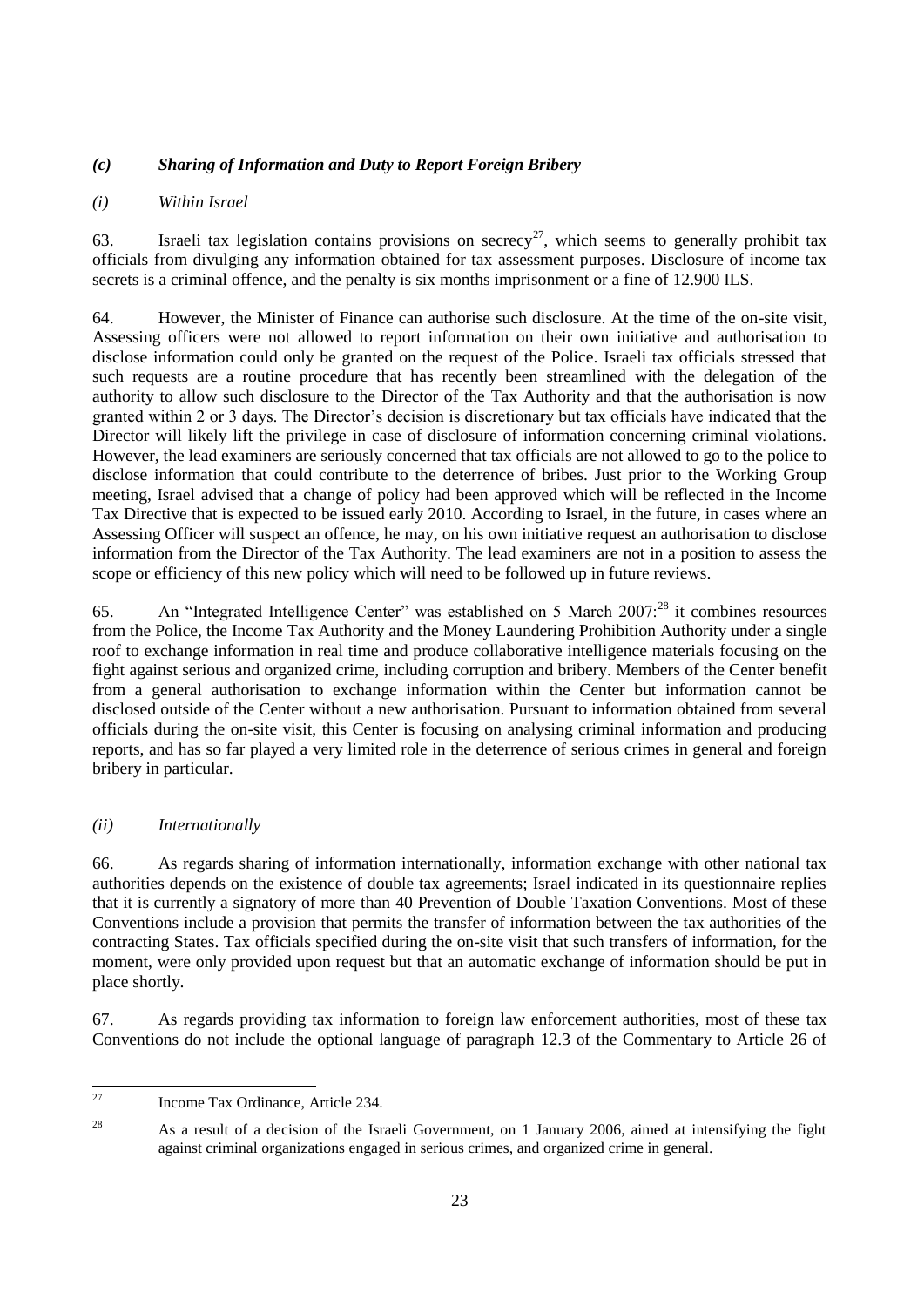the OECD Model Tax Convention<sup>29</sup>, which allows the sharing of tax information by tax authorities with foreign law enforcement agencies and judicial authorities on certain high-priority matters (*e.g.* to combat money laundering, corruption, terrorism financing). As a consequence, information exchanged with foreign tax authorities (where a double tax agreement exists) are for the exclusive use of foreign bodies concerned with the assessment or collection of tax, and only for tax purposes, or if a tax offence is being prosecuted. Therefore, tax information would have to be provided to foreign law enforcement authorities through the use of rogatory letters, in the context of MLA. However, tax officials indicated that new tax treaties will include such a provision, and that there is a current trend of re-negotiating existing tax treaties to allow such sharing of information (currently treaties with Germany and Denmark, soon to be followed by treaties with Belgium and Austria).

#### *Commentary*

*With respect to the tax treatment of bribes to foreign public officials, the lead examiners appreciate the efforts made by the Israeli authorities to clarify their Income Tax Ordinance to disallow the deductibility of payments made in violation of any law and welcome the amendment of Article 32 of the Income Tax Ordinance. They encourage Israel to pursue with its intention to issue a new Income Tax Circular that would make explicit the prohibition concerning the deductibility of foreign bribes and that would be binding on all tax officials and publicly available (2009 Council Recommendation on Tax Measures, Section I(i)). They recommend that the conditions allowing for the deductibility of expenses for board and lodging overseas (implementing Article 17(13) of the Income Tax ordinance) be re-evaluated to insure that non-documented expenses are not tax deductible. They also recommend that the possibility of allowing the deduction of payments despite the lack of detailed records, based on testimony, be reviewed.* 

*With respect to awareness-raising, detection and reporting, the lead examiners recommend that Israel: (i) expressly communicate to tax officials the non-tax deductibility of bribes; (ii) issue guidelines and provide training programmes for tax officials on the detection of bribe payments disguised as legitimate allowable expenses; (iii) Adapt the OECD Handbook for Tax Examiners for use in Israel and distribute it to tax officials as appropriate; and (iv) provide guidance to facilitate reporting by tax authorities of suspicions of foreign bribery to domestic law enforcement authorities, and review the effectiveness of its reporting system and in particular the impact of the requirement for a prior authorisation from the Head of the Tax Authorities (2009 Council Recommendation on Tax Measures, Section II)).*

*With respect to sharing information with other law enforcement agencies and judicial authorities in another country, the lead examiners recommend that Israel continue to include in existing and future tax treaties the Commentary to Article 26(2) of the OECD Model Tax Convention, allowing for the reciprocal sharing of tax information by tax authorities with other law enforcement agencies and judicial authorities in relation to corruption offences (2009 Council Recommendation on tax measures, Section 1(iii))***.**

<sup>29</sup> As recommended under Recommendation of the Council on tax measures for further combating bribery of foreign public officials in international business transactions C(2009)64, section 1 (iii).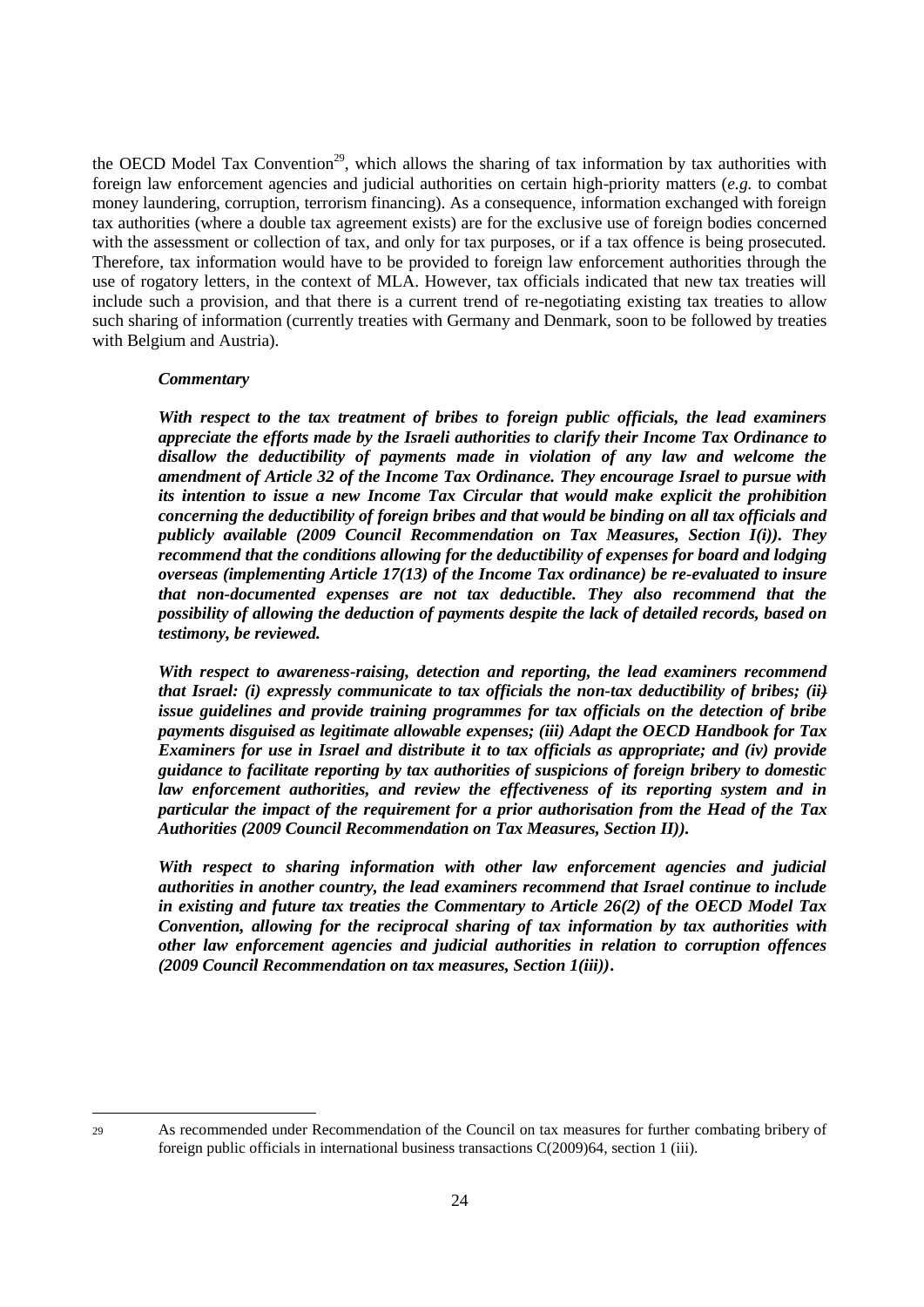# **8. Accounting and Auditing**

#### *(a) Awareness and Training*

68. At the time of the on-site visit, the principal bodies that regulate the accounting and auditing professions in Israel – namely the Israeli Securities Authority (ISA), the Institute of Certified Public Accountants in Israel (ICPAS), the Israel Accounting Standards Board (IsASB), the Institute of Internal Auditors Israel (IIAI) and the Israeli Accountant's Council (IAC) –had not produced any training materials, newsletters or other documents that specifically address foreign bribery, nor did they provide such information on their websites.<sup>30</sup> The accounting and auditing profession has not engaged in any specific awareness-raising with regard to foreign bribery and the role of the accountants and auditors in the fight against this crime. Only the largest audit firms are providing training to their staff on ethics in general and on bribery in particular. In at least one firm, a training session on bribery is mandatory, although this does not appear to specifically cover foreign bribery. The lead examiners were concerned by the lack of initiative in this area a full year after the entry into force of the foreign bribery offence in Israel.

69. However, since the on-site visit, the Ministry of Justice has been in contact with ICPAS, the IAC Council and IIAI to explore possible avenues to promote awareness within the accounting profession and has sent to ICPAS and IIAI an electronic version of its brochure on the foreign bribery offence (mentioned under Section B. 1. (a)), a short information sheet relating to the offence and the Anti-bribery Convention and provided a link to the Ministry of Justice website. A representative from the Ministry of Justice participated in a meeting of the governing body of the IIAI to present the Convention and the offence and is scheduled to speak in the upcoming winter conference of the IIAI. The Lead examiners welcome these initiatives and encourage Israel to pursue these efforts.

#### *(b) Accounting and Auditing Standards*

#### *(i) Duty to keep books and documents*

70. Regarding the duty to keep books and documents, Israeli authorities have pointed to Article 130 of the Income Tax Ordinance 1961 (hereafter the Tax Ordinance), which, according to the Israeli authorities, establishes a duty of book keeping imposed on all taxpayers. Actually, Article 130 of the Tax Ordinance merely provides that the Director of the Tax Authority "may direct that account books be kept in respect of income and in those provisions he may prescribe on the method of keeping the account books" (emphasis added). The Israeli authorities then pointed to Article 25 of the Income Tax Directives (Management of Accounting Books) 1973 (hereafter the Tax Directives) as detailing the obligation to keep books. However, Article 25 exclusively focuses on the practical aspects of book keeping<sup>31</sup>. Participants in

 $30^{\circ}$ <sup>30</sup> The Israeli Securities Authority (ISA) is an independent body which present itself as the regulating, supervising and enforcing body overseeing publicly traded Companies (including State owned). While the ISA does not have a rule-making authority, it collaborates with the Institute of Certified Public Accountants in Israel (ICPAS) in operating and financing the Israel Accounting Standards Board (IsASB). The ICPA is a voluntary body, which deals, *inter alia*, with keeping its members up to date with current revisions in legislation, case law, accounting standards, auditing standards and general issues such as ethics.. The Israeli Accountant"s Council (IAC) is a statutory body, subordinate to the Ministry of Justice, which grants accounting licences and ensures continuous supervision of the auditing profession in Israel.

 $E.g.$  the place in which the accounting system is to be held, the dates until which it must be kept and the manner in which it must be stored in order to for it to be preserved.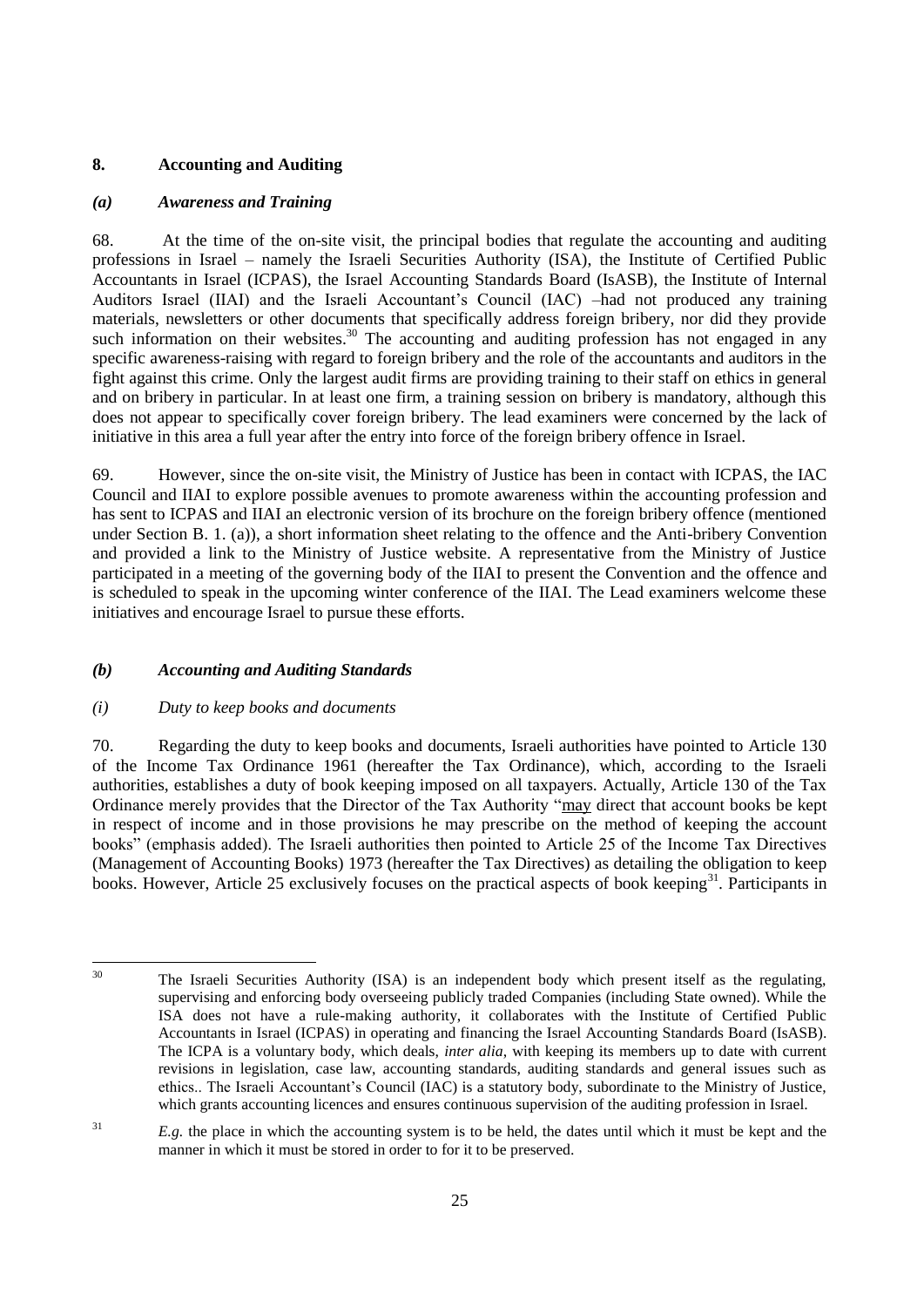the on-site visit pointed to Schedules to the Tax Directives<sup>32</sup>, which detail by sector the obligation to keep books and the transactions that must be recorded in the books.

71. In addition to the abovementioned provisions from the fiscal field, the Companies Law, 1975- 5735 (hereinafter the Companies Law) provides that public and private companies "shall keep accounts, and shall also prepare financial statements pursuant to either the Securities Law<sup>33</sup> for the public companies or the Companies Law for the private companies". No further provisions have been provided that would clarify the required content of the obligation to keep books and documents.

72. With regard to financial statement disclosure, the 1970 Securities Regulations (Periodic Statements) (hereafter the Securities Regulations) require submission of quarterly and annual statements, which must contain information and fair disclosure requirements, mandatory for financial statements required by the accounting rules applicable to the company. These statements are submitted to the Israel Securities Authority (ISA). The Companies Law provides that "a private Company must send the Registrar an annual Report" (Article 140) and is required to prepare yearly financial reports "in accordance with accepted accounting rules" (Article 172(d)).

73. As for the disclosure of contingent liabilities, the Israel authorities have indicated that Israel applies the International Accounting Standard IAS37<sup>34</sup> regarding the requirement that companies disclose the full range of material contingent liabilities in their financial statements.

#### *(ii) Accounting standards*

74. There are three main sets of accounting standards that apply to the Israeli private sector and to companies trading in Israel. Since January 2008, the full International Financial Reporting Standards (IFRS) have been mandatory for all Israeli public companies, which must prepare their financial statements according to these standards.<sup>35</sup> As an exception to this application of the IFRS standards for all public companies in Israel, companies that are dually listed in the United States as well as in Israel may choose to use US GAAP and some foreign companies that are listed in Israel may have to apply IFRS or GAAP standards.<sup>36</sup> Accounting standards established by the Israeli Accounting Standards Board (IASB), are applicable to all other companies. These standards (also called Israeli GAAP) include a certain number of IFRS standards that have been adapted to the Israeli context by the IsASB on a standard-by-standard basis. According to the Israel Accounting Standard no. 29, these non-listed companies can also apply the IFRS standards on a voluntary basis.

<sup>32</sup> There are 16 schedules attached to the Tax Directive

<sup>33</sup> The Securities Law, 5728-1968 (hereinafter: the "Securities Law").

<sup>&</sup>lt;sup>34</sup> The objective of this Standard is to ensure that appropriate recognition criteria and measurement bases are applied to provisions, contingent liabilities and contingent assets, and that sufficient information is disclosed in the accompanying notes to enable users to understand their nature, timing and amount.

<sup>&</sup>lt;sup>35</sup> This appears to be linked to the US SEC decision (effective as of 2008) to allow foreign private issuers to file financial statements using IFRS without a reconciliation with US GAAP.

<sup>&</sup>lt;sup>36</sup> This applies to foreign companies listed in Israel if: more than 50% percent of the company's income is not received in Israel and if the company is not controlled by Israeli permanent residents; or if the company is listed both in Israel and in the Exchanges listed in the Third Annex of the Securities Law.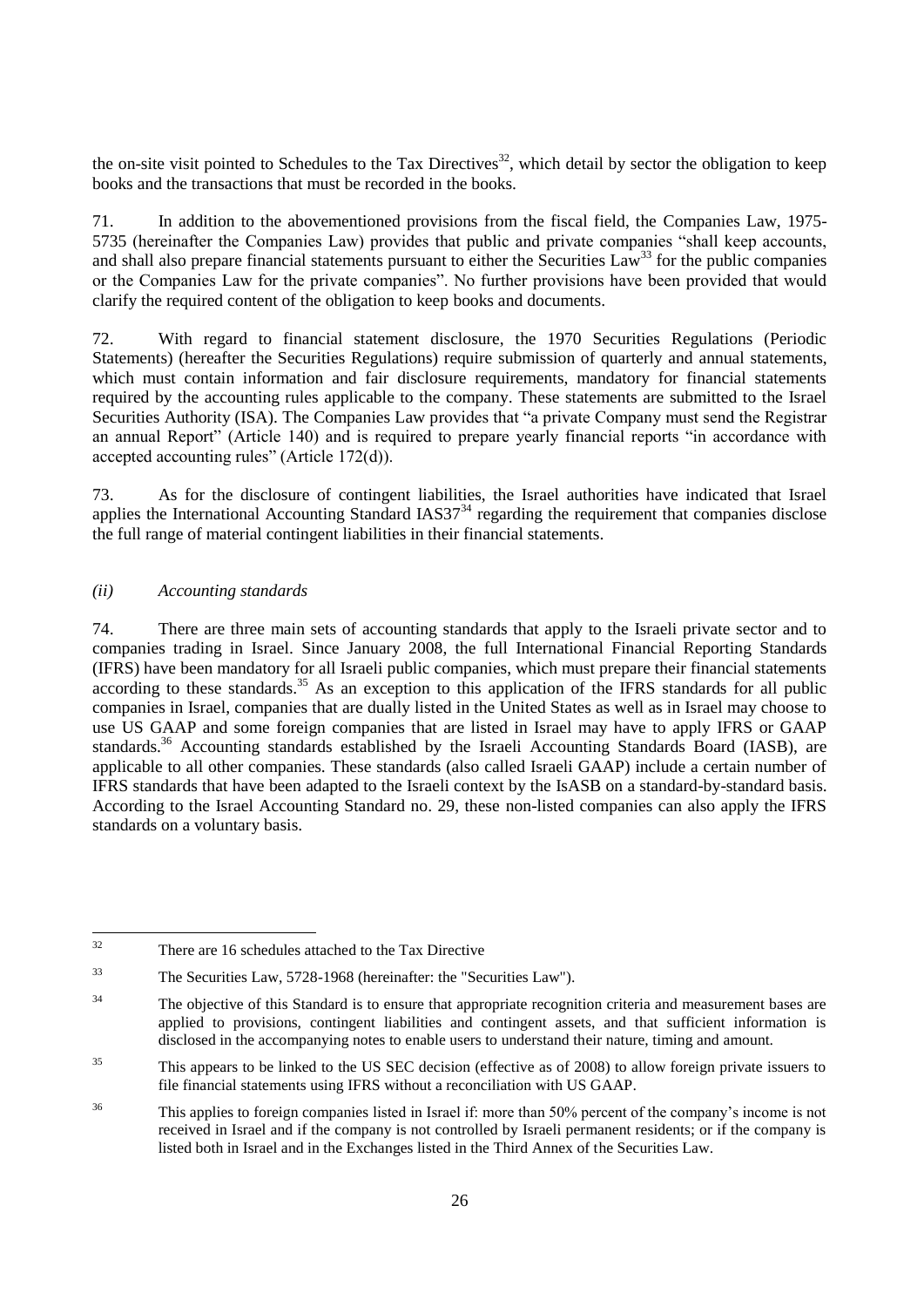75. With the IFRS becoming mandatory for all Israeli public companies, the coming period is seen as a transition and a serious challenge by the auditing firms met during the on-site visit.<sup>37</sup> This move towards accounting standards widely accepted in the world is highly welcomed by the lead examiners but they also encourage the Israeli authorities to take steps to integrate and adapt the IFRS standards for non-listed companies.

#### *(c) Internal controls, supervisory boards and audit committees*

#### *(i) Internal controls*

76. The Companies Law includes an obligation for public companies to appoint an internal auditor (Article 146). The board of directors must appoint an internal auditor according to the recommendation of the audit committee and in application of the rules on independence. Regarding international standards, the professional council within the Institute of Internal Auditors Israel (IIAI) has translated – and adapted to the Israeli legislative framework – the Definition of Internal Auditing, a Code of Ethics, and the Standards and Practice Guides<sup>38</sup> published by the International Institute of Internal Auditors. The Internal Audit Law 5752-1992 (hereafter the Internal Audit Law) includes detailed provisions on how internal audits should be carried out in public companies. Israeli authorities underlined the auditor's duty to check compliance with the law (Article 4 of the Internal Audit Law) including the Penal Law.<sup>39</sup>

77. Whereas the examiners welcome the steps taken by the profession, as described above, they are concerned by the result of a Survey on "the state of internal auditing at large public companies in Israel",<sup>40</sup> which indicates that "despite the ISA regulation requiring companies to disclose whether the internal auditor checked material transactions, 87% of the companies subject to the survey did not address the question of whether the internal auditor checked those transactions and in one case the company admitted that the auditor did not check all of the material transactions." Representatives of the accounting and auditing profession expressed the view that this situation is evolving; international concerns, notably reflected in rules such as the US Sarbanes-Oxley Act (hereinafter SOX), which require that companies pay more attention to risk management and to neutralization of such risks through improved internal control, are more and more frequently used in Israel – although only as "best practices" for the time being. According to the ICPAS, the adoption of SOX like regulations in Israel ("Israeli SOX") would likely promote the conduct of effective internal audits.

<sup>37</sup> <sup>37</sup> A similar view was also expressed by Itamar Levin (editor of "*The Accountant*", a publication of the Institute of Certified Public Accountants in Israel) in an interview with "The Journal of Accountancy" (May 2008) available on the American Institute of Certified Public Accountants website [\(http://www.ifrs.com/overview/General/Adopting\\_IFRS.html](http://www.ifrs.com/overview/General/Adopting_IFRS.html) ).

<sup>38</sup> The International Standard 1010 makes the Recognition of the Definition of Internal Auditing, the Code of Ethics, and the Standards in the Internal Audit Charter mandatory and provides that they must be recognized in the internal audit charter.

<sup>&</sup>lt;sup>39</sup> The Internal Audit Law 5752-1992 stipulates (in Article 11) how an internal auditor should act if a suspicion of criminal offence arises. Article 9 (e) on the duty "*to keep secret every document*" provides for an exception "*if the disclosure is required in accordance with any law*".

<sup>&</sup>lt;sup>40</sup> Survey conducted and published by Fahn Kanne Control Management Ltd. Grant Thornton Israel, in<br>February 2009 (http://www.internal-auditors.com/fileadmin/publications/Control Management/ 2009 (http://www.internal-auditors.com/fileadmin/publications/Control\_Management/ Microsoft Word - Survey on the state of internal auditing at large public companies in Israel.pdf ).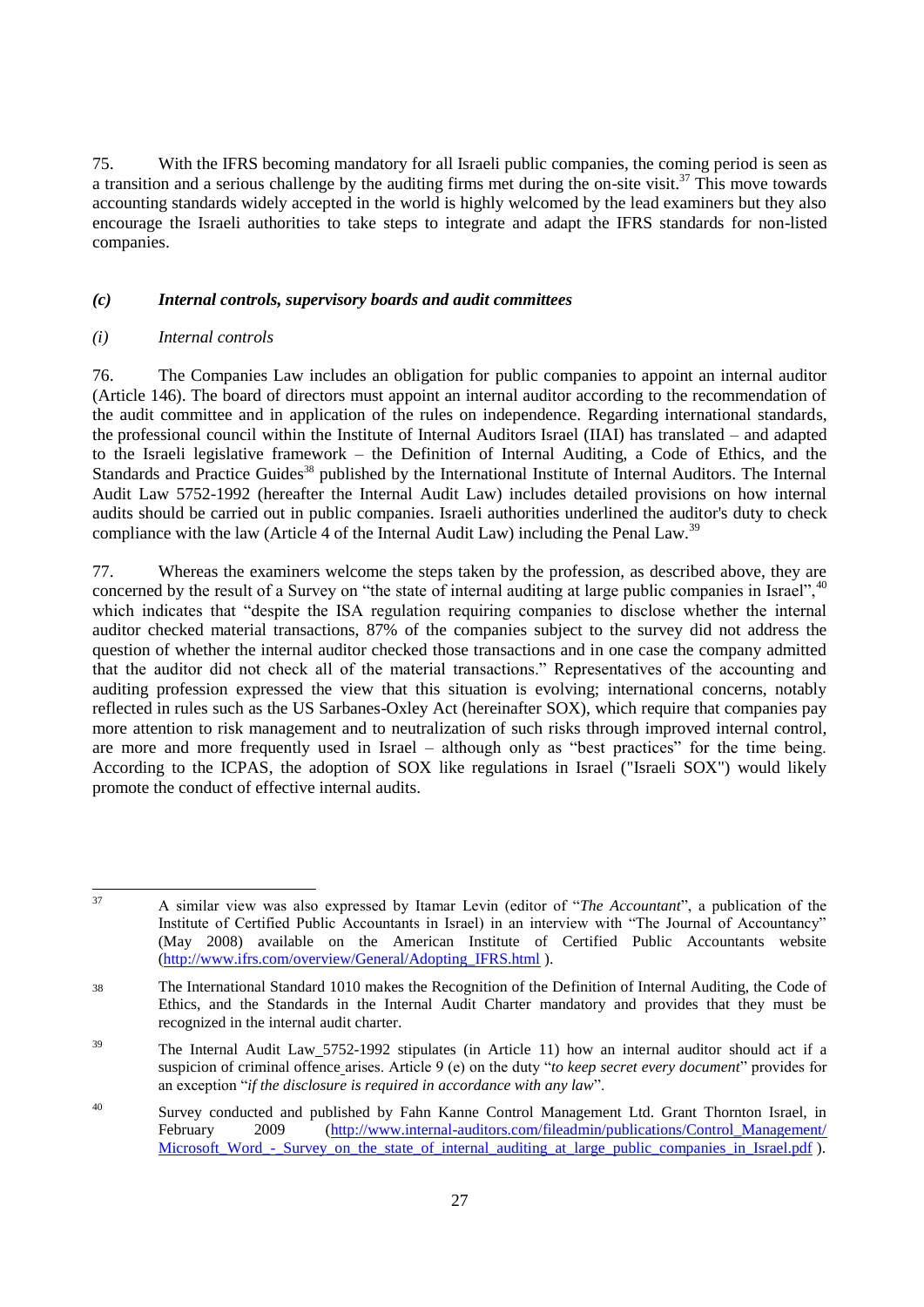#### *(ii) Control over branches and subsidiaries abroad*

78. The public companies that implement the full IFRS (as indicated above) have had since 2008 the obligation to produce consolidated accounts covering their foreign subsidiaries (standard n°57 of the ICPAS). For the companies not applying IFRS – or solely those provisions adapted by ISA – it is unclear whether they are subject to the same obligation. Accounting and auditing professionals met during the onsite visit indicated that the primary audit teams normally go once a year to the foreign subsidiaries, but they did not discuss the quality of the internal control mechanisms by Israeli companies over foreign branches and subsidiaries. The survey published by Grant Thornton Israel (see reference in footnote above) notes that "awareness of companies as to the importance of conducting internal audits at foreign subsidiaries is still low".<sup>41</sup> The Israeli authorities indicate that the situation should improve with the entry into force on 2010 of ISA"s regulations on the adoption of rules similar to the SOX providing that every public company will be obligated to document and inspect its controls in each substantive unit in Israel and abroad.

#### *(iii) Supervisory bodies and audit committees*

79. Another important issue is the effectiveness of supervisory bodies in Israeli corporations and of audit committees. Audit Committees are mandatory in public companies (Article 114 of Companies Law) and a possibility in private companies (Article 118 of Companies Law). They are nominated by the Board of Directors and "consist of its members"<sup>42</sup>. This raises a concern about their independence from management which seems to be largely alleviated however by Article 115 of the Companies law which provides that the Audit Committee of a public company shall be independent of management, a controlling shareholder and the Chairman of the Board of Directors – although this independence is limited to the Chairman of the Board of Directors in the case of private Companies (Article 118).

#### *(d) External Auditing*

#### *(i) Auditing requirements*

80. Under the Companies Law, all companies are required to appoint an auditing accountant to undertake an annual audit of the company"s financial statements and give an opinion on those statements (Article 154).<sup>43</sup> Regulation 9 (a) of the Securities Regulations (Periodic and immediate reports 1970) provides that the annual and financial statements, included in the Periodic Report submitted to the ISA, must be "properly audited". An external review of the work of auditing accountants is carried out by the Peer Review Institute (a subsidiary of the ICPAS).

 $41$ 

<sup>41</sup> The survey further stresses that "*62% of the companies did not mention whether their audit plan addresses companies held abroad. 5% of the companies noted that the audit plan does not address the operations of companies abroad, but our examination found that there were entities held abroad. Of the companies that*  failed to mention whether their audit plan addressed companies held abroad, we found that half carried *out operations abroad."*

 $42$  Article 118 (b) of the Companies Law provides an exception to the obligation to nominate a Board of Auditors for Companies in which the majority of the members or their relatives are substantial shareholders.

<sup>&</sup>lt;sup>43</sup> In the case of companies whose business cycle does not exceed ILS 500 000 (approximately EUR 95 000) or USD 150 000), Article 158 deems such a company to be "inactive" and allows it to resolve not to appoint an auditing accountant, unless 10% or more of the shareholders are opposed to this.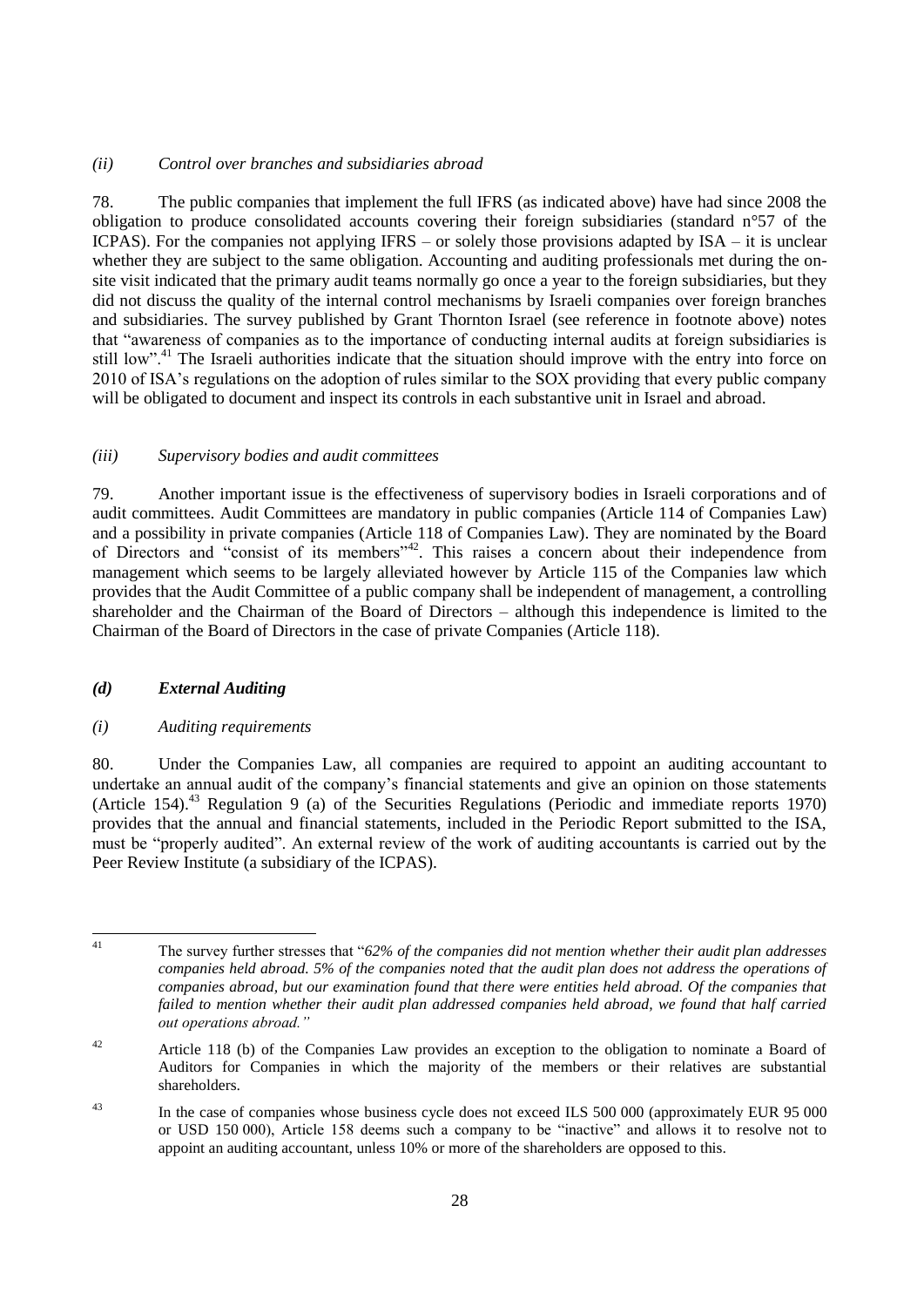# *(ii) Independence*

81. The Independence of the auditing accountant is set forth in several legislative acts (*inter alia*, the Accountant's Regulations), as well as in provisions of the ISA and publications of the ICPA. Article 160 of the Companies Law sets forth the principle that the auditing accountant "shall be independent from the company both directly and indirectly". Article 10 of the Accountants Law, 1955 (hereinafter the Accountants Law) sets out the general principle of independence<sup>44</sup> and the Accountants Regulations, (Behaviour Unfitting the Dignity of the Profession) 1965 as well as the Accountants Regulations (conflict of interest and harming the independence as a result of an additional occupation) 2008 include further conditions aimed at securing independence. The 2008 Regulations have notably clarified that accountants can no longer perform an audit and maintain bookkeeping in the same engagement. The ISA 1992 "Staff Legal Bulletin" (hereinafter SLB) provides detailed guidance as to the implementation of the above Laws and Regulation to the Companies to which the Securities Law applies.<sup>45</sup> SLB are not legally binding but they are widely accepted and applied by public Companies.

82. However, the lead examiners have noted serious weaknesses regarding the means in place in Israel to insure the effective independence of auditors. As to the turnover of external auditors within companies, Article 154 of the Companies Law provides that an auditor"s appointment must be made by the general assembly of the shareholders, for a term of one year – although a longer appointment, for a term of up to three years, can be allowed under the constitution of the company. There is, however, no limit to the renewal of the mandate of the auditor. Similarly, the ISA 1992 "Staff Legal Bulletin" sets out that one audited company should not exceed 15 % of an audit firm"s income in one accounting year. The threshold is, however, increased to 25% of the audit firm"s income in the first three years of its opening. These thresholds are not in line with internationally agreed standards. However, the auditing and accounting profession present at the on-site visit indicated that the Sarbanes-Oxley requirements, which should be adapted in Israel by 2010, will address these issues.

83. The disciplinary supervision of accountants is carried out by the IAC, which was set up according to Article 2 of the Accountants Law. The behaviours which may be subject to conviction under disciplinary law are defined in the Accountants Regulations,<sup>46</sup> and in the Accountant's Method of Operation Regulations 1973. A disciplinary offence exposes the offender to disciplinary measures by the  $IAC<sup>47</sup>$  In addition, civil actions – including, in some cases, class action suits – may be brought against the auditing accountant if a corporation does not disclose all the relevant information in its audited financial statements.<sup>48</sup> Administrative sanctions can also apply: The ISA "Staff Legal Bulletin" stipulates that

<sup>46</sup> Accountants Regulations (Behaviour Unfitting the Dignity of the Profession) 1965 and Accountants Regulations (conflict of interest and harming the independence as a result of an additional occupation) 2008.

- <sup>47</sup> Article 12 of the Accountants Law sets forth the sanctions which the Council is authorized to impose in these situations in order to defend the public or the reputation of the profession. These sanctions may be: a warning; reprimand the accountant; suspension of his license; or, the complete revocation. According to Article 13 Accountants Law, the Council may publicize the decision (with the exception of warnings).
- <sup>48</sup> These may be brought against the auditing accountant by the corporations' stockholders, creditors or any other injured party.

 $44$ <sup>44</sup> Article 10 provides that "*An accountant would not engage in another occupation if a conflict of interest could arise between his occupation as an accountant and his additional occupation or if his independence as an accountant might be harmed*".

<sup>45</sup> The bulletin notably describes situations in which the required independence is not fulfilled, *e.g.* the existence of financial relations between the auditing accountant and the audited company; certain additional services given to the audited company by the auditing accountant; existence of family ties between the auditing accountant and officers in the audited company, etc.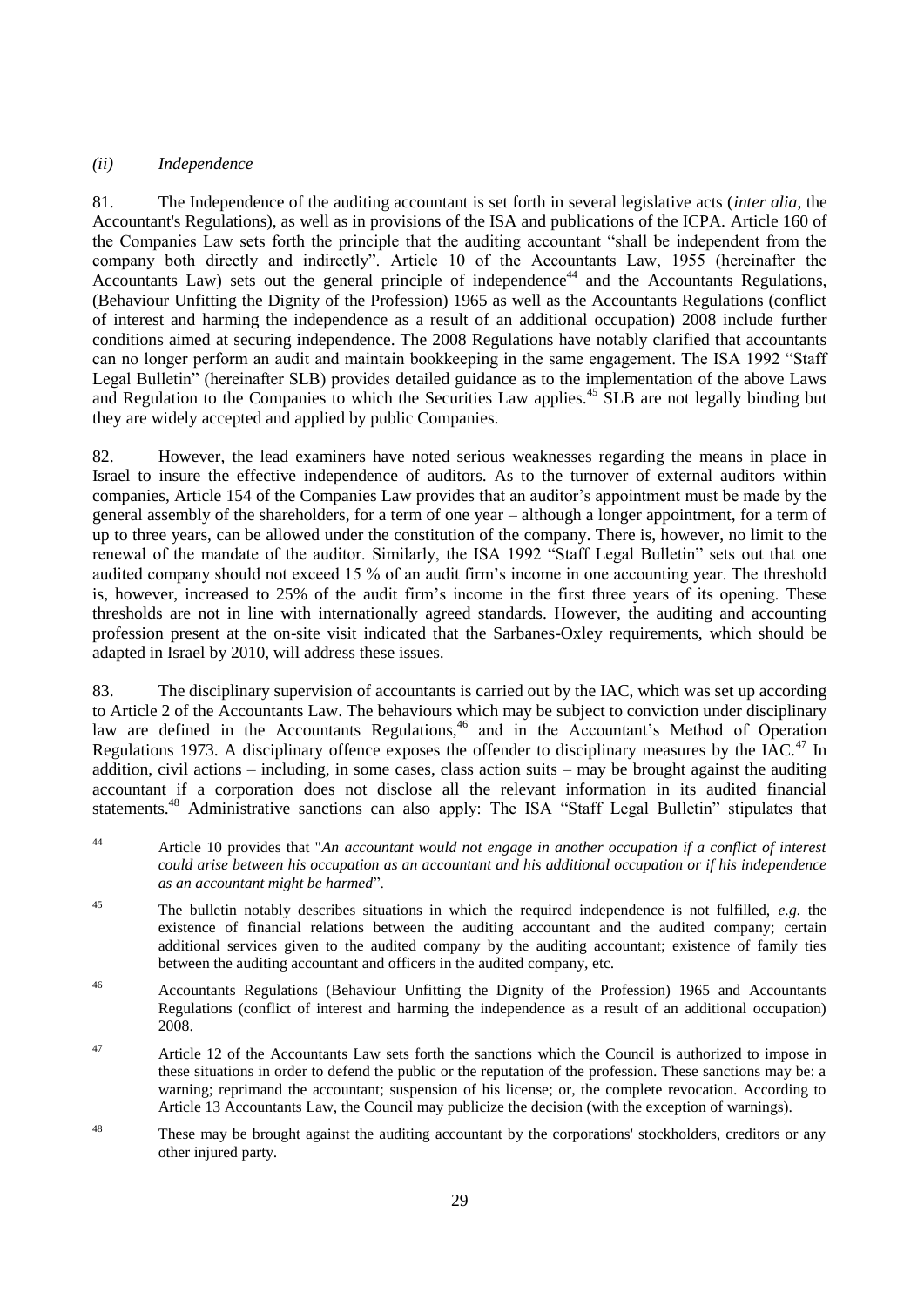financial statements that are reviewed by an accountant who does not meet the conditions of independence will not be considered as statements that have been legally audited. Panellists stressed that this is a dissuasive rule, which has been implemented in several instances.<sup>49</sup>

# *(e) Duty to Report Foreign Bribery*

84. Article 1A(3) of the Accountants Regulations (Behaviour Unfitting the Dignity of the Profession) 1965 prohibits auditing accountants from disclosing information obtained in the course of providing their professional services, unless "required by any other statutory provision to disclose such information". However, because Article 262 of the Penal Law requires a person who is aware of a felony (the foreign bribery offence being a felony in Israel) to use all reasonable means to *prevent its commission* (emphasis added), the Israeli authorities advised in Phase 1 that it would be reasonable to assume that an auditor is required to report to law enforcement authorities whenever s/he comes across information in the course of an audit indicating that a felony is in the process of being committed or about to be committed. Israel added in Phase 2 that the IAC and the Exams Committee are working on changing the required syllabus for the IAC license exams in order to adapt to the modifications of the accounting standards resulting mainly from the application of IFRS in Israel. Within this framework the IAC is also considering to include a reference to Article 262 and its implications for accountants. If this change occurs, the training institutions for accountants (universities and colleges) will likely have to amend their curriculum accordingly. At this stage, the lead examiners are not in a position to assess whether this would cover the situation of accountants who are already performing their functions – although the Ministry of Justice indicates its intention to issue a memorandum on the duty to report foreign bribery offences, to be sent to the ICPA for distribution to its members.

85. Moreover, beyond the issue of awareness and understanding of the duty to report, there is a concern that – given the language of Article 262 of the Penal Law – the exception to the above mentioned disallowance to disclose information does not apply to the discovery of an *already completed* act of foreign bribery (emphasis added). The Israeli authorities maintained that while this obligation is not set forth in law, it is circulated routinely to accountants via professional publications and instructions by the Accountants Chamber. However, a professional publication does not fulfil the requirement in Article 262 that exceptions to the non-disclosure obligation be provided in another Statute; the lead examiners believe that the doubt that may subsist within the accounting and auditing profession needs to be clarified.

86. During the on-site visit, panellists indicated that, in case of suspicion, they would go to management, and possibly to corporate monitoring bodies or to the general internal auditor within the ISA. Two panellists mentioned the possibility to resign and one to go to the police as a last resort. Some panellists indicated that they considered reporting a violation of the confidential relationship with their customers and that they would therefore only be obliged to report to management. The differing perception amongst the panellists of the required steps to take in such event shows a need for clarification.

# *(f) Accounting and Auditing of the Public Sector*

87. The accounting standards applicable to government companies are determined by the Israel Government Companies Authority (hereafter  $IGCA$ )<sup>50</sup> in accordance with the provisions of the Government Companies Law 1975. These are generally the same as those applicable in the private sector,

<sup>49</sup> In order to avoid this type of situation, the ISA allows for a pre-ruling procedure in which the independence of the auditing accountant is examined prior to the audit.

<sup>50</sup> The IGCA is a professional unit of the Ministry of Finance.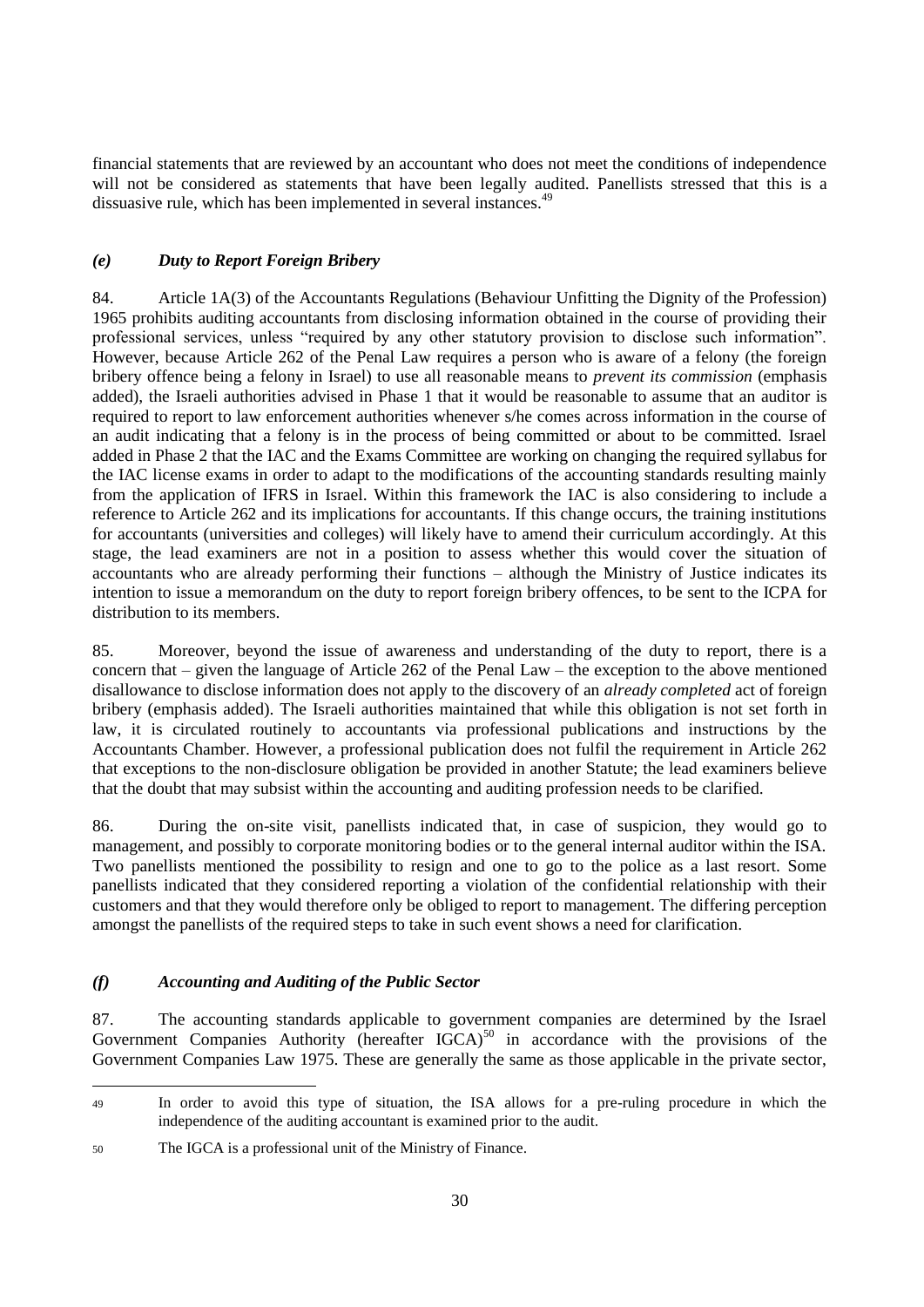and also include specific auditing standards that apply to government companies.<sup>51</sup> The State-owned Companies are overseen by the IGCA and the listed State-owned Companies are also overseen by the ISA. Independence of auditing accountants in government companies is guaranteed though provisions in the Government Companies Law 1975 and the IGCA circulars, in addition to the rules detailed above for companies in the private sector. Israel also emphasized that there are several disclosure requirements that differ from those applicable to the public companies, including the obligation to inform a Director and Chairman of the Board and CEO of violations of law and moral standards that come to the attention of accountants and auditors (Government Company Law 1975). The lead examiners noted that the specific rules applying to the Israeli government companies will need to be followed up in future reviews.

#### *Commentary*

*The lead examiners encourage the Israel authorities to: (i) review the effectiveness (with regard to the requirements of Article 8(1) of the Convention) of having provisions on the maintenance of books and records integrated in tax rules; (ii) continue their efforts to adapt the international financial reporting standards (IFRS) to the needs of non-registered companies; and (iii) continue their efforts to improve audit quality standards, including with regard to independence.*

*The lead examiners recommend that Israel take measures to encourage Israeli Companies to: (i) continue to develop and adopt adequate internal company controls and standards of conduct with a particular focus on the control of foreign operations and on compliance with the law criminalising foreign bribery; and (ii) extend the creation of corporate monitoring bodies, such as audit committees, to non-publicly traded companies, (iii) develop and strengthen these bodies and ensure that they are independent of management and have the effective power and competence to perform their full functions.*

*The lead examiners also recommend that Israel, in consultation with relevant professional associations: (i) develop and implement more stringent requirements to effectively ensure the independence of external auditors; (ii) take steps to encourage the detection and reporting of suspected bribery of foreign public officials by accountants and internal and external auditors, in particular through guidelines and training for these professionals and through raising the awareness of the management and supervisory boards of the Companies about these issues; (iii) require external auditors to report all indications of possible acts of foreign bribery by any employee or agent of the company to management and, as appropriate, to corporate monitoring bodies; and (iv) consider requiring external auditors, in the face of inaction after appropriate disclosure within the company, to report such suspicions to the competent law enforcement authorities.*

# **9. Anti-Money Laundering**

88. Israel is an Active Observer in the Council of Europe Committee of Experts on the Evaluation of Anti-Money Laundering Measures and the Financing of Terrorism (MONEYVAL). MONEYVAL conducted an on-site visit to Israel as part of its mutual evaluation process in November 2007, and adopted its report in July 2008. The MONEYVAL evaluators noted that, within its legal confines, Israel"s Financial Intelligence Unit (the State of Israel Money Laundering and Terrorist Financing Prohibition Authority, or

<sup>51</sup> A "government company" is a company in which more than half the voting power at general meetings, or the right to appoint more than half of its directors, is held by the Israeli State, or by the State together with a government company or with a government subsidiary (Article 1(a) of the Government Companies Law).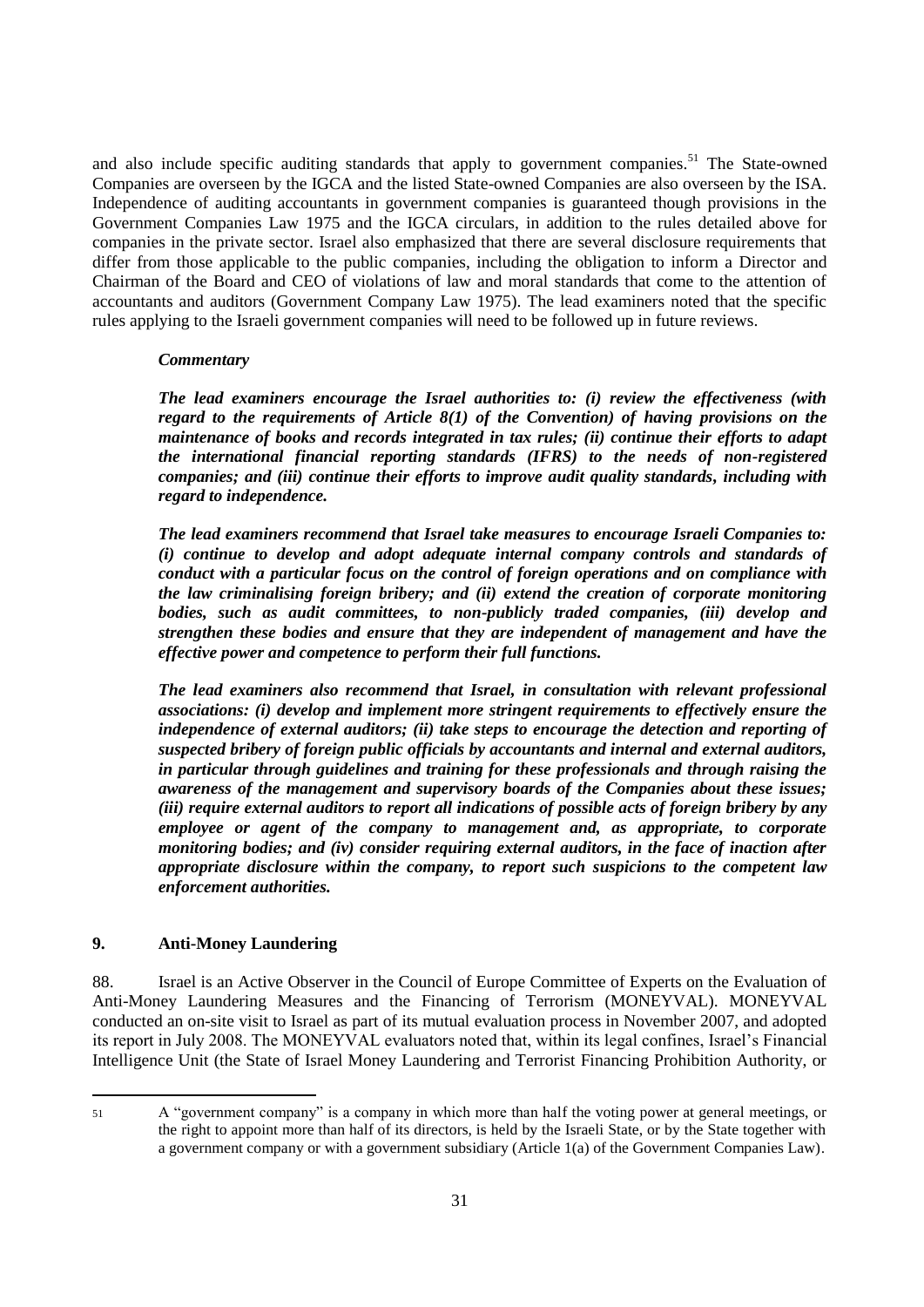IMPA) performs its assignment in a well organised and professional manner resulting in a quality output. It made various recommendations for improvement, some of which have been implemented and others of which are still being considered by Israel.

# *(a) Reporting Requirements*

89. Transactions reporting requirements are governed in Israel by the Prohibition on Money Laundering Law 2000 (PMLL) and regulations applicable to different financial institution sectors.<sup>52</sup> Financial institutions must report two types of transactions. Firstly, cash and other transactions over certain values must be reported (known as "currency transaction reports", or "CTRs"). The applicable thresholds currently depend upon the type of transaction and the financial institution sector involved, resulting in a wide range of different thresholds applying. This was a feature criticised in 2008 evaluation of MONEYVAL. During the on-site visit, authorities from Israel"s FIU advised that the cash transaction reporting threshold is to be standardised to transactions over the sum of 50 000 ILS (approximately 10 000 EUR or 13 000 USD).

90. The second type of transactions to be reported by financial institutions is unusual transactions. This is different to the more typical "suspicious transactions" reporting, and involves the automated reporting of transactions that fall outside the anticipated activity of a client (known as "unusual activity reports", or "UARs"). This relies on financial institutions conducting on-going "knowing your client" activities, which they are required to undertake under regulations applicable to them. This includes the obligation for banking corporations to check whether a customer is a politically-exposed person and considered a high-risk customer account.<sup>53</sup> The lead examiners were told that the system of unusual activity reports generates a higher volume of reports than would a practice of suspicious transactions reporting. Representatives from banking institutions confirmed that UARs do not require them to analyse whether a particular transaction is "suspicious" and that, so long as transaction falls outside a customer's profile, a UAR must and will be made. While this may be the case, the lead examiners remain concerned that this system of reporting may result in a failure to identify transactions that are disguised to appear like anticipated activity but which raise suspicions of money laundering.

91. Unusual activity reports are made to the Israeli FIU, an independent body established under the PMLL. The FIU is responsible for analysing UARs and CTRs and forwarding them to law enforcement as appropriate. To assist in this task, the FIU is empowered under the PMLL to obtain information (including information normally subject to bank secrecy) from reporting entities. The FIU also shares information spontaneously with its foreign counterparts. According to the FIU, it takes only a day or so to process a UAR, after which a decision would be made as to whether to pass the information on to the police.

92. Israel"s FIU has sophisticated technical and other resources. It operates a secure information processing system which houses the data accumulated from unusual reports. The system is equipped with anti money laundering software that provides alerts to FIU analysts in cases of independent reports or compiled reports that meet defined characteristics. The tool also provides alerts based on a "Watched Entities" list, maintained by the FIU. The FIU employs 30 staff, most of whom are graduates in relevant

<sup>52</sup> <sup>52</sup> Ordinances are applicable to currency service providers, portfolio managers, provident funds, members of the stock exchange, insurers, and the Postak Bank. Steps are being taken to make reporting obligations applicable to the precious stones sector.

<sup>53</sup> A politically-exposed person is defined by the Proper Conduct of Banking Business Directive No 411 as a non-resident who holds an important public position abroad, such as heads of state or cities, senior politicians, senior government, judicial or military officials, and officials of political parties, and includes their spouses, and companies under their control.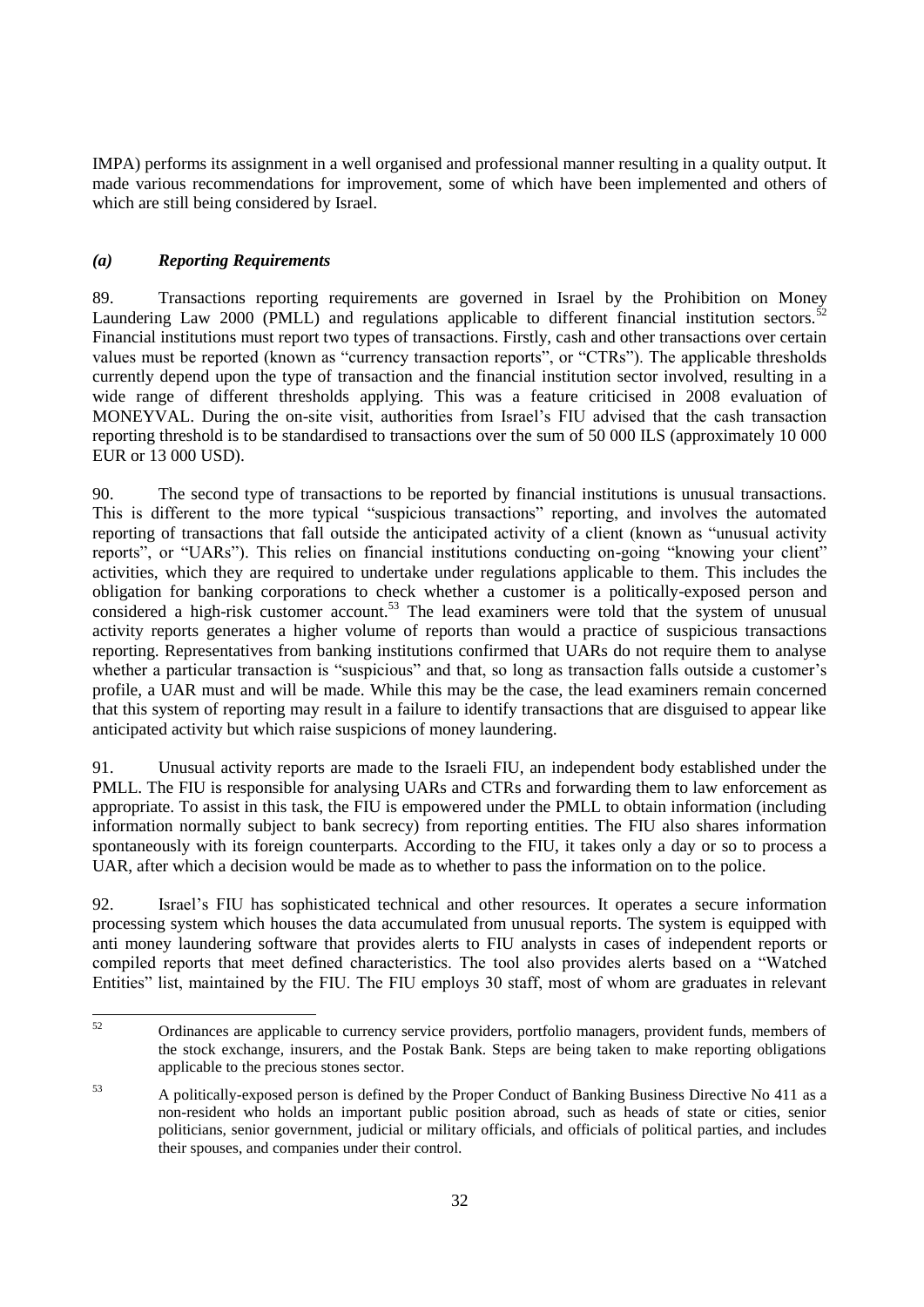subjects1. Israel also operates a "Fusion" integrated intelligence centre through which raw data from the Police, the Tax Authority, and the FIU is processed.

# *(b) Typologies and Guidelines*

93. Orders applicable to each reporting institution include examples of what constitutes an unusual transaction. In the case of banks, Schedule 3 of the Order includes (for example): transactions that seem unusual for the account in view of the routine activity characterising the relevant account on the basis of past experience and the nature of the customer"s business; and transfers of substantial amounts from Israel abroad and vice versa, where the counterparty to the transaction, whether the source of the recipient, is not identified by name or account number.

94. The FIU provides training and holds seminars for financial institutions on the detection and reporting of transactions. It has also provided reporting entities with a manual on how to identify UARs, and on procedures for reporting. This manual focuses on the identification of transactions that fall outside the anticipated activity of a customer. Typologies and sanitised cases have been provided to insurers and insurance agencies, and the FIU publishes guidelines, typologies and other relevant information on its website. However, the FIU does not provide information about the offences predicate to money laundering. At the on-site visit, the FIU explained that this information was not required by reporting entities, since UARs focus on whether a transaction is within the anticipated activity of a customer rather than on the nature of the transaction. The lead examiners remain concerned, however, that lack of knowledge about predicate offences by reporting entities may result in a failure to identify transactions which are disguised to appear like anticipated activity but which raise suspicions of the laundering of money from predicate offences such as the foreign bribery offence.

95. As well as training and information available from the FIU, the Banking Supervision Department of the Bank of Israel provides banking corporations with guidelines and typologies relating to UARs, including training for banks' compliance officers.

#### *(c) Sanctions for Failure to Report*

96. Responsibility for enforcing the transactions reporting system is shared by the FIU and each regulatory body overseeing the different financial institution sectors. There is no predetermined frequency for inspection of banks, although the lead examiners were told during the on-site visit that banking institutions are examined each two to three years. Money services businesses are subject to regular inspection by the Ministry of Finance, with approximately 40 inspections carried out each year. The examination of insurance companies and provident funds is conducted according to an annual work plan. The ISA conducts inspections of members of the Exchange which are not banks, as well as of portfolio managers. Examinations are conducted on notice (one or two months ahead of the evaluation), giving the institution a list of documents to be provided and identifying matters to be evaluated.

97. Deficiencies found during the course of an examination will in the first instance result in a direction to the institution to remedy such deficiencies. Consideration will then be given to whether the matter should be referred to one of the Sanctions Committees, which are made up of two representatives from the relevant regulatory body, plus one representative from the FIU. Violations may be sanctioned by fines of up to 2 000 000 ILS (approximately 370 000 EUR). If a currency provider is itself found to have committed a money laundering offence the institution must be disqualified (Articles 11E and 11I of the PMLL), although this has never occurred.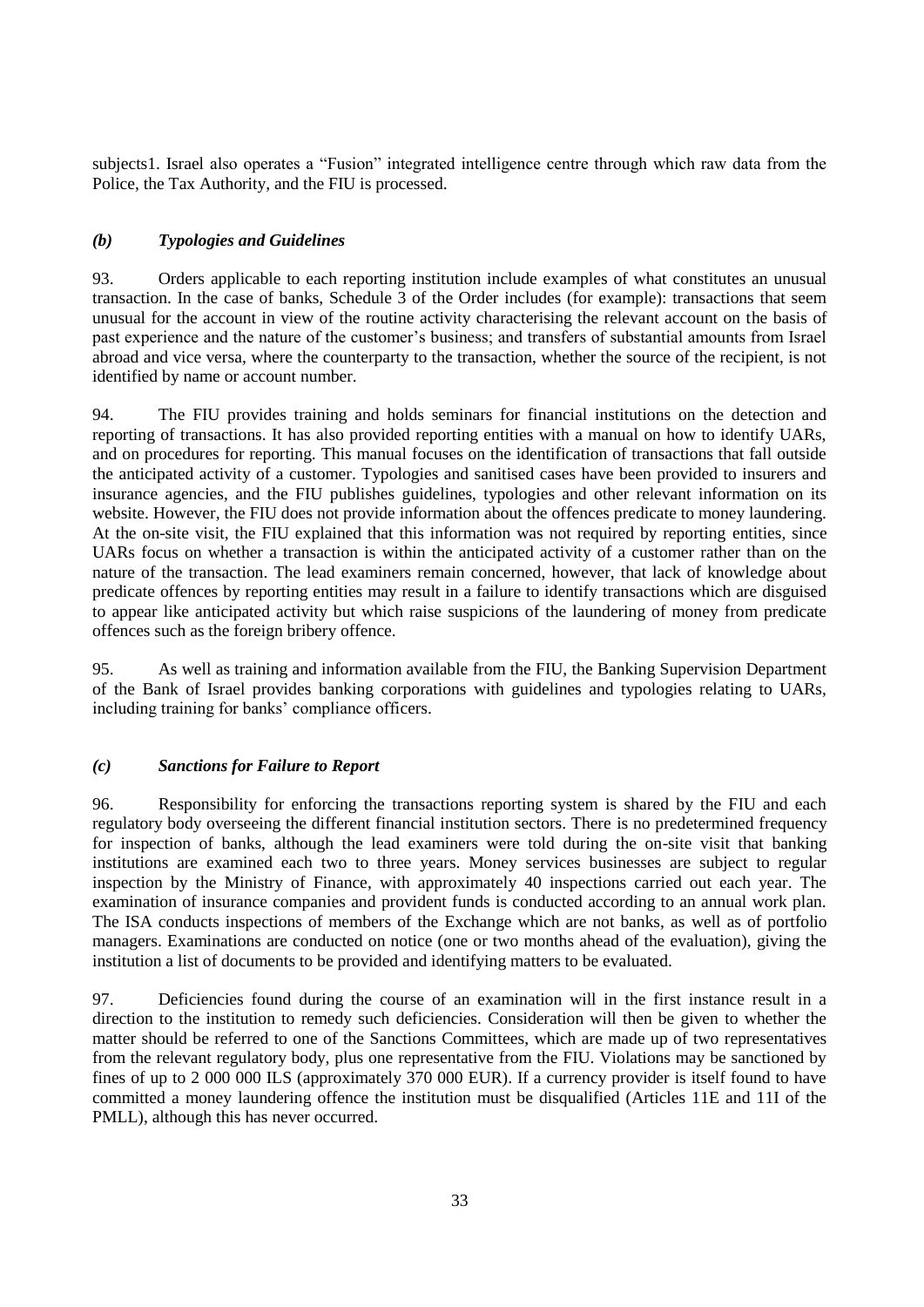# *Commentary*

*Israel's Financial Intelligence Unit appears to operate in a well organised and professional manner. Notwithstanding this, the lead examiners have some concerns about the efficacy of "unusual activity reports", as opposed to the reporting of "suspicious" transactions, particularly given the lack of information provided to reporting entities about predicate offences and the vast amount of unusual transaction reports provided to the FIU. This should be followed up in future monitoring work.*

# **C. INVESTIGATION, PROSECUTION AND SANCTIONING OF FOREIGN BRIBERY AND RELATED OFFENCES**

- **1. Investigation and Prosecution of Foreign Bribery**
- *(a) Law Enforcement Authorities*
- *(i) Israeli Police*

98. The Israeli Police has primary authority for the detection and investigation of criminal activity in Israel. Until January 2008, there were several national units within the Israeli Police capable of investigating corruption. As part of Israel"s national plan to fight corruption, these units were brought under the direction of one body called "Lahav 433".<sup>54</sup> Lahav 433 was established on the basis of existing financial and human resources within its component units. However, Israeli authorities state that the National Fraud Unit (the main branch of the Israeli Police responsible for combating corruption, which operates under the umbrella of Lahav 433) was significantly strengthened in its financial and human resources, including enhanced access to professional, investigative and intelligent support systems.

99. The Ministry of Public Security (responsible for the Israeli Police) has been working in partnership with the Ministry of Justice to promote awareness of the foreign bribery offence amongst Lahav 433. Officials from Lahav 433 attended a conference regarding the offence and the Convention held on 3 May 2009. The conference included presentations by the Inter-Ministerial Committee on Combating Bribery and senior officials from the OECD. A large contingent from the Israeli Police met with the lead examiners during the on-site visit and appeared to be well aware of the offence. Staff in Lahav 433 receive special training on matters such as the analysis of bank records and the use of specialised software.

#### *(ii) State Comptroller and Ombudsman*

100. The Office of the State Comptroller specialises in reviewing Israeli Government activities. This includes jurisdiction over State-owned enterprises and their subsidiaries, including water and railway transport providers, and three defence industry companies. The State Comptroller also inspects any nongovernmental entity, such as government-supported not-for-profit associations, if requested by the Knesset.

101. The main issues examined by the State Comptroller are those pertaining to legality and good governance, proper budgetary spending, efficiency, effectiveness and governmental integrity. Over the last

 $54$ 

<sup>54</sup> For a description of these units, see the Phase 1 report on Israel, para 109.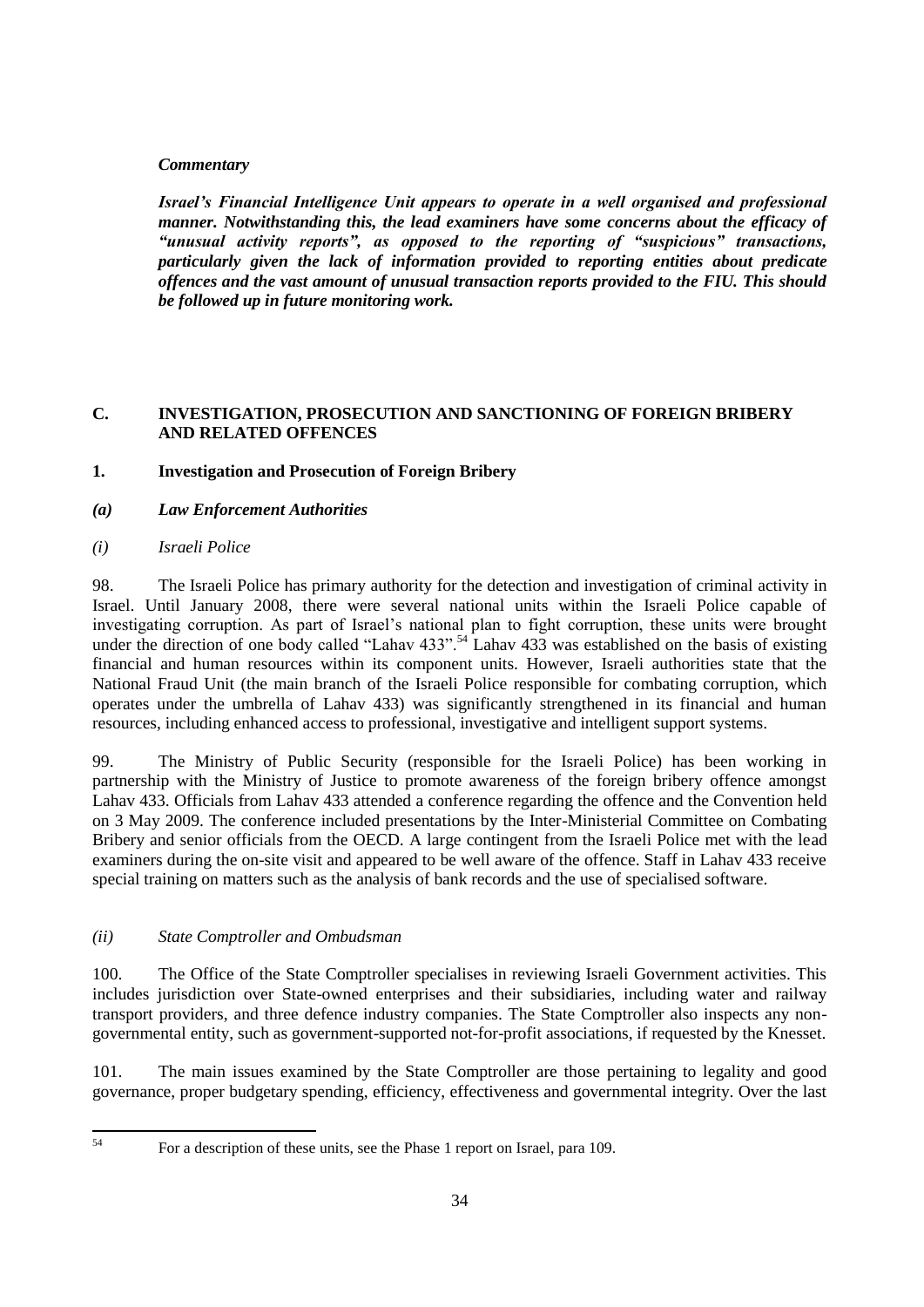three years, the State Comptroller has published 51 reports concerning cases of corruption or bribes in different matters. Since 2005, the State Comptroller"s Division for Special Functions has been charged with reviewing the fight against corruption, and 20% of the workload of other divisions has been focussed on corruption within their respective areas of expertise. The Division for Special Functions is currently devoted exclusively to overseeing the work of governmental and other bodies in cases related to corruption by high ranking government officials. Authorities explain, however, that the jurisdiction of the State Comptroller is excluded where allegations or suspicions concern criminal activity, in which case the information should be brought to the attention of the Attorney General.

# *(b) Prosecutors*

#### *(i) Structure and training*

102. The Attorney General, who is in charge of law enforcement and the representation of the State before the courts in all legal areas, as well as professional responsibility over public prosecutors, heads the public prosecution in Israel. While the Israeli Police has Prosecution Units that are capable of undertaking public prosecutions, the body responsible for the prosecution of corruption and bribery offences, including bribery of foreign public officials, is the State Attorney"s Office.

103. The State Attorney"s Office is divided into a National State Attorney"s Office and six District Offices. The National Office is itself divided into 12 departments, of which the Criminal Department handles criminal cases, and the Economic Department handles economic crimes and white-collar felonies. District Offices are in charge of criminal prosecution within their respective districts" jurisdiction. This involves examining and evaluating evidence gathered by the Israeli Police, and deciding, based upon an assessment of the evidence, whether to prosecute. Where prosecutions are commenced, the District Office is responsible for all aspects of procedures before the court. From a practical perspective, the State Attorney"s Office holds overall responsibility for the prosecution of foreign bribery cases. The actual proceedings would most likely be conducted by the Economic Department of the State Attorney"s Office or, in less complex matters, by one of the District Offices. In most cases, the District Office that would prosecute the case would be the one in whose jurisdiction the offence was committed, or where the defendant resides.

104. Senior officials from the State Attorney"s office have been involved in raising awareness of the foreign bribery offence amongst prosecutors. This includes the attendance by prosecutors at a conference regarding the offence and the Convention held on 3 May 2009 (referred to earlier).

# *(ii) Prosecutorial independence*

105. The Attorney General (AG) and the staff of the State Attorney"s Office operate independently from elected officials. In prosecutorial matters the AG is not bound by the decisions or policies of either the government or the Minister of Justice.<sup>55</sup> The Attorney General, and all prosecutors answerable to the AG, are required to perform their functions and exercise their authority in criminal matters independently, including in cases involving public figures, such as acting Ministers, the Prime Minister and the President.<sup>56</sup>

<sup>55</sup> <sup>55</sup> Attorney General"s Guidelines 4.1000 (51.000A) "Independent Power of the Attorney General – Criminal Proceedings".

<sup>56</sup> Attorney General"s Guideline 4.2200 (90.004) "Investigation of Public Figures".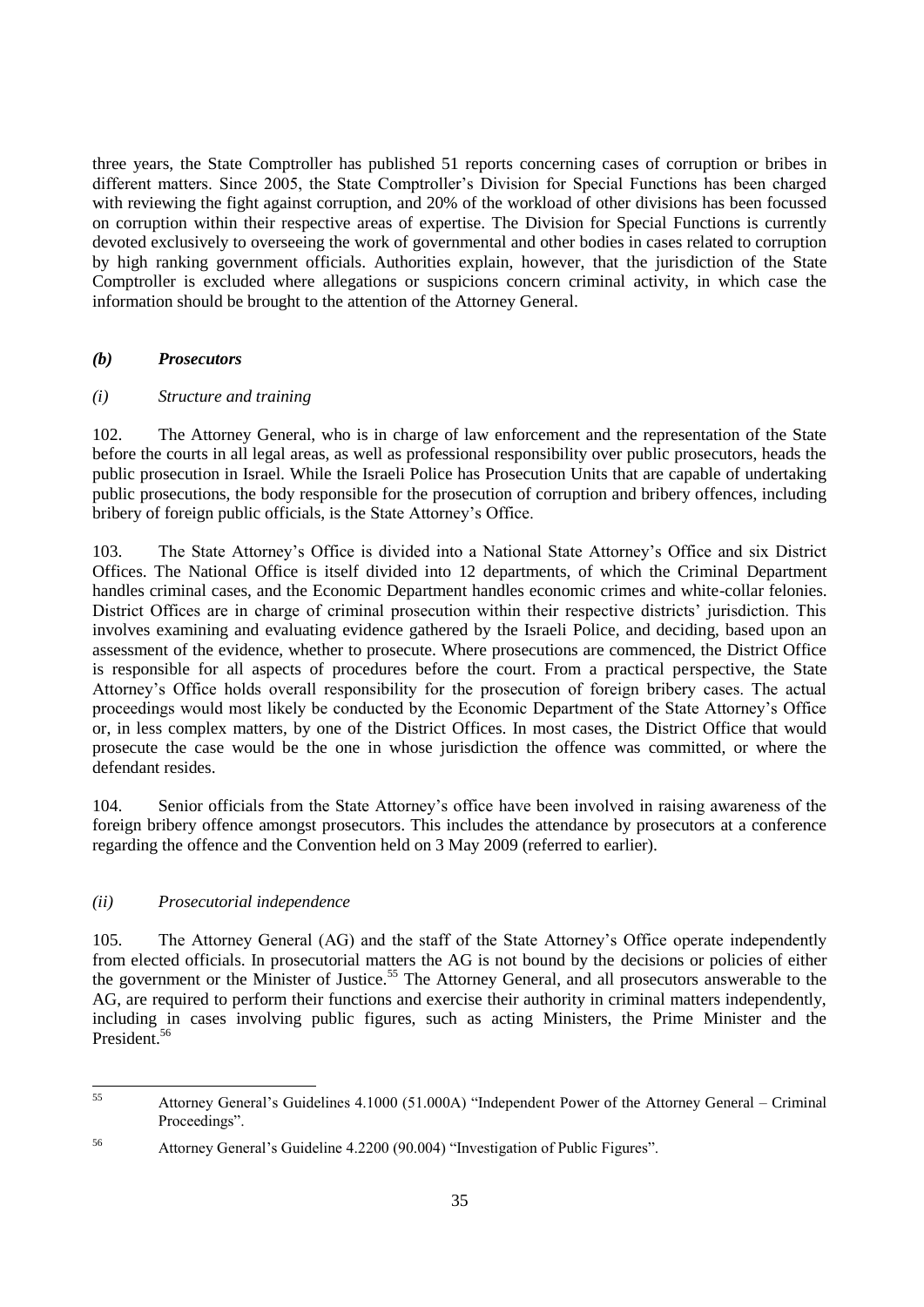106. The Government appoints that Attorney-General from amongst candidates recommended by a permanent professional Public Committee.<sup>57</sup> The Committee is headed by a former Supreme Court Justice (who is nominated by the Chief Justice with the consent of the Minister of Justice) and includes four other members: a former Minister of Justice or a former Attorney General, nominated by the government; a member of the Knesset, nominated by the Constitution, Law and Justice Committee of the Knesset; a private attorney, nominated by the Israel Bar Association; and an academic scholar with expertise in the fields of public law and criminal law, nominated by deans of the law faculties.

107. The Attorney General serves a single six-year term, but this term would automatically expire if s/he reaches the age of 70 during this period. The Government can remove the Attorney-General from office, in consultation with the Committee, in the following cases: (i) where there have been substantial and prolonged differences of opinion between the Government and the Attorney-General resulting in inability to cooperate effectively; (ii) where the AG has acted in an improper manner not befitting his status and position; (iii) where the AG is no longer capable of performing his duties; or (iv) where the AG is subject to a criminal investigation or to an indictment presented to the court.

108. The Attorney General is required to exercise his authorities in the area of prosecution, using independent discretion and without being subject to the orders or policies of the Government or the Minister of Justice.<sup>58</sup> In cases having special political, security, or public importance, the Attorney General will consult, depending on the matter and the need, with the Minister of Justice, with another Minister, or with the Government. Where there are differences of opinion, the final decision is made by the Attorney General. Israeli authorities state that such consultations are reserved for highly exceptional cases, in order to prevent, to the extent possible, the involvement of political figures in decisions in the criminal field.

# *(c) The Conduct of Investigations and Prosecutions*

109. During the on-site visit, the lead examiners were told that the Attorney General had decided to establish an inter-Ministerial team on foreign bribery for the purpose of formulating guidelines on the investigation and prosecution of the foreign bribery offence. While the lead examiners welcomed this step, they were surprised that this was necessary and, if necessary, that the team to establish these guidelines was not convened until almost one year after the foreign bribery offence entered into force in Israel. Since the on-site visit, Attorney General Guideline No 4.1110 on the foreign bribery offence was adopted (see Annex 4 herein). These Guidelines relate to various aspects of the investigation and prosecution of foreign bribery in Israel and are referred to, as applicable, in each of the following sections of this report. Israeli authorities have indicated that the adoption and circulation of these Guidelines have contributed to the raising of awareness of the foreign bribery offence within the public sector.

<sup>57</sup> <sup>57</sup> Government Decisions 2274 of 20.08.2000 and 1773 of 10.6.2007.

<sup>58</sup> Attorney General's Guidelines 4.1000 (51.000A) "Independent Power of the Attorney General – Criminal Proceedings". See also Attorney General's Guideline 4.0000 (Independent Power of the Attorney General – Criminal Proceedings), which cites the report of a special commission of jurists, appointed by the government in 1962 to examine the question of the status and powers of the Attorney General, including the power to stay legal proceedings against defendants. According to the Committee's report, as cited in the Guideline "the Attorney General must exercise the criminal powers given him based on independent judgment and without being subject to the orders or policy of the government or of the Minister of Justice."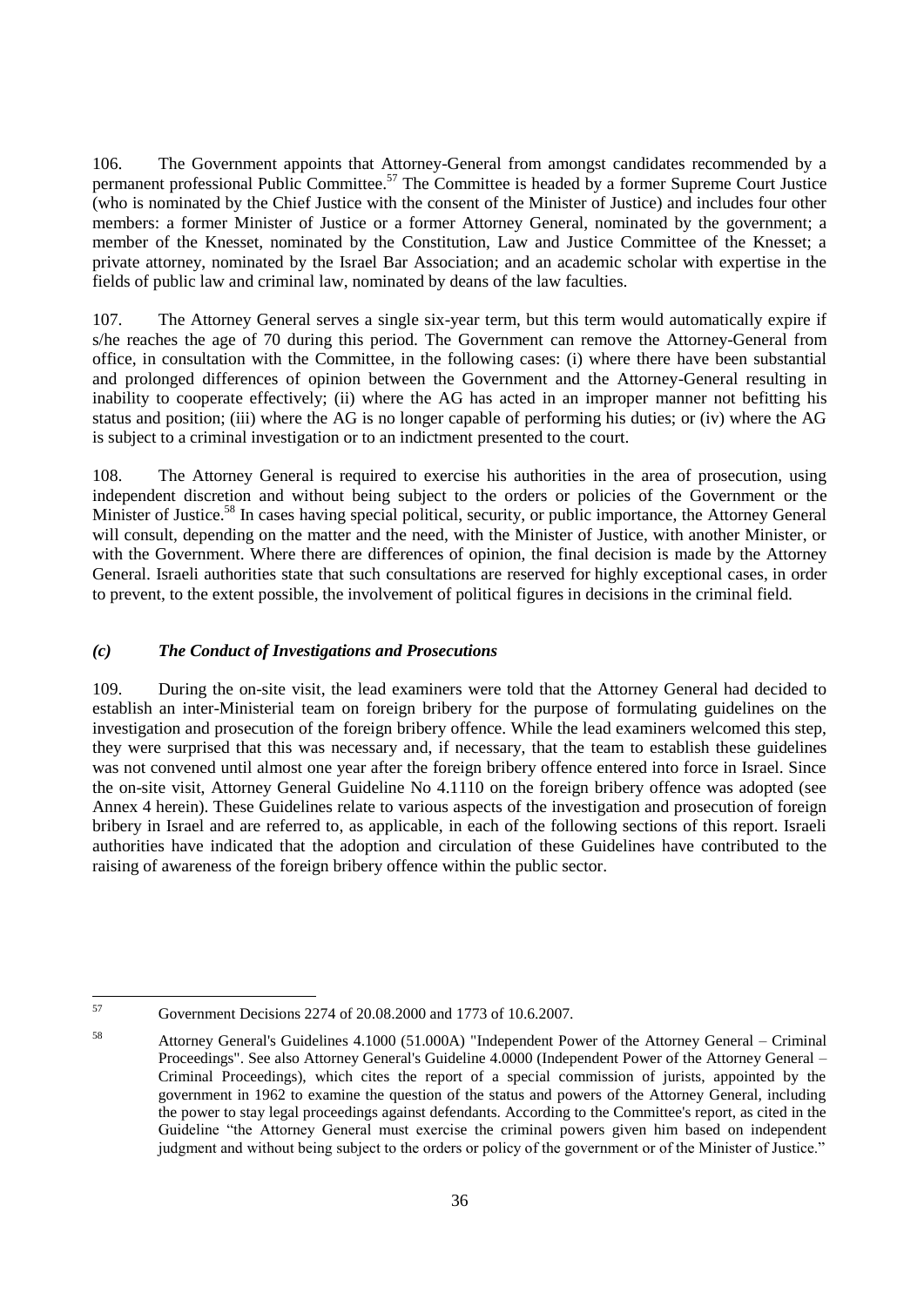# *(i) The commencement of investigations*

110. According to Article 59 of the Criminal Procedure Law 1982 (CPL), the Israeli Police is obliged to initiate a criminal investigation whenever it receives information regarding an offence. Suspicions of criminal conduct can be reported to the Israeli Police through the general emergency phone number for reporting suspicions of crimes; by filing complaints in person at the various police stations around the country; by sending a written complaint to the Investigative and Intelligence Department; or through the general website of the Israeli Police. The information received is then referred to the relevant investigative unit. During the on-site visit, Police stated that information from media reports were sufficient to trigger an investigation and that units within Lahav 433 were responsible for conducting media reviews and data mining. Despite this, however, Police also told the lead examiners that allegations in the media concerning the possible bribery of foreign public officials by Israeli companies (see section A(2)(d) above) had not lead to the opening of an investigation. Since the on-site visit, law enforcement authorities have gathered further information in order to carefully consider whether the allegations merit a formal investigation. AG Guideline No 4.1110 instructs the Police that, where it learns of any suspicion of an offence of foreign bribery, regardless of the source of such information, the information must be looked into in order to determine whether there is a sufficient evidentiary basis to merit the opening of a formal investigation (paras 1 and 2 of the Guideline). This decision must be made by the Head of the Investigation and Intelligence Unit of the Israeli Police (para 4).

111. While the Israeli Police operates autonomously when conducting its investigations, the lead examiners heard that there is a good level of cooperation between the Police and the State Attorney"s Office. In complex or sensitive matters, Police investigations will often include guidance from prosecutors on legal or procedural issues. Police stated during the on-site visit that an investigation into the conduct of companies or persons in the defence industry would be regarded as involving special sensitivity. Although not required to do so by law, Police explained that they would – in such cases – inform the Attorney General and the Ministry of Defense before opening a formal investigation. In the case of offences in respect of which the consent of the Attorney General must be obtained for a prosecution to commence, Police will also liaise with the State Attorney"s Office.

112. Article 60 of the CPL requires law-enforcement authorities to provide the materials obtained in an investigation into any felony offence to the District Attorney (reflected in paras 5 and 6 of AG Guideline 4.1110). The prosecution can require the Israeli Police to continue the investigation if there is insufficient material to lay an indictment (Article 61).

## *(ii) The commencement of prosecutions and the need for consent from the Attorney General*

113. Following the referral of an investigation by the Israeli Police to the State Attorney"s Office, the prosecution will examine and evaluate the evidence gathered. Where it appears to the prosecutor that there is sufficient evidence to issue an indictment, the offence *must* be prosecuted unless the prosecutor is of the opinion that there is "no public interest" to prosecute. In the case of referrals concerning the foreign bribery offence, only the Deputy State Attorney (Special Functions) may make such a decision and, after reviewing the Police file, must make a recommendation to the Attorney General as to whether to file an indictment or to close the case (AG Guideline 4.1110, para 5).

114. Any prosecution of foreign bribery will require the consent of the Attorney General, arising by operation of two provisions.<sup>59</sup> First, Article 291A(b) provides that no indictment in respect of the foreign

 $59$ 

There are no set procedures for the process and timeframe for obtaining the Attorney-General's consent under these provisions. Israeli authorities explain that the relevant investigating unit normally refers an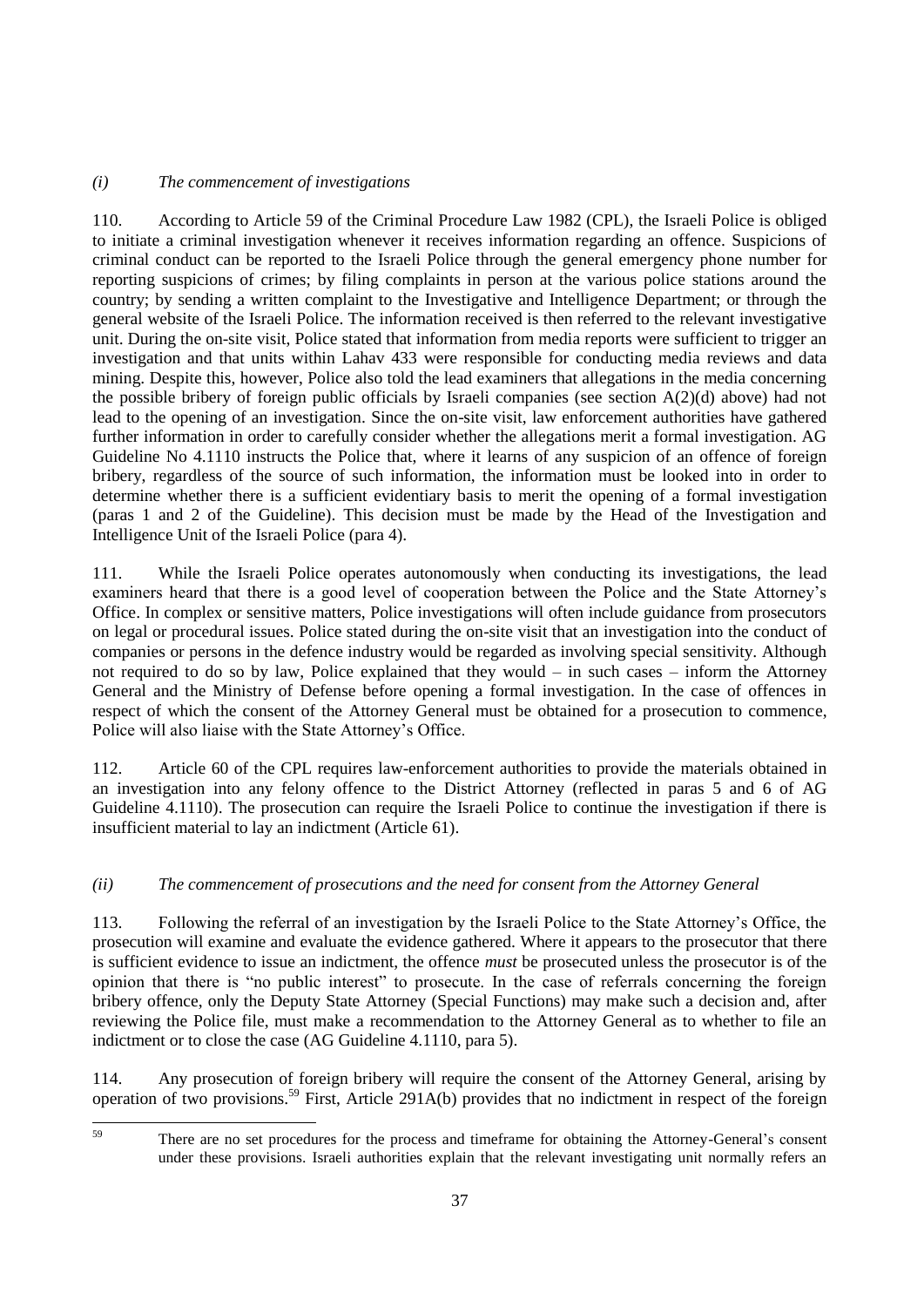bribery offence under Article 291A can be issued without the prior written consent of the AG, or of a person to whom that authority has been delegated (see also para  $7$  of AG Guideline 4.1110).<sup>60</sup> Secondly, even if this was not an express requirement of Article 291A, Article 9(b) of the Penal Law requires the consent of the Attorney General, or delegates, for the prosecution of any "foreign offence" (see also para 8 of AG Guideline 4.1110).<sup>61</sup> The AG may refuse to give consent to a prosecution if there is a lack of public interest.

## *(iii) Non-commencement of prosecutions for lack of "public interest"*

115. As a result of the foregoing, there are two situations where the prosecution of a foreign bribery offence might not come about due to a lack of "public interest": (i) if a prosecutor decides not to issue an indictment for this reason; or (ii) if the Attorney General refuses to give consent to prosecution for the same reason.

116. According to the High Court of Justice decision in *Ganor v The Attorney General*,<sup>62</sup> and the State Attorney"s Guideline Number 1.1 (Considerations for Closing a Case due to Lack of Public Interest), the underlying assumption is that if the legislator determined that a certain kind of behaviour constitutes an offence, there is a public interest to prosecute suspects of such behaviour.

117. Because Guideline No 1.1 does not explicitly exclude consideration of matters prohibited by Article 5 of the Convention, the Working Group urged Israel in Phase 1 "to take steps to expressly clarify that the Attorney General"s Guidelines on Considerations for Closing a Case due to a Lack of Public Interest do not permit consideration of matters prohibited by Article 5 of the Convention". Attorney General Guideline 4.1110 addresses this recommendation, stating that: "Among the considerations as to whether to open an investigation or to prosecute for this offence, considerations concerning national economic interests, potential effect on the relations with a foreign country, or the identity of the person or the corporation involved, can not be taken into consideration." (para 3).

118. The prosecution may terminate proceedings at any stage after an indictment has been presented by cancelling the indictment. Cancellation of an indictment after arraignment normally results in acquittal, although Article 93 of the CPL prevents the prosecution from cancelling an indictment where the defendant confessed to facts that would be sufficient to secure a conviction. Under Article 5 of the CPL, the Attorney General may not reinstate criminal proceedings against a defendant who has been acquitted, even if new evidence has been received which tends to prove guilt.

119. The Attorney General (or delegates) can also order a stay of criminal proceedings at any time after the presentation of the indictment and before sentencing.<sup>63</sup> Under Article 94(b) of the CPL, the

investigation file to a prosecutor at the relevant District Attorney"s (Criminal Division) office. Police will normally indicate whether there appears to be an evidential basis to prove the offence, although this does not amount to a recommendation to the prosecution service. The prosecutor examines the material and is will give an opinion on the indictment. Where the AG's consent is required, the file will then be referred to the Attorney-General's Office.

- <sup>60</sup> The provision includes, as potential delegates, the State Attorney, the Deputy State Attorneys, and the Director of the Criminal Department of the State Attorney"s Office
- $61$  The bribery of a foreign public official would be a foreign offence where no part of the offence took place within the territory of Israel.
- <sup>62</sup> *Ganor v The Attorney General* (1989) PD 42(2) 485.

<sup>63</sup> A stay of proceedings can be made on a conditional basis (Article 231 of the CPL), including upon a commitment to refrain from future offending, a condition (in the case of public officials) requiring the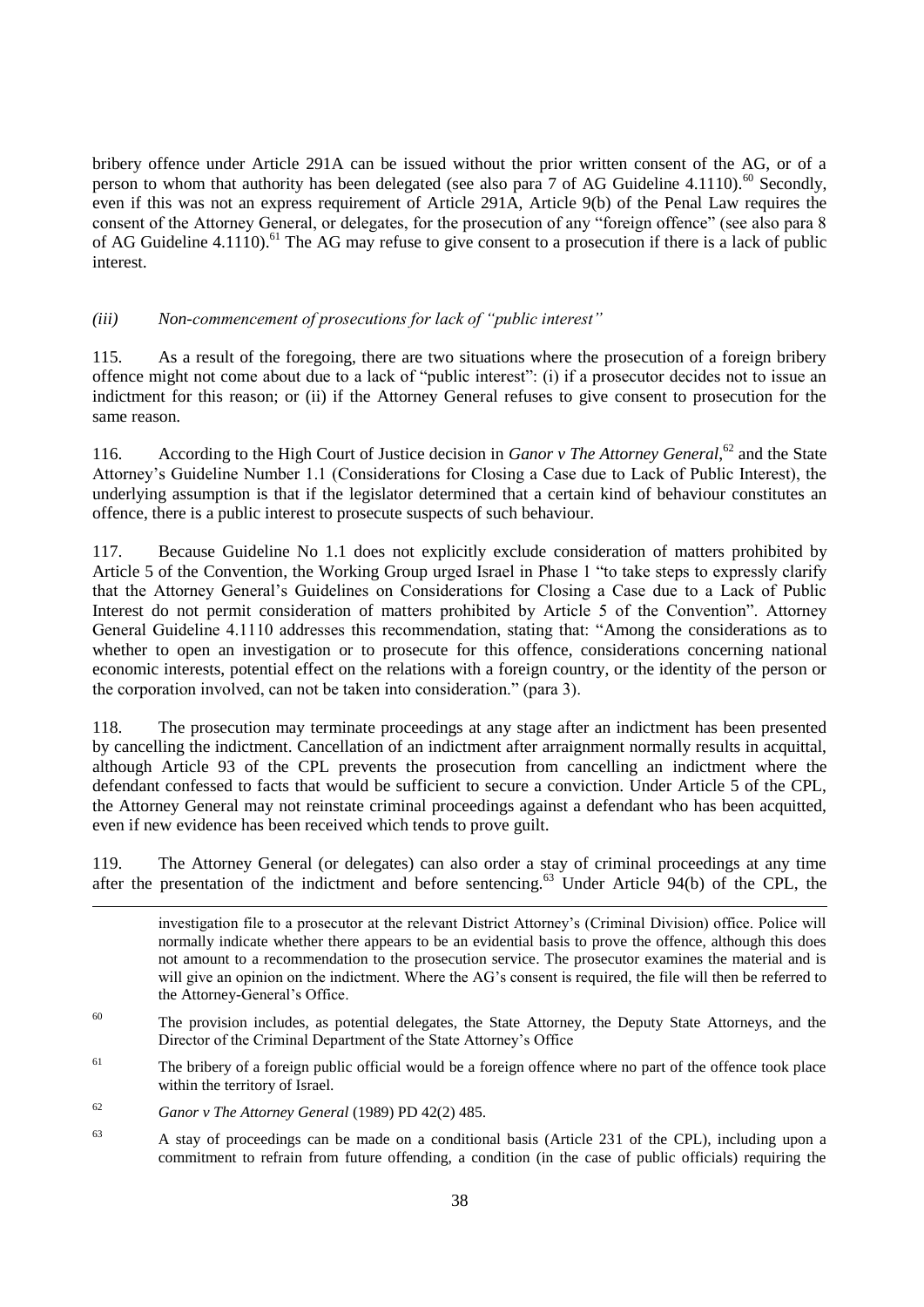prosecution and defence may mutually request the court to stay proceedings. The outcome in such cases will not be an acquittal, although the reinstatement of criminal charges can only occur with the consent of the Attorney General and, in the case of a felony offence such as the foreign bribery offence, provided that this occurs within five years from the date of the stay of proceedings. The prosecution is not limited to any specific grounds in its decision to withdraw an indictment, although it is common practice for reasons to be given.

#### *Commentary*

*The lead examiners welcome the inclusion in Attorney General Guideline No 4.1110 of an express clarification that decisions as to whether to open an investigation or to prosecute the foreign bribery offence cannot include the consideration of matters prohibited by Article 5 of the Convention.*

#### *(iv) Plea-bargaining*

120. The prosecution and defence can reach a settlement on specific factual details in the indictment which may form the basis for a guilty plea, and the corresponding sentence. A mutually agreed sentence either relates to a specific sentence, or an agreement to limit arguments in the sentencing phase of the trial to an agreed range of sentences. A plea-bargain must be approved by the court and be affirmed as a judgment. Plea-bargaining arrangements are not currently codified into law, but a Bill on the subject was published for consultation in July 2009. Plea-bargaining has been used in active domestic bribery cases in Israel.<sup>64</sup>

121. Plea bargains have been concluded in domestic bribery cases in accordance with State Attorney Guideline No 8.1. According to the Guidelines, a plea bargain may be used where it is in the "public interest" to do so. Although Guideline 8.1 does not expressly exclude consideration of factors prohibited by Article 5 of the Convention, consideration of such matters is expressly precluded under AG Guideline 4.1110 (para 3). Authorities explain that, because Guideline 4.1110 applies to decisions as to whether to prosecute the foreign bribery offence, this applies to any decision of whether to enter into a plea-bargain agreement.

## *(d) Investigative Techniques and Bank Secrecy*

122. Under Article 32 of the Criminal Procedure Ordinance, the Police may seize an object when there is reason to believe that: (i) the object was used, or is about to be used, for the commission of any offence; or (ii) that it is likely to serve as evidence in a legal proceeding; or (iii) that it was given as payment for the commission of an offence or as means of committing it. According to Article 1 of the Ordinance, the definition of an "object" includes, but is not limited to, certificates, documents, computerised materials or animals. In *Association of Independent Jurists v State of Israel*, the Court held that the definition in Article 1 is not exhaustive, and that its aim is to expand the regular meaning of the term "object".<sup>65</sup> The Court gave a broad interpretation to the term "object", to include also intangible assets, for example, a bank account.

instigation of disciplinary proceedings against the official, or a voluntary agreement to supervision by the Israeli Probationary Authority.

<sup>&</sup>lt;sup>64</sup> The prosecution entered into a plea-bargain agreement, for example, with the active briber of Knesset Member Benizri. The agreement included provision for the person to testify in the prosecution case against Mr Benizri.

<sup>65</sup> *Association of Independent Jurists v State of Israel* PD 55(1) 657.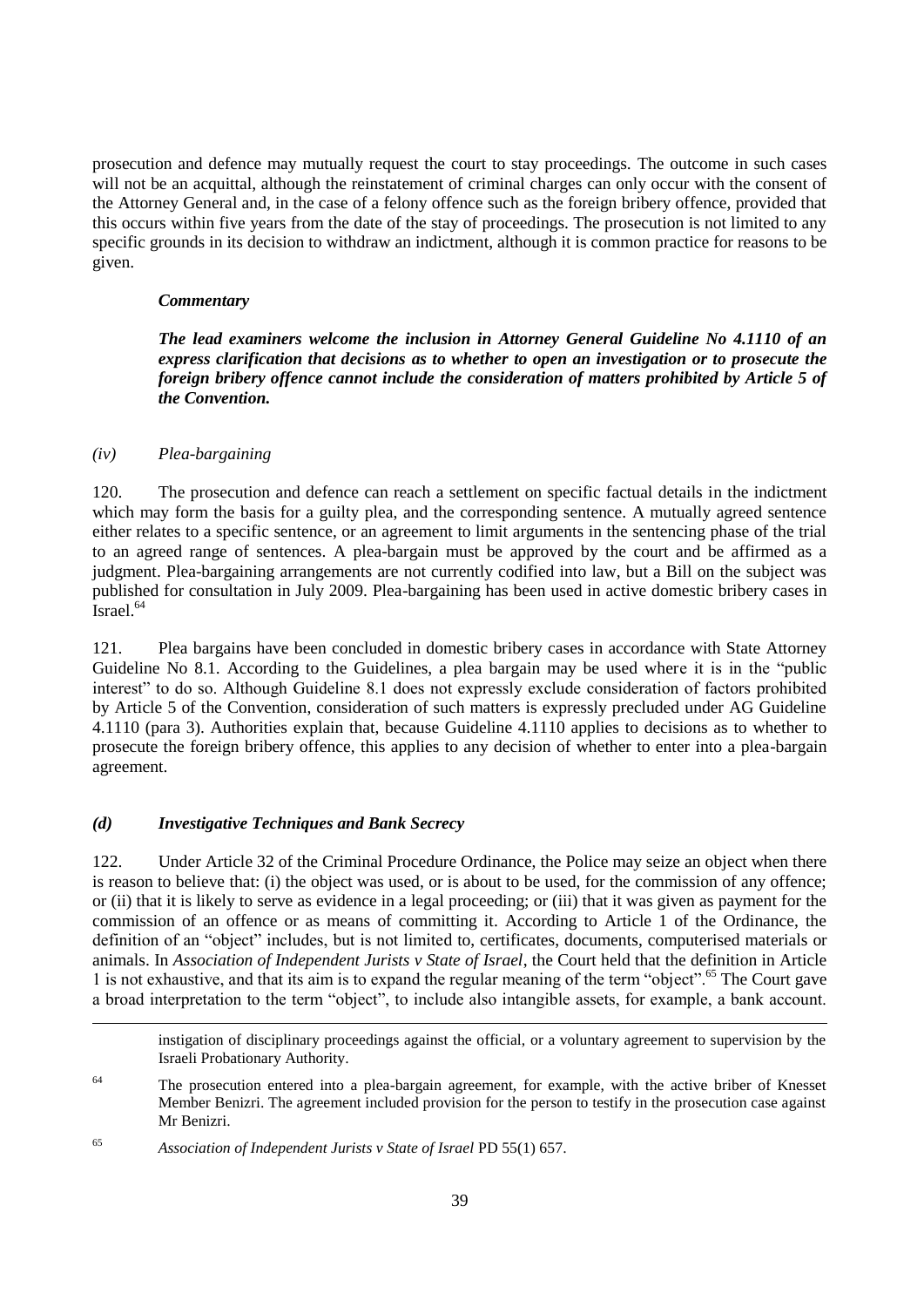The power to seize an object under Article 32 would therefore appear to include the bribe as well as its proceeds. The authority under Article 32 is discretionary, although there is no need for police to obtain a court order to exercise this power. AG Guideline 4.1110 on foreign bribery investigations and prosecutions specifies that, in cases where an investigation is opened, the Israeli Police must consider whether it would be possible to forfeit the bribe, its worth, or its proceeds, and must collect evidence for this purpose (para 10).

123. A range of coercive measures, including wire tapping, is available to Israeli Police in the investigation of offences. Such measures require court orders, which would be issued where "reasonable cause to suspect" can be shown by the Police.

124. Although there have been no foreign bribery prosecutions in Israel, search, seizure, and confiscation orders have been routinely used in domestic bribery cases and fraud-related cases. This has included accessing bank records and freezing bank accounts.<sup>66</sup> Israeli authorities advise that, where pretrial seizure is not available, monetary sanctions cannot be imposed as an alternative measure. Civil forfeiture might be available, however, if a bribe and its proceeds are laundered.

# *Commentary*

*The lead examiners recommend that the use of investigative techniques in foreign bribery investigations in Israel be followed up, including in the area of accessing bank records.*

# *(e) Mutual Legal Assistance and Extradition*

# *(i) Mutual Legal Assistance*

125. Legal assistance in criminal and civil matters, with respect to both natural and legal persons, is governed by the International Legal Assistance Law 1998 and the International Legal Assistance Regulations 1999. Where a request is made of Israel for legal assistance, Article 8 of the 1998 Law allows Israeli authorities to conduct any form of assistance requested as if the matter to which the request relates had occurred and was being investigated in Israel, subject to the requirement that the assistance must not violate Israeli law. Thus, for example, privacy protections pertaining to the conducting of wiretaps in Israel would apply as well to wiretaps conducted on the basis of international requests. Israel"s legal assistance provisions are broad in their availability in two respects: dual criminality is not a prerequisite for the granting of legal assistance; and the granting of legal assistance does not rely on the existence of an applicable treaty between it and the requesting State.

126. The Competent Authority for the granting of legal assistance is the Minister of Justice. The Minister of Justice may postpone legal assistance where immediate performance of the requested assistance would interfere with the conduct of a pending criminal trial in Israel, or would cause unreasonable harm to some other legal proceeding (Article 6(a)). Article 5 provides a number of discretionary bases upon which the Minister is permitted to refuse assistance, including that performance of the act involves an unreasonable burden on the State (Article  $5(a)(7)$ ). Refusal on this basis is explained to mean that extraordinary expense and use of resources would be incurred in comparison to the purpose of the request (i.e. the seriousness of the offence being investigated). In one such case in the past, involving significant costs for obtaining information from a telephone service provider, Israeli authorities requested that these costs be borne by the requesting country. Authorities advise that the use of Israeli law

66

See Israel's responses to the Phase 2 questionnaire, paras 205-209.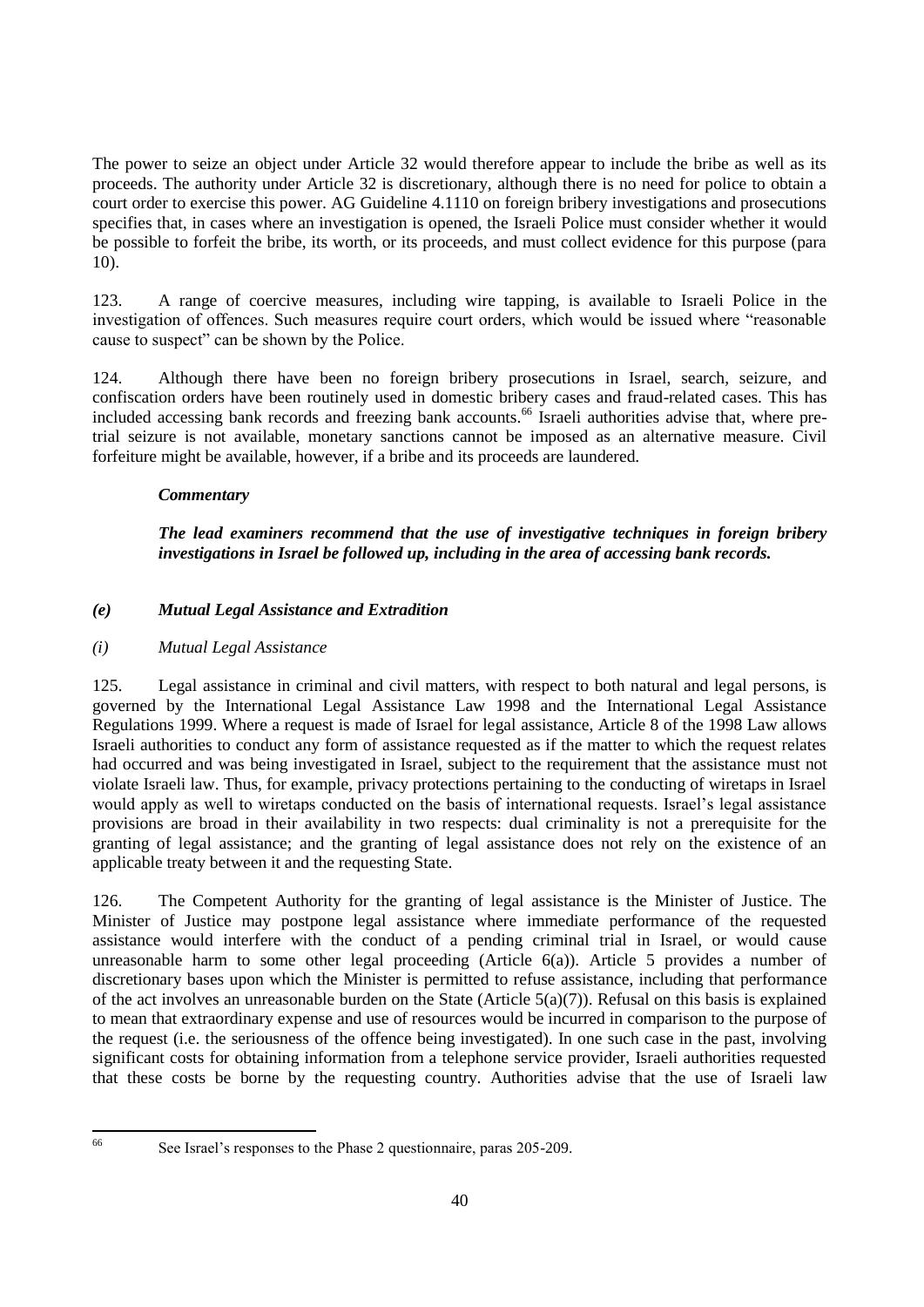enforcement manpower in a serious criminal case would not normally be considered to be an unreasonable burden justifying refusal of a request.

127. Bank secrecy is not one of the grounds permitting refusal of MLA, and authorities advise that requests for legal assistance are rarely refused. The most common reason for refusals is said to have been for requests that would have involved disclosure of sensitive military or security information. Delays may occur, however, based on problems with imprecise or insufficient descriptions of information in the request. Where this is the case, authorities will ask the requesting country to provide supplementary information. In complex cases, this may take some time. Authorities state that requests for information from a financial institution or information about a company can be speedily executed because of the management by Israel of corporate databases and the limited number of banking institutions in Israel.

128. Despite these assurances, the lead examiners are seriously concerned by the lack of resources dedicated to dealing with incoming and outgoing MLA requests. The Directorate of Courts should normally receive incoming requests. The Directorate reviews requests in order to determine to whom they should be routed for further review, which will either be the Israel Police Legal Assistance Unit or the Courts. In practice, virtually all incoming MLA requests in criminal matters are forwarded to the Police Legal Assistance Unit. Between 2002 and 2008 inclusive, this Unit received an average of 205 incoming legal assistance requests per year. It made an average of 105 outgoing requests per year between 2006 and 2008 inclusive. In the case of incoming and outgoing requests dealt with by the Police Legal Assistance Unit, these requests are disposed of by a team of just three staff.

129. The functioning of legal assistance in Israel was recently the subject of a two-year examination by an inter-Ministerial committee, headed by the Deputy State Attorney for Criminal Matters. The Committee made recommendations for the improvement of procedures in dealing with MLA, which are yet to be fully implemented. In early 2009, the Police had decided to double the size of the Police Legal Assistance Unit from three personnel to six. Since the on-site visit, Israeli authorities advised that this increase in staffing has been budgeted for and that one of the three positions has been filled. During the onsite visit, a representative from the Police Legal Assistance Unit expressed the view that this increase in manpower would not be sufficient, although the representative acknowledged that an increase in staffing would improve the overall treatment of MLA requests.

130. Furthermore, where a request is granted in principle, there will in some cases be a need to obtain a court order. In light of the observations concerning court delays and a lack of resources in the Israeli administration and judiciary (see part C(2)(a) above), this may further prevent Israel from being able to provide prompt legal assistance.

131. The lack of capacity of the Police Legal Assistance Unit to deal with the number of incoming requests is borne out by information received from a Party to the Convention about its experiences with requests made of Israel for legal assistance. The Party concerned reported frequent delays in receiving legal assistance from Israel, and gave details of five examples. At the on-site visit, a representative from the Police Legal Assistance Unit said that one of these requests (sent 25 August 2008, followed up in March 2009, and concerning the defrauding of a telecommunications company) was not known to him; that three others, sent June 2006 (concerning the protection of personal data), February 2007 (concerning a tax offence), and January 2008 (concerning use of a counterfeit letter of attorney), were not dealt with due to the prioritisation of other requests; and that one other had been understood to be closed (the Party"s reminder of May 2009 was reportedly not received by Israel). Although these requests did not relate to the foreign bribery offence, most involved economic crimes. The Israeli Police advised that it receives an average of 20 legal assistance requests per year from the Party concerned and that, of those requests, it had actioned 3 in 2005; 7 in 2006; 5 in 2007; and 3 in 2008. This represents an average of less than a quarter of received requests being actioned over that period.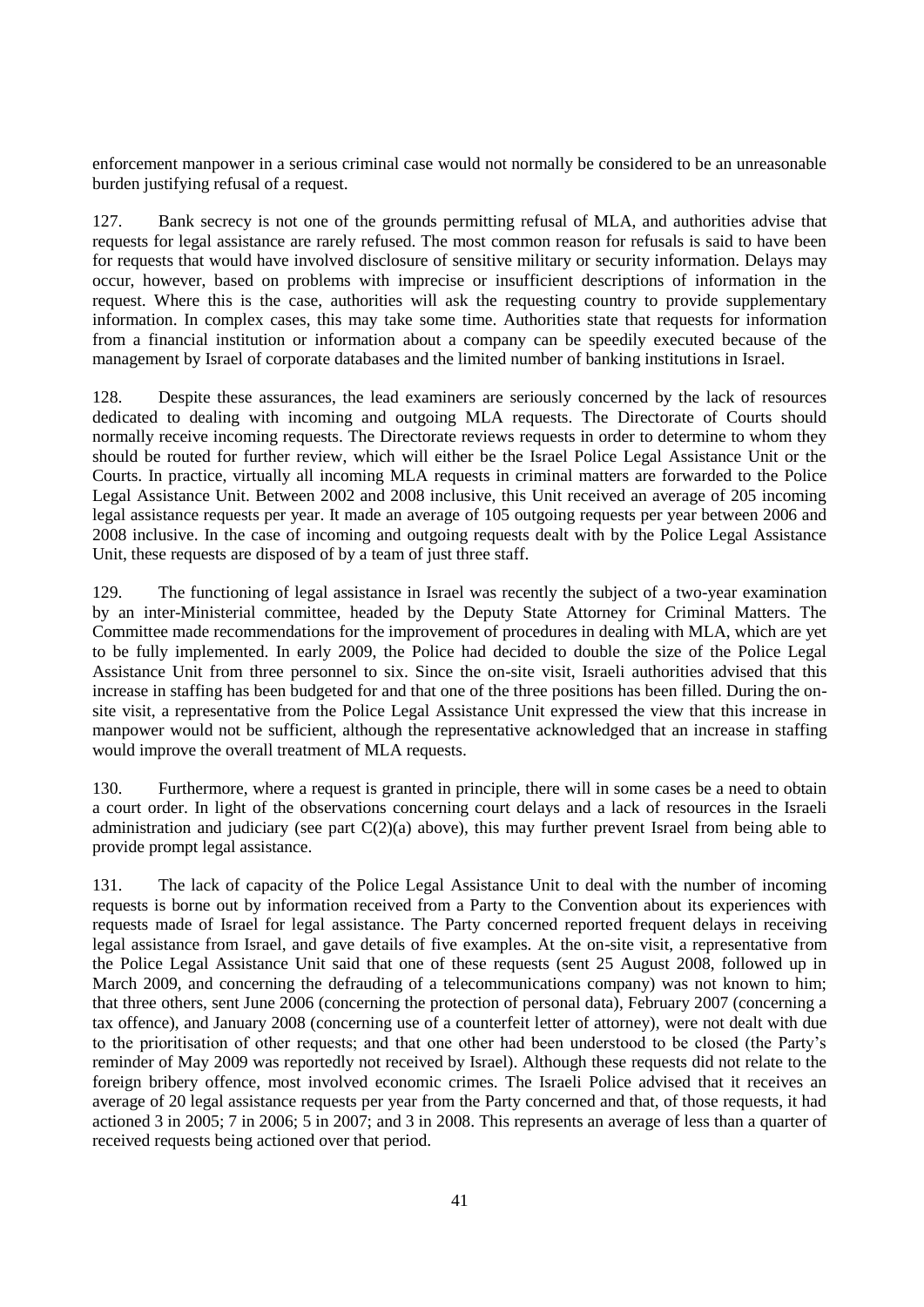#### *Commentary*

*The legislative framework in Israel for dealing with mutual legal assistance appears satisfactory. Even with the planned increase in staffing of the Police Legal Assistance Unit, however, the lead examiners consider that resources dedicated to dealing with MLA requests by the Police are significantly inadequate in light of the number of incoming and outgoing legal assistance requests over the past ten years. Statistics provided by Israel, and information received on experiences with MLA requests to Israel, cause the lead examiners to conclude that Israel does not currently have the resources in place to provide prompt and effective legal assistance (Article 9(1) of the Convention). The lead examiners recommend that urgent steps should be taken by Israel to address this, and that the matter continues to be followed up in the future.*

#### *(ii) Extradition*

132. Israel"s Extradition Law 1954 permits the extradition of persons who are accused or have been convicted in the requesting State of an extradition offence, being an offence for which the punishment is imprisonment for one year or more (Article  $2A(a)(2)$ ). As an offence punishable by up to three and a half years imprisonment, the foreign bribery offence qualifies as an extradition offence. Any extradition request must be made pursuant to an extradition agreement in place between the State of Israel and the requesting State (Article  $2A(a)(1)$  of the Extradition Law).<sup>67</sup>

133. The Department of International Affairs in the State Attorney"s Office, in the Ministry of Justice, deals with both incoming and outgoing extradition requests and serves as the Attorney General"s representative in extradition proceedings. Department attorneys examine the evidentiary material that accompanies incoming extradition requests, check whether the conditions for extradition set out in Article 2A are met, and whether there are any applicable restrictions under Article 2B. The request for extradition is then submitted to the Minister of Justice, who may direct that a petition be submitted to the Jerusalem District Court, requesting that the wanted person be declared extraditable, in accordance with Article 3 of the Extradition Law. The decision of the District Court is subject to appeal to the Israeli Supreme Court sitting as the High Court of Justice.

134. Authorities advise that the time taken for considering and acting upon extradition requests depends on the clarity and sufficiency of information provided in support of requests. Information received from a Party to the Convention referred to an extradition request made to Israel in 2003. Israeli authorities requested and received additional information from the Party concerning the request. Following the on-site visit, Israeli authorities reported that they had been prepared to obtain a judicial extradition order at the end of 2006 but that, because the Party made a further request concerning the person"s brother, authorities delayed the court proceedings to prevent both persons from fleeing Israel. The Party concerned reports that it has received informal explanations pointing to high workloads by Israeli authorities, as well as the need to deal with other extradition requests considered to be of higher priority.

67

Article  $2A(c)(1)$  clarifies that this can include a multilateral convention containing extradition provisions and Israeli authorities state that the Convention could thereby serve as an extradition agreement for the purposes of Article 2A(a)(1) of the Extradition Law (in compliance with Article 10(2) of the Convention). Article 2A(c)(2) also allows Israel to conclude ad-hoc agreements for the extradition of persons. Israel is also party to a number of bilateral extradition treaties, including with the United States, Canada, and Australia.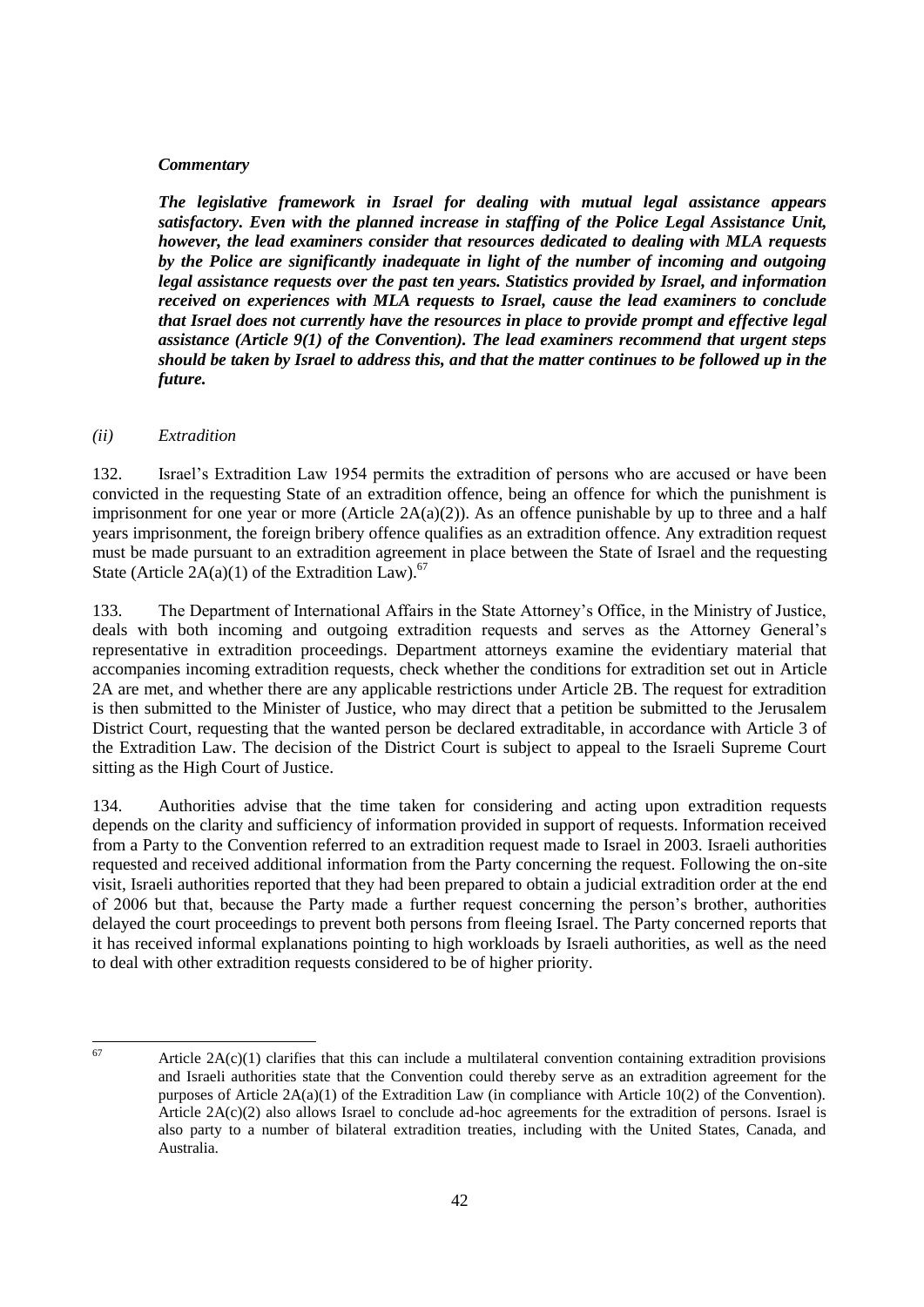## *Commentary*

*The lead examiners are concerned that, as with mutual legal assistance, there may be a lack of resources dedicated to extradition requests. They consider that this is a matter that should be followed up in the future.*

#### **2. The Offence of Foreign Bribery**

#### *(a) Elements of the Offence*

135. Article 291A of the Penal Law 1977 makes it an offence to bribe a foreign public official. The offence under Article 291A extends the application of the domestic offence of active bribery to the bribery of a foreign pubic official. Therefore, apart from the purpose of the bribe and the definition of the term "foreign public official", the elements of the offence are identical to those for the domestic offence of bribery. In extending this offence, the law does not *specifically* clarify that the elements of the offence are the same, but provides more ambiguously that the person who commits an offence of foreign bribery should be treated in the same manner as a person who commits an offence under Article 291. Israeli authorities explain that the main reason for this extension is to allow the application of existing interpretative case law to the foreign bribery offence.

136. Israeli law contains an interpretative presumption that the laws of Israel should correspond with Israel"s international obligations. The Supreme Court has repeatedly held that any legislation, including the Penal Law, must be interpreted on the basis of this presumption, as much as it is possible to do so, to avoid any contradiction between domestic law and international conventions in respect of which Israel is a party.<sup>68</sup> Notwithstanding this, the lead examiners in Phase 1 took the view that consideration should be given to the way in which Israeli courts apply the foreign bribery offence as an extension of the domestic offence of active bribery. Since there have been no such cases in Israel, this is a matter that should be followed up in the future.

## *(i) Definition of "foreign public official"*

137. Article 291A(c) of the Penal Law contains an autonomous definition of "foreign public official". This definition is very broad and covers the categories of foreign public officials required of Article 1 of the Convention. The definition expressly includes "the legislative, executive or judiciary branch of the foreign country, whether by appointment, by election or by agreement". It also expressly covers public entities "over which the foreign country exercises, directly or indirectly, control". Israel has taken a positive step by clarifying this coverage directly in the law. Israeli authorities explain that this part of the definition also applies where more than one foreign government exercises such control, including in the case of State-owned enterprises, in accordance with Commentary 14 to the Convention.

138. Authorities further explain that direct or indirect "control" is normally understood to mean the ability to direct the activities of the entity in question. This would normally be presumed when the foreign country holds a majority of the means of control in the entity, although there would be circumstances in which holdings of less than a majority of the means of control would be considered as "control".

<sup>68</sup> <sup>68</sup> See, for example: *Horev v State of Israel*, Crim. A. 9937/01, PD 58(6) 378; and *Kamiar v State of Israel*, Crim. A. 131/67, PD 22(2) 85, 112. One such example is the reference to the OECD Anti-Bribery Convention in *Hydrola v Tel-Aviv Income Tax Assessor* (CA 6726/05, Tak-al 2008(2), 3135 (2008)), even before Israel became a Party to the Convention, where the court referred to the Convention to hold that bribes paid abroad cannot be tax deductible.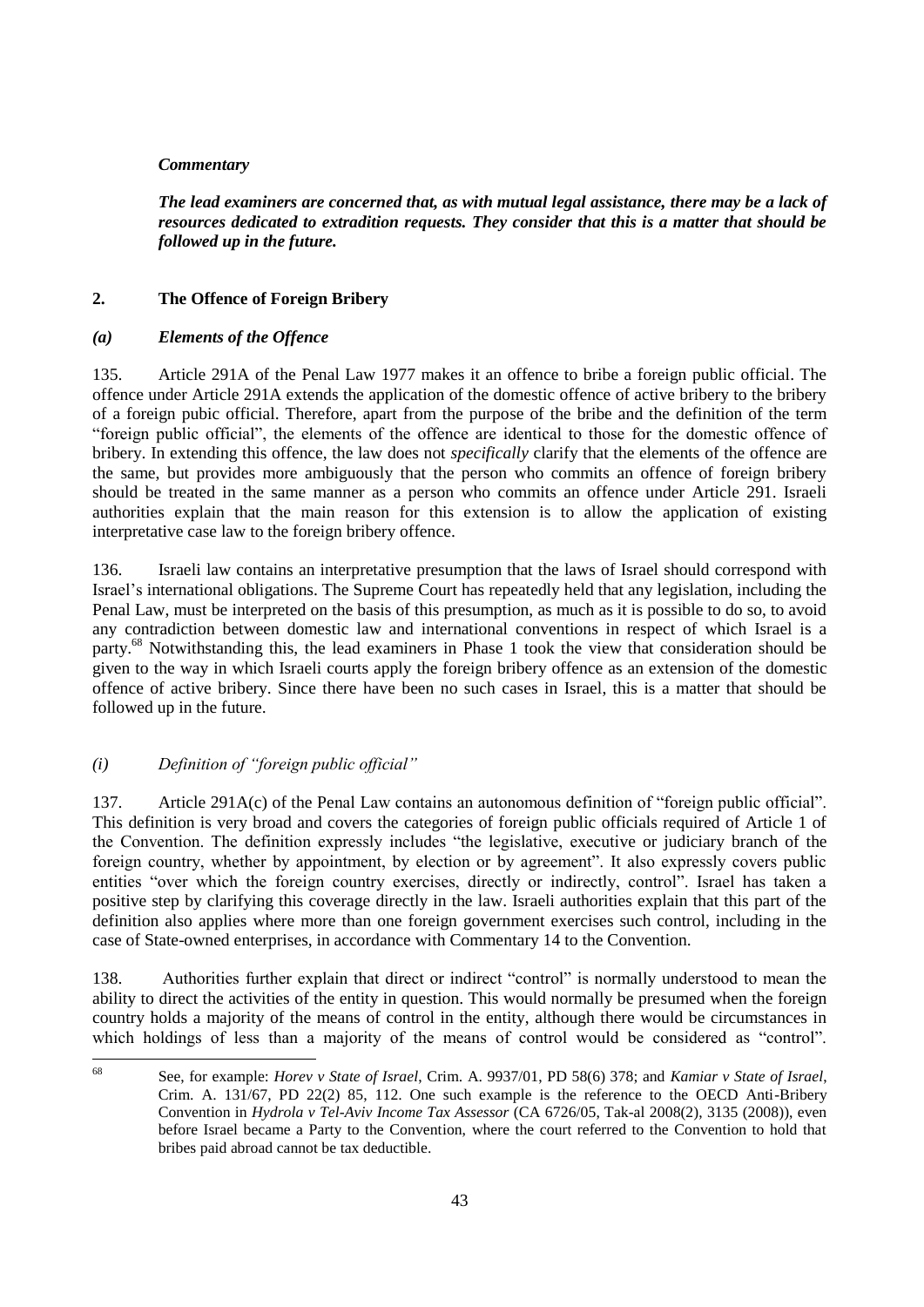Authorities advise that the most frequently used definition of "control" is set down in Article 1 of the Securities Law 1968.<sup>69</sup> When clarifying the meaning of the term, the Supreme Court of Israel has stated that there does not necessarily need to be a direct link between the share of the capital owned and the extent of control, and the quantity of the means of control in hand does not necessarily testify as to the ability to influence the corporation"s management, but that: "The real issue when determining control is the degree to which a share holder can in practice influence decision making in the firm", which must be determined on a case by case basis, according to the particular circumstances of the situation.<sup>70</sup> This appears to be consistent with the requirements of the Convention.

#### *(ii) Bribes for the benefit of a third party*

 $\overline{a}$ 

139. Article 291A does not expressly apply to the case where the bribe is for the benefit of a third party. Article 293(5) clarifies, however, that bribery includes a situation where the bribe is given to a third party. This appears to cover situations where a bribe is transferred directly to a third party, on behalf of the public official, which is consistent with Israeli case law relating to domestic bribery. It also appears to cover a situation where agreement is reached between the briber and the foreign public official to transmit the advantage directly to a third party for that third party's benefit.<sup>71</sup> In Phase 1, the Working Group remained uncertain whether Article 293(5) would apply to all cases where the bribe is given to a third party for the benefit of the third party. Article 293(5) provides that, in connection with a bribe, it is immaterial:

…whether it is given personally by the person who gives it or through another person; whether it is given directly to the person who takes it or to another for him; whether it is given in advance or after the event; and whether it is enjoyed by the person who takes it or by another.

140. Israeli authorities have pointed to case law which leads to the conclusion that the public official needs to have known at some stage (even if only when the bribe was proposed) that the third party would be a beneficiary of the bribe.<sup>72</sup> Authorities state that they are confident that there is no requirement that the public official him or herself nominate or request that the third party be a beneficiary of the bribe and that knowledge on the part of the public official is sufficient. Assuming this is correct, then if a bribe is given to a third party, this need not be at the request of the foreign public official, although the fact of giving the bribe to the third party must be known to the official at some stage (up to the receipt of the bribe by the third party). This would not appear to be problematic.

<sup>69</sup> Control is defined under Article 1 of the Securities Law as "the ability to direct the activity of a corporation, excluding an ability deriving merely from holding an office of director or another office in the corporation, and a person shall be presumed to control a corporation if he holds at least half of a certain type of means of control of the corporation".

<sup>70</sup> *"Dagesh" Foreign Trade (Shipping) Ltd v the Port Authority (Israeli Ports, Development & Assets Company, Ltd)*, Administrative Petition 4011/05, Tak-Al 2008(1), 2109, at p. 2129.

<sup>71</sup> The Israeli Supreme Court held in *Algarisi v State of Israel* that an act of domestic bribery occurred even though the bribe was given for the benefit of a municipal sports organisation, rather than for the personal benefit of the public official – see *Algarisi v State of Israel*, Cr.A 8027/04.

<sup>72</sup> See: *State of Israel v Oded Tal* (Tel Aviv Magistrate) 8438/03 (9 September 2008); *State of Israel v Benizri and Elbaz*, (Jerusalem District) 2062/06 Tak-Mach 2008(2), 1 (confirmed on appeal to the Supreme Court); *Armon Atias v State of Israel*, CA 6916/06 Tak-Al 2007(4), 653; and *Rafael Levi v The State of Israel*, CA 355/88, PD 43(3), 221.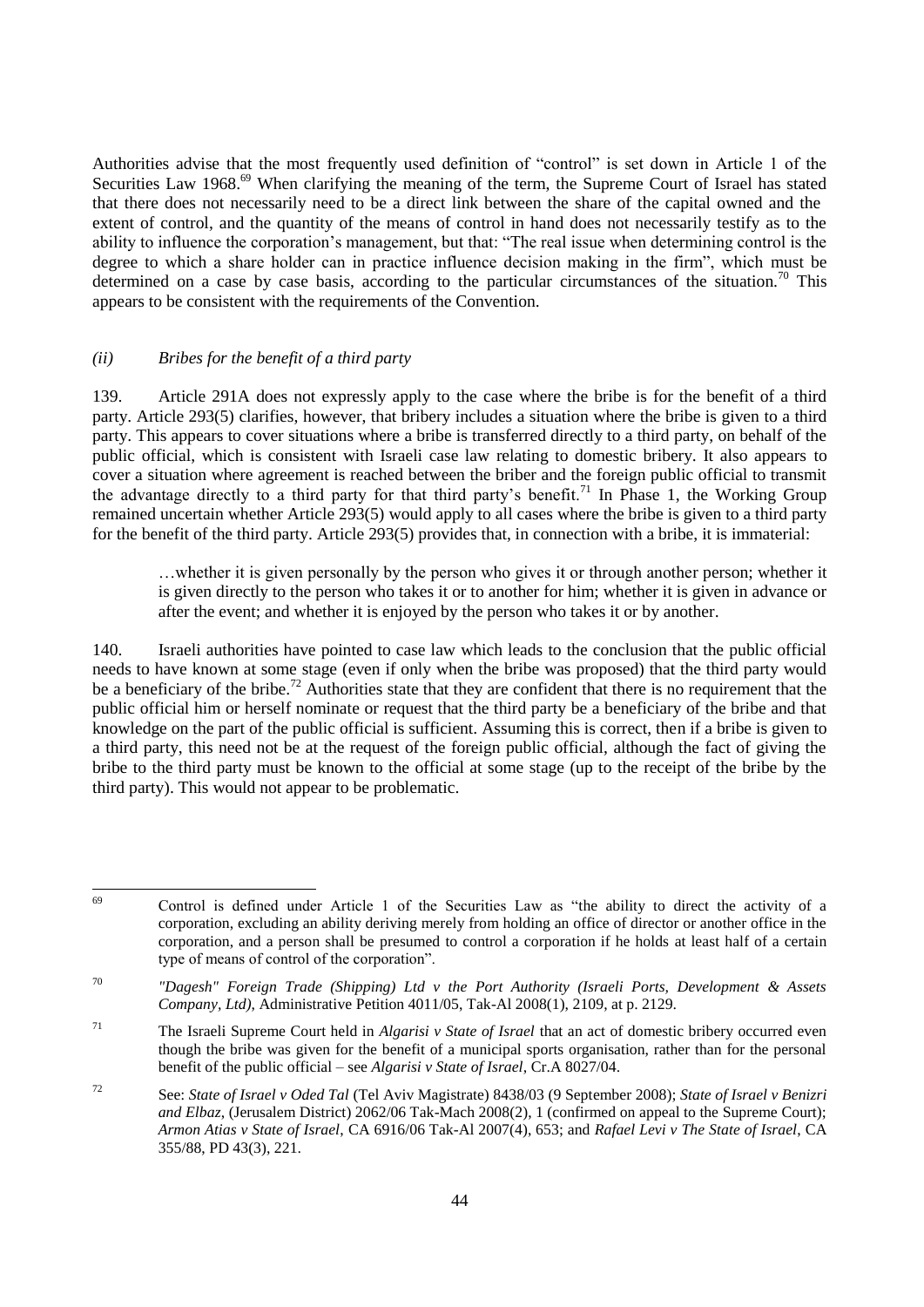# *(iii) Performance of official duties by the foreign public official*

141. Article 291A(a) of the Penal Law provides that the bribe must be given to the foreign public official for "an act in relation to his functions". The Hebrew wording of this expression is identical in the offence of domestic bribery under Article 290. Case law has interpreted this wording as signifying any act performed in relation to the public official"s function, including cases where the public official was not authorised to perform such acts.<sup>73</sup> Case law has also held that if a public official has been given a benefit by a person with whom he has an official connection, a presumption of fact arises that such benefit was given for an act related to his function as a public official.<sup>74</sup>

142. As a factual presumption, the burden of disproving the presumption rests with the accused. The presumption has been applied on a case-by-case basis, including in cases where the person was a subordinate (and also a friend of the public official)<sup>75</sup> and a fiancée.<sup>76</sup> The application of the presumption applying to the case of a bribe from a person with whom a public official has an "official connection" is therefore broad and would not appear to restrict the application of bribery offences in Israel.

## *Commentary*

*The offence of foreign bribery in Israel appears to conform to the requirements of Article 1 of the Convention. Since there have been no foreign bribery prosecutions in Israel, however, the lead examiners take the view that, in future evaluations, consideration should be given to the way in which Israeli courts apply the foreign bribery offence as an extension of the offence of domestic active bribery.*

#### *(b) Defences and Exemptions from Prosecution*

## *(i) Defences applicable to the attempted commission of an offence*

143. Article 28 of the Penal Law provides a defence to the attempted commission of an offence, where a person (of his or her own accord) abstains from completing an act, or substantially contributes to preventing the consequences on which the completion of the offence depended.<sup>77</sup> The Supreme Court of Israel held in *Ronen v State of Israel* that the scope of the offence of bribery is broad enough to cover, as a complete offence, acts that would normally be considered as acts of preparation or attempt. It therefore appears that Article 28 would not act as a defence to the foreign bribery offence under Article 291A.

144. Furthermore, Israeli authorities explain that a person who conspired to commit an offence and decides not to proceed with the principal offence can still be criminally liable for the offence of

<sup>73</sup> <sup>73</sup> See, for example: *Covilio v State of Israel*, CA 534/78 PD 34(2), 281 (1979); *Eliezer Buzaglo v State of Israel*, ACA 3352/06 Tak-Al 2008(2), 3421; and *Nathanial Trytel v State of Israel* CA 5822/08.

<sup>74</sup> *State of Israel v Ben Atar*, 53 PD (4) 695, para10.

<sup>75</sup> *State of Israel v Hatum* (Nazareth Magistrate) 2741/07.

<sup>76</sup> *Armon Atias v State of Israel*, CA 6916/06 Tak-Al 2007(4), 653.

<sup>77</sup> Article 28 of the Penal Law provides that: "A person who attempts to commit an offence shall not bear criminal liability for the attempt if he proves that, solely of his own accord, and from repentance, he abstained from completing the act or contributed substantially to the prevention of the consequences on which the completion of the offence depended; however, the aforesaid shall not derogate from criminal liability for another, completed, offence involved in the act.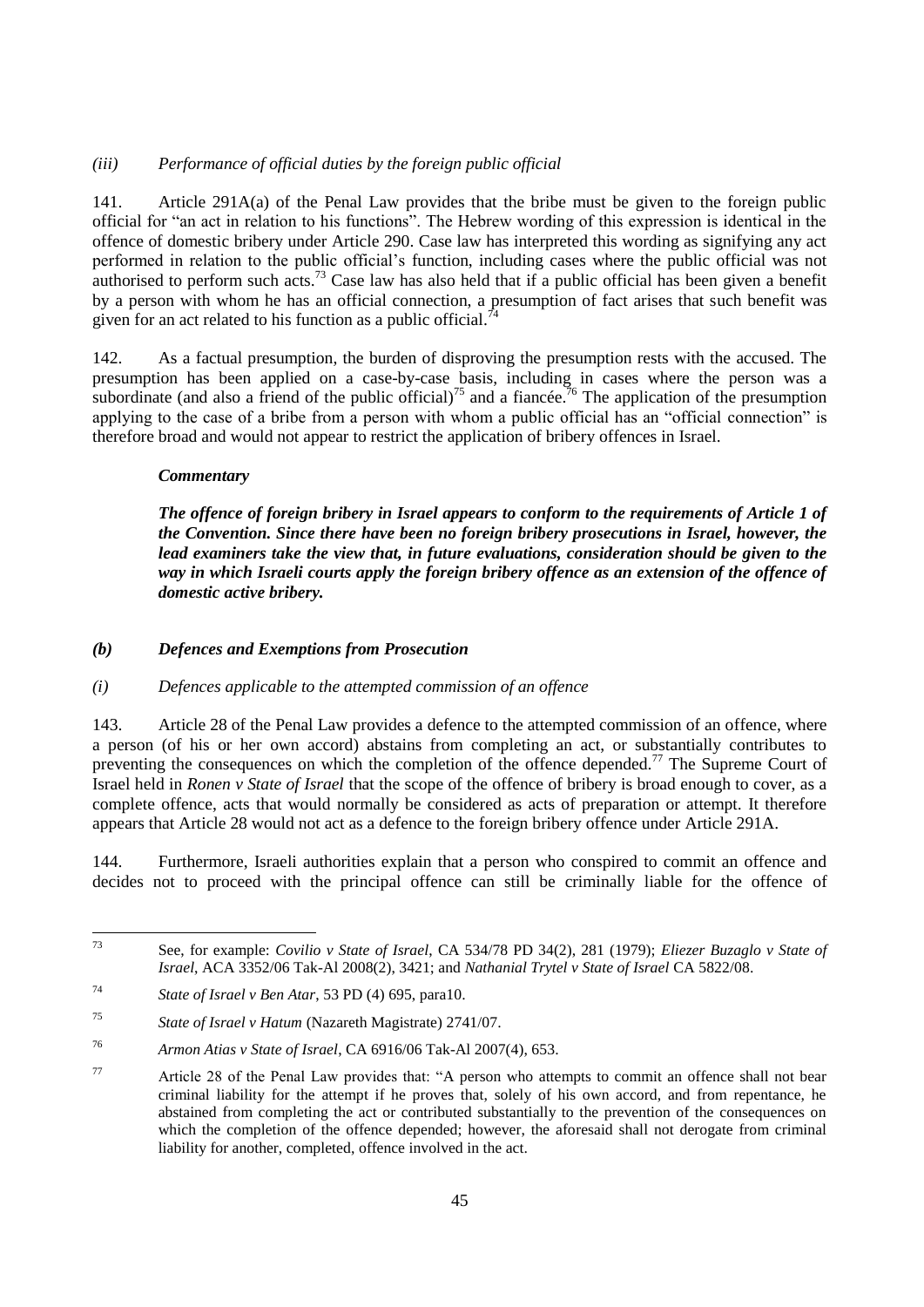conspiracy.<sup>78</sup> Israeli authorities explain that remorse does not negate criminal liability for the offence of conspiracy. A person who conspired to commit an offence and decided not to proceed with the complete (principal) offence can still be criminally responsible for the offence of conspiracy. Authorities further explain that they are unaware of any case where a person who conspired to commit a bribery offence acted in a manner that would satisfy the conditions of the remorse exemption in Article 28. They concede, however, that it is possible that the prosecution could decide in a specific case, due to lack of public interest, not to present an indictment against a person who conspired to commit an offence and acted according to the conditions in Article 28, i.e. s/he prevented the commission of the act or substantively contributed to the prevention of the results, on which the completion of the offence depends, of his or her own free will and out of remorse. This does not appear to go beyond what would be expected in the normal course of exercising prosecutorial discretion.

#### *(ii) Defences applicable to the instigation, abetment, or attempted instigation of an offence*

145. Article 34(a) of the Penal Law sets out a further defence concerning the instigation, abetment, or attempted instigation of an offence. Article 1(2) of the Convention requires States parties to ensure that all such conduct "shall be a criminal offence", whereas Article 34(a) of the Penal Law provides a defence where the person "prevents the commission or completion of the offence or if he informs the authorities of the offence in time in order to prevent its commission or completion and acted otherwise to the best of his ability to such purposes". Israeli authorities explain that this rule reflects a belief that a strong internal transformation that brings an individual to repent and to cease to practice criminal behaviour, to the extent that they prevent the commission of the offence, should be taken into consideration and encouraged.

146. The defence in Article 34(a) would be applicable to the same extent in the case of an attempt or conspiracy to bribe a public official of Israel, and thus appears to be in compliance with the requirement that attempt and conspiracy in relation to foreign bribery be treated in the same manner as domestic bribery (final sentence of Article 1(2) of the Convention). It should be noted that the defence under Article 34(a) is not one of "effective regret", since it applies only when action is taken to *prevent* the commission of an offence.

 $78$ 

Article 499 of the Penal Law sets out the basis of liability for conspiracy:

(2) if the offence is a misdemeanor, to two years imprisonment or to the punishment prescribed for that offence, whichever is the lighter punishment.

<sup>(</sup>a) If a person conspires with another to commit a felony or misdemeanor, or to commit an act in a place abroad which would be a felony or misdemeanor if it had been committed in Israel – and which also is an offence under the Laws of that place, then he is liable –

<sup>(1)</sup> if the offence is a felony, to seven years imprisonment or to the punishment prescribed for that offence, whichever is the lighter punishment;

<sup>(</sup>b) A conspirator shall bear criminal liability also for the offence for which the conspiracy was made or which was committed in order to advance its objective, only if he was party to its commission under Article Two, Chapter Five.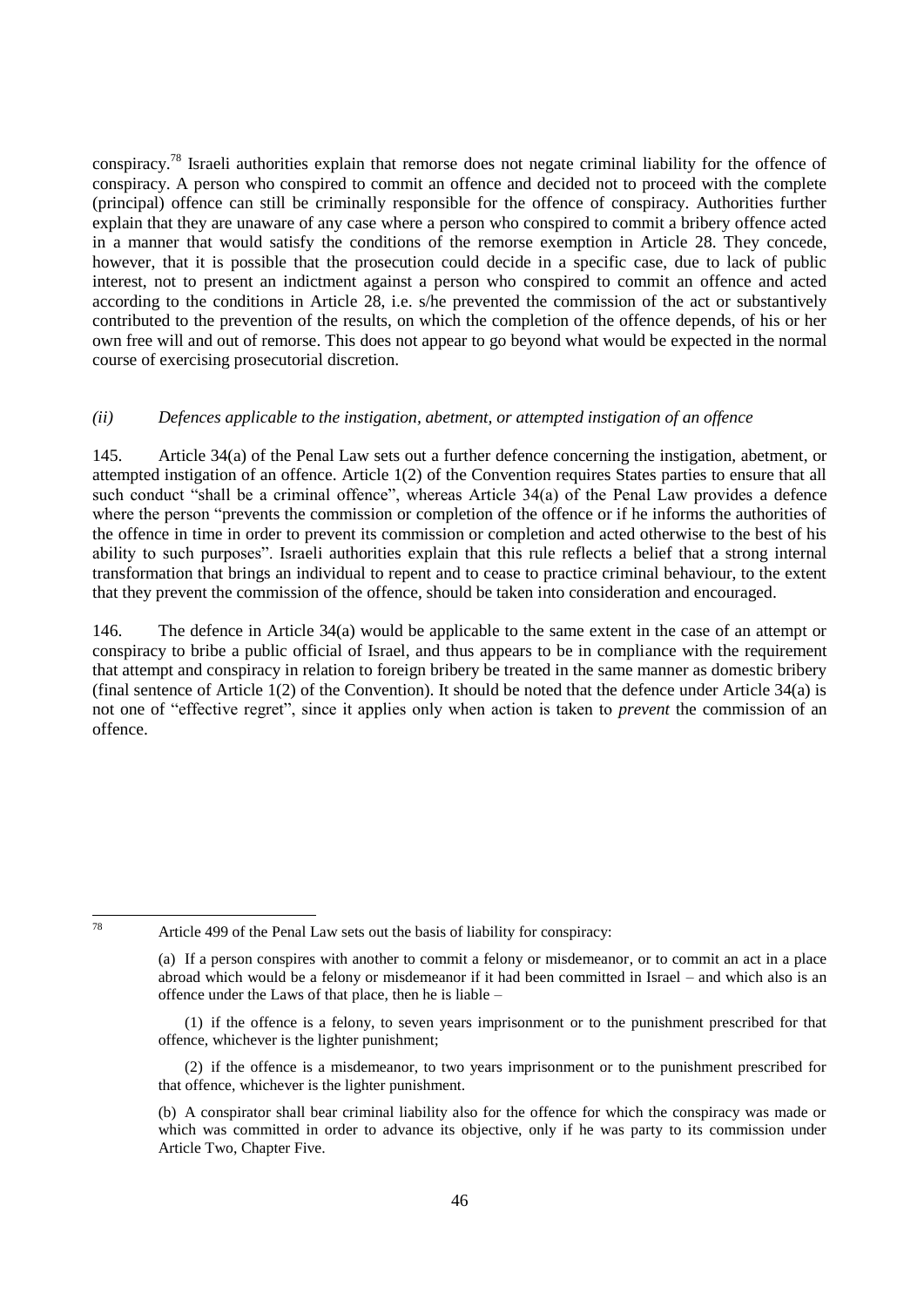# *(c) Jurisdiction*

# *(i) Territorial Jurisdiction*

A domestic offence: Article 7 of Penal Law and Israeli case law

147. The Israeli Penal Law establishes the principle of territorial jurisdiction and categorises offences by location as either "domestic offences" or "foreign offences" (Article 7). A domestic offence is defined in Article  $7(a)(1)$  as "An offence all or part of which was committed within Israeli territory". Case law gives a broad interpretation of the required connection with Israeli territory. According to *State of Israel v Abergil*: "part of an offence' can be constituted by a part of the direct commission of a crime within Israeli territory, or by an act of assisting, inducing or conspiracy performed in Israel, while the offence itself was committed outside Israel".<sup>79</sup> Israel has added that, according to *Rosentein v State of Israel*, the courts may interpret the law in a manner that broadens Israeli territorial jurisdiction, as long as it adheres to its purpose.<sup>80</sup> However, Panellists confirmed that it is unlikely that Article 7(a)(2) would apply to foreign bribery.<sup>81</sup>

# Required level of connection with Israel

148. Although Israeli legislation and case law seem to point to a definition of "domestic" criminal offences allowing for a significant range of jurisdiction over extra-territorial acts, during the on-site visit the prosecutors provided a very different picture of how these provisions work in practice. While on the face of the law it is sufficient that the offence be committed *in part* on Israeli territory, Israeli prosecutors stated that a telephone conversation, fax or email emanating from Israel would not in principle be deemed a sufficient connection with Israel to establish jurisdiction over an offence of foreign bribery which mostly takes place elsewhere. A transfer of funds through an Israeli bank would also be deemed insufficient. For jurisdiction to be exercised, the prosecutors explained that it would have to be determined by the nature of the act, in the specific context of the offence, and that the part of the act committed in Israel (including possibly a fax, a telephone conversation or an email) would need to be "a significant act" (Israel also referred to "a material act") in the commission of the offence – such as the making of the offer, or an authorisation to bribe, or the receipt of the proceeds of a bribe.

149. Regarding acts of preparation or complicity in an offence otherwise committed abroad (when, for example, a person instigates or aids and abets foreign bribery within the territorial jurisdiction of Israel but is not otherwise involved in the commission of the offence), the prosecutors met during the on-site visit indicated that acts of preparation of a foreign bribe would not be sufficient for jurisdiction to be exercised.

150. Prosecutors also indicated that Israeli authorities could not take action against a parent company in Israel if one of its foreign subsidiaries bribes a foreign public official unless they obtain evidence through "the layers of all the chain" that the parent company used its influence and "exercises its control" over the foreign subsidiary. Given that territorial jurisdiction over foreign bribery offences committed in part in Israeli territory comes into play when the offence is largely committed abroad by an individual or legal person who is a foreign national (whether agents or employees of a foreign subsidiary), this is an

<sup>79</sup> <sup>79</sup> *State of Israel v Abergil (PD 44(2) 133)*

<sup>80</sup> *Rosentein v. State of Israel CRA 4596/05 (Pulished in Nevo)*

<sup>81</sup> Article 7(a)(2) of the Penal Law further provides that a domestic offence includes *"*an act in preparation to commit an offence, an attempt to commit an offence, an attempt to induce or incite another person to commit an offence, or a conspiracy to commit an offence abroad, on the condition that all or part of the offence was intended to be committed within the Israel territory."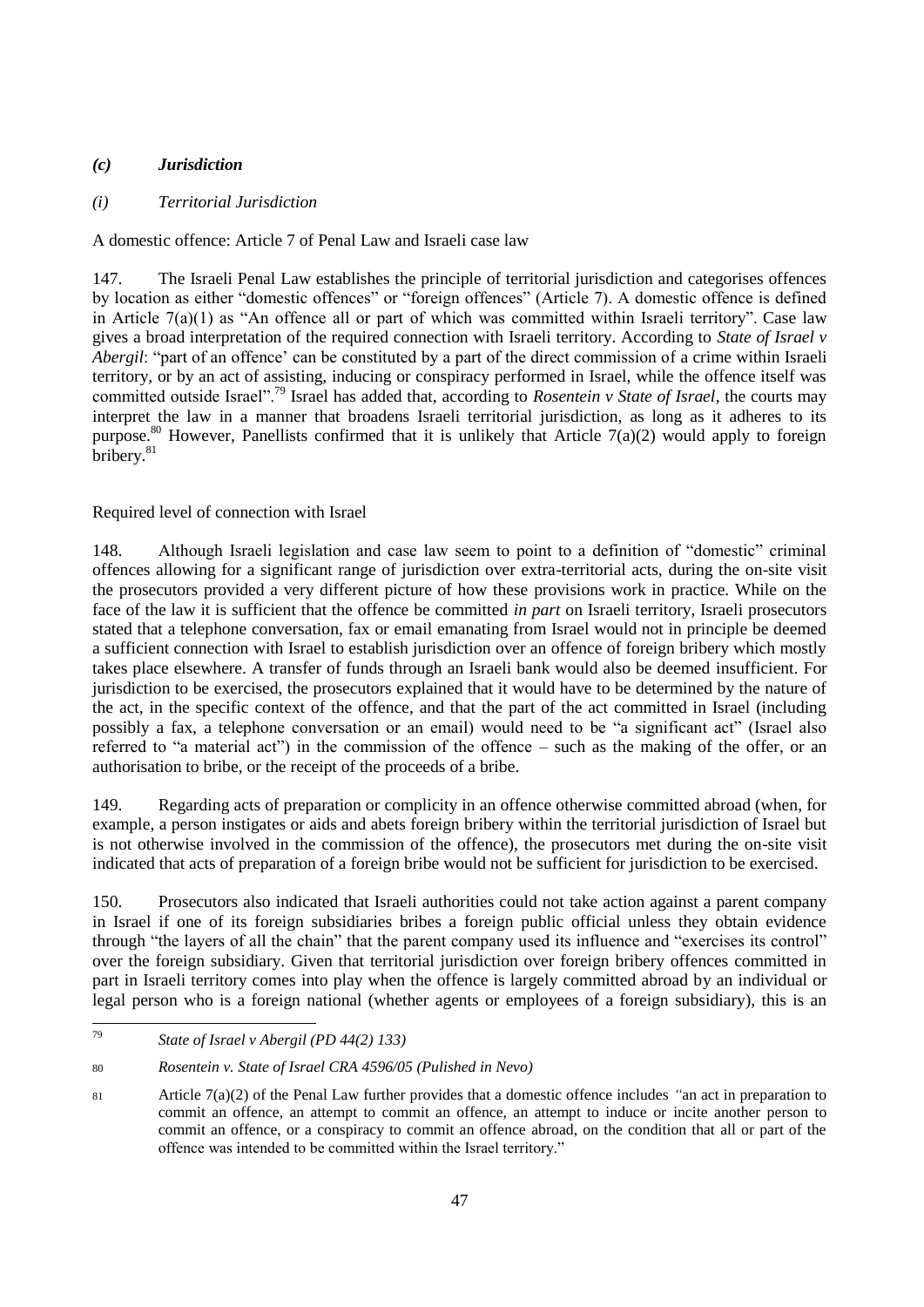important aspect of the effectiveness of Israeli territorial jurisdiction. The lead examiners are concerned that the level of evidentiary requirements indicated above, as opposed to the growing complexity of the operations involving foreign bribery, makes it unlikely that Israel will be able to establish jurisdiction over acts of bribery involving foreign subsidiaries.

151. During the Working Group meeting, the Israeli authorities firmly expressed their disagreement with the view provided by all relevant panellists during the on-site visit.

# Jurisdiction in the West Bank and Gaza

152. In the Phase 1 evaluation of Israel, the Working Group on Bribery recommended that Israel amend Article 291A of the Penal Law to expressly include a political entity that is not a State, including the Palestinian Authority in the West Bank or an elected official in the Gaza Strip. There is a concern that this could create loopholes where: (i) the Israeli Penal law regarding foreign bribery does not apply (and from where an Israeli company or citizen could then bribe the official of another country without breaking the law); or (ii) the officials are not considered as foreign public officials (and could thus be bribed by an Israeli company or citizen).

153. Article 7 defines "Israeli territory" as "the area of Israel sovereignty, including the strip of its coastal waters, as well as every vessel and every aircraft registered in Israel". Israeli authorities have explained that the Penal Law, including the foreign bribery offence, applies to the Golan Heights and Jerusalem. The Gaza Strip, however, is regarded by Israel as foreign territory to which the Penal Law does not apply. Israel"s Penal Law also does not extend to the West Bank.

154. Israel explained in Phase 1 that it believes that Article 291A of the Penal Law may be sufficient to cover a bribe given to a member of the Palestinian Authority in the West Bank, or an elected official in the Gaza Strip. Israel based this assertion on the Extension of Validity of Emergency Regulations Law.<sup>82</sup> However, this law: (i) is a military law which might not serve the purpose of fighting foreign bribery; and (ii) does not fully address the potential loopholes identified above. The first part is not relevant to cases of foreign bribery committed in the territory of the Palestinian authority nor in the Gaza strip, and the second part: (i) only applies to Israelis and not to residents of Israel; and (ii) does not seem to cover the Gaza strip.

155. A proposed Bill has been prepared to include a specific reference in the definition of a "Foreign State" in Article 291A to "a political entity that is not a State, including the Palestinian Authority". <sup>83</sup> Israel advised that the proposed Bill had been approved by the Ministerial Committee for legislation in December, initiating the regular legislative process required to amend Article 291A. If the proposed amendment is approved by the Knesset, Article 291A would thereby expressly cover the situation of a

<sup>82</sup> The Extension of Emergency Regulations Law (Jurisdiction and Legal Assistance) (Judea and Samaria) 1967 states that in addition to any law, Israeli courts shall have jurisdiction, according to the applicable law in Israel: over persons present in Israel, regarding acts which took place in Judea and Samaria, with the exception of the territory of the Palestinian Authority; and over Israelis, including corporate bodies established or registered in Israel, regarding acts which took place in the [territory of] Palestinian Authority, as far as the act would have been considered as felony, had it occurred within the jurisdiction of the courts in Israel. This provision does not apply to a person who, at the time the act took place, was not an Israeli.

<sup>&</sup>lt;sup>83</sup> The text of the proposed amendment to Article 291A(c) currently reads as follows (new text underlined): "foreign country" includes, but is not limited to, any governmental unit in the foreign country, including national , district or local unit, including a political entity that is not a state, including the Palestinian Authority.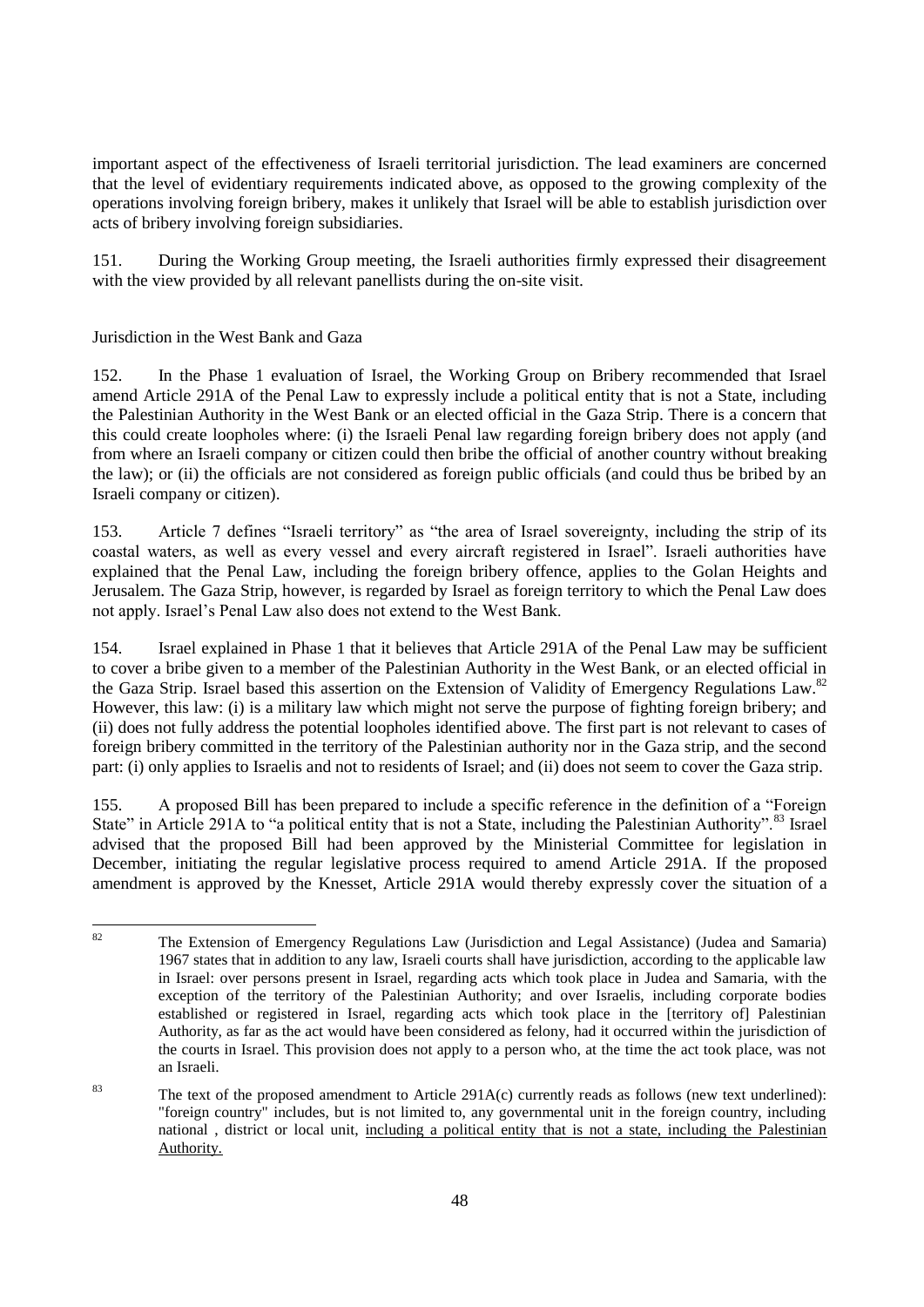bribe being given by an Israeli natural or legal person to a member of the Palestinian Authority or an elected official in Gaza.

## *(ii) Nationality jurisdiction*

156. In all instances where an offence is not a "domestic offence" under Article 7 of the Israeli Penal Law, the offence will be categorised as a "foreign offence", to which two forms of jurisdiction may apply: nationality jurisdiction; and jurisdiction over crimes under international treaties (see (iii) below). Nationality jurisdiction is expressly provided for in respect of "foreign offences" which amount to felonies and misdemeanours under Article 15 of the Penal Law. Since the foreign bribery offence carries a penalty greater than three years' imprisonment, it is a felony offence under the Law and would thus fall under Article 15. Nationality jurisdiction applies to Israeli citizens as well as residents of Israel.

#### Application to legal persons

157. Israeli authorities believe that nationality jurisdiction may be applied to legal persons under Israeli law because: (i) Article 4 of the Interpretation Law 1981 provides that the term "person" includes an association of people, regardless of whether or not it is incorporated; and (ii) Israeli law provides for the criminal liability of legal persons (see Article 23 of the Penal Law and section  $C(3)$  of this report).<sup>84</sup> Israeli prosecutors indicated during the on-site-visit that they have no practical experience of the application of nationality jurisdiction to legal persons, and that they are unaware of case law where nationality jurisdiction or jurisdiction under Article 16 of the Penal Law was applied to a legal person.

158. As to determining the nationality and the residence of a legal person for the purpose of nationality jurisdiction, Israel pointed to Article 1 of the Income Tax Ordinance, in which "a legal person that is a national or resident of Israel" is defined as either "a legal person that was incorporated in Israel; or a legal person which control over business and management is conducted in Israel." The criterion of "control" is nonetheless likely to be difficult to establish and raises issues similar to those discussed in the section on the liability of legal persons. Moreover, jurisdiction under Article 15 is subject to three types of restrictions set out in Article 14(b) and (c).

## Dual criminality requirement

159. Article 14(b)(1) provides that Israeli penal laws shall not apply if the offence in question is not an offence under the domestic law of the country in which the offence took place. In the absence of practical experience of the enforcement of this provision upon the foreign bribery offence, Israeli authorities have explained that two possible situations may arise which will give rise to two different interpretations.

160. In the first situation, if an Israeli, in a foreign country, bribes an official of that country, Israel will have jurisdiction if the bribery of a *domestic* public official is an offence in the foreign country. This requirement appears too specific. It prevents the exercise of jurisdiction over a foreign bribery offence in those countries where the offence is not a crime and is only liable to administrative sanctions, as was

 $84$ They also point to the Extension of Validity of Emergency Regulations Law, which provides that Israeli courts have jurisdiction over Israelis – including corporate bodies established or registered in Israel – regarding acts or omissions which took place in the Palestinian Authority, as far as the act or omission would have been considered as felony had it occurred within the jurisdiction of courts in Israel.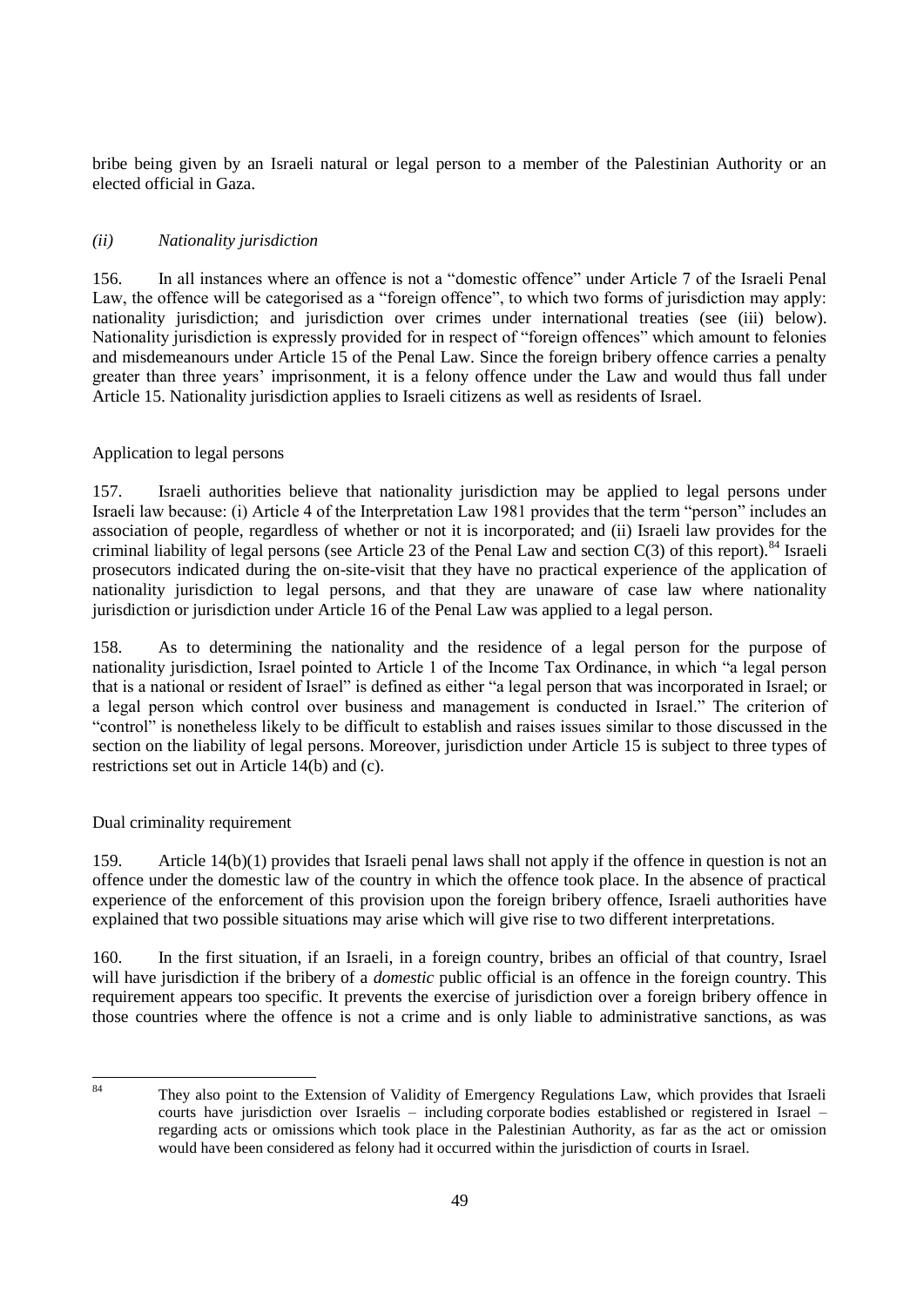confirmed by prosecutors during the on-site visit. It also implies that the offence in the foreign country will have to be verified by the Israeli prosecutor, which might be a serious practical impediment to prosecution.

161. In the second situation, if an Israeli who is in a foreign country (country A) bribes an official of a third country (country B), nationality jurisdiction under Article 14(b)(1) will only be exercised if bribery of a foreign public official is an offence in country A. This will be problematic, since it means that nationality jurisdiction is likely only to be applicable where the foreign country is a party to the OECD Anti-Bribery Convention. As noted in Phase 1, this might be offset by the increasing number of parties joining the UN Convention against Corruption, although ratification of UNCAC does not necessarily mean that the foreign bribery offence under Article 16 of UNCAC will have been established. This would represent a serious loophole. In practice, it would mean that any company willing to bribe a foreign public official could do so from a foreign country, which is not a party to the Convention, without any risk of prosecution in Israel.

162. For these reasons, the Working Group on Bribery recommended in Phase 1 that Israel ensure that – consistent with Commentary 26 to the Convention – dual criminality is deemed to be met if the act is *unlawful* where it occurred. Israeli authorities have explained that a proposed Bill has been prepared stipulating that dual criminality in nationality jurisdiction is not applicable to the foreign bribery offence. The proposed Bill has been approved by the Ministerial Committee for legislation, initiating the regular legislative process required to amend Article 15.<sup>85</sup>

163. Nonetheless, the exact language in the proposed amendment has not been provided to the lead examiners. It might address the important loophole identified when bribes take place in a third country – provided that it is clarified that "the offence according to the law" mentioned above is the domestic offence of "passive bribery" and not the foreign bribery offence. However, as currently presented, the Bill will not address the concern raised about the restrictive nature of the dual criminality requirement under Article 14(b)(1), which remains inconsistent with Commentary 26 to the Convention. Moreover, the Bill does not address the concerns raised about the potential effect of other restrictions enumerated under Article 14(b) and (c) (discussed below).

Restriction of criminal liability applicable in the foreign country

164. A further restriction is contained in Article 14(b)(2), which allows jurisdiction so long as "no restriction of criminal liability applies to the offences under the laws of that state". This might be problematic for two reasons: (i) criminal liability may be restricted in a foreign State due to the application of defences which are incompatible with the Convention; and (ii) criminal liability might also be restricted in a foreign State for other reasons which are incompatible with the Convention, such as the expiry of a very short statute of limitations, or the application of immunity. Israel maintains that the restriction contained in article 14(b)(2) only encompasses defences related to the criminal "responsibility" (i.e. mental capacity, minority of defendant etc…) and not to procedural defences (e.g. statute of limitations). In the absence of case law clarifying the matter, the examiners remain however concerned by the potential effect of this restriction. After the on-site visit, Israel indicated that in this regard, it is currently reviewing the conditions provided under its law to establish nationality jurisdiction.

Level of penalty in the foreign country

165. The final restriction upon the exercise of nationality jurisdiction is found in Article 14(c), which provides that "no penalty may be imposed for a foreign offence that is more severe than that which could

85

Public consultation process, see footnote above.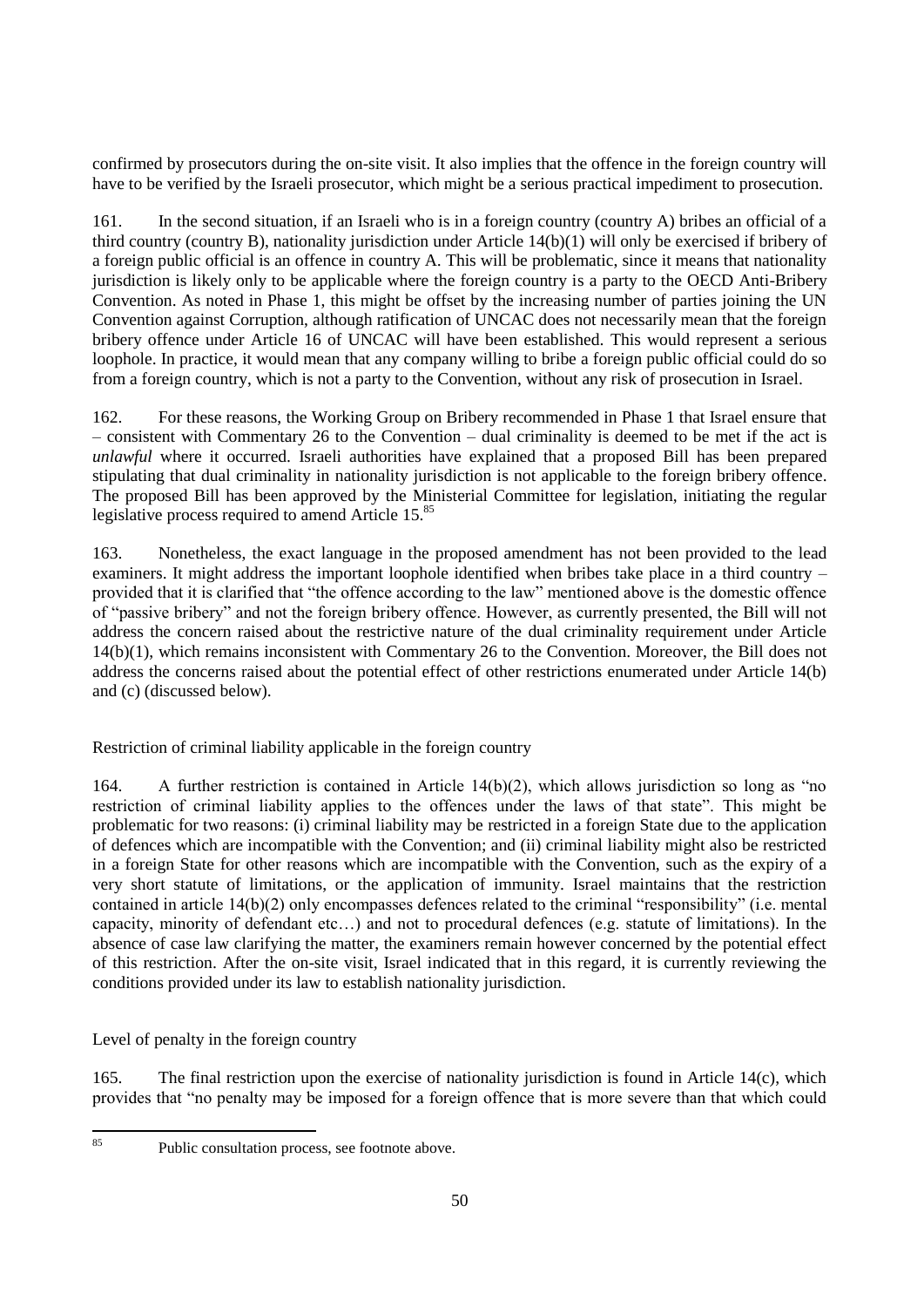have been imposed under the laws of the country in which the offence was committed". This requirement is even more problematic than dual criminality, since it makes Israel"s sentencing authority dependent upon a foreign country"s treatment of the foreign bribery offence. Israeli prosecutors recognised that, if a foreign country applies low, ineffective and non-dissuasive sanctions to the offence, Israel would be bound by that sentencing regime in the application of nationality jurisdiction. It was confirmed during the on-site visit that this might be an issue, in particular with regard to legal persons. Not all countries have established the criminal liability of legal persons, and there might be a number of countries where either no penalty, or only non-dissuasive penalties, may be imposed. Even within the parties to the Convention, some countries have opted for the administrative liability of legal persons for the offence of foreign bribery. This restriction – coupled with the dual criminality requirement that bribery be an offence in the foreign country – creates a serious impediment to the effective prosecution of legal persons operating abroad. As for the restriction in above subsection, Israel has indicated that it is currently reviewing the conditions provided under its law to establish nationality jurisdiction.

166. As to whether Article 14(c) would also impact upon the ability to seize and forfeit bribes and their proceeds, the Israeli authorities have indicated that this should not be the case, since forfeiture is not considered to be a punitive measure in Israel. They pointed to the *Ben Shitrit* case, where the Supreme Court addressed the difference between a fine and forfeiture.<sup>86</sup> The Court stated that while the role of a fine is punitive, and it is paid from the defendant's legitimate assets, forfeiture is not a punitive act per se, and its role is not punitive; rather, it removes from the convicted person"s possession property obtained illegally, regardless of its worth, and treats it as property which does not rightfully belong to the convicted person, but is held by him illegally. However, it appears that this interpretation which, in this case applied to the forfeiture of drugs, remains untested with regard to the proceeds of economic crimes.

# *(iii) Jurisdiction over crimes under international treaties*

167. Where Israel has undertaken to punish a foreign offence as a result of its party status to an international convention, Article 16 of the Penal Law provides that jurisdiction shall apply even if the offence was committed by a person who is not an Israeli citizen or resident, no matter where it was committed. At first glance, this Article appears to be an extremely broad basis of jurisdiction, which may counter some of the deficiencies noted above concerning nationality jurisdiction. In particular, the dual criminality requirement provided under Article 14(b)(1) does not apply to this type of crime. However, Article 16(b) provides that the restrictions enumerated in Article 14(b)(2) (restrictions provided under the law of the foreign State), and 14(c) (no more severe penalty than in the foreign State) also apply to offences against international law. This notably implies that this Article would not remedy the deficiencies pointed to above, in particular with regard to Israeli jurisdiction over legal persons. No examples of implementation of this provision were available

## *(iv) Summary*

168. The Convention does not establish a treaty obligation to establish nationality jurisdiction for the bribery of foreign public officials, but requires that jurisdiction be exercised in accordance with the same principles as for other offences. Although the restrictions set out in Article 14 apply to nationality jurisdiction in respect of all offences in Israel (thus complying with Article 4(2) of the Convention), the lead examiners are concerned that a number of the restrictions in Article 14(b) and (c) of the Penal Law prevent the current basis for jurisdiction (under both Article 15 and to a lesser extent Article 16) from

86

<sup>86</sup> *State of Israel v Ben Shitrit*, CrA 7475/95, PD 52(2), 385, 410. In this case the defendant was convicted of drug-related offences to which specific forfeiture provisions apply.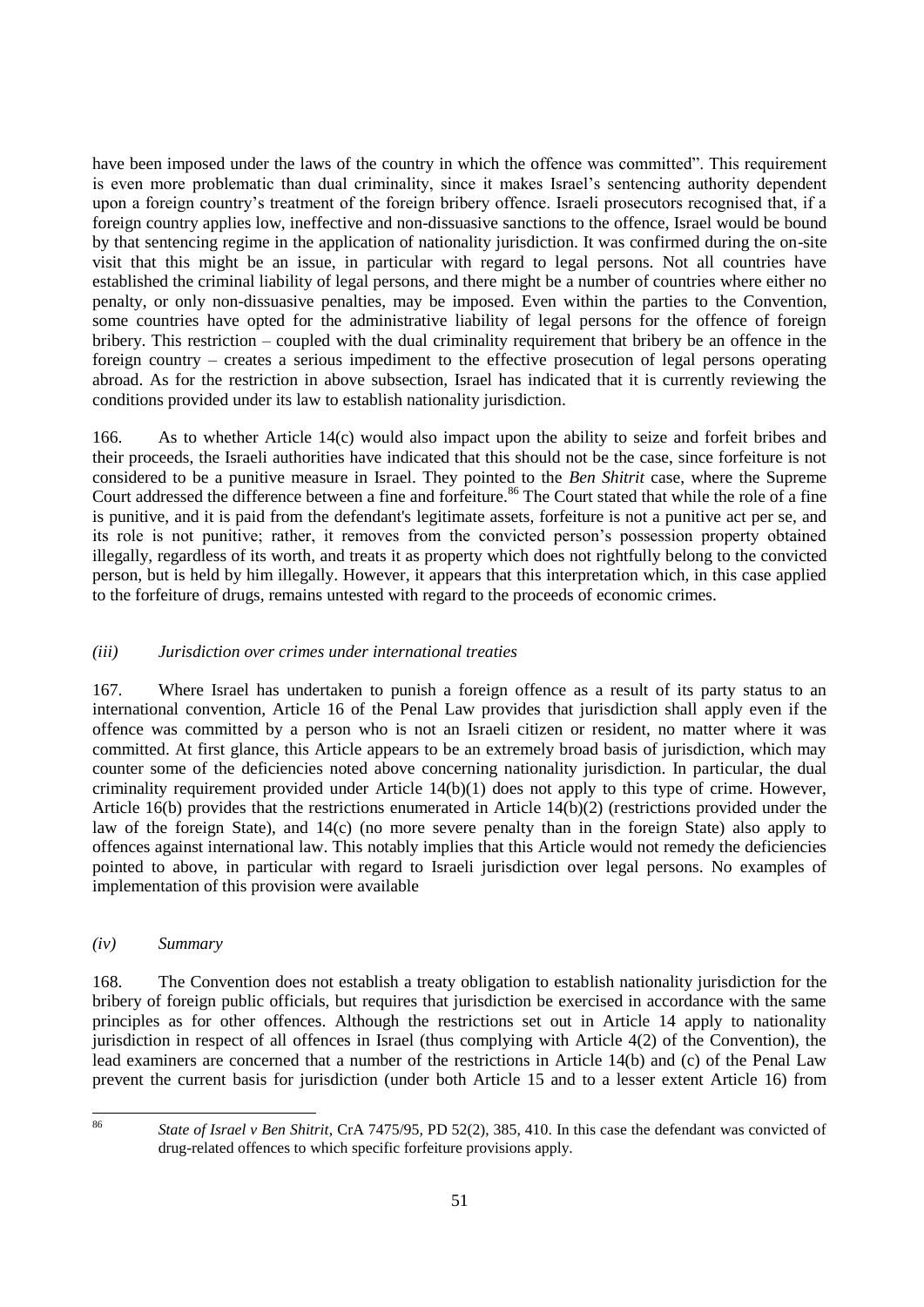being "effective in the fight against the bribery of foreign public officials" (Article 4(4) of the Convention). This concern is reinforced by the limited basis for territorial jurisdiction discussed above.

## *Commentary*

*The lead examiners recommend that Israel take steps to ensure the effectiveness in practice of territorial jurisdiction concerning offences committed in whole or in part abroad, in particular with regard to acts involving foreign subsidiaries.*

*The lead examiners welcome the steps taken by Israel to amend Article 291A to include a specific reference to "a political entity that is not a State, including the Palestinian Authority" in the definition of a "Foreign State" – and recommend that the Working Group follow up on the implementation of this provision once it is adopted.*

*The lead examiners recommend that: (i) Article 14(b)(1) be amended to clarify that where a bribe is paid in a third party country, the dual criminality requirement does not entail that the offence of foreign bribery should also be an offence in that country; and (ii) Israel pursue its intention to review the effectiveness of the conditions provided under its law to establish nationality jurisdiction and jurisdiction over crimes under international treaties, in particular over legal persons.*

# *(d) Limitation Periods and Delays in Proceedings*

169. Article 9(a)(2) of the Criminal Procedure Law provides that, where no contrary rule is stipulated, the statute of limitations for a felony offence will be 10 years from the date on which the offence was committed. The foreign bribery offence under Article 291A is a felony offence, and there is no express mention of the statute of limitations applicable to it. Israeli authorities thus confirm that the applicable limitation period to Article 291A is 10 years.

170. Article 9(c) of the CPL further provides that any investigatory action carried out by law enforcement authorities stops the clock running on the period of limitation for that offence. The limitation period also stops running in cases where, during the course of the limitation period, an indictment was issued or a court procedure was held regarding the offence. In such cases, the limitation period begins on the date of the last court proceedings or investigatory action, or on the date in which the indictment was issued (whichever is the latest). There are no specific limitations for the period between the opening of the investigation and the filing of the indictment.

171. Interventions from various panels during the on-site visit referred to a very high case load in Israeli courts, including in the Supreme Court. Representatives from the legal profession expressed the view that the judicial system in Israel is very slow and that criminal trials can take several years, especially in complex matters. A Supreme Court judge stated that, although the case load of the courts was not particularly high when compared to other countries, there is a lack of resources (i.e. judges) which has resulted in delays. Israeli prosecutors state that, despite trial delays, they do not believe that such delays would be problematic for the statute of limitations because, as provided in Article 9(c), "...the count of the statute of limitations will begin from the last day of investigation or from the day of issuance of the indictment or from the last proceeding of the court, whichever was the latest".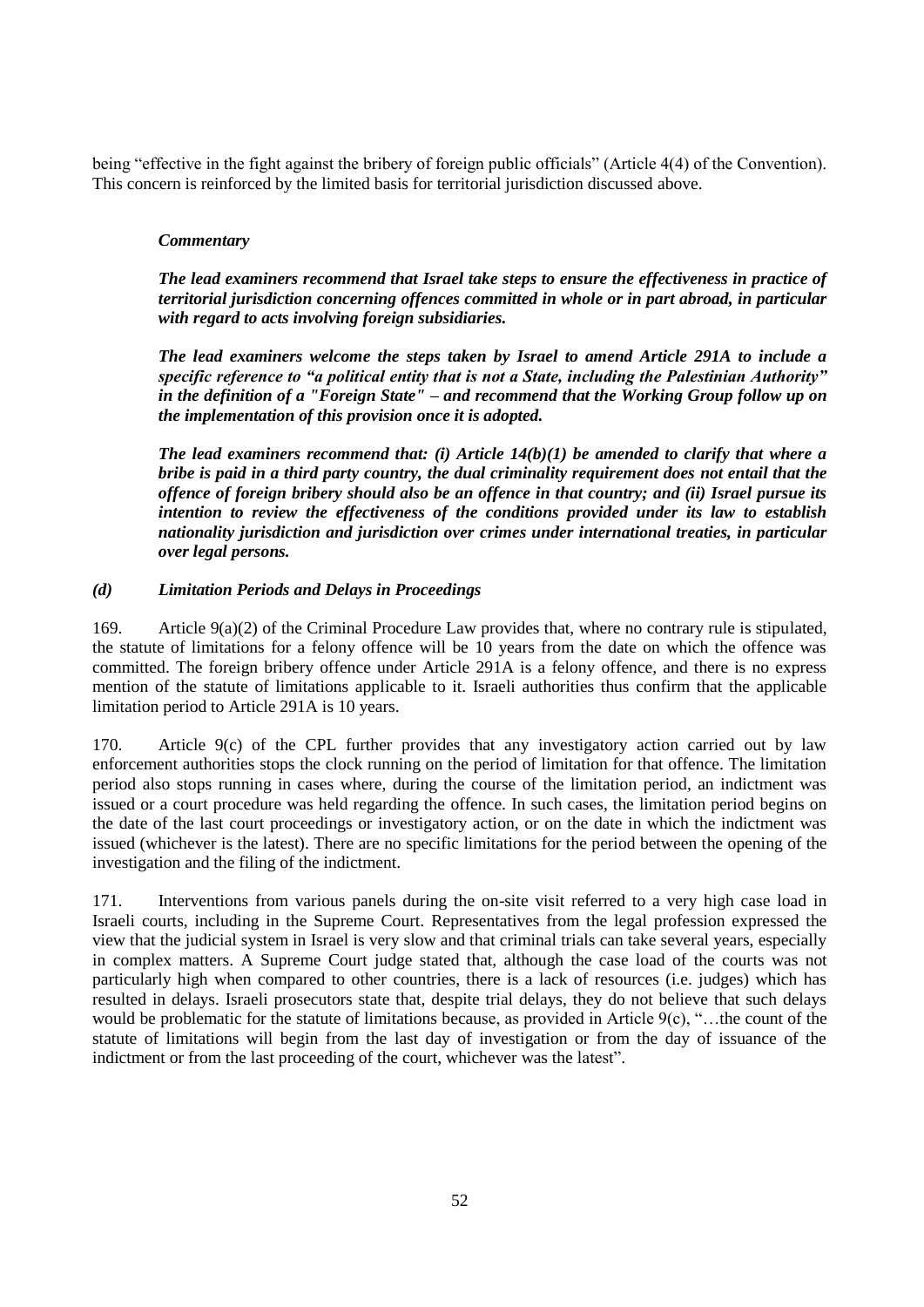# **3. Liability of Legal Persons**

# *(a) The legal basis for liability of legal persons in Israel*

172. Article 23 of the Penal Law provides for a corporate body to be subject to criminal liability for both strict liability offences (Article 23(a)(1)) and *mens rea* offences (Article 23(b)(2)). Bribery offences under the Penal Law require a finding of intention or *mens rea* in order to obtain a conviction. Israeli authorities have therefore confirmed that the offence of foreign bribery would fall under Article 23(a)(2), as an offence requiring proof of *mens rea* of a natural person.<sup>87</sup> This Article states that the act and *mens rea* of a natural person shall be regarded as that of the corporate body if dictated by "the circumstances of the case and in the light of [the] functions, powers and responsibility [of the natural person] in managing the affairs of the body corporate". This approach corresponds to the "Alter Ego" doctrine retained in many common law countries, according to which certain individuals are the embodiment of the legal entity.<sup>88</sup>

173. Israel does not specifically provide for liability of a parent company in general or in particular for bribery by its subsidiaries. Israeli prosecutors state that, in accordance with general criminal law principles, where a foreign subsidiary bribes on behalf of the parent company, the parent company may be found criminally responsible if *mens rea* can be established. However, due to the lack of enforcement practice in this area, it remains unclear that this situation is covered,

# *(i) The Need to identify the natural perpetrator*

## *Mens rea* of a natural person

174. The Israeli authorities infer from the *mens rea* requirement that, whereas it is possible to convict a legal person even where the individual responsible for the bribery has not been convicted, the individual responsible for the bribery needs to be identified. All participants questioned on this issue during the onsite visit consistently stated this position. It is also reflected in the judicial procedure which provides that the responsibility of the legal person is determined in the same proceedings as the individual. The lead examiners expressed concern that the liability of a legal person is contingent on the commission of the offence by a specific and identifiable human agent and that, unless this agent is identified, no sanction could be applied against the legal person.

175. However, participants also indicated that there might be exceptions. They pointed to *Modiim Construction*<sup>89</sup> (hereinafter *Modiim*) where the legal person had been held responsible even though the natural person had not been identified. In this case, the Supreme Court held that "the personal liability of the corporation is separate from the liability of those acting in its name". The impact of this decision, although considered as a reference as regards the organ theory, is nevertheless limited, as it deals with traffic offence, i.e. a strict liability offence. Panellists further referred to *State of Israel v Modi'in* 

<sup>87</sup> Authorities confirmed that Article  $23(a)(1)$ , which provides for the criminal liability of a corporate body "*for an offence committed by a person in the course of fulfilling his functions in the corporate body*" would not apply to the offence of foreign bribery, as it pertains to criminal responsibility for strict liability offences and not to offences requiring *mens rea.*

<sup>88</sup> Israeli authorities additionally explain that prosecutions are possible against both the corporate body and the natural person who undertakes the acts in question and imposing criminal liability on a corporation does not exempt the person who committed the offence from criminal liability or from the possibility of criminal proceedings. Likewise, imposing criminal liability on the person who committed the offence does not exempt the corporation from criminal liability.

<sup>89</sup> *Modiim Construction and Development Corporations Ltd v The State of Israel*, CR.A. 3027/90.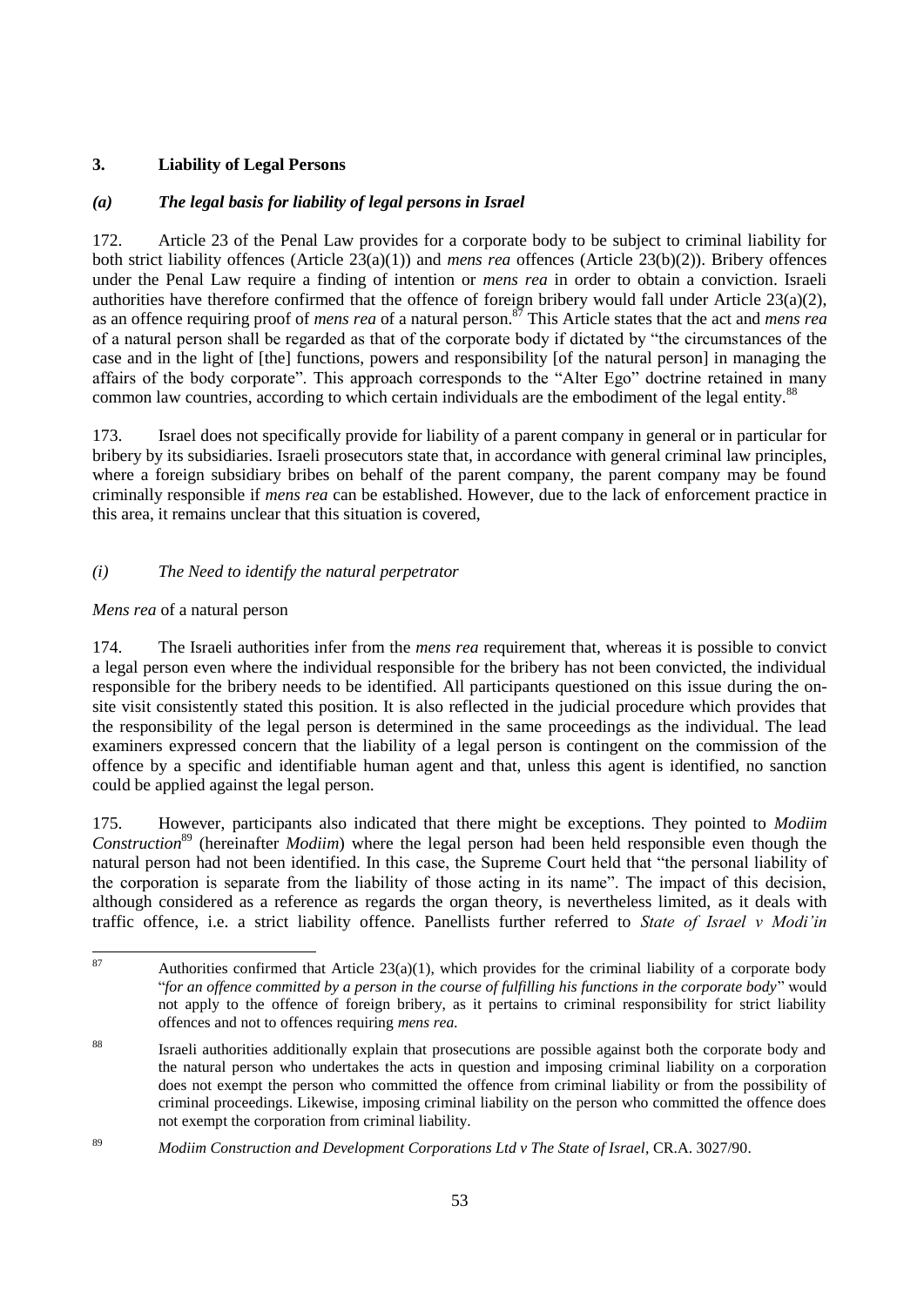*Publishing Ltd*<sup>90</sup> (hereinafter *Modi'in*), where the court held the legal person liable even though the natural person could not be identified, this time in a case of *mens rea* offence. The Israeli prosecutors further stressed that the focus is on identifying that "an organ", regardless of the human agent embodying this organ, committed the offence. The lead examiners note that the decision in *Modi'in* seems to broaden the possibilities to retain the liability of legal person, although the offence in that case was not in the economic sphere and the decision which emanates from a District Court has not been confirmed, to date, by the Supreme Court.

176. Other panellists played down the impact of these decisions on the establishment of the liability of legal persons and expressed the view that in the absence of identification of a natural person it is in practice unlikely that a legal person will be convicted. They indicated that the same requirement would apply in the case of a bribe through a subsidiary. The lead examiners note the uncertainty as to possible exceptions to the need to identify a natural person and suggest that when collective decisions are involved, it may be more practical and appropriate to proceed against the legal person alone rather than a corporate agent who may have bribed due to corporate pressure or in respect of whom Israel might not have jurisdiction. Given the different positions expressed by the Israeli prosecutors during the on-site visit and the limited enforcement practice in this area, the lead examiners believe that there is a need to clarify the requirements of the law in this regard and that this issue should be followed up as case law develops.

Limits of the organs theory and absence of "aggregated mind"

177. The Phase 1 report noted that the attribution of responsibility to legal persons is limited to situations in which it is possible to attribute the acts and intentions of the corporate body to those of its organs. Israeli officials reiterated in Phase 2 that case law determined that a corporate organ includes all those whose acts should be regarded (according to the law, the corporation"s founding documents, or any other normative source) as acts of the corporation.<sup>91</sup> Article  $23(a)(2)$  clearly refers to "a person" and not to an organ, but it appears to be currently accepted that a natural person, once identified, will be deemed to act as an organ.<sup>92</sup>

178. The organs theory originating in the Companies Law has not been transposed into the Penal Law to the extent that perpetration by an organ would constitute a possible means to trigger liability of a legal person without the need to identify the person who acted as an organ.<sup>93</sup> Case law has also not expanded on the organ theory to recognise the notion of "aggregated intent",<sup>94</sup> which would permit the creation of a corporate *mens rea* by aggregating the states of mind of different people in the company. Corporate liability under Israeli law is distinctly derivative and strictly depends on proving the perpetration and intent by a single member of the organ as a representative of the company.

 $90^{\circ}$ State of Israel v. Modi'in Publishing Ltd, CR. A. (Tel Aviv) 1435/87. In this case an editor authorised the publication of an article in a newspaper in violation of the Youth (care and supervision) Law, 5720, 1960.

<sup>91</sup> The *Modiim* case (above).

<sup>&</sup>lt;sup>92</sup> See, notably, the article by Eli Lederman Dean of the Faculty of Law, Tel-Aviv University, Israel, in an academic study entitled "*Models for Imposing Corporate Criminal Liability: From adaptation and Imitation Toward Aggregation and the Search for Self-Identity*", published in 2001 in the Buffalo Criminal Law Review [Vol 4:64], which discusses the main trends in the evolving theories of corporate criminal liability mostly in Anglo-American and Israeli laws. [\(http://wings.buffalo.edu/law/](http://wings.buffalo.edu/law/%0bbclc/bclrarticles/4(1)/ledermanpdf.pdf) [bclc/bclrarticles/4\(1\)/ledermanpdf.pdf](http://wings.buffalo.edu/law/%0bbclc/bclrarticles/4(1)/ledermanpdf.pdf) ).

<sup>93</sup> In Section 47 of the Israel Companies Law: "*the acts and intentions of an organ shall be the acts and intentions of the company*".

<sup>&</sup>lt;sup>94</sup> See notably the article by Eli Lederman (above).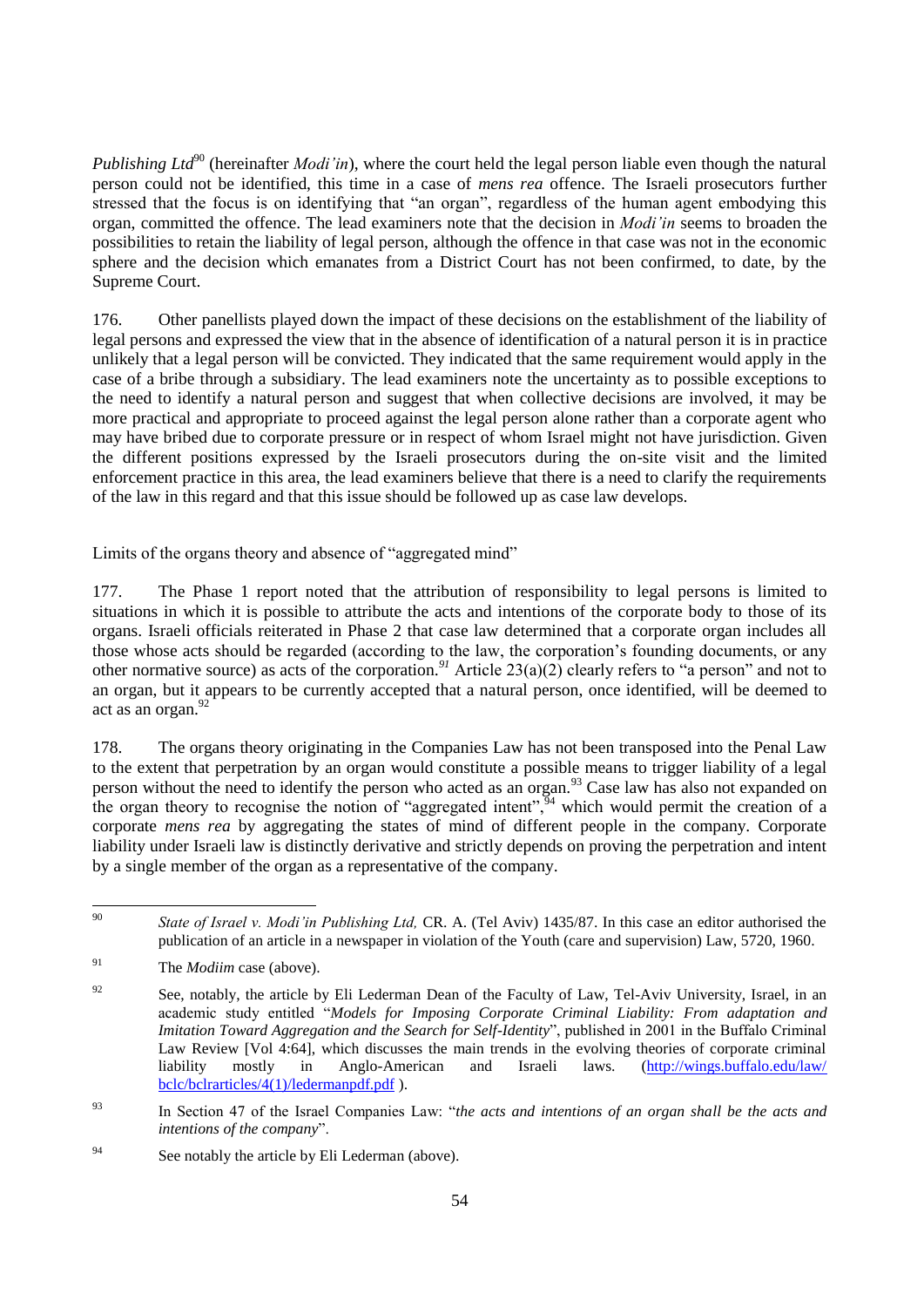#### Wilful blindness

179. As to the level of knowledge required from the offender, as in Phase 1, Israeli authorities maintain that criminal liability would apply when a person in authority knowingly does *not* prevent an employee from committing the offence (wilful blindness). Panellists reported that they have proceeded on this basis in indicting a company and obtaining a conviction in the *Leumi* case (although only following a plea agreement).

## *(ii) Level of seniority of person whose actions trigger the liability of the legal person*

The organisational/hierarchical and functional standard test

180. Prima facie, although Article 23(a)(2) requires *mens rea* and hence requires that the offence be committed by an individual, it does not go as far as requiring that this individual be a "directing mind and will" of the company, as in some common law countries.  $\frac{95}{25}$  The criteria of the "functions, powers and responsibility in managing the affairs of the body corporate", enshrined in the Israeli Penal Law, may encompass a broader range of persons and functions. During the on-site visit, prosecutors explained that case law has clarified that the test to determine whether a person is an organ who fulfils the above criteria, is twofold: organisational and functional<sup>96</sup>. Whereas the organisational/hierarchical factor would most certainly lead to the identification of those who represent the "directing mind" of the company,<sup>97</sup> the functional test might allow judges to identify natural persons at a lower level. According to prosecutors met during the on-site visit, while the first step (the organisational consideration) requires courts to consider the rank and powers of the natural person within the structure and organisation of the legal person (*i.e.* the status of the person), the functional consideration implies examination, in the circumstances of the case, of whether the nature of the criminal behaviour of the employee can be identified as acts of the company. Statements from the panellists at the on-site visit indicated, however, that this would most probably not cover a situation where a person acts outside of his or her formal or recognised functions.

181. Whereas these criteria are presented as cumulative in the law ("functions, powers and responsibility" - emphasis added), Israel refers to a case in which it was held that the test is alternative, which implies that it should pass either the "organizational or the functional standard test" (emphasis added).<sup>98</sup> Prosecutors confirmed during the visit that the two elements of the test are clearly separate and do not depend on one another. Following the on-site visit, they provided other cases where natural persons who were not of the highest rank in a company where deemed to act as organs of the company according to the functional standard test (i.e. their actual function and not their formal title)<sup>99</sup>. This appears to constitute

 $95$ <sup>95</sup> On the basis of the well-known decision of the UK House of Lords decision in *Tesco Supermarkets Ltd v Nattras* [1972] AC153.

<sup>96</sup> First set in the *Modiim* case.

<sup>97</sup> During the on-site visit, in several instances, certain prosecutors referred to the "*hierarchical* and functional standard test". In practice, the notions of organisation and hierarchy may overlap but the repeated shift to the *hierarchical* element highlights the importance granted to this factor by practitioners.

<sup>98</sup> *Sahar v. Israel Police,* Jerusalem Magistrate Court 3811/02.

<sup>99</sup> According to the Israeli prosecutors, in *Even ve Sid Industries* (not provided*)*, which discusses the offence of negligence, it was determined that a "work manager" can also be a company organ for the commission of certain offences (Cr.A. 20/58 *Even ve Sid Industries v. the Attorney General*, PD 17, 49). In *Baranovitz*, which deals with false invoices, the court held that "a person who does not hold the title of director also might establish responsibility of the corporation" and that a Human Resources manager in a contracting company is an organ whose actions affect the company's debts and credit through his authority to make payments to workers and sub-contractors.(Cr.A. 1825/95 *State of Israel v. Baranovitz*). In the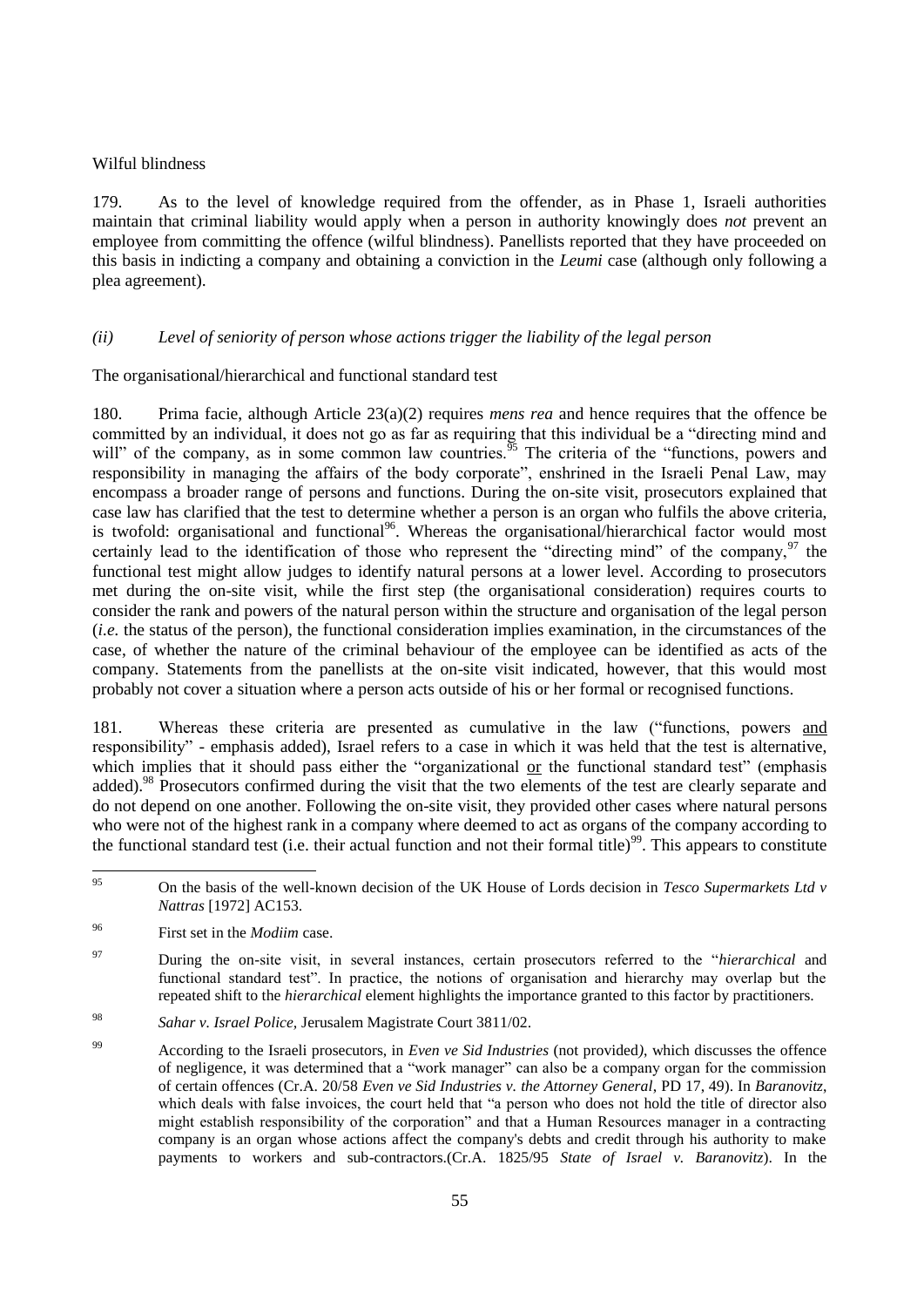an important departure from the terms of the Statute which has not yet been confirmed by the Supreme Court and will therefore require follow up by the Working Group.

Coverage of lower-level employees

182. Certain prosecutors and officials met during the on-site visit strongly argued (as in Israel"s replies to the Phase 2 supplementary questions) that even lower-level employees could trigger the liability of legal persons on the basis of this second broader test. The difficulty is to determine where the line has been drawn.

183. Israeli participants underlined that, with regard to offences related to driving a vehicle, it was decided in the *Modiim* case that pursuant to the functional standard test, the action of the driver could be attributed to the company. However, it is unlikely that the action of a driver would fall under Article 23(a)(2) as an offence requiring *mens rea* and the functional test at stake here is most probably related to the implementation of Article 23(a)1 of the Penal Law, which pertains to strict liability offences. As indicated above, the prosecutors also referred to other cases, although all but one (*Baranovitz* which deals with the recording of false invoices) do not relate to economic crimes. Except in a case of injury by imprudence (a bus driver in *Egged Ltd)*, the natural persons who triggered the responsibility of their Company in these cases were still relatively senior persons: a human resources manager (in *Baranovitz*), an editor (in *Modi'in*) and a "work manager" (in *Even v Sid Industries*). In *Baranovitz* the criterion retained was the "centrality (of the organ) in the company's management". Israeli prosecutors also referred to an organ vested with the company"s "authority". Nevertheless, it remains currently unclear that the case where a senior level person fails to prevent a lower level person from bribing, including through an intentional failure to supervise him or her, would be covered under Israeli law.

184. The lead examiners noted that other panellists expressed a clearly different view that there is a need to identify a human being at the highest level of the corporation, i.e. "someone who can act in the name of the company". An academic analysis of the problem reached similar conclusions in comparing Article 23(a)(2) of the Israeli Penal Law with the relevant section of the US Model Penal Law, which states that a corporation"s agent is a "senior managerial agent" identified with the legal body, when granted "duties of such responsibility that his conduct may fairly be assumed to represent the policy of the association"<sup>, 100</sup>

185. The degree of uncertainty as to the alternative or cumulative nature of the test (despite evolution noted in case law), and as to where the line has been drawn as regards the possibility to identify lowerlevel employees to establish the responsibility of legal persons for intentional criminal offences and in particular economic crimes, makes it difficult for the lead examiners to form an opinion. In view of the hesitations and contradictions that emerged from the interventions of several panellists, and in the absence of sufficient enforcement action to date, the lead examiners fear that with regard to economic crimes, only the most senior persons would qualify to establish the liability of legal persons. It is notably unclear

<sup>100</sup> See the article by Eli Lederman (above). Section 2.07(4) of The Model Penal Law is a statutory text developed by the American Law Institute in 1962 to help update and standardize the penal law of the United States of America.

aforementioned *Modi'in* case, which addresses the conviction of a newspaper publication for the offence of publishing an article which disclosed a minor's details in violation of the Youth Law (Care and Supervision) 1960, it was also determined that the editor on-call of the newspaper who is not a member of the board - is an organ. In *Egged Ltd (not provided)*, the Israeli prosecutors state that a bus company was convicted in addition to the conviction of its driver in an offence under the Transportation Regulations (offence requiring mens rea) (Cr.A. 8106/09 *Egged Ltd. v, the State of Israel*).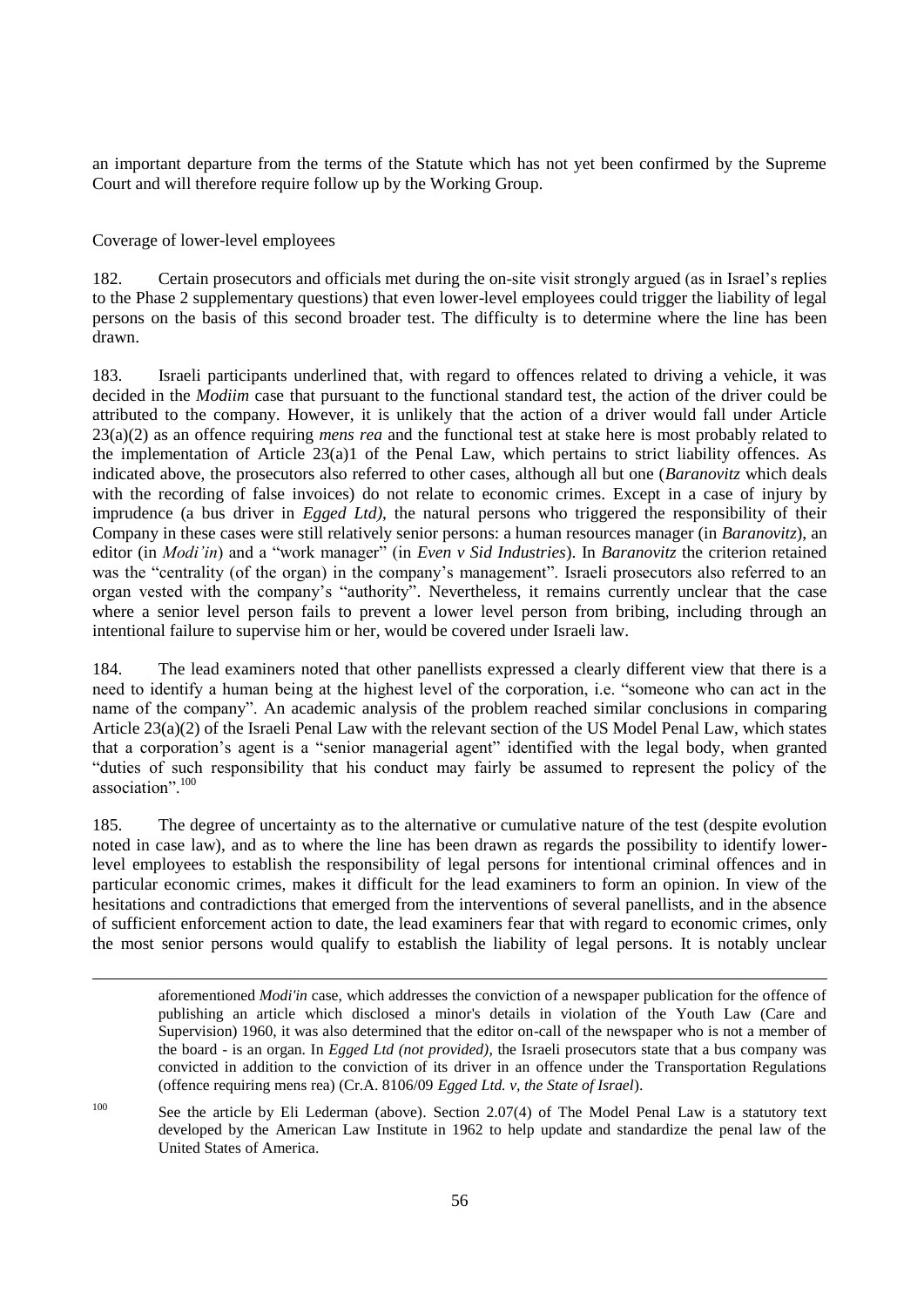whether acts by a regional manager would be sufficient to attribute liability to a company – and deliberate acts by a salesperson would, according to some panellists, not qualify.

186. In view of the above, the lead examiners believe these issues should be further analysed as case law develops to ensure that the Israeli system covers offences committed by legal persons with decentralised decision-making processes and, in particular, the case where someone other than a senior person who has been delegated authority to act on behalf of the legal person in international business transactions bribes a foreign public official, including where a bribe is paid by an outside agent or an intermediary (like a foreign subsidiary) $101$ .

## *(b) Vagueness in the law and exercise of prosecutorial discretion*

#### *(i) Liability to be found "in the circumstances of the case"*

187. The commission of an intentional criminal offence by an organ of a corporate body will not automatically give rise to corporate liability. Both case law and Article 23 require such liability to be found *"in the circumstances of the case". Israeli authorities explain that this gives the Court discretion in deciding whether to convict a corporation for an offence attributed to it, according to the unique circumstances of each case.<sup>102</sup> The discretion given to the Court enables the conviction of corporations only in those cases where their conviction "would help attain the desired social aims".* The Supreme Court decision in *State of Israel v Leumi Investment Bank* defines the desired social aims as follows: "How can the social aims that society seeks to achieve by imposing liability on the corporate body be promoted? The main considerations are deterrence and preventing repetition of the offences".<sup>103</sup>

#### *(ii) The "social aims" test*

188. During the on-site visit a senior prosecutor explained that, by exercising its discretion, the Court can refrain from convicting corporations for criminal conduct in three circumstances: (i) where the type of offence is not normally performed by a body corporate (bigamy, sexual offences);<sup>104</sup> (ii) in respect of acts of an organ of the corporation, which are not connected to the corporation"s operations; and (iii) where the acts caused damage to the company. This is a closed list, which was presented by panellists as illustrating the other side of the coin of the *Leumi* case and as demonstrating that the discretion granted to the Court

<sup>101</sup> The Israeli prosecutors state that, in this case, the prosecution would have to prove that an organ of the Company knew or was wilfully blind. Nonetheless, the lead examiners believe that in such a case it would be particularly easy for a large company to argue that the "directing mind" of the company, or its senior management, was not involved and thereby avoid liability.

<sup>102</sup> Reaffirmed in *State of Israel v Norden Petroleum* (1998) Ltd (SCC (Jerusalem) 856/05, 18.12.07, not yet published.

<sup>103</sup> *State of Israel v Leumi Investment Bank,* CC 2665/2007 (Tel Aviv). These "social aims" recall the standard set out in the well-known *Meridian* case in the United Kingdom (Privy Council, *Meridian Global Funds Management Asia Ltd v Securities Commission*, [1995] 2 AC 500), in which it was held in substance that the test for attribution should depend on the purpose of the provisions creating the relevant offence rather than on a search for a directing mind. However, as stated in an academic analysis of the case; "*the policy behind a case may be hard to find and it is unlikely that the words of the relevant provision will yield the answer as to who constitutes the Company for the purposes of the offence*": see Hainsworth, *The Case for establishing Independent Schemes of Corporate and Individual Fault in the Criminal Law, J. Crim. L.* 65(420) (October 2001).

<sup>104</sup> See Israel"s responses to the Phase 2 questionnaire, paras 166-170.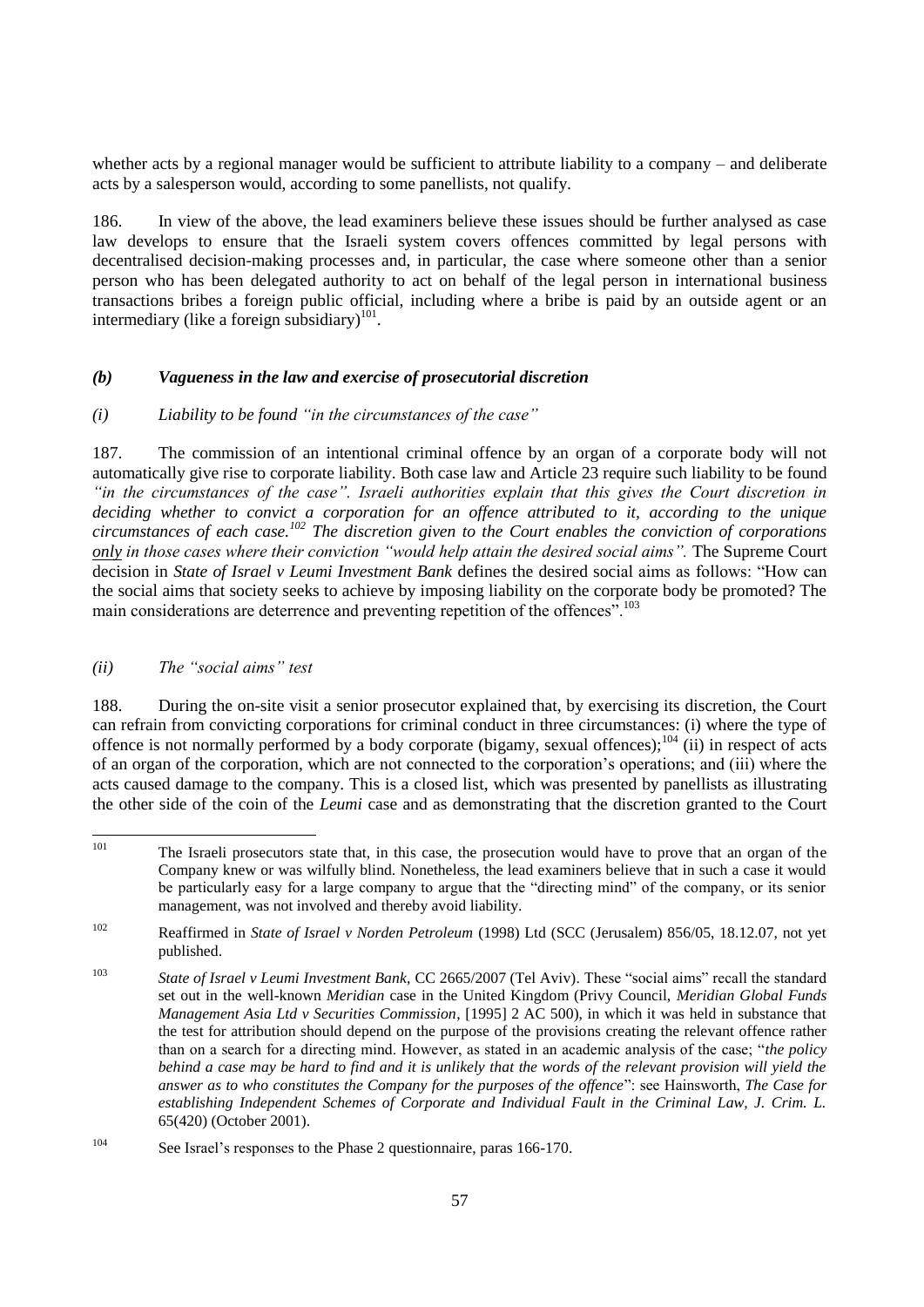serves as a kind of protective barrier, preventing the conviction of corporations in cases where it would be inadequate, i.e. where it would not help attain the desired social aims. The lead examiners are concerned that the sole effect of this "social aims" test will in practice limit the liability of legal persons.

189. The lead examiners are particularly concerned with the third element of the test. In the *Leumi* case, the Court held that activities of the organ directed against the corporation will not trigger the corporation"s criminal liability. In this case, the offence committed by the organ of the corporation was performed for the organ"s personal benefit, and even caused harm to the corporation"s assets. According to the prosecutors who participated in the panel, and in line with *State of Israel v Kopel*<sup>105</sup>, there must be evidence that the bribe "benefited the parent company". This would amount to creating an additional standard of liability as it would restrict the liability of legal persons for the foreign bribery offence to cases where the bribe benefits the legal person that gave the bribe and might not cover a situation where a legal person bribes for the benefit of related legal person, such as a parent company, a subsidiary or member of the same industrial group, or a situation where the payment of a bribe did not lead to the expected benefit for the company.

#### *(iii) Considerations inconsistent with Article 5 of the Convention*

190. As to the range of considerations that may be taken into account when attributing liability, Israeli authorities state that considerations that are inconsistent with Article 5 of the Convention are not relevant to a court's discretion under Article 23 in light of the broad notion of "social aims".<sup>106</sup> However, as in Phase 1, in the absence of a court decision to this effect, the lead examiners remained concerned that the vagueness of the law, and in particular the need for the court to find liability "in the circumstances of the case" might provide a rationale for consideration of prohibited factors., i.e. considerations contrary to Article 5 of the Convention.<sup>107</sup> However the Israeli prosecutors maintain that considerations that are not consistent with Article 5 of the Convention are not relevant to the Court's discretion under article 23 and that the prosecution would appeal a court decision that would be based on such considerations. Moreover, the Attorney General has recently issued guidelines on the investigation and prosecution of the foreign bribery offence, in which he expressly clarified that decisions concerning investigation and prosecution of the offence cannot include considerations of matters prohibited by article 5 of the Convention. The lead examiners welcome this clarification. However, because it is not specifically addressed in paragraph 3 of the Attorney General Guidelines, the lead examiners are unclear as to whether the Guidelines would apply to the investigation and/or the prosecution of legal persons. This should be further analysed in Phase 3 as case law develops.

## *(c) Uncertainty as to the number of prosecutions and convictions of legal persons for intentional criminal offences*

191. In their Phase 1 replies, Israeli authorities pointed to one case where a corporate body was convicted in Israel for the domestic offence of giving bribes but no other similar case has been mentioned

<sup>105</sup> <sup>105</sup> In CF 49/97 *State of Israel v. Kopel (U-Drive) Ltd***.,** the Court held: "I find it difficult to see which social objective can be advanced by imposing criminal responsibility on a corporation in circumstances in which the organ of the corporation is completely responsible for the conduct that led to the corporation"s offense, and the corporation gained no benefit whatsoever in the matter. (…) Of course, the situation is different when the organ's acts benefit the corporation (or **also** benefits the corporation)."

<sup>106</sup> See Israel"s responses to the Phase 2 questionnaire, paras 174-175.

<sup>&</sup>lt;sup>107</sup> Article 23(a)(2) of Israeli Penal Law.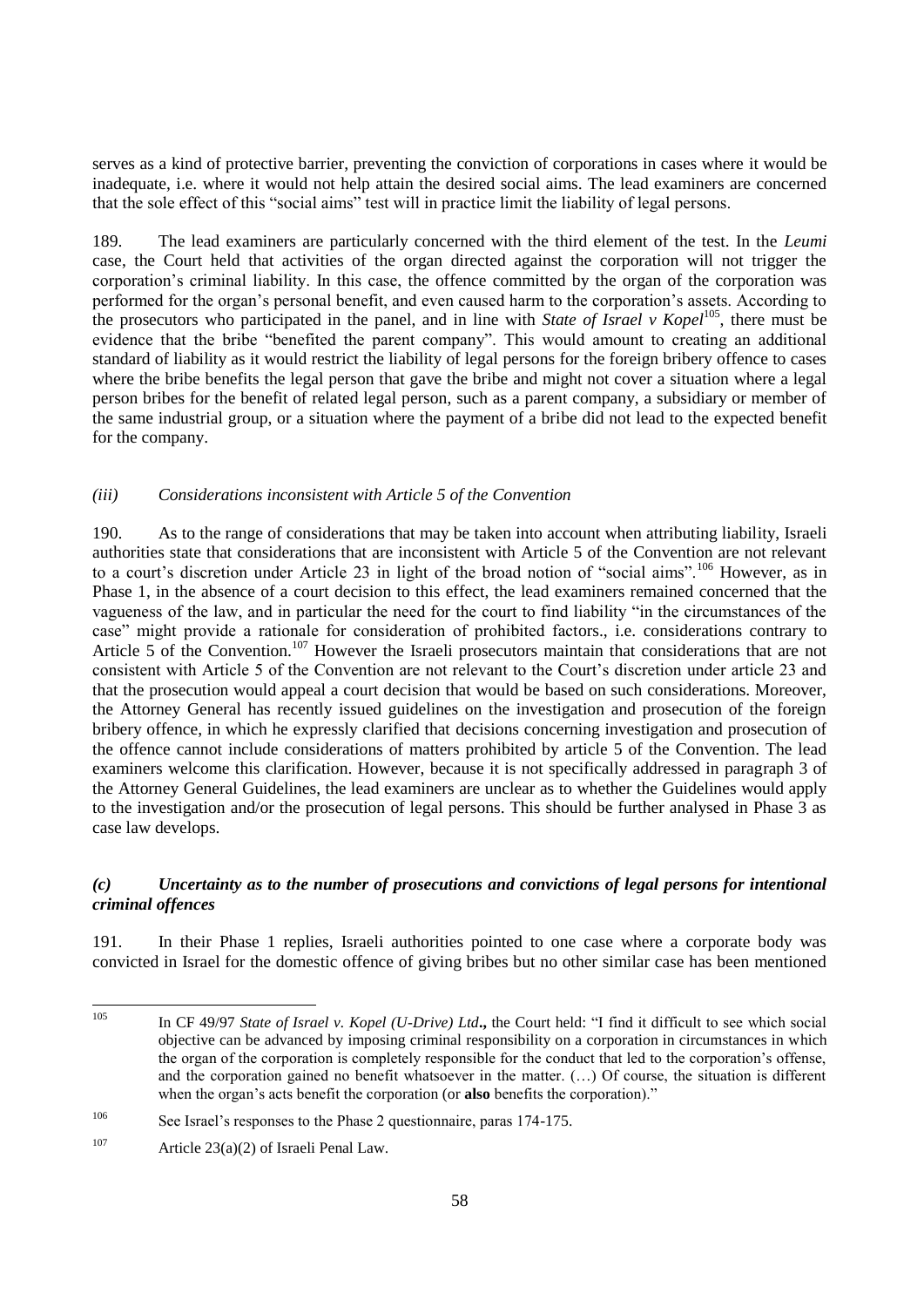by the Israeli authorities since then.<sup>108</sup> Despite the possibility of criminal liability of legal persons for *mens rea* offences since 1977, convictions or prosecutions of corporations for analogous offences (economic crimes in general) also appear to be rare and none were cited during the on-site visit. After the on-site visit, the Israeli prosecutors provided one case involving an economic offence (recording of false invoices in the above mentioned *Baranovitz case*). However, they emphasised that the prosecution units that prosecute economic crimes (the Economic Department in the State Attorney's office, and the Tel Aviv District Attorney's Office (Taxation and Economics)) prosecute legal persons on a regular basis*.* On the request of the lead examiners, Israel provided statistics going back 10 years showing the number of convictions and acquittals using Articles 23 for economic offences, the sanctions applied, and the underlying offences. These data show 45 cases over the past ten years (amongst which was one acquittal). Just prior to the Working Group meeting, an additional list of 24 cases prosecuted by the securities department in the Tel-Aviv District of the State Attorney"s Office (Taxation and Economics) was also provided but it shows that most of the offences prosecuted were offences against the Securities law, and therefore regulatory offences. The lead examiners are concerned with this low level of convictions, i.e. an average of six to seven cases per year (including the offences against the securities law). Israel maintains that these statistics are not exhaustive and that the State Attorney"s Office files each year many cases against private companies for tax offences and that other departments also prosecute legal persons on a regular basis<sup>109</sup>. In the absence of case law and reliable statistics and given the little number of cases mentioned during the onsite visit, the lead examiners are not in a position to forge a final opinion on this issue which should be further analysed in phase 3 as case law develops.

192. The lead examiners welcome the efforts made in the Attorney General Guideline 4.1110 on foreign bribery, to raise awareness among the investigative units and the prosecution as to the importance of indicting both natural and legal persons. However they do not see the general statement contained in paragraph 11 of the Guidelines as sufficient to trigger a more systematic prosecution of the legal persons wherever possible.

193. While the identification requirements appear to be an impediment to the prosecution of large companies with decentralised operations (or at least operations away from the corporate head office), this does not explain why smaller companies, where the directing mind is involved at lower level of operation within the company, have not been subject to more prosecutions and/or convictions for *mens rea* criminal offences in the field of economic crimes. Israel indicates its intention to review its regime of criminal liability applicable to legal persons "on a principle level" but without specifying when.

194. Moreover, whereas according to the Israeli authorities, there is no legal principle preventing the prosecution of State-owned or State-controlled companies for criminal offences,<sup>110</sup> the lead examiners are concerned that their liability remains untested in the domain of economic crime, especially given the sensitive sector in which the largest Companies operate and despite the longstanding existence of the intentional criminal offence provided under Article 23(a)(2) in Israel.

 $108$ State of Israel v Cohen and others, Criminal Case (Be'er-Sheva) 147/02.

<sup>109</sup> These departments are the Economic Department of the State Attorney's Office and additional prosecutorial divisions in the field of economic enforcement such as antitrust, trade and industry etc. The Israeli Authorities indicated that other divisions also prosecute companies in related spheres such as environmental offences.

<sup>110</sup> As in Phase 1, Israel stated that such companies may bear criminal liability and provided examples of prosecutions against municipalities in the environmental protection field. However, these cases would fall under Article 23(a)(1) which pertains to criminal responsibility for strict liability offences, and therefore is not relevant to bribery offences, which require *mens rea*.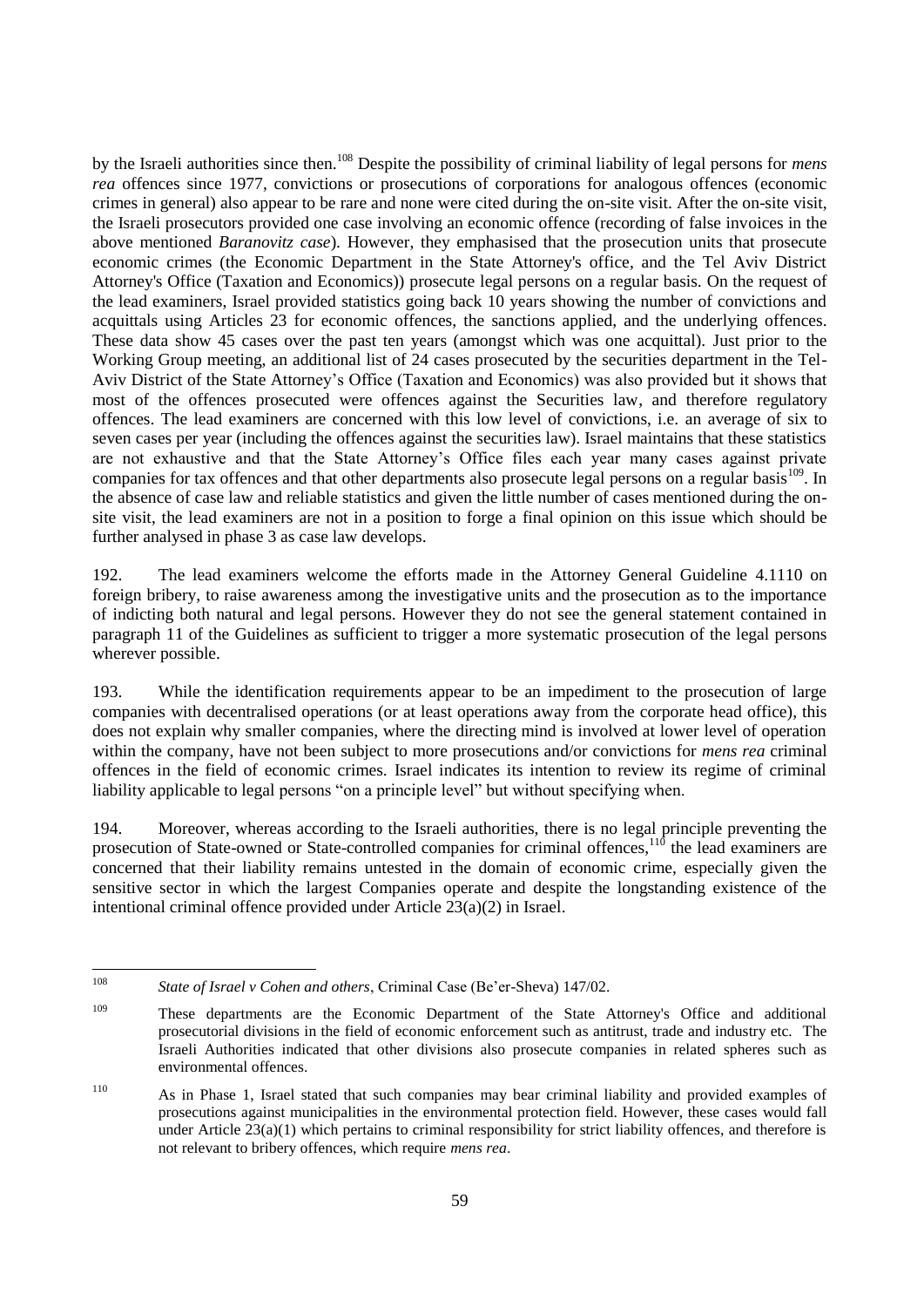## *Commentary*

*Given the uncertainty as to the level of implementation of the intentional liability of legal persons in Israel, the lead examiners are not in a position to determine whether the regime of criminal liability applicable to legal persons in Israel is totally adequate to the implementation of the foreign bribery offence (as required in Article 2 of the Convention). However, in view of the limited number of cases regarding bribery and/or other related economic crimes involving mens rea, the lead examiners recommend that Israel take steps:*

- *(1) to raise awareness of prosecutors (e.g. through guidelines and training) regarding Article 23(a)(2) to ensure that contravention of the foreign bribery legislation by legal persons, including in the case of State-owned enterprises, are actively prosecuted.*
- *(2) to ensure that:*
	- *(a) the lack of certainty about whether there is a need in practice to identify a natural person does not prevent the liability of a legal person, especially in cases where a subsidiary is involved;*
	- *(b) the level of natural persons engaging the criminal liability of legal persons for foreign bribery offences is broad enough to address the situation of legal persons with decentralised decision-making processes; and*
	- *(c) the vagueness in the law and the exercise of judicial discretion in deciding whether to convict a corporation does not result in the creation of additional criteria to the law which – such as the requirement that the offence "benefit the legal person" – is not an impediment to the effective implementation of Article 2 of the Convention.*
	- *(d) the exercise of judicial discretion does not include considerations inconsistent with Article 5 of the Convention for legal persons.*

## **4. The Offence of Money Laundering**

#### *(a) Scope of the Money Laundering Offence*

195. Articles 3 and 4 of the Prohibition on Money Laundering Law 2000 (PMLL) establish criminal liability for the laundering of money (or property) originating directly or indirectly from, or used to commit or enable the commission of, a wide range of predicate offences. Predicate offences include all offences of bribery under the Penal Law 1977 (paragraph 6 of the First Schedule to the PMLL) which includes the foreign bribery offence under Article 291A of the Penal Law. The predicate offences extend to conduct that occurred in another country (Article 2 of the PMLL).

196. It is an offence under the PMLL to perform a transaction related to "prohibited property": $^{111}$  (i) with the object of concealing or disguising its source, owners, location or disposition (Article 3(a) of the

 $111$ Article 1 of the PMLL defines "property" as "immovable and movable property, monies and rights, inclusive of property which is the proceeds of any such property, and any property accruing or originating from the profits of any such property". Article 3(a) in turn defines "prohibited property" as property originating directly or indirectly from an offence; property used to commit an offence; or property enabling the commission in an offence. For the purpose of classifying property as "prohibited property", it is not necessary that a person be convicted of a predicate offence.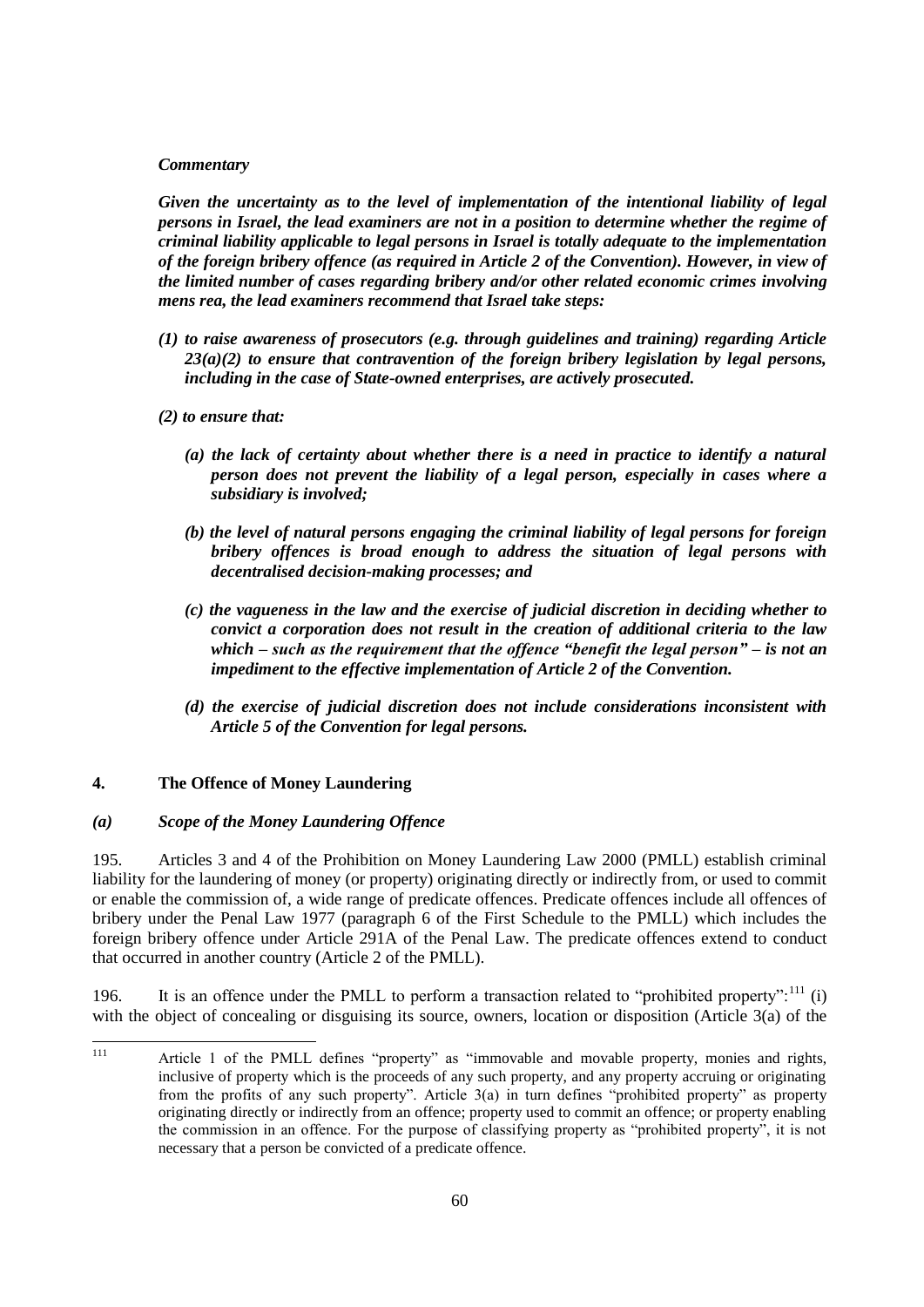PMLL); or (ii) where the perpetrator knows it is prohibited property and that the property is of a certain kind and value (Article 4 of the PMLL, i.e. monies in excess of 450 000 ILS (approximately 91 000 EUR or 125 000 USD) or real estate, securities, artefacts, and other specified items if their value is 135 000 ILS (approximately 27 500 EUR or 37 500 USD) or more, cumulated within a period of three months). It is also an offence under Article 3(b) of the PMLL to prevent reporting or to cause false reporting. AG Guideline 4.1110 on foreign bribery directs that any investigation of foreign bribery must include consideration of whether there is an evidentiary basis for including charges of money laundering (para 11).

197. Although international conventions do not generally *allow* for money laundering up to a particular threshold before an offence is committed, Israeli authorities explain that the threshold requirement in Article 4 is intended to restrict the money laundering offence to significant cases and to prevent the FIU from having to deal with negligible cases. MONEYVAL"s report included a recommendation to remove this threshold (Recommendation 13). The Ministry of Justice is considering this recommendation.

# *(b) Sanctions for Money Laundering*

198. The money laundering offence is punishable by up to ten years' imprisonment, and/or heavy fines. The PMLL includes powers to seize monies, as well as the use of monies seized (Article 11). Property obtained in violation of Articles 3 or 4 may be forfeited in both criminal and civil proceedings (Articles 21 and 22 of the PMLL).

# *(c) Enforcement of the Money Laundering Offence*

199. Because the foreign bribery offence only entered into force in July 2008, there have so far been no money laundering indictments based on the laundering of proceeds derived from the foreign bribery offence. Since 2006, nine cases of money laundering offences based on the predicate offence of domestic bribery of public officials were opened, involving 52 defendants. Of these cases, two led to convictions, to have been closed, and the rest remain under investigation.

# **5. The Offence of False Accounting**

## *(a) Offences against the Tax System*

200. As in Phase 1, the Israeli authorities cite provisions related to offences against the tax system as a basis for criminalising the prohibitions listed in Article 8 of the Convention.

201. As indicated above (section B. 8. Accounting and Auditing), the income tax directives and the Schedules to the Directives establish a duty to keep accounting books and documents. Israeli authorities advised that when a divergence from the Tax Directives or deficiencies found in the accounting books are *substantial*, (emphasis added) an Assessing Officer may disqualify the taxpayer"s books and issue an assessment in accordance with his or her own best judgment (Article 130 of the Tax Ordinance)*.*

202. As to what would amount to a "substantial" divergence/deficiency or "material deviations" from the obligations of book keeping, Israel pointed to the *Shipudey HaBira Company* case<sup>112</sup> in which the Court

 $112$ 

In the translation of Article 130 provided by Israel, the language is slightly different: rather than using the terms "substantial divergence", it refers to "deviations" that are "material", which is also the terminology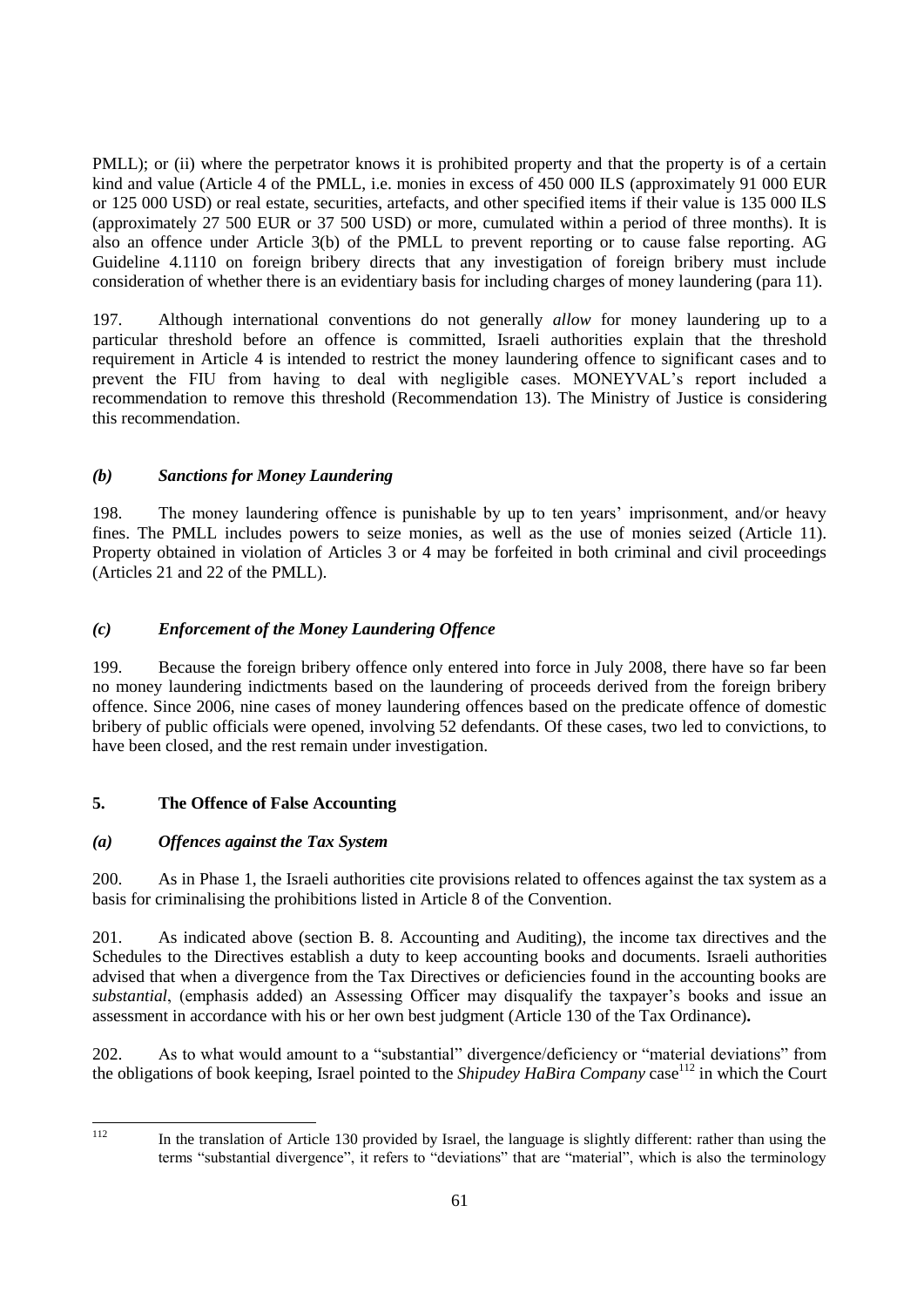stated that failure to keep documents essential for determining a tax payer's income, and documents pertaining to the organizational financial structure of the taxpayer, constitute a material divergence. In its reply, Israel maintains that this should cover inaccuracies in reporting a transaction and added that the *Habak* also provides general guidelines for determining whether there is a substantial divergence which would justify the disqualification of a taxpayer's books.

203. On top of the disqualification of a taxpayer"s book, a failure to keep account books in accordance with the provisions of the Tax Directives "*without sufficient cause*" might constitute a criminal offence under Article 216(5) of the Income Tax Ordinance. This Article provides that a person who commits this offence shall be liable to one year"s imprisonment and/or a fine of ILS 26 100 (approximately EUR 5 000 or 6 400 USD). Israel specified that these penalties are discretionary. As to what amounts to a "*sufficient cause*" in a failure to comply with the Tax Directives (and therefore amounts to a failure to keep accounting books), Israel explained that although it is not defined in Article 216, interpretations to Article 216(5) are provided within the Habak.<sup>113</sup> Israel further explained that in application of Article 216(5) cases are examined on their merits, on a case-by-case to see whether the elements of the offence have been fulfilled and the necessary *mens rea* exists for the purpose of filing an indictment against the taxpayer. The lead examiners are concerned that the interpretation of the tax offence in regard of the intention to avoid tax might not cover all the activities listed in Article 8.1 of the Convention when they are pursued for the purpose of bribing foreign public officials or of hiding such bribery (e.g. the making of falsified or fraudulent accounts, creating statements and records for the purpose of bribing foreign public officials or of hiding such bribery). However, Israel explains that according to Israeli jurisprudence (not provided), this type of *mens-rea* is tantamount to awareness and that there is no requirement to prove an "intention to avoid tax".

#### *(b) Offences against the Securities Law*

204. Under Chapter 9 of the Securities Law, a company which submits reports that are not as required by the Securities law may be subject to sanctions. Article 53 lists a wide range of offences including, *inter alia* omissions, deception and fraud with regard to the prospectus and the company's financial reports. Article 53 is divided into three parts, according to the severity of the sanction applicable to every offence: starting from a sanction of fine of up to three times that set in Article  $61(A)(1)$  of the Penal Law (12 900) ILS, approximately 3 300 USD) and up to the sanction of 3 years imprisonment or a fine of up to four times that set in Article  $61(A)(3)$  of the Penal Law (67 300 ILS, approximately 17 250 USD).

#### *(c) Government Companies Law*

 $\overline{a}$ 

205. Under the Government Companies law, a government company which fails to submit complete financial statements – where the chairman of the Company or a director knew or should have known and did not take action to prevent it –the chairman or director might be considered as having failed in the performance of their duties and may be removed from office (Article 33D(a) of the Government Companies Law).

retained in the Income Tax Appeal 112/97 *Shipudey HaBira Company v. Assessing Officer Jerusalem,* TAXES, 14(1) (Feb. 2000).

<sup>113</sup> Amongst the possible failures quoted in Israel"s reply, the following can be cited: The reasonable cause was interpreted in case law so as to reflect a reason outside the usual business conduct. The conduct of a person in good faith does not alone constitute a sufficient reason for the purposes of this Article.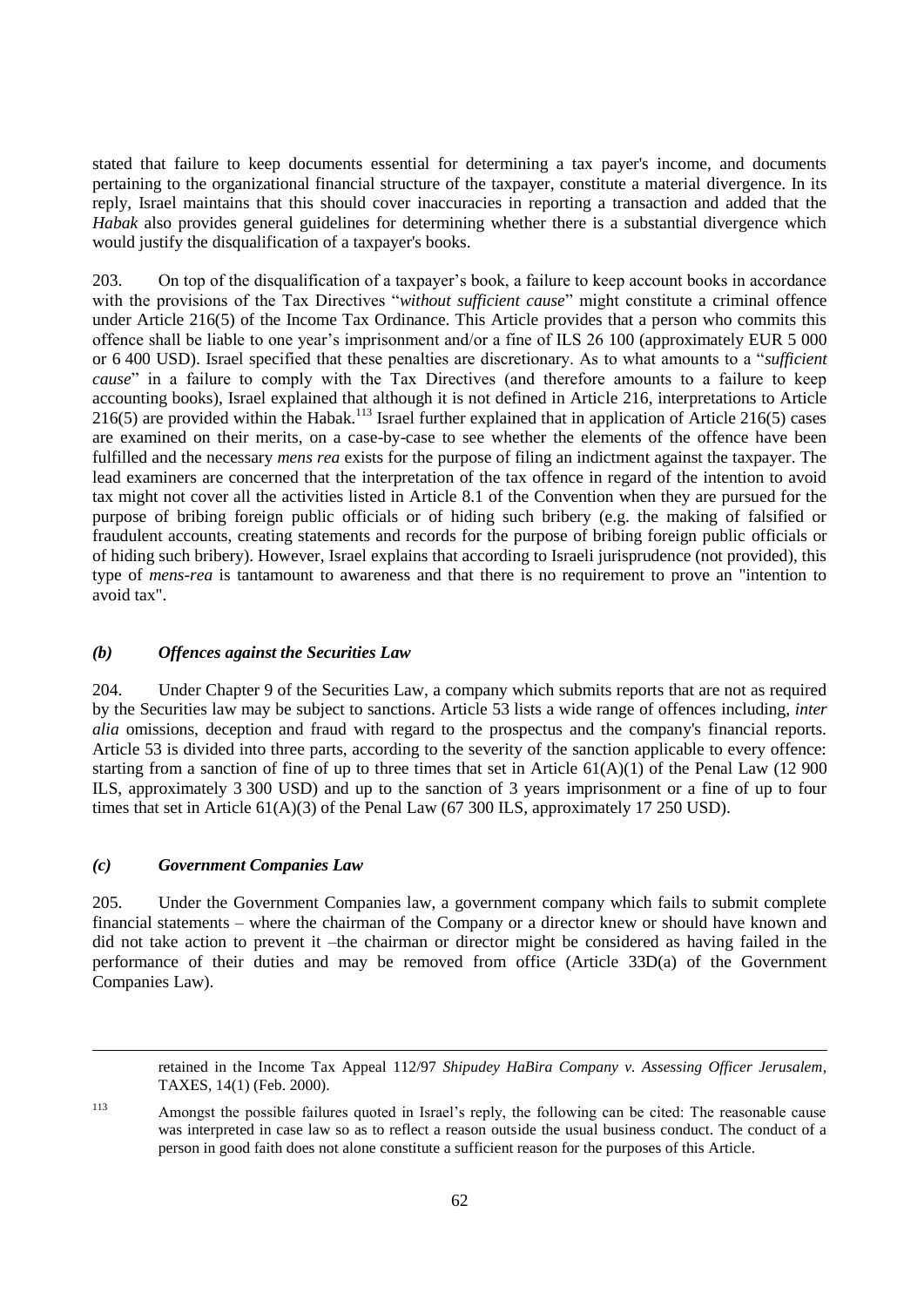#### *Commentary*

*The lead examiners recommend follow up to ensure that:*

- *(a) all of the activities listed in Article 8(1) of the Convention are effectively prohibited under existing laws, including the establishment of off-the-books accounts and the recording of non-existent expenditures for the purpose of bribing foreign public officials or of hiding such bribery; and*
- *(b) provisions related to offences against the tax system form an appropriate basis for punishing the prohibitions listed in Article 8(1) of the Convention for the purpose of bribing foreign public officials or of hiding such bribery.*

#### **6. Sanctions for Foreign Bribery**

#### *(a) Criminal Sanctions*

206. Article 291A(a) of the Penal Law provides for a person convicted of foreign bribery to be treated in the same manner as a person who commits a domestic offence of active bribery (under Article 291). A person convicted under Article 291 is liable to half the penalty specified for passive bribery under Article 290, namely a maximum of three and a half (3.5) years" imprisonment, or imprisonment and a fine. Article 36 of the Penal Law clarifies that it is possible to impose a fine without also imposing a term of imprisonment.

## *(i) Sanctions against natural persons*

207. The maximum sentence of imprisonment for the foreign (active) bribery offence is 3.5 years. As opposed to this, the maximum term of imprisonment for domestic passive bribery is 7 years. Israeli authorities explain that the difference in treatment between active and passive bribery reflects the desire to combat the bribery of domestic public officials, which is seen as having very negative social consequences. This sentiment is reflected in case law, including a recent decision of the Supreme Court of Israel in which it increased the sentence of a former minister from 18 months imprisonment to four years on charges of accepting a bribe, fraud and breach of faith, and obstruction of justice. It was stated in the Court's judgment that: "The time has come to take action by putting a higher price tag for violations of this kind than has been customary in the past".<sup>114</sup>

208. Terms of imprisonment for theft, fraud and cartel offences can be higher than that for the foreign bribery offence, including when aggravating circumstances apply.<sup>115</sup> Israeli authorities note that lower

 $114$ <sup>114</sup> *Benizri v The State of Israel* CrA 5083/08, 5189/08 and 5208/08 (24 June 2009).

<sup>115</sup> The maximum penalty for the basic offence of theft is 3 years imprisonment (Article 384 of the Penal Law). There are other theft offences, including*, inter alia*, theft by public official (Article 390) the maximum penalty for which is 10 years imprisonment; theft by employee (Article 391) the maximum penalty for which is 7 years imprisonment; and car theft (Article 413B), the maximum penalty for which is 7 years imprisonment.

The maximum penalty for the offence of "obtaining an object by deceit" is 3 years imprisonment, and 5 years imprisonment in aggravated circumstances (Article 415). The maximum penalty for the offence of fraud and breach of trust is 3 years imprisonment (Article 284).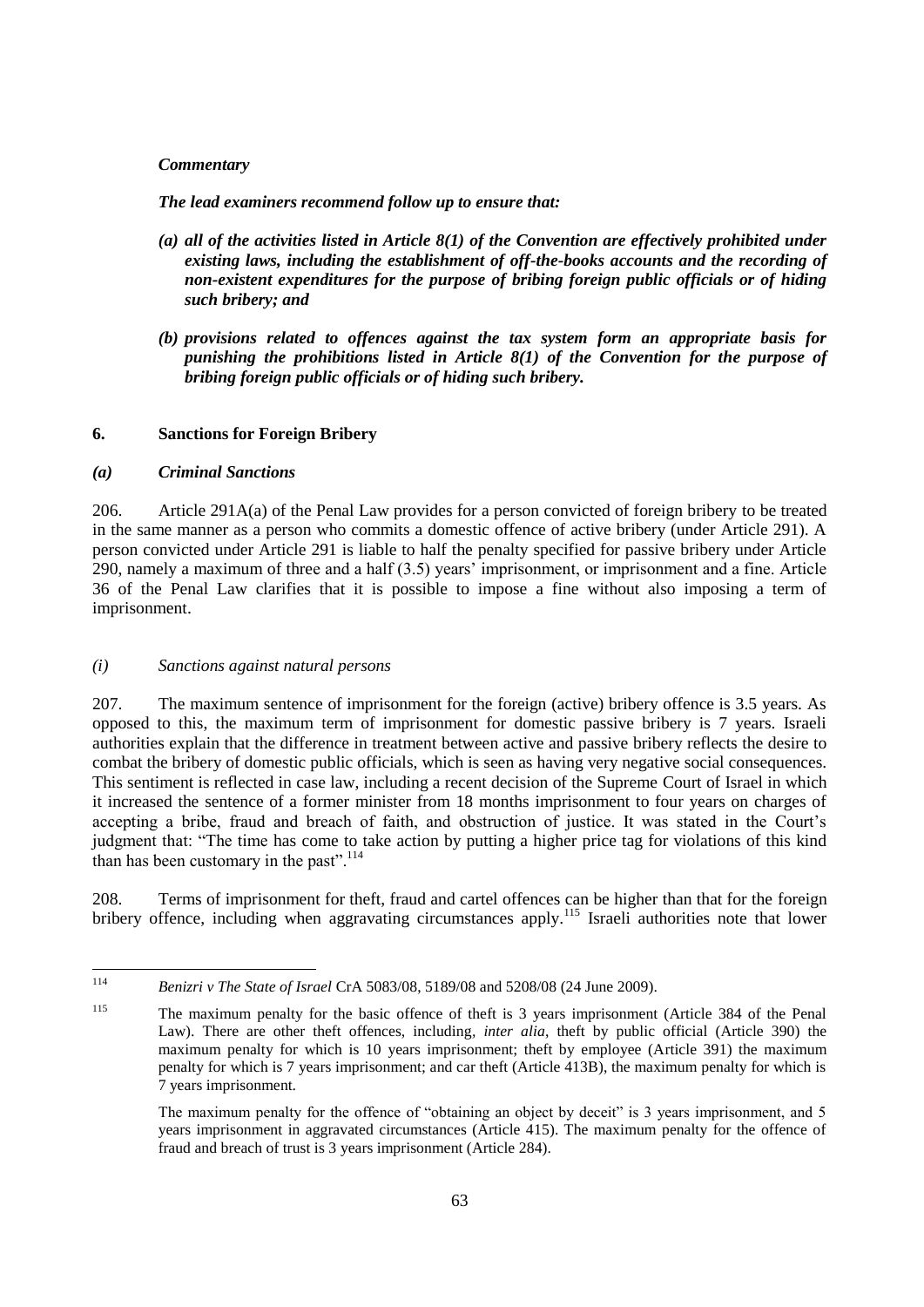sanctions (three years) apply to other economic offences - fraud and breach of trust (Article 284) and credit fraud (Article 439). A Bill to increase sanctions applicable to domestic and foreign bribery cases was passed the first reading in the Knesset on 7 December 2009. The Bill proposes to increase the maximum term of imprisonment for passive bribery to 10 years, and that the maximum term of imprisonment applicable to active bribery (both domestic and foreign) to 7 years. It also proposes to increase the maximum fine applicable to both passive and active bribery (domestic and foreign) to fivefold the fine prescribed in Article 61(a)(4) of the Penal Law, i.e. a maximum fine of 1 010 000 ILS (approximately 180 000 EUR or 265 000 USD).

209. Israeli officials state that, when imposing a sentence of imprisonment, sentencing courts almost always determine that part of the term of imprisonment be suspended. The Supreme Court has held, however, that when considering offences of corruption, breach of trust, and economic offences, it is not appropriate to enable the defendant to serve the sentence by community service, and that the purpose of the sentence will be better achieved if the defendant serves the sentence in prison.<sup>116</sup> Representatives from the private bar nevertheless reported during the on-site visit that suspended sentences are regularly used in the sentencing of economic crimes. The application of this approach to the foreign bribery offence should be followed up in the future.

210. The lead examiners note that conditional release of a convict may be available after a prisoner has completed at least two-thirds of their sentence. Israeli prosecutors stated during the on-site visit that conditional release is used very often. Also, if prison populations exceed those approved by the Minister of Public Security, the Knesset Committee of Internal Affairs and Environment may deduct periods from sentences imposed which are proportionate to the length of the sentences (up to a maximum deduction of 24 weeks for prisoners sentenced to terms exceeding 132 weeks – as provided for under the Prisons Ordinance).

#### *Commentary*

*The lead examiners welcome the steps taken by Israel towards increasing the penal sanctions available against natural persons in foreign bribery cases. As the law currently stands, however, they consider that the distinction between the maximum terms of imprisonment applicable to passive domestic bribery (7 years) and active foreign bribery (3.5 years) do not reflect the seriousness with which foreign bribery should be treated. They note that higher maximum terms of imprisonment can apply to theft, fraud and cartel offences. The lead examiners recommend that the maximum term of imprisonment applicable to the foreign bribery offence be increased in order to provide for effective, proportional and dissuasive sanctions against natural persons (Article 3(1) of the Convention). The level of sentencing of natural persons for the foreign bribery offence, and the application of suspended sentences or conditional release in such cases, should be followed up in the future.*

The maximum penalty for cartel offences is 3 years imprisonment or a fine of up to 10 times the fine set in Article  $61(a)(4)$ , and an additional fine of 10 times the fine set in Article  $61(c)$  for each day in which the offence continues. Where the defendant is a body corporate, the maximum fine will be twice the fine or the additional fine. In aggravated circumstances, the maximum penalty is 5 years imprisonment or the abovementioned fines.

<sup>116</sup> *Ovadia v the State of Israel* (1994) Cr App 1776/94.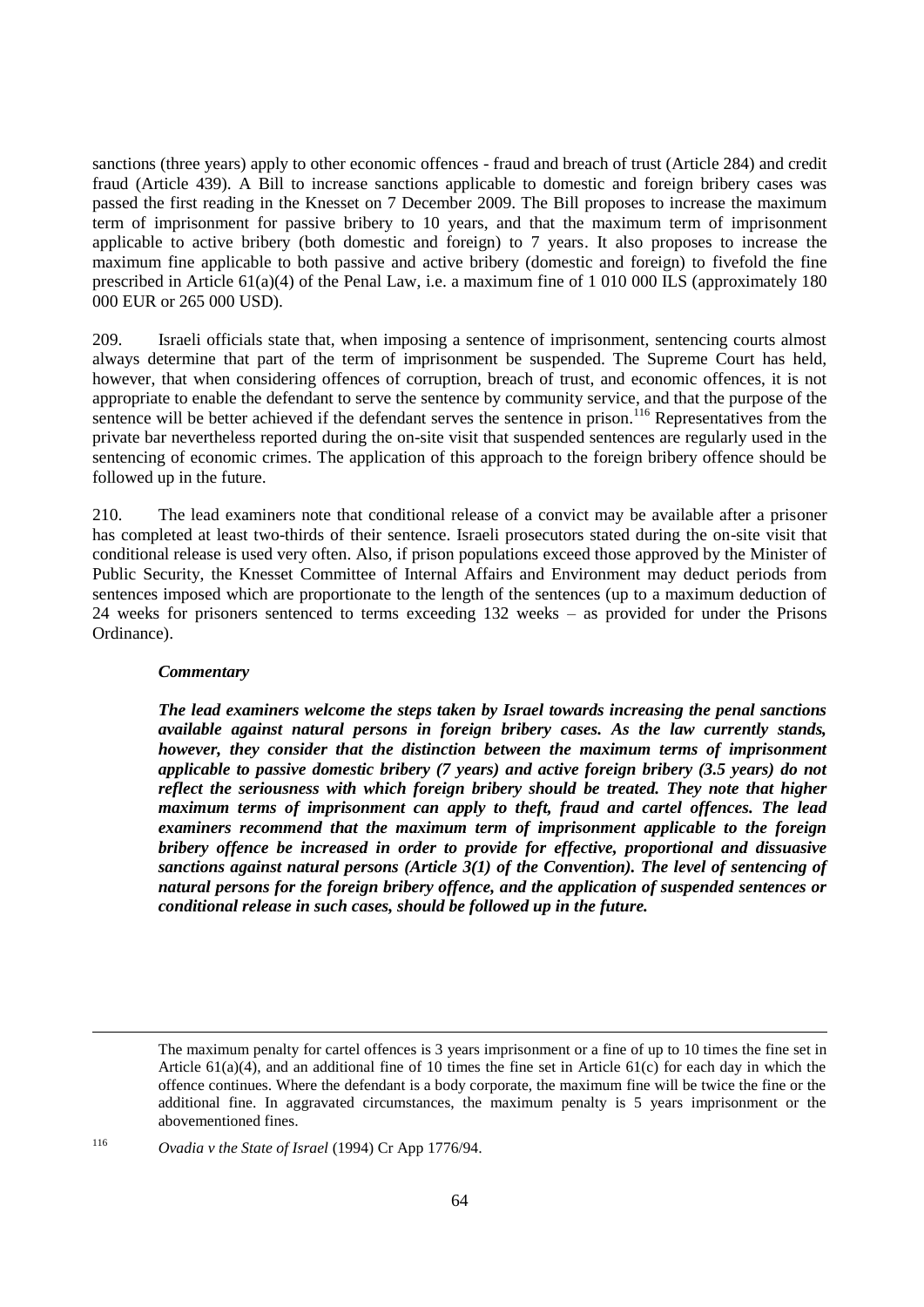## *(ii) Sanctions against legal persons*

211. A legal person convicted of the foreign bribery offence may be subject to a maximum fine of 202 000 ILS (approximately 38 000 EUR or 60 000 USD). Although these penalties are equal to those applicable to the offence of domestic active bribery, it was concluded in Phase 1 that the maximum penalties applicable to legal persons are low. While fines can be supplemented by additional sanctions under Article 63 of the Penal Law, it was noted in Phase 1 that: (i) the power under Article 63 is discretionary; (ii) the discretionary power is not available in all circumstances and fails to capture cases where a bribe is *offered*; and (iii) calculation of sanctions under Article 63 is likely to be difficult. Furthermore, different panellists during the Phase 2 on-site visit expressed the view that Article 63 is rarely, if ever, applied in the sentencing of active bribery cases. Although prosecutors stated during the onsite visit that the use of Article 63 was "not uncommon", Israeli authorities were unable to point to any cases where Article 63 had been applied to such cases.

212. It therefore appears that legal persons convicted of foreign bribery would only ever be subject to a maximum fine of 202 000 ILS (approximately 38 000 EUR or 60 000 USD). It was further noted in Phase 1 that the low level of sanctions is compounded by the discretionary nature of confiscation provisions under Israeli law (see below). It is also noteworthy that some offences under Israeli law, including the cartel offence under Article 47 of the Anti-Trust Law 1988, make legal persons liable to twice the level of maximum fine than for natural persons.<sup>117</sup>

213. During the on-site visit, authorities conceded that the level of financial sanctions for the foreign bribery offence is low and stated that this was seen as a problem applicable to all economic crimes. A Bill to increase sanctions applicable to domestic and foreign bribery cases passed the first reading in the Knesset on 7 December 2009. The Bill proposes to increase the maximum fine applicable to both passive and active bribery (domestic and foreign) where the offence is perpetrated by a body corporate to a maximum fine of 2 020 000 ILS (approximately 360 000 EUR or 530 000 USD). The Working Group welcomes this step but is nevertheless concerned that this level of maximum penalty may not amount to an effective, proportional and dissuasive sanction against legal persons and that this matter should be further considered in the future.

## *Commentary*

*The lead examiners reiterate the Working Group's recommendation in Phase 1 that Israel take legislative steps to increase the level of financial sanctions available against legal persons in foreign bribery cases in order to provide for effective, proportional and dissuasive sanctions against legal persons (Article 3(1) of the Convention).*

# *(b) Confiscation*

214. Article 39 of the Criminal Procedure Ordinance 1969 provides the primary avenue for confiscation in Israel and gives a sentencing court the discretion to forfeit an object if it belongs to a person convicted of an offence or used to facilitate the commission of an offence.<sup>118</sup> The wording of Article 39(b) includes the situation where a bribe or its proceeds have been transferred to a non-bona fide third party.<sup>119</sup>

<sup>117</sup> 

<sup>117</sup> This is also the case under Article 13 of the Preservation of Clean Environment Law [*year?*].

<sup>118</sup> The Combating Organized Crime Law 2003 provides for the forfeiture of property connected to offences connected to conduct undertaken within the framework of a criminal organisation. The relevance of the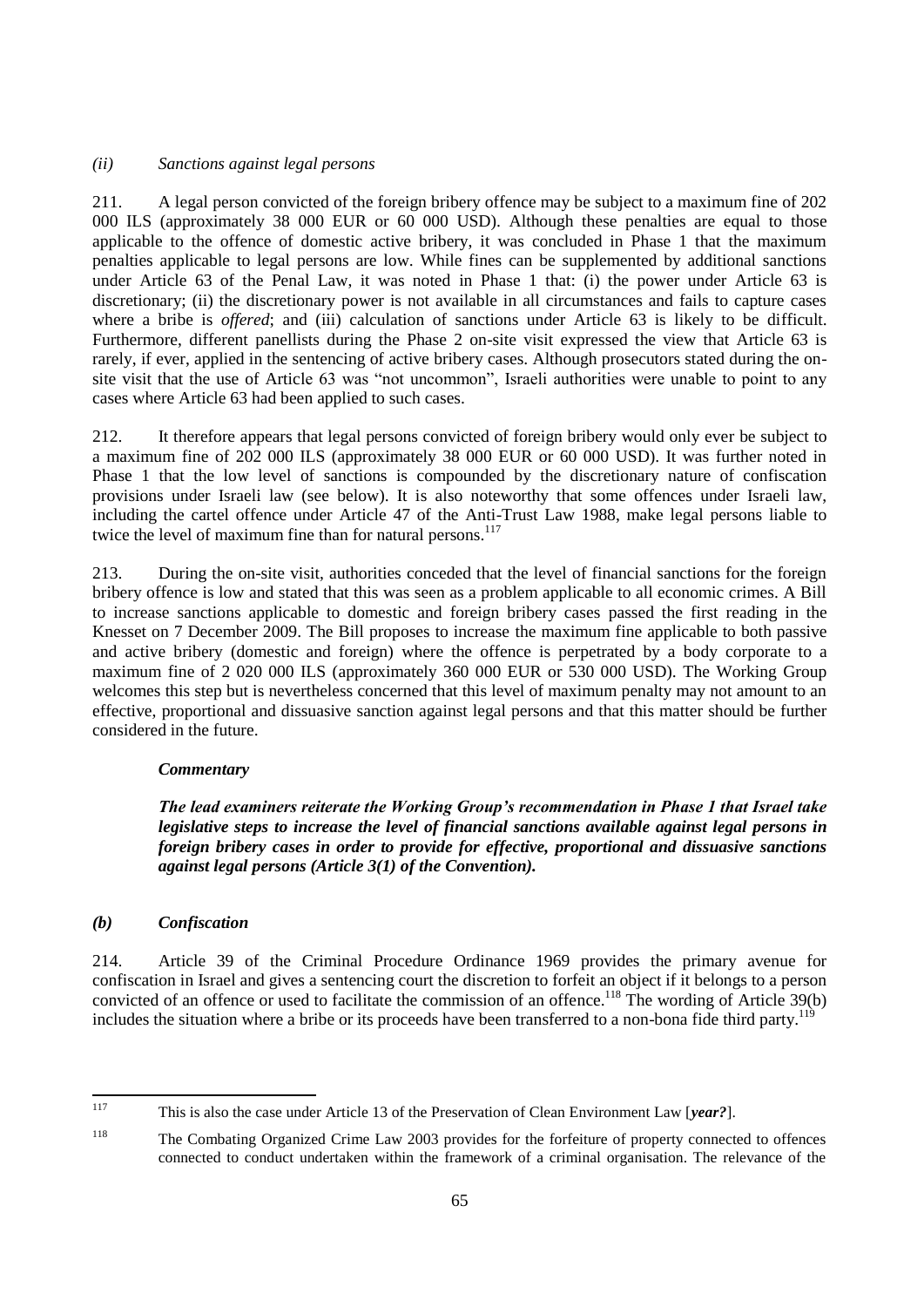215. Article 39(c) allows the prosecution to petition for criminal forfeiture after sentencing. Article 297 of the Penal Law expands upon the above provisions in the case of bribery offences, whereby the court has a further discretion to order the forfeiture of what was given as a bribe, or any assets to which it was converted, as well as order the person who gave the bribe to pay to the State Treasury the value of the benefit derived by him from the bribe.<sup>120</sup>

216. It was noted in Phase 1 that if the grounds enumerated in each Article are met, the Court will usually order forfeiture. Israeli authorities advise that abstaining from making a forfeiture order would occur if the offence is minor compared to the value of the item in question, or where the item is essential for the defendant and his/her family as a means of living. During the on-site visit, prosecutors confirmed this and stated that confiscation is frequently sought, i.e. as often as is possible.

## *Commentary*

*The lead examiners recommend that the use of confiscation in foreign bribery cases be followed up.*

# *(c) Administrative Sanctions*

*(i) Public Procurement*

 $\overline{a}$ 

217. The Mandatory Tenders Law 1992, the Ministry of Defense Guidelines on Authorised Suppliers, and the Foundations of the Budget Law 1985 govern public procurement and the distribution of State funds amongst "public institutions". These laws and guidelines allow for procuring authorities to request criminal record information, although each process differs, without a standard application form having been adopted.

218. A representative of the Ministry of Justice responsible for overseeing public procurement in Israel indicated that a tender might be rejected if a tenderer was convicted of a bribery offence, although this would be at the discretion of the Tenders Committee based upon various factors, including the importance of the project and the existence or abilities of competitors. Israel has not imposed a ban on public procurement as an administrative sanction for bribery, and it was not clear from the Ministry of Justice representative that this is possible. Israeli authorities state that they expect to review this in the future.

## *(ii) Official Development Assistance (ODA)*

219. MASHAV has amended its standard contract for ODA-funded projects to include an anti-bribery clause for all future contracts. The clause requires contractors to declare that they had not previously been

COCL to the foreign bribery offence would therefore be limited. See further the Phase 1 report on Israel, para 82.

<sup>119</sup> Case law confirms that this will be the case where the third party is a "fictitious" owner: see *Michallshvilly v State of Israel* PCA 5271/90; *State of Israel v Bolus* CC 3689/02; and *Bank "Leumi" v State of Israel* CA 1982/93, PD MH(3) 238, 241.

<sup>&</sup>lt;sup>120</sup> Israeli authorities explain that Article 297 of the Penal Law has been used in only a few bribery cases, and that courts have in most cases utilised the forfeiture provisions in Article 39 of the Criminal Procedure Ordinance, or other tools including those under the Prohibition of Money Laundering Law.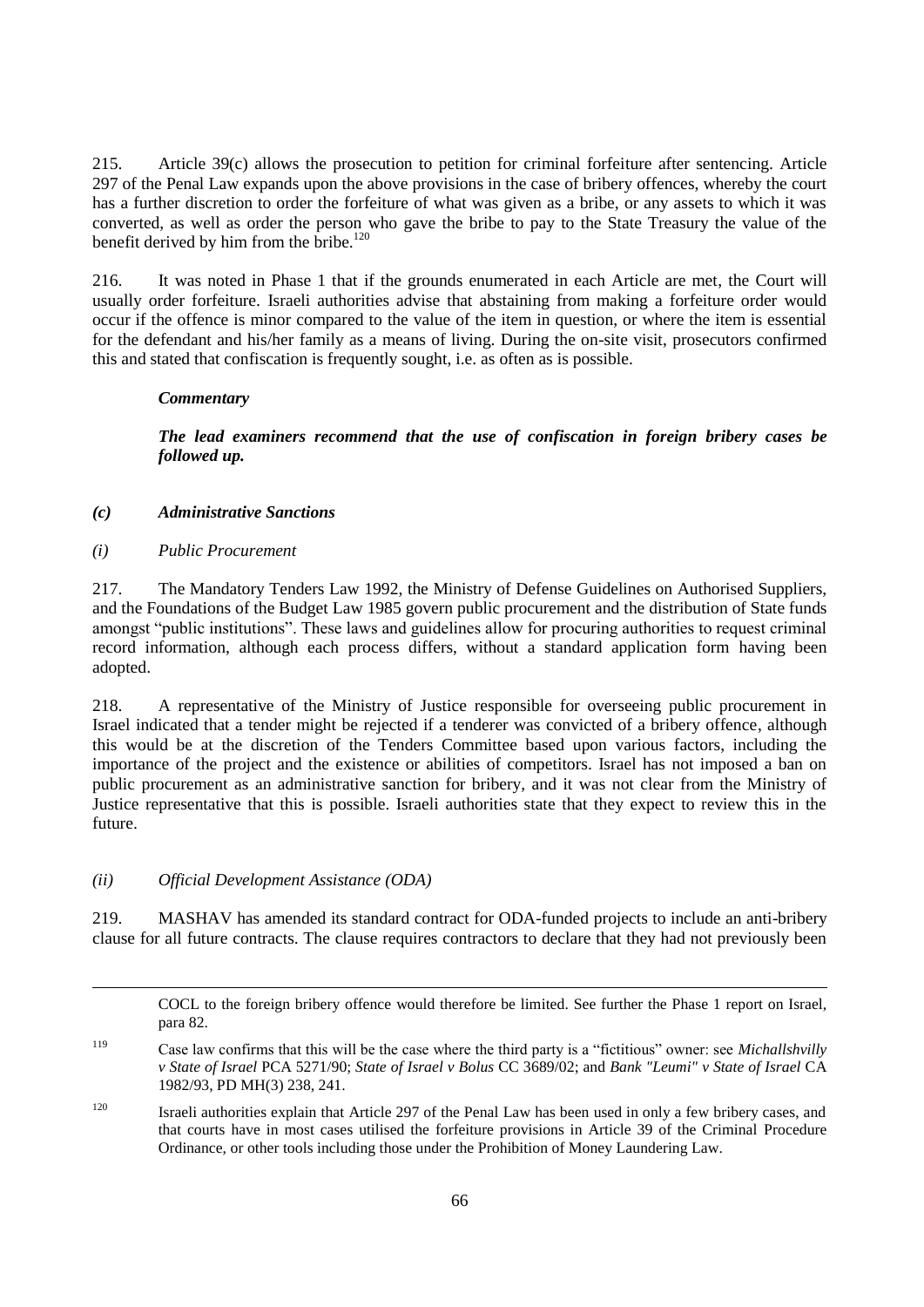convicted of foreign bribery, and includes a provision to state that such conviction is a ground for termination of the contract.

## *(iii) Officially Supported Export Credits*

220. Ashr"a has adopted an Internal Procedure concerning sanctions to be applied to export insurance policy holders involved in foreign bribery, including suspension of insurance, denial of claim payments, cancellation of the policy or indemnification, and/or a requirement for the policy holder to refund any claim payments made.

## *Commentary*

*The lead examiners recommend that Israel establish formal, written policies for denying ODA contracts and public procurement contracts to legal and natural persons who have been convicted of foreign bribery.*

# **D. RECOMMENDATIONS OF THE WORKING GROUP AND FOLLOW-UP**

221. Based on its findings regarding Israel"s implementation of the Convention and the Revised Recommendation, the Working Group: (1) makes the following recommendations to Israel under Part 1; and (2) will follow up the issues in Part 2 when there is sufficient practice.

## **1. Recommendations**

## *Recommendations for Preventing and Detecting Bribery of Foreign Public Officials*

1. Regarding awareness-raising in the public sector, the Working Group recommends that Israel take steps to continue to raise the level of awareness of the Convention and the foreign bribery offence, including further attention to the detrimental effects of foreign bribery, within the public sector generally as well as specifically within the Ministry of Foreign Affairs Center for International Cooperation (MASHAV) and the Defense Export Controls Directorate of the Ministry of Defense (Revised Recommendation I).

2. Regarding measures in the private sector, the Working Group recommends that Israel:

(a) Continue to raise the level of awareness of the Convention and the foreign bribery offence, including further attention to the detrimental effects of foreign bribery and the extraterritorial effect of the offence, amongst the public generally as well as specifically within the business sector and defence industry, including through the engagement of businesses operating abroad by Israeli overseas diplomatic representatives (Revised Recommendation I).

(b) Consider making key resources on the Convention and the foreign bribery offence available in Arabic, English and Russian (Revised Recommendation I).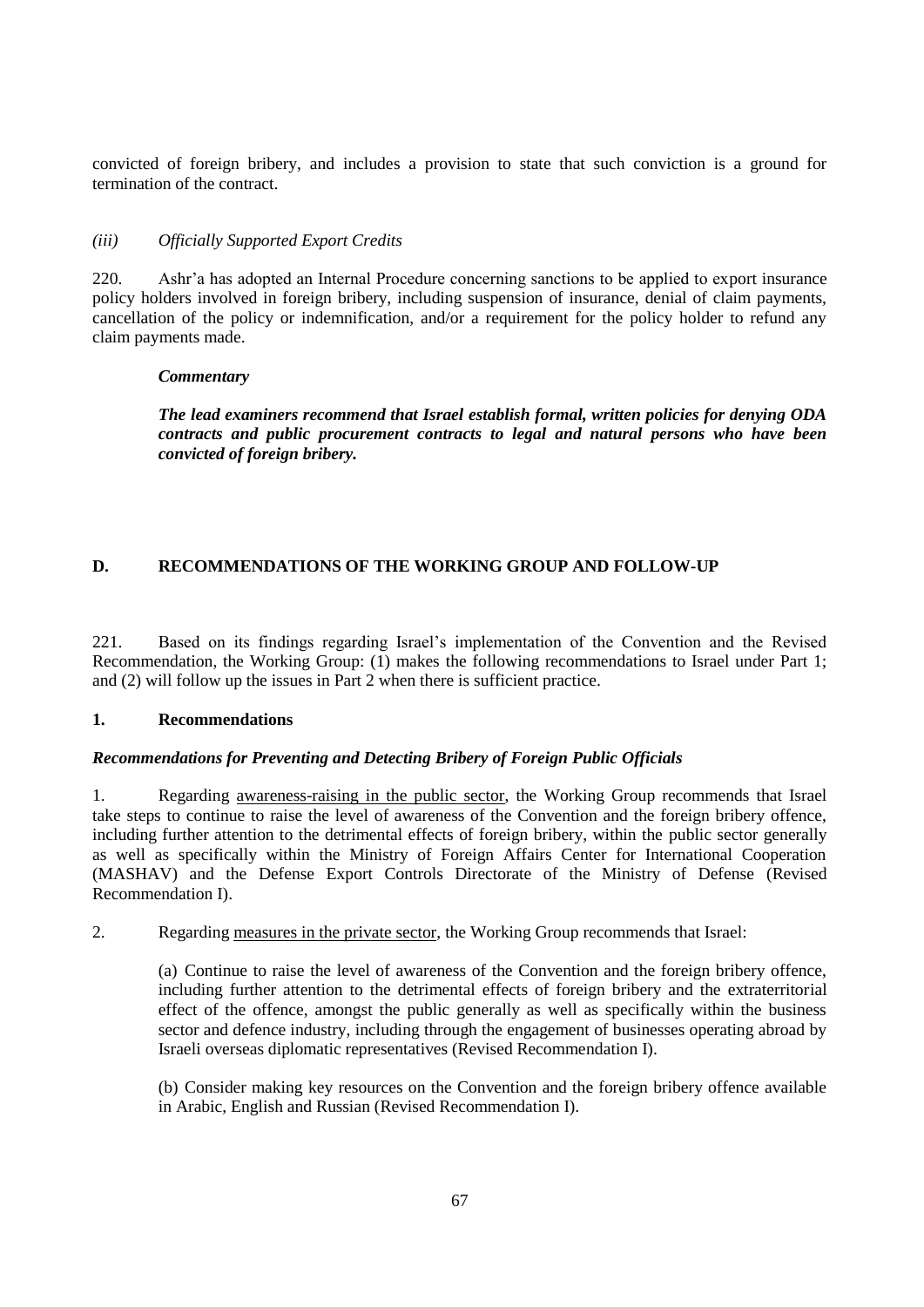3. Regarding whistleblower protection, the Working Group recommends that Israel:

(a) Consider enhancing the level of protection against discriminatory or disciplinary action afforded to private sector employees who report in good faith and on reasonable grounds suspected acts of foreign bribery to competent authorities (Revised Recommendation I and  $V(C)(iv)$ ).

(b) Take further steps to raise awareness within the public and private sectors of the availability of whistleblower protection, including awareness of the limitation upon the Ombudsman to take protective action concerning matters which are pending in court or in which a court has given a decision (Revised Recommendation I).

# 4. Regarding reporting of foreign bribery, the Working Group recommends that Israel:

(a) Consider taking appropriate measures to strengthen the detection of foreign bribery through the reporting of credible information relating to foreign bribery to law enforcement authorities, including through the possibility of establishing a statutory obligation for all public sector employees to report to law enforcement authorities information or suspicions that a serious criminal offence is or has been committed by an Israeli company or individual, with an accompanying clarification that any such obligation applies to the reporting of foreign bribery (Revised Recommendation I).

(b) Impose an obligation on the Military Censor to forward any information to law enforcement authorities and/or the Attorney General where that information has been suppressed by the Censor (whether in part or in full) and the information alleges the involvement of an Israeli company or individual in foreign bribery (Revised Recommendation I).

5. Regarding officially supported export credits, the Working Group recommends that the Israel Export Insurance Corporate Ltd (Ashr"a): (i) continue to undertake training on the detection of bribery and how to deal with clients who use foreign agents; and (ii) consider requiring clients to incorporate antibribery clauses when engaging sub-contractors (Revised Recommendation I and VI(ii)).

6. Regarding detection within the defence industry, the Working Group recommends that Israel: (i) encourage the defence industry in Israel to develop strong anti-corruption measures and engage in international anti-corruption initiatives concerning the defence sector; (ii) ensure that, when providing licenses for exporting military equipment and dual-use goods, the Defense Export Controls Directorate of the Ministry of Defense considers whether applicants have been involved in bribery as well as the level of risk of corruption in relation to arms procurement in the destination country; and (iii) consider the temporary or permanent disqualification of enterprises convicted of bribing foreign public officials from applying for export licenses (Revised Recommendation I and VI(ii)).

7. Regarding taxation, the Working Group recommends that Israel:

(a) Clarify the prohibition on the deductibility of payments made "in contravention of any law" by introducing an express denial of the deductibility of foreign bribe payments either in tax legislation or through another mechanism that is binding and publicly available (Revised Recommendation IV; 2009 Recommendation on Tax Measures I(i)).

(b) Expressly communicate to tax officials the non-tax deductibility of bribes and the need to be attentive to any outflows of money that could represent bribes to foreign public officials, including commissions, bonus, gratuities as well as non-documented expenses incurred abroad,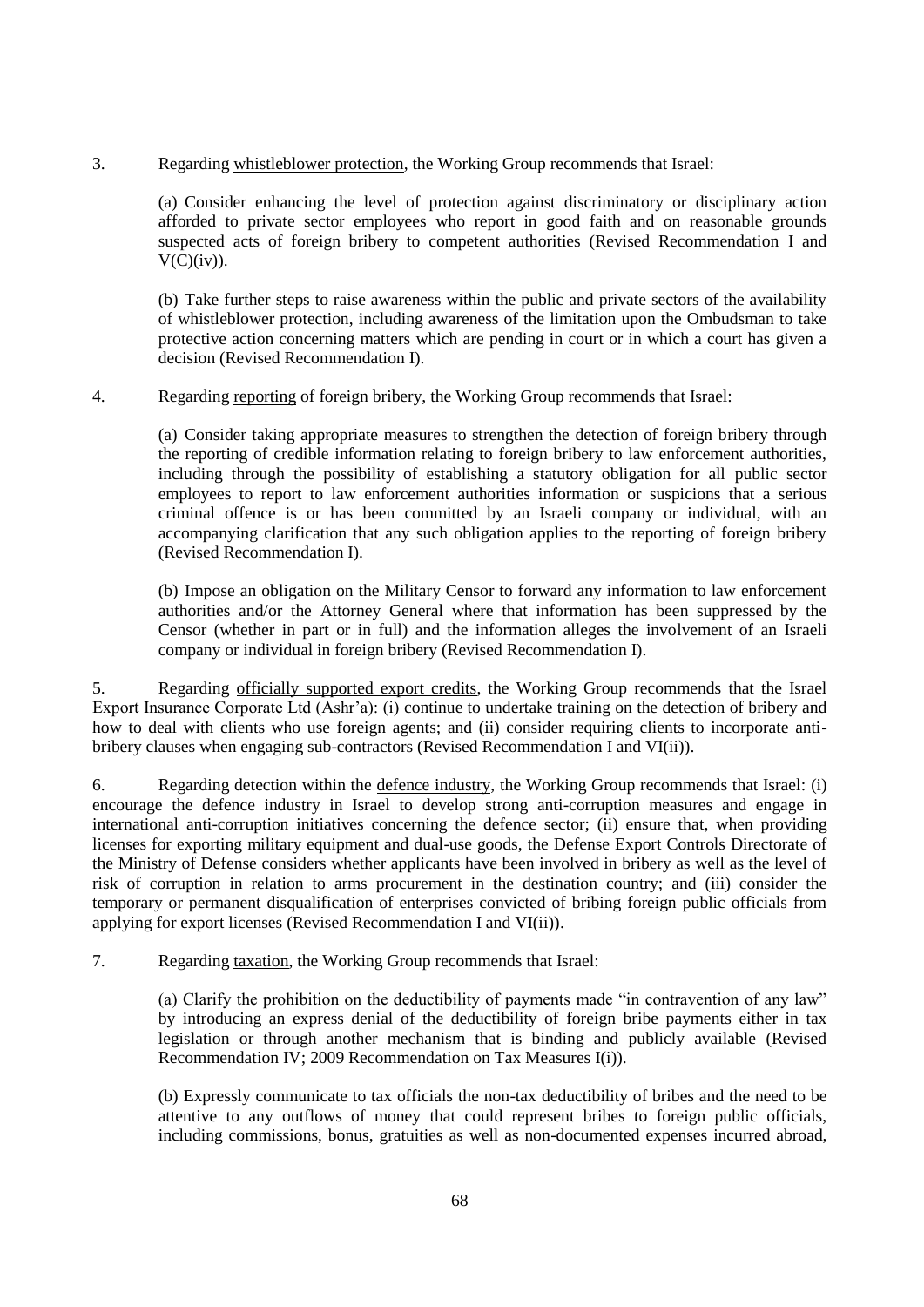through the issuance of guidelines or manuals, and training programs (2009 Recommendation on Tax Measures).

(c) Continue to include in existing and future tax treaties the Commentary to Article 26(2) of the OECD Model Tax Convention, allowing for the reciprocal sharing of tax information by tax authorities with other law enforcement agencies and judicial authorities in relation to corruption offences (Revised Recommendation IV; 2009 Recommendation on Tax Measures).

## *Recommendations for Preventing and Detecting Bribery of Foreign Public Officials*

8. Regarding the investigation and prosecution of foreign bribery cases, the Working Group recommends that Israel:

(a) Take further steps as a matter of priority to ensure that the Police Legal Assistance Unit is adequately resourced to enable it to provide prompt and effective legal assistance (Convention, Article 9(1); Revised Recommendation VII).

(b) Complete without undue delay its preliminary enquiries concerning allegations of foreign bribery by Israeli companies, including through appropriate measures for the exchange of information about these allegations with the foreign public officials" country, and decide whether to commence formal investigations into these matters (Convention, Article 5; Revised Recommendation I and VII(i)).

9. Regarding jurisdiction over the foreign bribery offence, the Working Group recommends that Israel:

(a) Given the stringent requirements of dual criminality for the application of nationality jurisdiction, ensure the full effectiveness of nationality jurisdiction, especially in the case of legal persons (Convention, Article 4(2)).

(b) Proceed promptly with the amendment of Article 291A of the Penal Law 1977 to include a specific reference to "a political entity that is not a State, including the Palestinian Authority" in the definition of a "Foreign State" (Convention, Article 4(1)).

10. Regarding the liability of legal persons for foreign bribery, the Working Group recommends that Israel ensure: (i) the active prosecution of legal persons who engage in foreign bribery, including Stateowned or State-controlled companies; (ii) that the need to identify a natural person does not prevent effective investigation, prosecution and sanctioning of legal persons; and (iii) that the level of natural persons in respect of which the criminal liability of legal persons can be engaged is applied broadly enough to capture the situation of legal persons that have decentralised decision-making processes (Convention, Article 2; Revised Recommendation I).

11. Regarding accounting and auditing, the Working Group recommends that Israel:

(a) Take measures to encourage Israeli companies that are active in foreign markets to: (i) continue to develop and adopt adequate internal company controls and standards of conduct with a particular focus on the control of foreign operations and on compliance with the law criminalising foreign bribery; and (ii) develop and strengthen monitoring bodies (such as audit committees) and ensure that they are independent of management and have the effective power and competence to fully perform their functions (Revised Recommendation V(C)).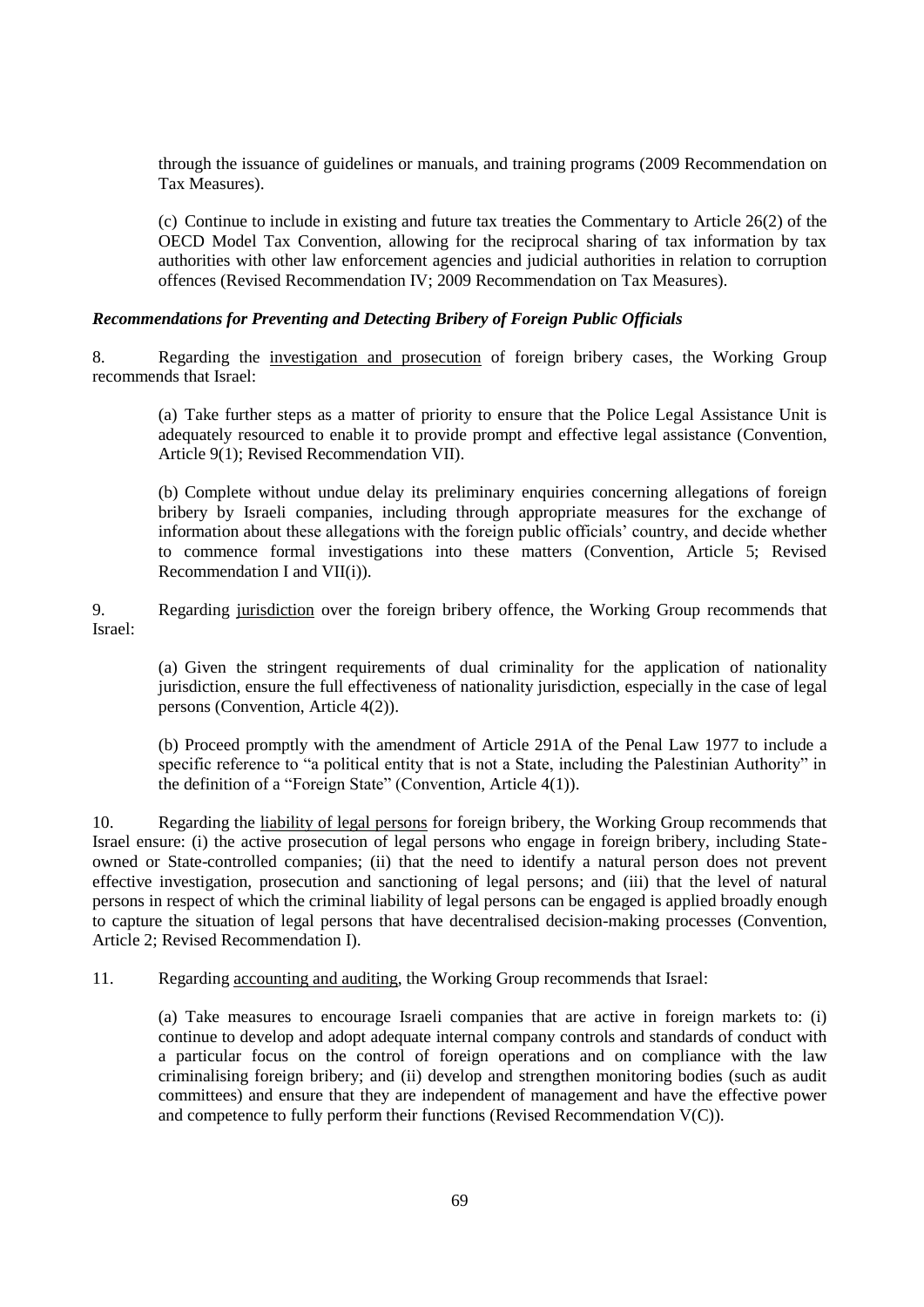(b) In consultation with relevant professional associations: (i) develop and implement more stringent requirements to effectively ensure the independence of external auditors; (ii) take steps to encourage the detection and reporting of suspected bribery of foreign public officials by accountants and internal and external auditors, in particular through guidelines and training for these professionals and through raising the awareness of management and supervisory boards of companies about these issues (Revised Recommendation V(B) and V(C)).

12. Regarding sanctions for foreign bribery, the Working Group recommends that Israel:

(a) Increase the level of penal sanctions available against natural persons convicted of the foreign bribery offence to provide for effective, proportionate and dissuasive sanctions (Convention, Article 3(1)).

(b) Increase the level of financial sanctions available against legal persons convicted of the foreign bribery offence to provide for effective, proportionate and dissuasive sanctions (Convention, Article 3(1)).

(c) Establish formal, written policies for denying ODA contracts and public procurement contracts to legal and natural persons who have been convicted of foreign bribery, and debarment of defence industry companies convicted of foreign bribery (Convention, Article 3(4); Commentary paragraph 24; Revised Recommendation VI).

#### **2. Follow-up by the Working Group**

13. The Working Group will follow up the issues below as practice develops:

(a) The application by Israeli courts of the foreign bribery offence as an extension of the offence of domestic active bribery (Convention, Article 1).

(b) The effectiveness in practice of territorial jurisdiction concerning offences committed in whole or in part abroad, in particular with regard to acts involving foreign subsidiaries (Convention, Article 4(1)).

(c) The application of the judicial discretion on whether to convict legal persons, particularly as this applies to the potential creation of additional criteria for the liability of legal persons, to ensure that this cannot create an impediment to the effective implementation of Article 2 of the Convention (Convention, Article 2).

(d) The exercise of judicial discretion in the determination of whether a conviction of a legal person would, in the particular circumstances, "help attain the desired social aims" with a view to ensuring that this does not include considerations contrary to Article 5 of the Convention.

(e) The use of investigative techniques in foreign bribery investigations, including in the area of accessing bank records (Convention, Article 5; Revised Recommendation I).

(f) The level to which Israel is able to provide prompt and effective legal assistance and respond to requests for extradition (Convention, Articles 9(1) and 10; Revised Recommendation VII).

(g) The number of convictions for money laundering and the efficacy of "unusual activity reports" (Convention, Article 7).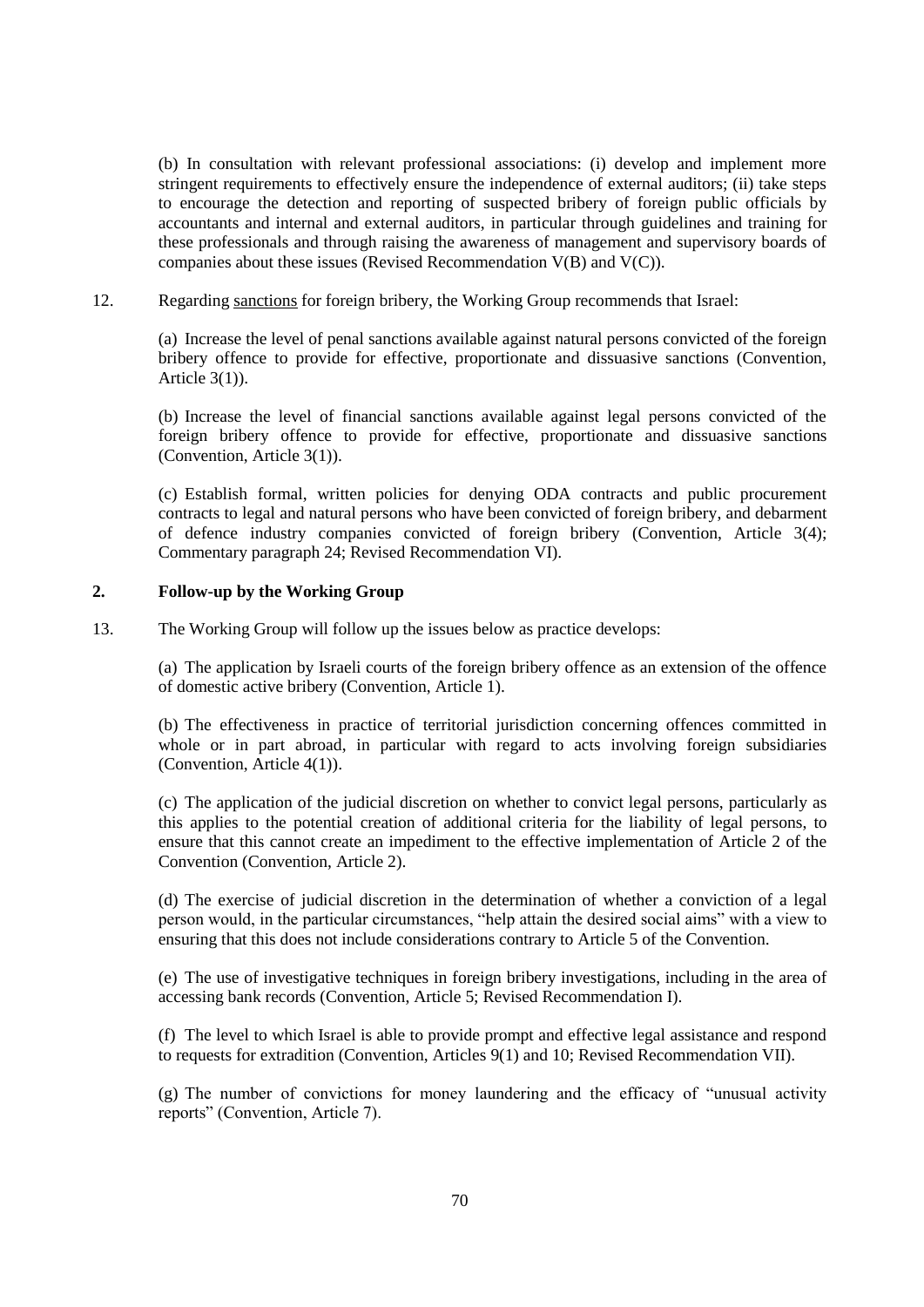(h) The level of sentencing of natural and legal persons for the foreign bribery offence, and the application to natural persons of suspended sentences or conditional release in such cases (Convention, Article 3(1)).

(i) The use of confiscation in foreign bribery cases (Convention, Article 3(3)).

(j) The effectiveness of the reporting system by Israeli tax authorities, in particular as this applies to the requirement for prior authorisation from the Head of the Tax Authority (2009 Recommendation on Tax Measures II).

(k) The effectiveness of having integrated the provisions on the maintenance of books and records in tax rules, in particular as this applies to the *mens rea* offence of false accounting (Convention, Article 8(1); Revised Recommendation V(A)).

(l) The application in practice of new internal procedures adopted by Ashr"a, particularly as this applies to due diligence, and enhanced due diligence procedures where there are suspicions that applicants or clients have been or are involved in payment of bribes to foreign public officials.

(m)The nature and extent of official development assistance projects undertaken by Israel, with a view to determining whether this is extended from the current mandate and practice of MASHAV and whether further structures for the detection and prevention of foreign bribery should be implemented accordingly (Revised Recommendation I and VI(iii)).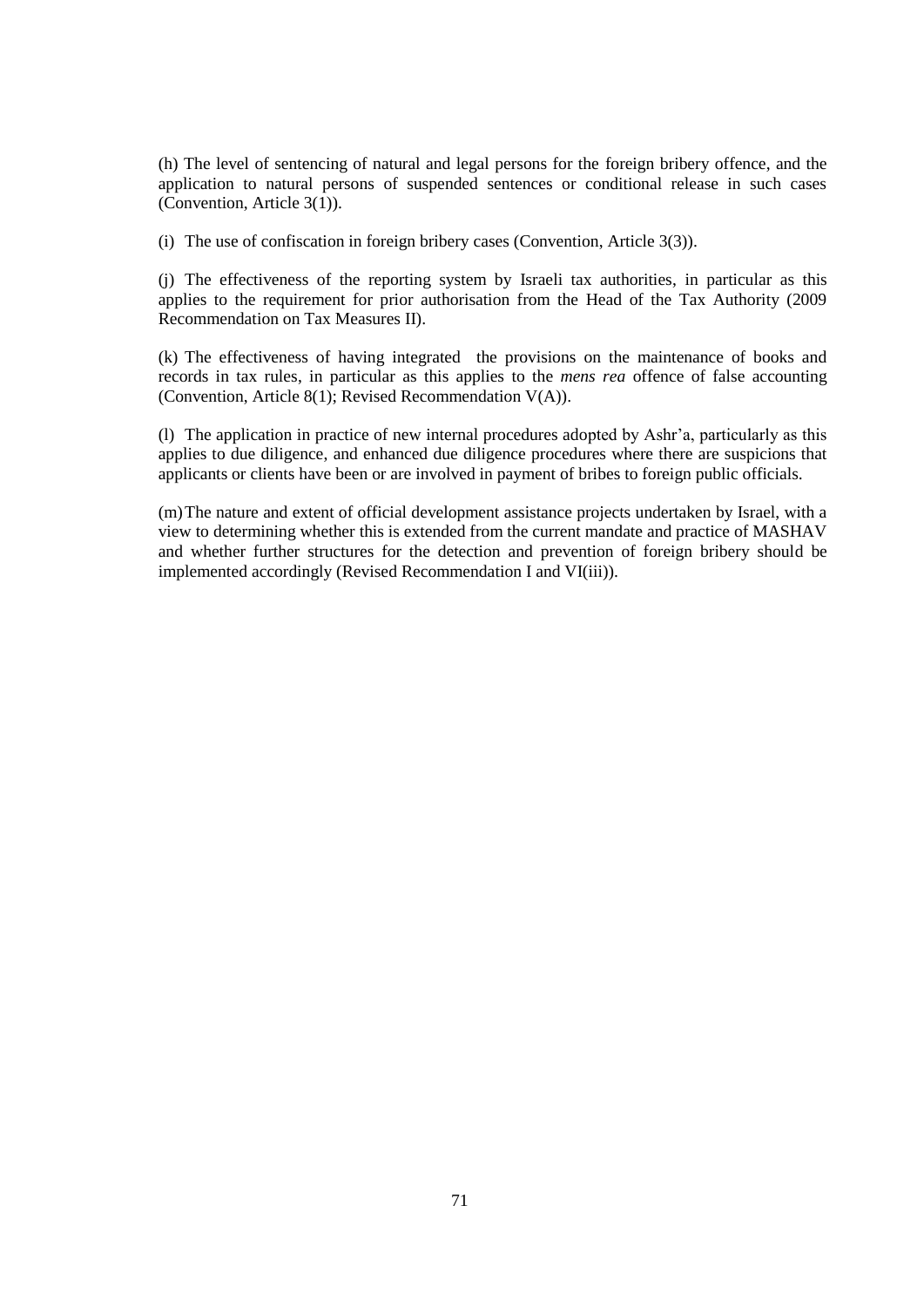# **ANNEX 1 LIST OF PARTICIPANTS IN THE ON-SITE VISIT**

## Government Ministries and Bodies

- Ministry of Justice
- Ministry of Finance
- Office of the State Comptroller and Ombudsman
- District Attorney's Office
- Ministry of Public Security
- Tax Administration
- Israel Securities Authority
- Ministry of Defense
- Chief Censor of Israel

## Government-Funded Bodies

Ashr"a (Israel Export Insurance Corporate Ltd)

## **Judiciary**

• One Supreme Court Justice and one District Court Judge

## **Legislators**

• Four Members of Parliament (Knesset)

## Private Sector

## *Private enterprises*

- Elbit Systems Ltd
- Israel Chemicals
- Jerusalem Marble Co
- Ministry of Industry, Trade and Labor
- Ministry of Foreign Affairs
- Civil Service Commission
- State Attorney's Office
- Israeli Police
- Israel Government Companies Authority
- Customs
- Israel Auditor"s Council
- State of Israel Money Laundering and Terrorist Financing Prohibition Authority
- Bank of Israel

- Teva
- SigNet Wireless Ltd
- Banking Association of Israel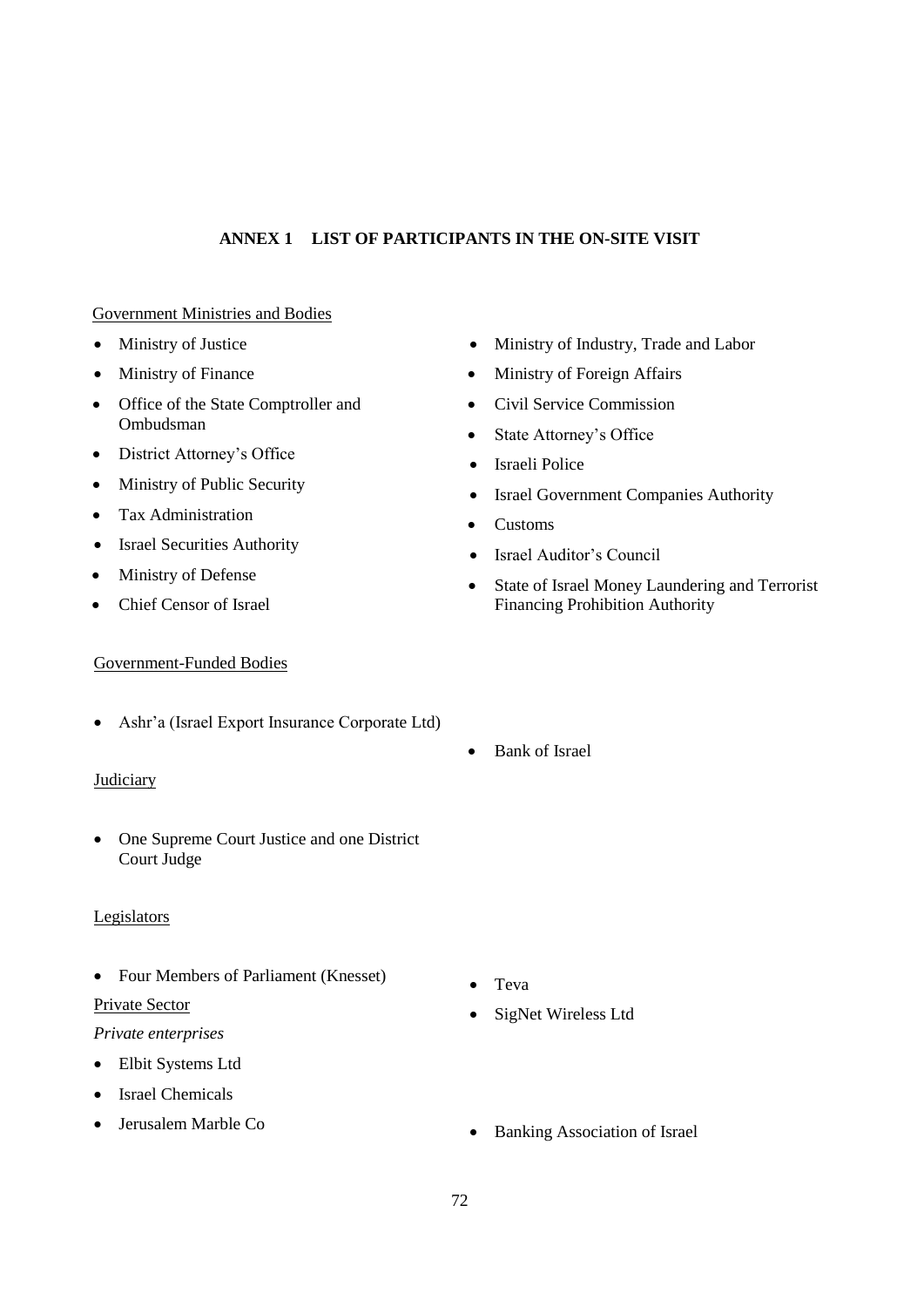### *Business associations*

- Manufacturers Association of Israel
- Institute of Certified Public Accountants in Israel

### *Financial institutions*

- Bank Ha'poalim
- Mizrahi Tefahot
- Bank Leumi

### *Legal profession and academics*

- Bar Association of Israel
- Gross, Kleinhendler, Hodak, Halvey, Greenberg & Co
- School of Law, Academic College Carmel

## *Accounting and auditing profession*

- Independent Certified Public Accountants
- Fahn Kanne & Co
- KPMG Israel
- Deloitte

### Civil Society

- Chamber of Commerce
- 'Haaretz' (media)
- Association for Ethics and for the Eradication of  $\bullet$ Corruption in Israel

• Institute of Internal Auditors

- Union Bank of Israel Ltd
- Israel Discount Bank
- Caspi & Co
- Yehuda Weinstein Law Offices
- Faculty of Law, University of Haifa
- Ernst & Young Israel
- Ziv Haft
- Somech Chainkin
- School of Buinesss Administration, The College of Management
- Transparency International
- 'The Marker' (media)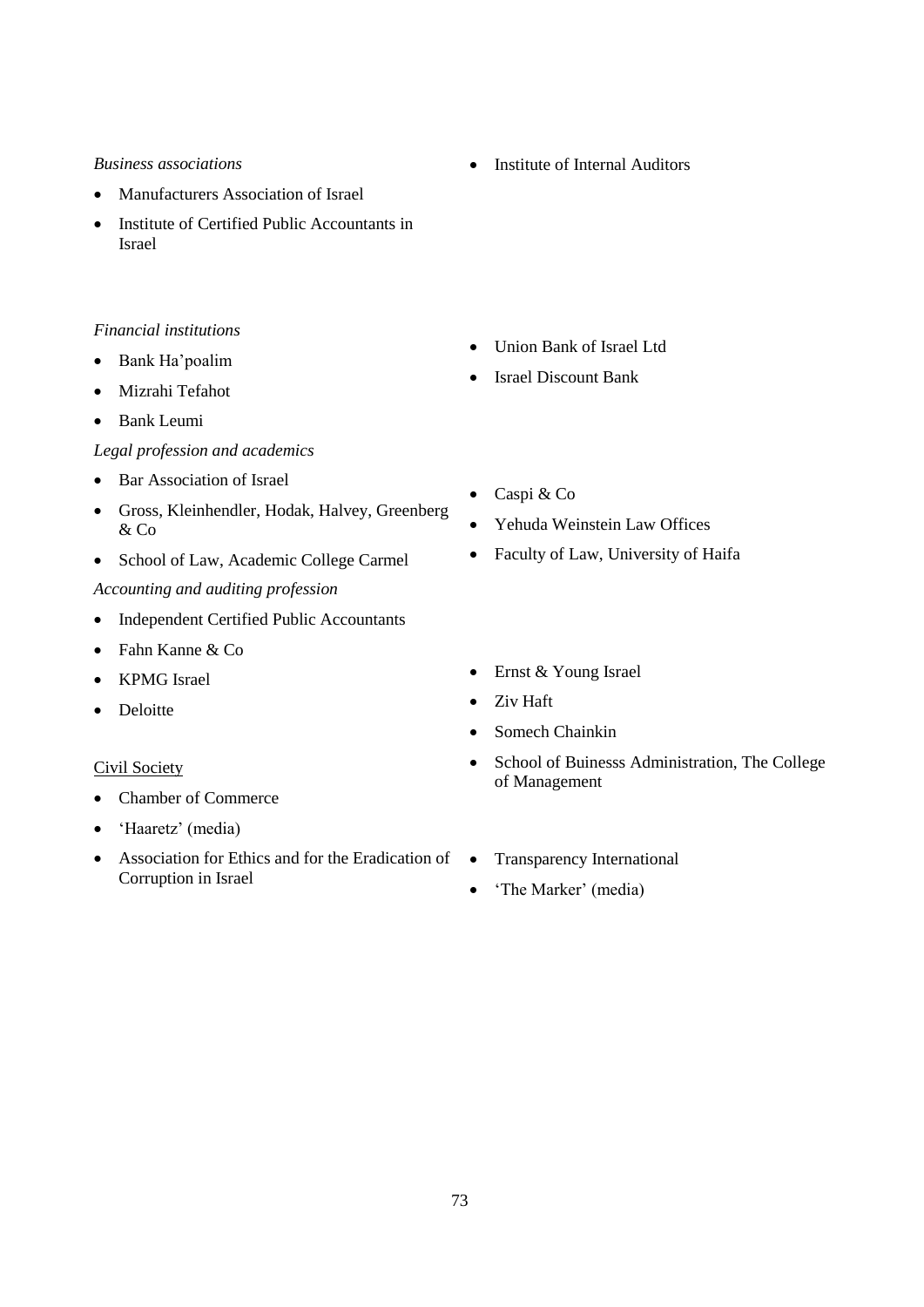# **ANNEX 2 LIST OF ABBREVIATIONS, TERMS AND ACRONYMS**

| Ashr'a        | <b>Israel Export Insurance Corporate Ltd</b>                                                                                          |
|---------------|---------------------------------------------------------------------------------------------------------------------------------------|
| <b>CPL</b>    | Criminal Procedure Law 1982                                                                                                           |
| <b>DECD</b>   | Defense Export Controls Directorate (Ministry of Defense)                                                                             |
| <b>FDI</b>    | Foreign direct investment                                                                                                             |
| Habak         | Collection of Interpretations of the Income Tax Ordinance                                                                             |
| <b>IAC</b>    | Israel Auditor's Council                                                                                                              |
| <b>IASB</b>   | <b>Israel Accounting Standards Board</b>                                                                                              |
| <b>ICPAS</b>  | Institute of Certified Public Accountants in Israel                                                                                   |
| <b>IIAI</b>   | <b>Institute of Internal Auditors Israel</b>                                                                                          |
| <b>IMPA</b>   | State of Israel Money Laundering and Terrorist Financing Prohibition Authority                                                        |
| <b>ISA</b>    | <b>Israel Securities Authority</b>                                                                                                    |
| <b>GCA</b>    | Government Companies Authority                                                                                                        |
| Knesset       | Parliament of Israel                                                                                                                  |
| <b>MASHAV</b> | Ministry of Foreign Affairs Center for International Cooperation                                                                      |
| <b>MFA</b>    | Ministry of Foreign Affairs                                                                                                           |
| <b>MLA</b>    | Mutual legal assistance in criminal matters                                                                                           |
| <b>MOD</b>    | Ministry of Defense                                                                                                                   |
| <b>MOITAL</b> | Ministry of Industry, Trade and Labor                                                                                                 |
|               | MONEYVAL Council of Europe Committee of Experts on the Evaluation of Anti-Money Laundering<br>Measures and the Financing of Terrorism |
| <b>ODA</b>    | <b>Overseas Development Assistance</b>                                                                                                |
| <b>PMLL</b>   | Prohibition on Money Laundering Law 2000                                                                                              |
| <b>UARs</b>   | Unusual activity reports                                                                                                              |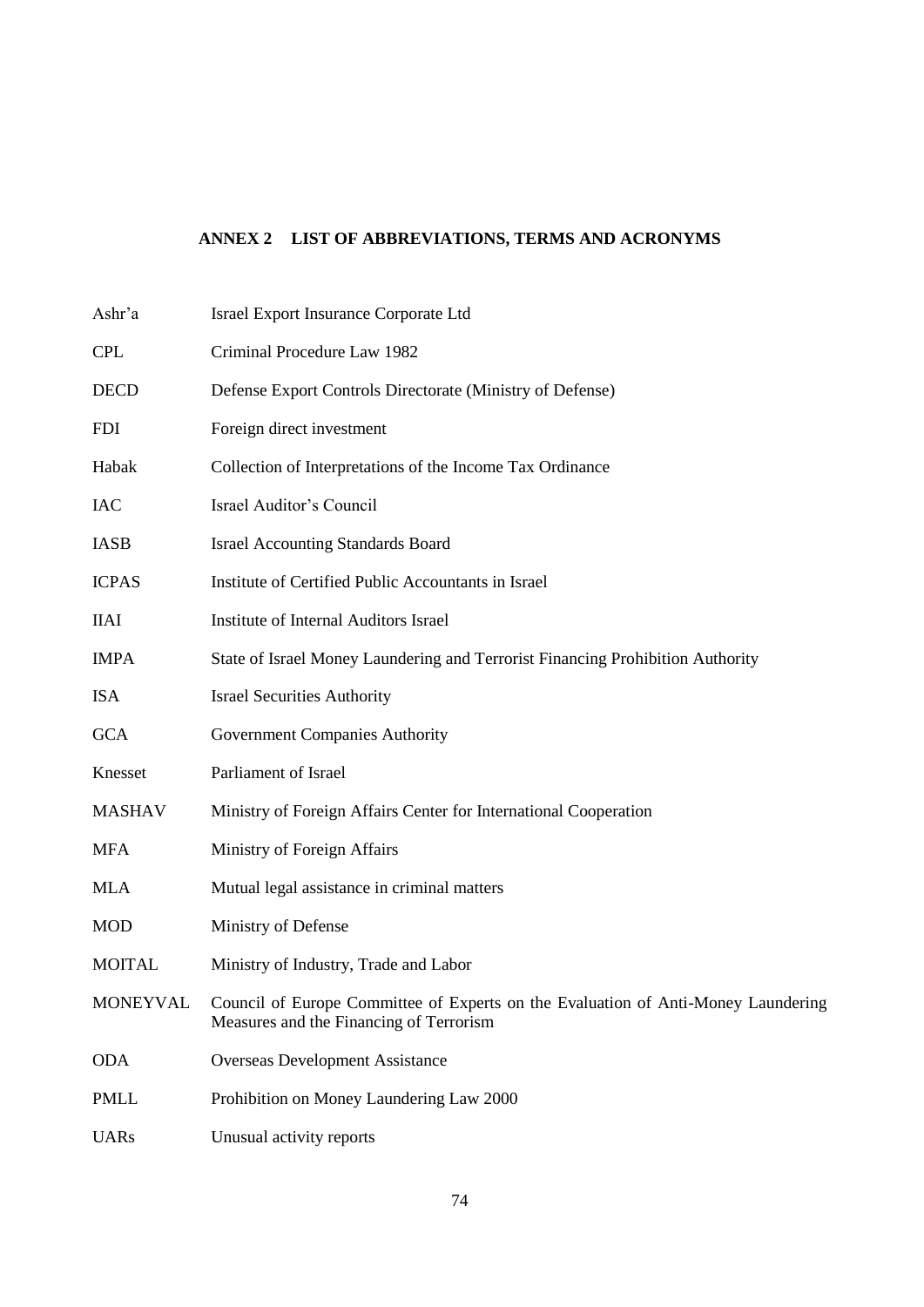### **ANNEX 3 ATTORNEY GENERAL GUIDELINE NO 4.1110**

## **PROHIBITION ON PAYMENTS OF BRIBES TO A FOREIGN PUBLIC OFFICIAL – ARTICLE 291A OF THE PENAL LAW 1977**

[Unofficial translation]

### **General**

In recent years, the world is witnessing a growing need to effectively deal with the phenomenon of corruption and bribery in international business transactions. The international community has decided to join forces in the international fight against corruption, as expressed by the obligations undertaken by the international community in the United Nations Convention against Corruption and the OECD Convention on Combating Bribery of Foreign Public Officials in International Business Transactions. The underlying perception of these conventions is the commitment and dedication by each of the member states, to act together to eradicate bribery and corruption, which are key in successfully creating an international climate free from corruption. Israel is a party to both conventions, reflecting its belief in this perception and its willingness to take part in the joint global effort.

Setting a criminal prohibition on bribing a foreign public official and effectively enforcing it comprise an important tier in the struggle to create an international climate free from corruption. This prohibition complements the internal legislative framework, while making a contribution to the strengthening of domestic ethical standards. Additionally, effective enforcement of the prohibition will place Israel in line with many countries in the world which enforce the prohibition on paying bribes in international transactions. Maintaining these international standards will render it easier for Israeli companies to operate in international business transactions and will increase the competitiveness of the Israeli market.

On 14 July 2008, the Knesset approved the Penal Law (Amendment No. 99), 2008 adding Article 291A to the Penal Law, 1977, which set forth an offence of bribing a foreign public official in business activity (hereinafter: "the offence").

The wording of the offence is as follows:

*"291A Bribing a Foreign Public Official*

*(a) A person who gives a bribe to a foreign public official for an act in relation with his functions<sup>121</sup>, in order to obtain, to assure or to promote business activity or other advantage in relation to business activity, shall be treated in the same manner as a person who commits an offence under Article 291.* 

 $121$ 

The Hebrew wording of "an act in relation with his function" is identical in Article 290. Case law interpreted this wording as any act performed in relation to the public official's function including in cases where the public official was not authorized to perform it. This was also indicated in the explanatory note to the Bill.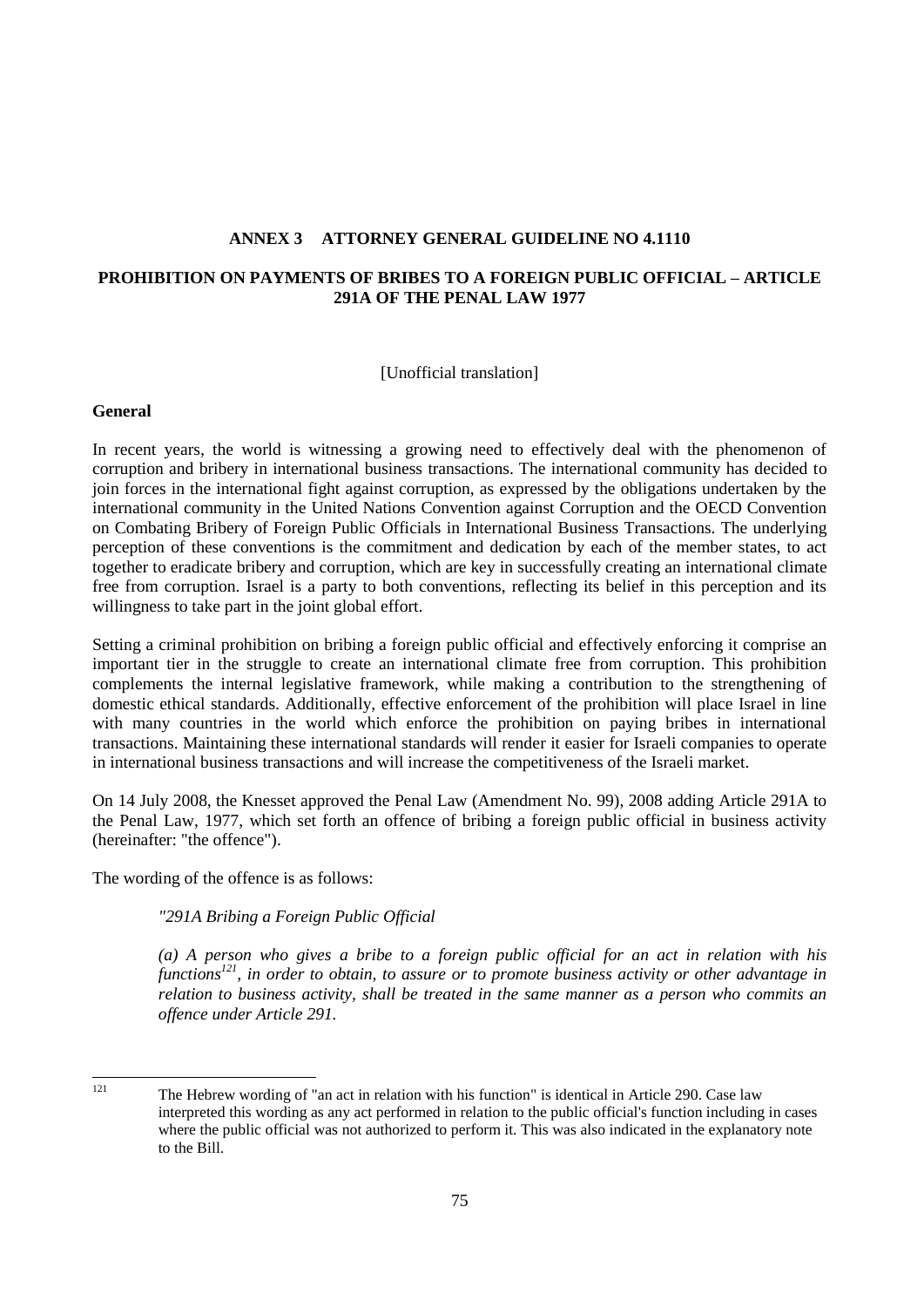*(b) No indictment shall be issued in respect to an offence under this article unless given written consent from the Attorney General.*

*(c) For the purpose of this article:*

*"foreign country" includes, but not limited to, any governmental unit in the foreign country, including national , district or local unit.* 

*"foreign public official" includes any of these:*

*(1) An employee of a foreign country and any person holding a public office or exercising a public function on behalf of a foreign country; including in the legislative, executive or judiciary branch of the foreign country, whether by appointment, by election or by agreement;*

*(2) A person holding a public office or exercising a public function on behalf of a public body constituted by an enactment of a foreign country, or of a body over which the foreign country exercises, directly or indirectly, control;*

*(3) An employee of a public international organization, and any person holding a public office or exercising a public function for a public international organization;* 

*"public international organization" means an organization formed by two or more countries, or by organizations formed by two or more countries;"*

The offence is included in the bribery offences section in the Penal Law, and all the general provisions applicable to offences in this section apply to it as well. The offence has unique characteristics, amongst other reasons because it will usually be committed, at least in part, in a foreign country, engaging a public official of a foreign country or an international organization.<sup>122</sup> Given these and other special features, it is immensely important that the investigation and prosecution policy regarding this offence will be cohesive and applied in light of the protected values the criminal statutory provision seeks to promote and Israel's international commitments.

# **Procedural Guidance**

1. When the Israel Police (hereinafter: IP) learn of any suspicion relating to an offence under Article 291A, the information must be looked into in order to examine whether there is a sufficient evidentiary basis to merit the opening of an investigation. The source of such a suspicion may be, *inter alia*, a complaint, information from any Israeli or foreign government entity or international organization, a media report in Israel or abroad, or any other source.

2. While examining whether to open an investigation as mentioned above, the IP will consider whether the initial evidentiary basis justifies opening an investigation, and, *inter alia*, consider the content of the suspicions, the alleged authenticity of the information which was the basis of the suspicion, etc.

3. Among the considerations as to whether to open an investigation or to prosecute for this offence, considerations concerning national economic interests, potential effect on the relations with a foreign country, or the identity of the person or the corporation involved, can not be taken into considerations.

122

In a governmental draft bill it is proposed to expand the applicability of the offence also to bribery of public officials of a political entity that is not a state, including the Palestinian Authority.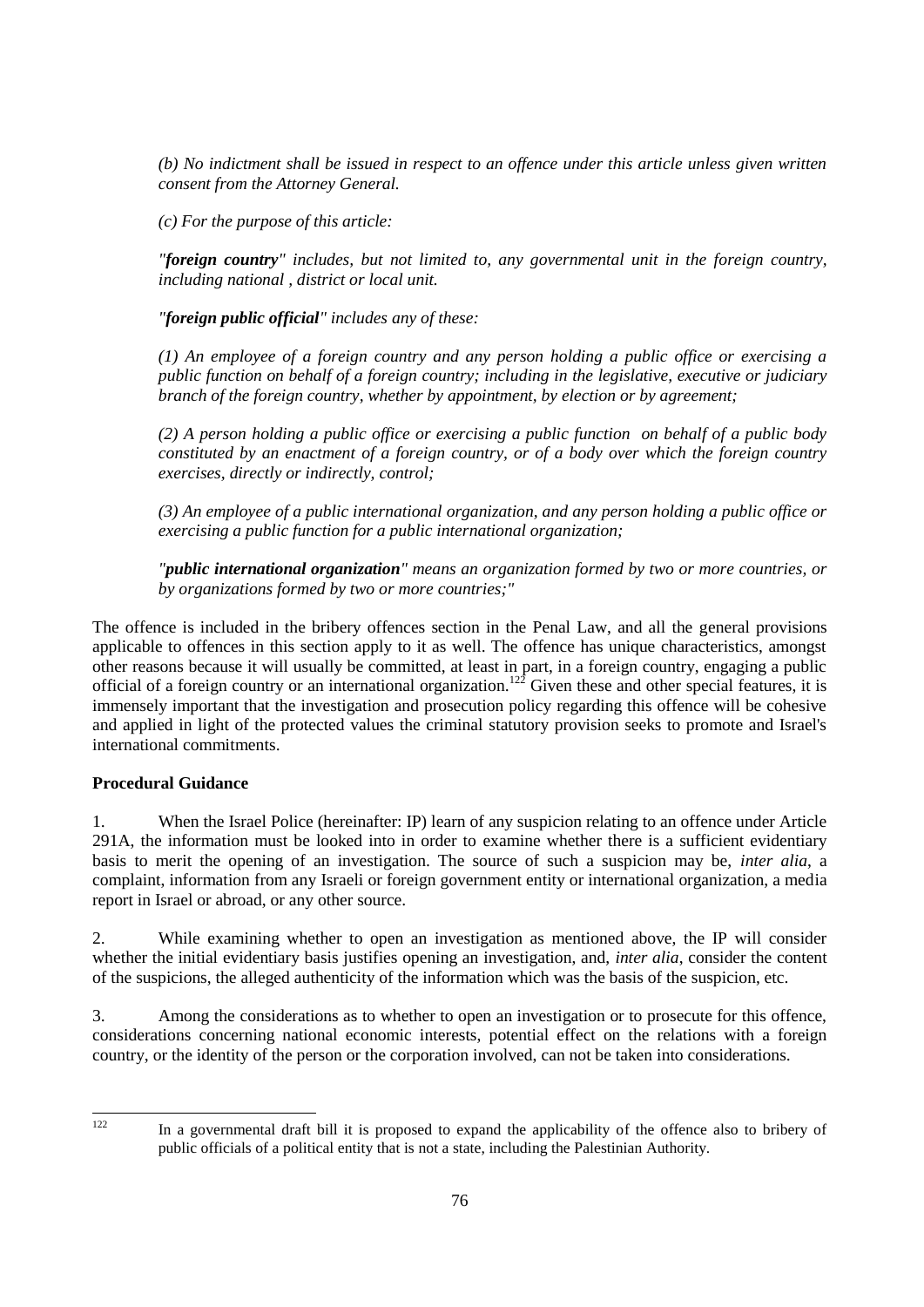4. Due to the importance of enforcement in this field, a decision to open an investigation or to archive the information or the complaint without an investigation shall be made by the Head of the Investigation and Intelligence Unit of the IP.

5. In cases where it was decided to conduct an investigation, upon its completion, the file shall be referred to the Deputy State Attorney (Special Functions) who will be responsible for making a reasoned recommendation to the Attorney General (through the State Attorney), as to whether to file an indictment or to close the case.

6. If an accompanying attorney has been assigned to the case, the IP will refer the file, following the conclusion of the investigation, to the accompanying attorney, which in turn would refer it, with his recommendations, to the Deputy Attorney General (Special Functions).

7. In Accordance with the provisions set in Article 291A(b) of the Penal Law, an indictment, for this offence, shall not be filed unless prior written consent was given by the Attorney General. This authority has not been delegated at this stage.

8. Where offence was perpetrated, in its entirety, outside of Israel, i.e. a "foreign offence", the applicability of the Penal Law to the foreign offence should be verified.<sup>123</sup> In this case, the written consent of the Attorney General should also be given with regards to prosecution of the foreign offence, as required in Article 9(b) of the Penal Law.

9. Given the characteristics of the offence under Article 291A, it is important to cooperate with law enforcement authorities of other countries – in accordance with relevant statutory provisions, and common practice. Such cooperation may substantially assist, in many cases, with the conduct of investigations. The importance of international cooperation in the investigation of the foreign bribery offence is highlighted by Israel's commitment to collaborate with other countries to establish a corrupt free climate.

10. In cases where it was decided to open an investigation, the IP shall also consider whether it would be possible to forfeiture the bribe, its worth, or its proceeds, as the matter may be, and shall collect evidence for this purpose. The use of tools such as forfeiture and provisional remedies is highly significant in such cases, as the motivation for bribery offences is economic, and these tools – which are essentially instruments of "economic enforcement" – carry great effectiveness and deterring power.

11. In addition to the question of the existence of evidentiary basis for commission of an offence under Article 291A of the Penal Law, the investigation and prosecution authorities shall also consider whether there is an evidentiary basis for including charges for additional offences from the Penal Law or other laws, such as money laundering offences, tax evasion, offences under the Securities Law, etc. Where possible, indictments should be filed against the cooperation, as well as against the persons directly responsible.

12. Where the indictment includes an offence under Article 291A of the Penal Law in addition to offences from other laws which contain provisions on confiscation (such as the Prohibition of Money Laundering Law, 2000 and the Income Tax Ordinance [New Version], 1961), the differences between the forfeiture provisions in each of the laws should be taken into account, and consideration must be given to the question under which statutory provisions should the forfeiture be requested.

 $123$ It should be noted, with respect to the condition for applying the penal laws of Israel to an offence executed by an Israeli citizen or resident, that there is a governmental draft bill suggesting to add the foreign bribery offence to the list of exceptional offences which do not require double criminality, as listed in Article 15(b) to the Penal Law.